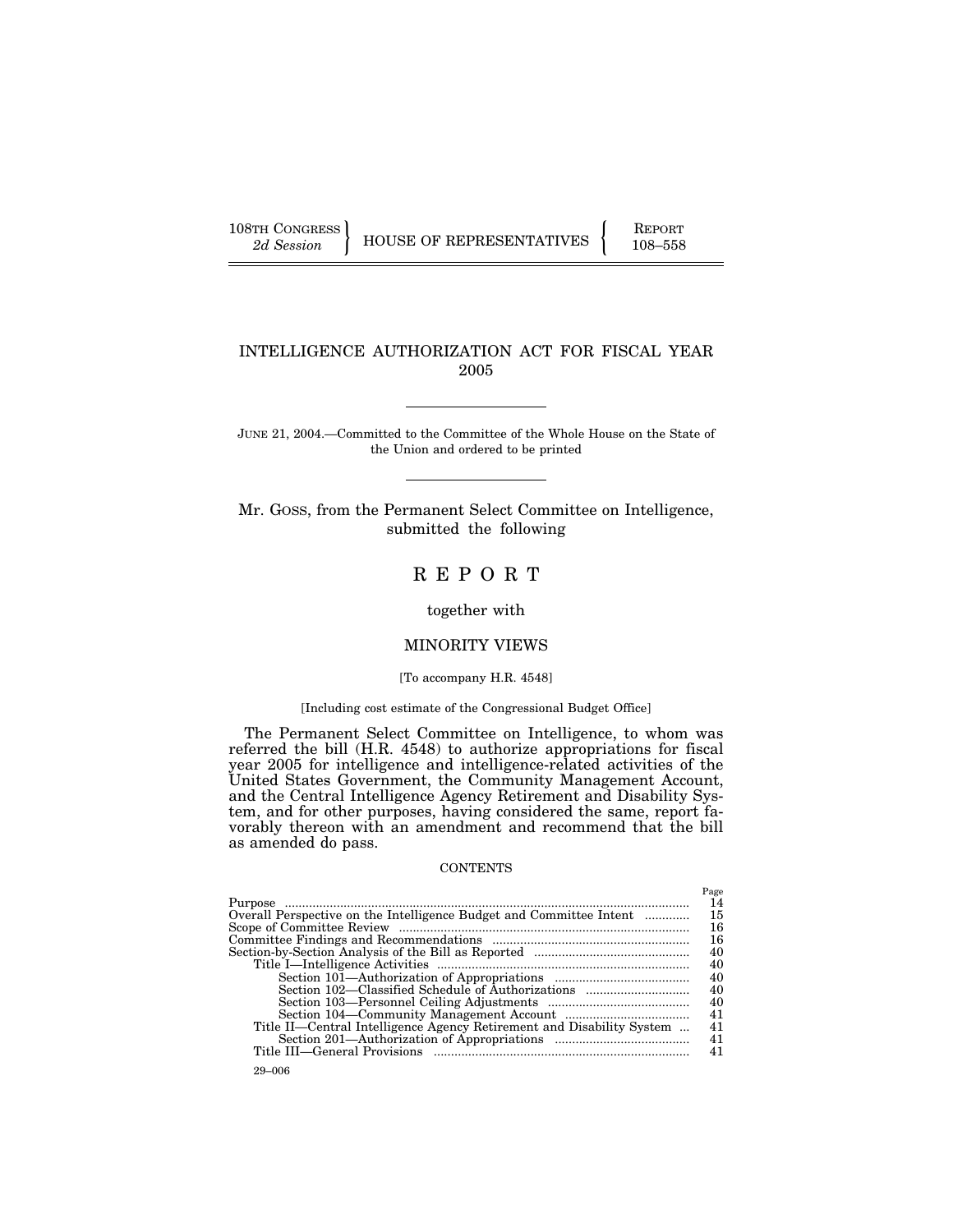| Section 301-Increase in Employee Compensation and Benefits Au-               |
|------------------------------------------------------------------------------|
|                                                                              |
| Section 302—Restriction on Conduct of Intelligence Activities                |
| Section 303-Assistant Director of Central Intelligence For Informa-          |
|                                                                              |
|                                                                              |
|                                                                              |
|                                                                              |
|                                                                              |
| Section 501-National Security Agency Emerging Technologies                   |
|                                                                              |
|                                                                              |
|                                                                              |
| Section 602-Modification of Obligated Service Requirements Under             |
|                                                                              |
|                                                                              |
|                                                                              |
| Section 604—Establishment of Scholarship Program for English Lan-            |
| guage Studies for Heritage Community Citizens of the United                  |
| States Within the National Security Education Program                        |
| Subtitle B-Improvement in Intelligence Community Foreign Language            |
|                                                                              |
| Section 611-Assistant Director of Central Intelligence for Language          |
|                                                                              |
| Section 612-Requirement for Foreign Language Proficiency for Ad-             |
| vancement to Certain Senior Level Positions in the Intelligence              |
|                                                                              |
| Section 613-Advancement of Foreign Languages Critical to the In-             |
|                                                                              |
| Section 614—Pilot Project for Civilian Linguist Reserve Corps                |
| Section 615-Codification of Establishment of the National Virtual            |
|                                                                              |
| Section 616—Report on Recruitment and Retention of Qualified In-             |
|                                                                              |
|                                                                              |
| Correspondence With Other Committees Regarding Particular Provisions         |
|                                                                              |
|                                                                              |
|                                                                              |
|                                                                              |
|                                                                              |
|                                                                              |
|                                                                              |
|                                                                              |
| Specific Constitutional Authority for Congressional Enactment of This Legis- |
|                                                                              |
|                                                                              |
| Minority Views …………………………………………………………………………………………                            |
|                                                                              |
| The amendment is as follows:                                                 |
| Strike all after the enacting clause and insert the following:               |

## **SECTION 1. SHORT TITLE; TABLE OF CONTENTS.**

#### (a) SHORT TITLE.—This Act may be cited as the ''Intelligence Authorization Act for Fiscal Year 2005''.

(b) TABLE OF CONTENTS.—The table of contents for this Act is as follows: Sec. 1. Short title; table of contents.

## TITLE I—INTELLIGENCE ACTIVITIES

- 
- 
- Sec. 101. Authorization of appropriations. Sec. 102. Classified schedule of authorizations. Sec. 103. Personnel ceiling adjustments. Sec. 104. Intelligence Community Management Account.

TITLE II—CENTRAL INTELLIGENCE AGENCY RETIREMENT AND DISABILITY SYSTEM

Sec. 201. Authorization of appropriations.

### TITLE III—GENERAL PROVISIONS

- 
- 
- Sec. 301. Increase in employee compensation and benefits authorized by law.<br>Sec. 302. Restriction on conduct of intelligence activities.<br>Sec. 303. Assistant Director of Central Intelligence for Information Management.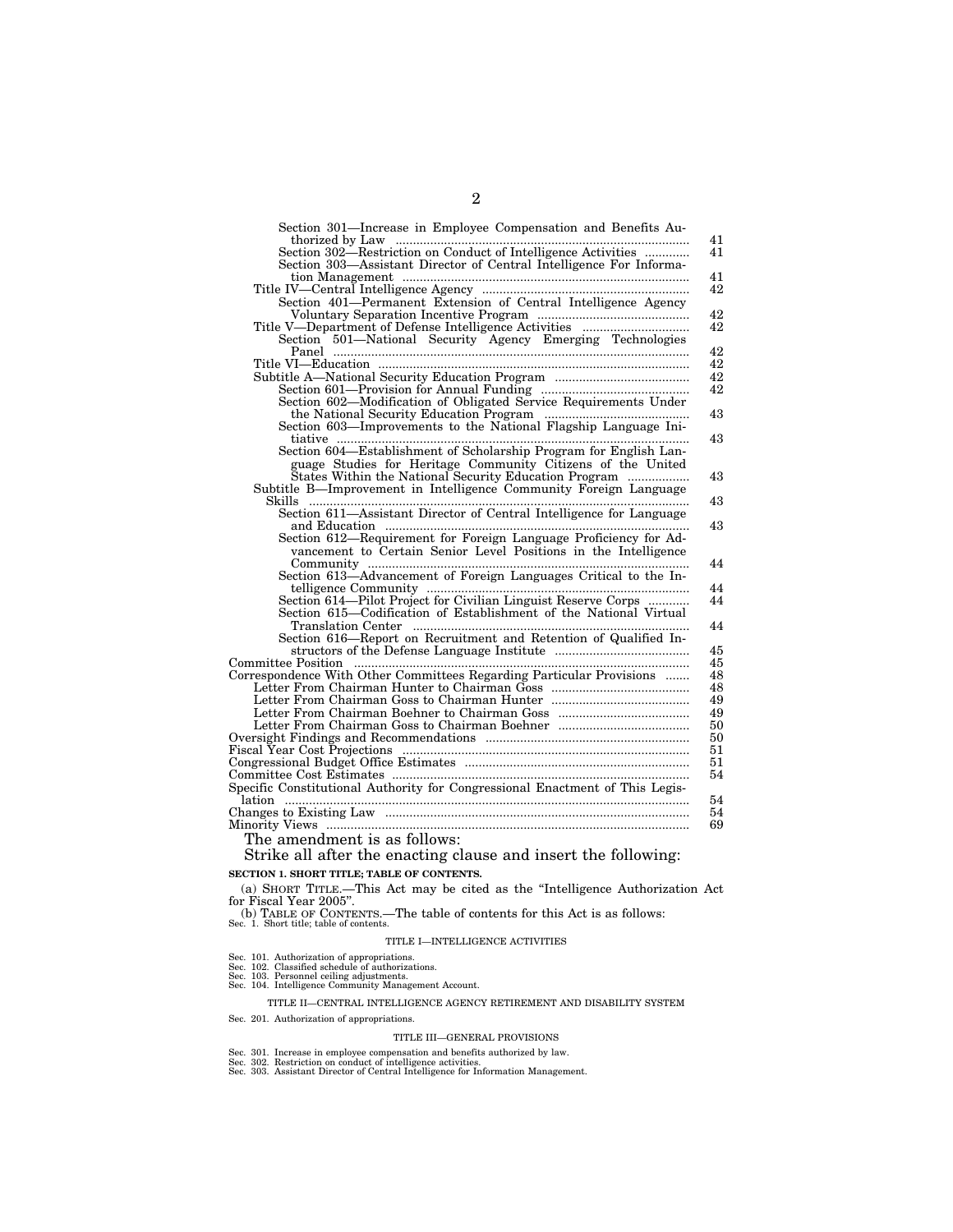# TITLE IV—CENTRAL INTELLIGENCE AGENCY

### Sec. 401. Permanent extension of Central Intelligence Agency voluntary separation incentive program.

#### TITLE V—DEPARTMENT OF DEFENSE INTELLIGENCE ACTIVITIES

Sec. 501. National Security Agency Emerging Technologies Panel.

#### TITLE VI—EDUCATION

#### Subtitle A—National Security Education Program

- 
- Sec. 601. Provision for annual funding.<br>Sec. 602. Modification of obligated service requirements under the National Security Education Program.<br>Sec. 602. Improvements to the National Flagship Language Initiative.<br>Sec. 604.

#### Subtitle B—Improvement in Intelligence Community Foreign Language Skills

- 
- Sec. 611. Assistant Director of Central Intelligence for Language and Education. Sec. 612. Requirement for foreign language proficiency for advancement to certain senior level positions in the
- 
- 
- 

intelligence community.<br>Sec. 613. Advancement of foreign languages critical to the intelligence community.<br>Sec. 614. Pilot project for Civilian Linguist Reserve Corps.<br>Sec. 615. Codification of establishment of the Nationa

# **TITLE I—INTELLIGENCE ACTIVITIES**

### **SEC. 101. AUTHORIZATION OF APPROPRIATIONS.**

Funds are hereby authorized to be appropriated for fiscal year 2005 for the conduct of the intelligence and intelligence-related activities of the following elements of the United States Government:

- (1) The Central Intelligence Agency.
- 
- (2) The Department of Defense. (3) The Defense Intelligence Agency.
- (4) The National Security Agency.

(5) The Department of the Army, the Department of the Navy, and the De-

partment of the Air Force. (6) The Department of State.

(7) The Department of the Treasury. (8) The Department of Energy.

(9) The Department of Justice. (10) The Federal Bureau of Investigation.

- 
- (11) The National Reconnaissance Office. (12) The National Geospatial-Intelligence Agency.
- 
- (13) The Coast Guard. (14) The Department of Homeland Security.

#### **SEC. 102. CLASSIFIED SCHEDULE OF AUTHORIZATIONS.**

(a) SPECIFICATIONS OF AMOUNTS AND PERSONNEL CEILINGS.—The amounts authorized to be appropriated under section 101, and the authorized personnel ceilings as of September 30, 2005, for the conduct of the intelligence and intelligence-related activities of the elements listed in such section, are those specified in the classified Schedule of Authorizations prepared to accompany the bill H.R. 4548 of the One Hundred Eighth Congress.

(b) AVAILABILITY OF CLASSIFIED SCHEDULE OF AUTHORIZATIONS.—The Schedule of Authorizations shall be made available to the Committees on Appropriations of the Senate and House of Representatives and to the President. The President shall provide for suitable distribution of the Schedule, or of appropriate portions of the Schedule, within the executive branch.

#### **SEC. 103. PERSONNEL CEILING ADJUSTMENTS.**

(a) AUTHORITY FOR ADJUSTMENTS.—With the approval of the Director of the Office of Management and Budget, the Director of Central Intelligence may authorize employment of civilian personnel in excess of the number authorized for fiscal year 2005 under section 102 when the Director of Central Intelligence determines that such action is necessary to the performance of important intelligence functions.

(b) NOTICE TO INTELLIGENCE COMMITTEES.—The Director of Central Intelligence shall notify promptly the Permanent Select Committee on Intelligence of the House of Representatives and the Select Committee on Intelligence of the Senate whenever the Director exercises the authority granted by this section.

#### **SEC. 104. INTELLIGENCE COMMUNITY MANAGEMENT ACCOUNT**

(a) AUTHORIZATION OF APPROPRIATIONS.—There is authorized to be appropriated for the Intelligence Community Management Account of the Director of Central In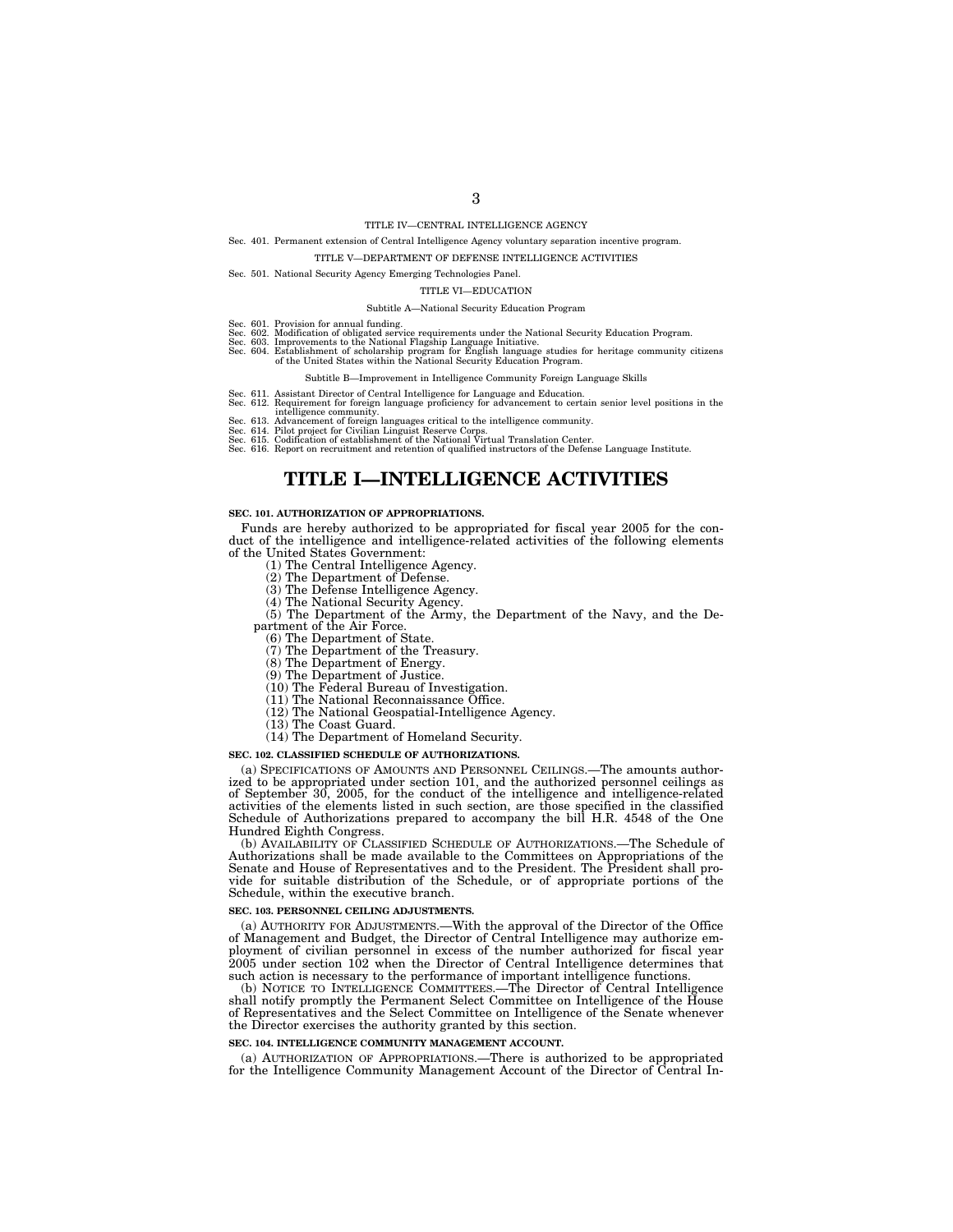telligence for fiscal year 2005 the sum of \$318,395,000. Within such amount, funds identified in the classified Schedule of Authorizations referred to in section 102(a) for advanced research and development shall remain available until September 30, 2006.

(b) AUTHORIZED PERSONNEL LEVELS.—The elements within the Intelligence Community Management Account of the Director of Central Intelligence are authorized 310 full-time personnel as of September 30, 2005. Personnel serving in such elements may be permanent employees of the Intelligence Community Management Account or personnel detailed from other elements of the United States Government.

(c) CLASSIFIED AUTHORIZATIONS.—

(1) AUTHORIZATION OF APPROPRIATIONS.—In addition to amounts authorized to be appropriated for the Intelligence Community Management Account by subsection (a), there are also authorized to be appropriated for the Intelligence Community Management Account for fiscal year 2005 such additional amounts as are specified in the classified Schedule of Authorizations referred to in section  $102(a)$ . Such additional amounts for research and development shall remain available until September 30, 2006.

(2) AUTHORIZATION OF PERSONNEL.—In addition to the personnel authorized by subsection (b) for elements of the Intelligence Community Management Account as of September 30, 2005, there are also authorized such additional personnel for such elements as of that date as are specified in the classified Schedule of Authorizations.

(d) REIMBURSEMENT.—Except as provided in section 113 of the National Security Act of 1947 (50 U.S.C. 404h), during fiscal year 2005 any officer or employee of the United States or a member of the Armed Forces who is detailed to the staff of the Intelligence Community Management Account from another element of the United States Government shall be detailed on a reimbursable basis, except that any such officer, employee, or member may be detailed on a nonreimbursable basis for a period of less than one year for the performance of temporary functions as required by the Director of Central Intelligence.

(e) NATIONAL DRUG INTELLIGENCE CENTER.—

(1) IN GENERAL.—Of the amount authorized to be appropriated in subsection (a), \$29,811,000 shall be available for the National Drug Intelligence Center. Within such amount, funds provided for research, development, testing, and evaluation purposes shall remain available until September 30, 2006, and funds provided for procurement purposes shall remain available until September 30, 2007.

(2) TRANSFER OF FUNDS.—The Director of Central Intelligence shall transfer to the Attorney General funds available for the National Drug Intelligence Center under paragraph (1). The Attorney General shall utilize funds so transferred for the activities of the National Drug Intelligence Center.

(3) LIMITATION.—Amounts available for the National Drug Intelligence Center may not be used in contravention of the provisions of section  $10\tilde{3}(d)(1)$  of the National Security Act of 1947 (50 U.S.C. 403–3(d)(1)).

(4) AUTHORITY.—Notwithstanding any other provision of law, the Attorney General shall retain full authority over the operations of the National Drug Intelligence Center.

# **TITLE II—CENTRAL INTELLIGENCE AGENCY RETIREMENT AND DISABILITY SYSTEM**

#### **SEC. 201. AUTHORIZATION OF APPROPRIATIONS.**

There is authorized to be appropriated for the Central Intelligence Agency Retirement and Disability Fund for fiscal year 2005 the sum of \$239,400,000.

## **TITLE III—GENERAL PROVISIONS**

### **SEC. 301. INCREASE IN EMPLOYEE COMPENSATION AND BENEFITS AUTHORIZED BY LAW.**

Appropriations authorized by this Act for salary, pay, retirement, and other benefits for Federal employees may be increased by such additional or supplemental amounts as may be necessary for increases in such compensation or benefits authorized by law.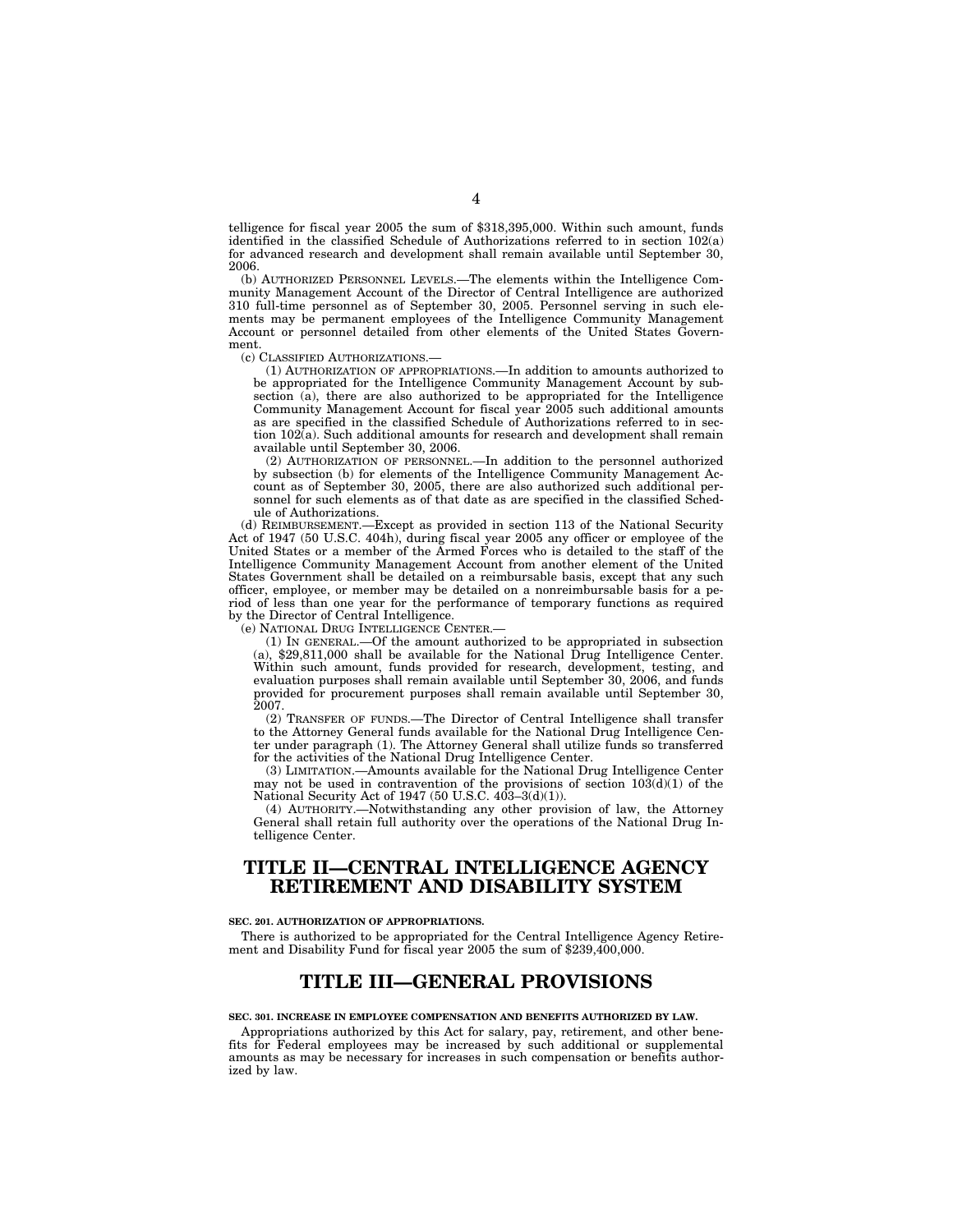**SEC. 302. RESTRICTION ON CONDUCT OF INTELLIGENCE ACTIVITIES.** 

The authorization of appropriations by this Act shall not be deemed to constitute authority for the conduct of any intelligence activity which is not otherwise authorized by the Constitution or the laws of the United States.

#### **SEC. 303. ASSISTANT DIRECTOR OF CENTRAL INTELLIGENCE FOR INFORMATION MANAGE-MENT.**

(a) ESTABLISHMENT OF POSITION WITHIN THE OFFICE OF THE DIRECTOR OF CEN-TRAL INTELLIGENCE.—Subsection (e)(2) of section 102 of the National Security Act of 1947 (50 U.S.C. 403) is amended—

(1) by striking subparagraph (G); and

 $(2)$  by inserting after subparagraph  $(F)$  the following new subparagraph  $(G)$ : ''(G) The Assistant Director of Central Intelligence for Information Management."

(b) DUTIES.—Section 102 of such Act (50 U.S.C. 403) is amended—

(1) by striking subsection (h); and

(2) by inserting after subsection (g) the following new subsection (h):

''(h) ASSISTANT DIRECTOR OF CENTRAL INTELLIGENCE FOR INFORMATION MANAGE-MENT.—(1) To assist the Director of Central Intelligence in carrying out the Director's responsibilities under this Act, there shall be an Assistant Director of Central Intelligence for Information Management who shall be appointed by the President, by and with the advice and consent of the Senate. The Assistant Director of Central Intelligence for Information Management is the chief information officer of the intelligence community.

''(2) Subject to the direction of the Director of Central Intelligence, the Assistant Director of Central Intelligence for Information Management shall—

''(A) manage activities relating to the information technology infrastructure and enterprise architecture requirements of the intelligence community;

''(B) have procurement approval authority over all information technology items related to the enterprise architectures of all intelligence community components;

''(C) direct and manage all information technology-related procurement for the intelligence community; and

''(D) ensure that all expenditures for information technology and research and development activities are consistent with the intelligence community enterprise architecture and the strategy of the Director of Central Intelligence for such architecture.

''(3) An individual serving in the position of Assistant Director of Central Intelligence for Information Management may not, while so serving, serve as the chief information officer of any other agency or department, or component thereof, of the United States.''.

(c) REFERENCES.—Any reference to the Assistant Director of Central Intelligence for Administration in any law, regulation, document, paper, or other record of the United States shall be deemed to be a reference to the Assistant Director of Central Intelligence for Information Management.

# **TITLE IV—CENTRAL INTELLIGENCE AGENCY**

#### **SEC. 401. PERMANENT EXTENSION OF CENTRAL INTELLIGENCE AGENCY VOLUNTARY SEPA-RATION INCENTIVE PROGRAM.**

(a) EXTENSION OF PROGRAM.—Section 2 of the Central Intelligence Agency Voluntary Separation Pay Act (50 U.S.C. 403–4 note) is amended—

(1) by striking subsection (f); and

(2) by redesignating subsections (g) and (h) as subsections (f) and (g), respectively.

(b) TERMINATION OF FUNDS REMITTANCE REQUIREMENT.—(1) Section 2 of such Act (50 U.S.C. 403–4 note) is further amended by striking subsection (i).

(2) Section  $4(a)(2)(B)(ii)$  of the Federal Workforce Restructuring Act of 1994 (5) U.S.C. 8331 note) is amended by striking ", or section 2 of the Central Intelligence Agency Voluntary Separation Pay Act (Public Law 103–36; 107 Stat. 104)''.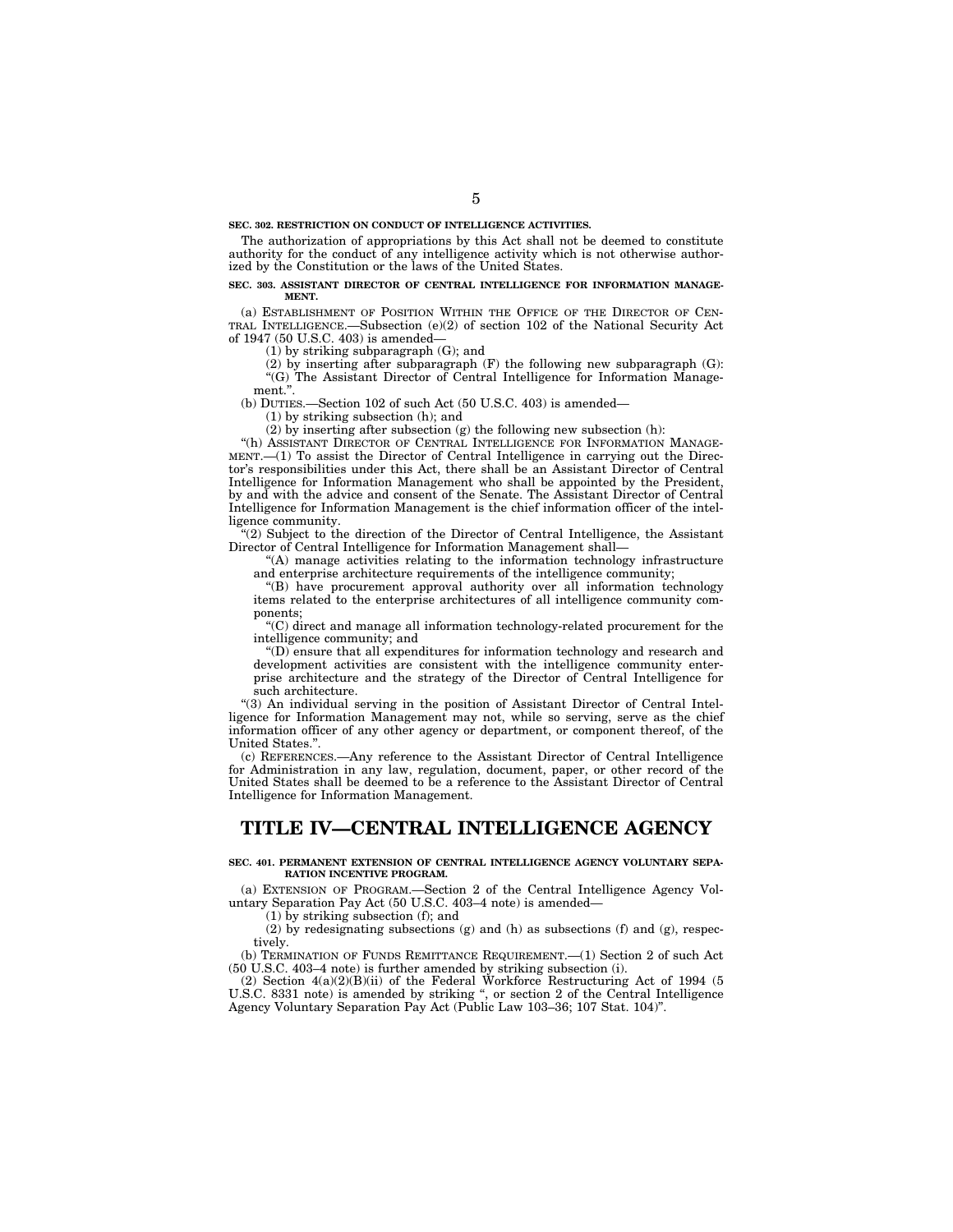# **TITLE V—DEPARTMENT OF DEFENSE INTELLIGENCE ACTIVITIES**

## **SEC. 501. NATIONAL SECURITY AGENCY EMERGING TECHNOLOGIES PANEL.**

The National Security Agency Act of 1959 (50 U.S.C. 402 note) is amended by adding at the end the following new section:

''SEC. 19. (a) There is established the National Security Agency Emerging Technologies Panel. The panel is a standing panel of the National Security Agency. The panel shall be appointed by, and shall report directly to, the Director.

''(b) The National Security Agency Emerging Technologies Panel shall study and assess, and periodically advise the Director on, the research, development, and application of existing and emerging science and technology advances, advances on encryption, and other topics.

"(c) The Federal Advisory Committee Act (5 U.S.C. App.) shall not apply with respect to the National Security Agency Emerging Technologies Panel.'

# **TITLE VI—EDUCATION**

## **Subtitle A—National Security Education Program**

#### **SEC. 601. PROVISION FOR ANNUAL FUNDING.**

(a) IN GENERAL.—Title VIII of the Intelligence Authorization Act for Fiscal Year 1992 (Public Law 102–183; 105 Stat. 1271), as amended by section 311(c) of the Intelligence Authorization Act for Fiscal Year 1994 (Public Law 103–178; 107 Stat. 2037), is amended by adding at the end of section 810 the following new subsection:

''(c) FUNDING FROM INTELLIGENCE COMMUNITY MANAGEMENT ACCOUNT FOR FIS-CAL YEARS BEGINNING WITH FISCAL YEAR 2005.—In addition to amounts that may be made available to the Secretary under the Fund for a fiscal year, the Director of Central Intelligence shall transfer to the Secretary from amounts appropriated for the Intelligence Community Management Account for each fiscal year, beginning with fiscal year 2005, \$8,000,000, to carry out the scholarship, fellowship, and grant programs under subparagraphs  $(A)$ ,  $(B)$ , and  $(C)$ , respectively, of section  $802(a)(1)$ .".

(b) CONFORMING AMENDMENT.—Section  $802(a)(2)$  of such Act (50 U.S.C.  $1902(a)(2)$ ) is amended in the matter preceding subparagraph (A) by inserting "or from a transfer under section 810(c)'' after ''National Security Education Trust Fund''.

# **SEC. 602. MODIFICATION OF OBLIGATED SERVICE REQUIREMENTS UNDER THE NATIONAL SE-CURITY EDUCATION PROGRAM.**

(a) IN GENERAL.—Subsection (b)(2) of section 802 of title VIII of the Intelligence Authorization Act for Fiscal Year 1992 (Public Law 102–183; 105 Stat. 1273), as amended by section 925(a) of the National Defense Authorization Act for Fiscal Year 2004 (Public Law 108–136; 117 Stat. 1578), is amended by striking subparagraphs (A) and (B), and inserting the following:

 $f(A)$  in the case of a recipient of a scholarship, as soon as practicable but in no case later than three years after the completion by the recipient of the study for which scholarship assistance was provided under the program, the recipient shall work for a period of one year-

''(i) in a national security position that the Secretary certifies is appropriate to use the unique language and region expertise acquired by the recipient pursuant to such study in the Department of Defense, in any element of the intelligence community, in the Department of Homeland Security, or in the Department of State; or

''(ii) in such a position in any other Federal department or agency not referred to in clause (i) if the recipient demonstrates to the Secretary that no position is available in a Federal department or agency specified in clause (i); or

''(B) in the case of a recipient of a fellowship, as soon as practicable but in no case later than two years after the completion by the recipient of the study for which fellowship assistance was provided under the program, the recipient shall work for a period equal to the duration of assistance provided under the program, but in no case less than one year—

"(i) in a position described in subparagraph  $(A)(i)$  that the Secretary certifies is appropriate to use the unique language and region expertise acquired by the recipient pursuant to such study; or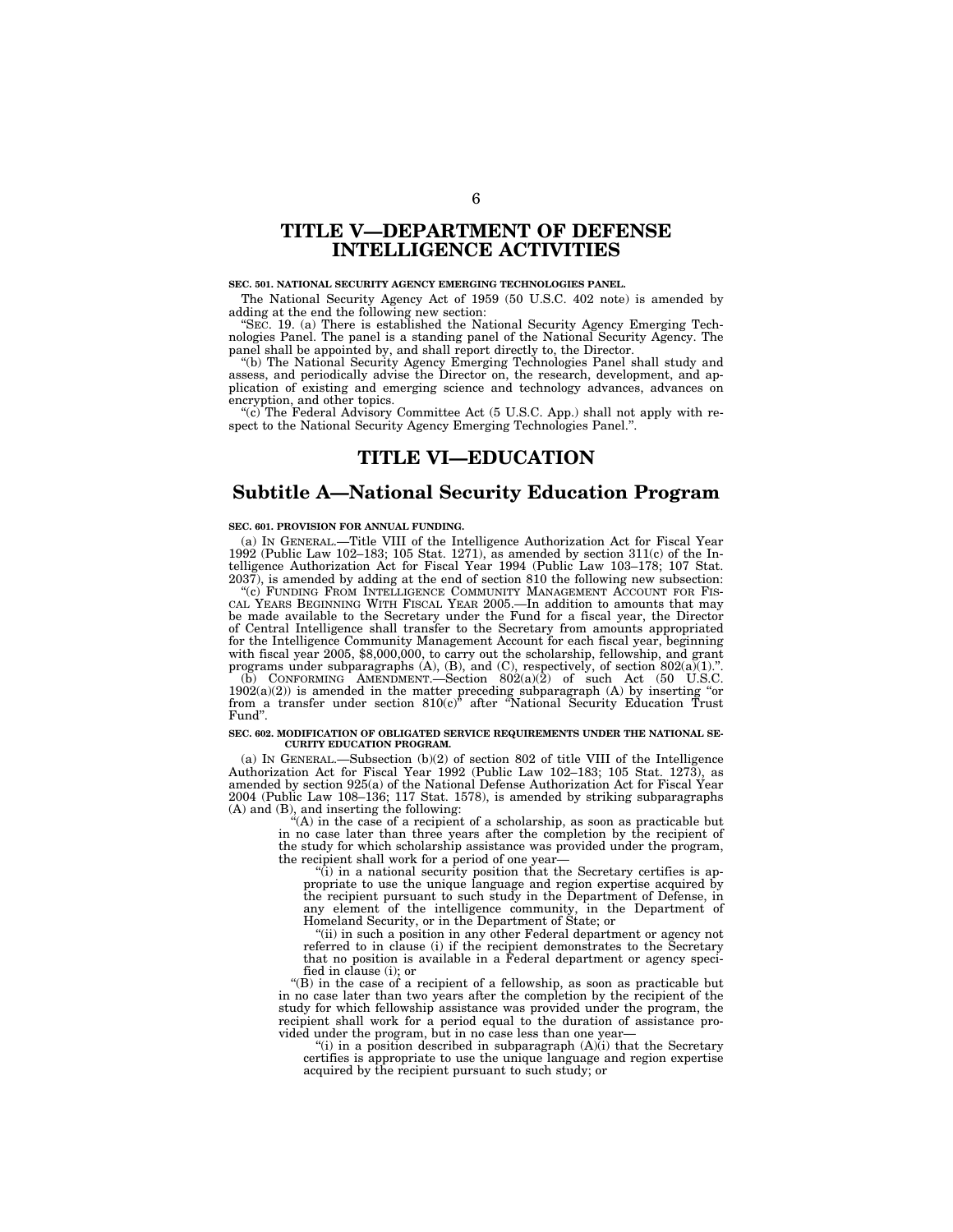''(ii) in such a position in any other Federal department or agency not referred to in clause (i) if the recipient demonstrates to the Secretary that no position is available in a Federal department or agency specified in clause (i); and''.

(b) REGULATIONS.—The Secretary of Defense shall prescribe regulations to carry out the amendment made by subsection (a). In prescribing such regulations, the Secretary shall establish standards that recipients of scholarship and fellowship assistance under the program under such section 802 are required to demonstrate to satisfy the requirement of a good faith effort to gain employment as required under subparagraphs  $(A)$  and  $(B)$  of subsection  $(b)(2)$  of such section.

(c) APPLICABILITY.—(1) The amendment made by subsection (a) shall apply with respect to service agreements entered into under the David L. Boren National Security Education Act of 1991 on or after the date of the enactment of this Act.

 $(2)$  The amendment made by subsection (a) shall not affect the force, validity, or terms of any service agreement entered into under the David L. Boren National Security Education Act of 1991 before the date of the enactment of this Act that is in force as of that date.

#### **SEC. 603. IMPROVEMENTS TO THE NATIONAL FLAGSHIP LANGUAGE INITIATIVE.**

(a) INCREASE IN ANNUAL FUNDING.—Title VIII of the Intelligence Authorization Act for Fiscal Year 1992 (Public Law 102–183; 105 Stat. 1271), as amended by section 311(c) of the Intelligence Authorization Act for Fiscal Year 1994 (Public Law 103–178; 107 Stat. 2037) and by section 333(b) of the Intelligence Authorization Act for Fiscal Year 2003 (Public Law 107–306; 116 Stat. 2397), is amended by striking section 811 and inserting the following new section 811:

### **''SEC. 811. FUNDING FOR THE NATIONAL FLAGSHIP LANGUAGE INITIATIVE.**

''(a) AUTHORIZATION OF APPROPRIATIONS FOR FISCAL YEARS 2003 and 2004.—In addition to amounts that may be made available to the Secretary under the Fund for a fiscal year, there is authorized to be appropriated to the Secretary for each fiscal year, beginning with fiscal year 2003, \$10,000,000, to carry out the grant program for the National Flagship Language Initiative under section  $802(a)(1)(D)$ .

''(b) FUNDING FROM INTELLIGENCE COMMUNITY MANAGEMENT ACCOUNT FOR FIS-CAL YEARS BEGINNING WITH FISCAL YEAR 2005.—In addition to amounts that may be made available to the Secretary under the Fund for a fiscal year, the Director of Central Intelligence shall transfer to the Secretary from amounts appropriated for the Intelligence Community Management Account for each fiscal year, beginning with fiscal year 2005, \$12,000,000, to carry out the grant program for the National Flagship Language Initiative under section  $802(a)(1)(D)$ .

''(c) AVAILABILITY OF APPROPRIATED FUNDS.—Amounts made available under this section shall remain available until expended.''.

(b) REQUIREMENT FOR EMPLOYMENT AGREEMENTS.—(1) Section 802(i) of the David L. Boren National Security Education Act of 1991 (50 U.S.C. 1902(i)) is amended by adding at the end the following new paragraph:

 $(5)(A)$  In the case of an undergraduate or graduate student that participates in training in programs under paragraph (1), the student shall enter into an agreement described in subsection (b), other than such a student who has entered into such an agreement pursuant to subparagraph  $(A)(ii)$  or  $(B)(ii)$  of section 802(a)(1).

"(B) In the case of an employee of an agency or department of the Federal Government that participates in training in programs under paragraph (1), the employee shall agree in writing—

 $\frac{1}{1}$  (i) to continue in the service of the agency or department of the Federal Government employing the employee for the period of such training;

"(ii) to continue in the service of such agency or department employing the employee following completion of such training for a period of two years for each year, or part of the year, of such training;

''(iii) to reimburse the United States for the total cost of such training (excluding the employee's pay and allowances) provided to the employee if, before the completion by the employee of the training, the employment of the employee by the agency or department is terminated due to misconduct by the employee or by the employee voluntarily; and

" $(iv)$  to reimburse the United States if, after completing such training, the employment of the employee by the agency or department is terminated either by the agency or department due to misconduct by the employee or by the employee voluntarily, before the completion by the employee of the period of service required in clause (ii), in an amount that bears the same ratio to the total cost of the training (excluding the employee's pay and allowances) provided to the employee as the unserved portion of such period of service bears to the total period of service under clause (ii).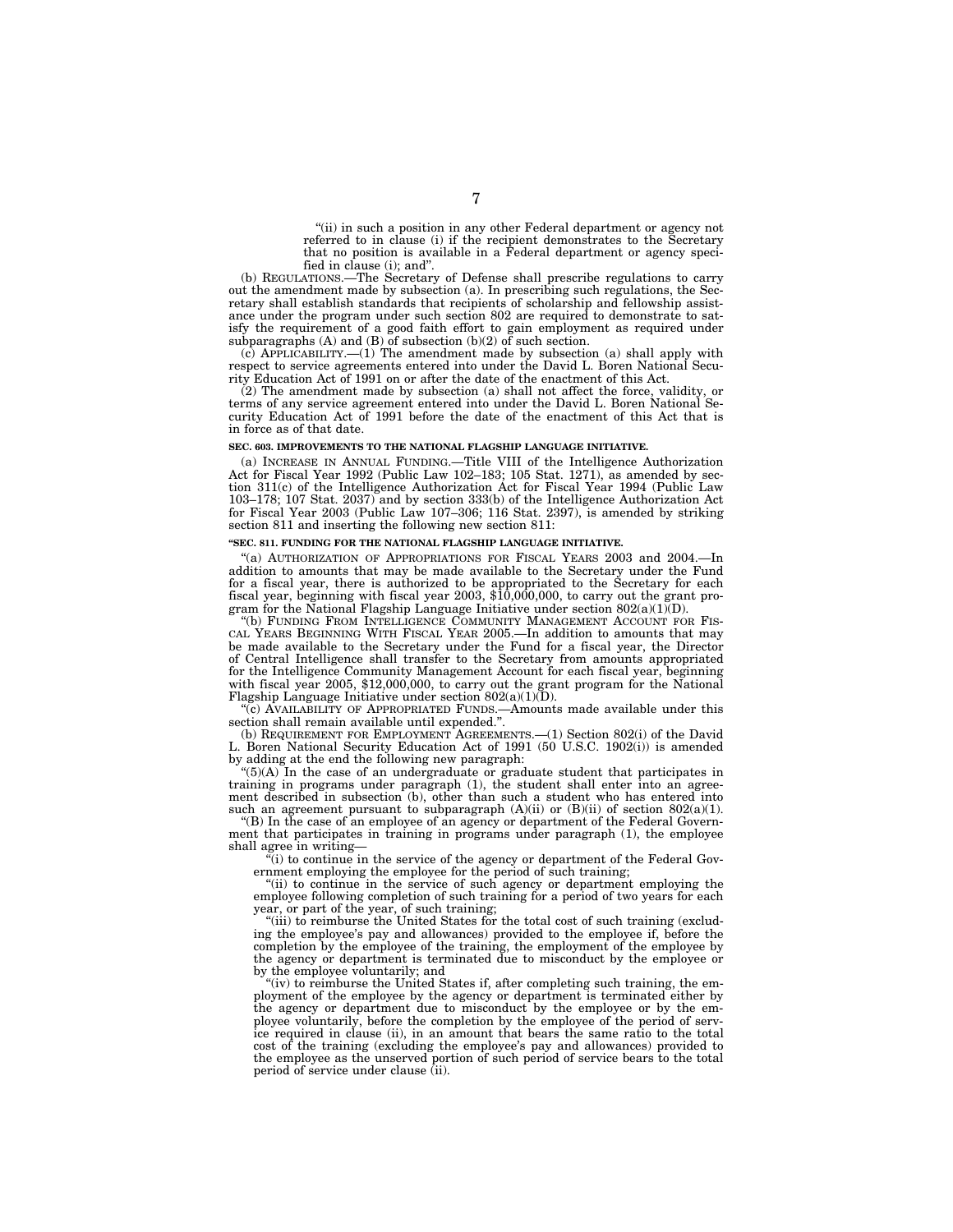''(C) Subject to subparagraph (D), the obligation to reimburse the United States under an agreement under subparagraph (A) is for all purposes a debt owing the United States.

''(D) The head of an element of the intelligence community may release an employee, in whole or in part, from the obligation to reimburse the United States under an agreement under subparagraph  $(A)$  when, in the discretion of the head of the element, the head of the element determines that equity or the interests of the United States so require.''.

(2) The amendment made by paragraph (1) shall apply to training that begins on or after the date that is 90 days after the date of the enactment of this Act.

(c) INCREASE IN THE NUMBER OF PARTICIPATING EDUCATIONAL INSTITUTIONS.—The Secretary of Defense shall take such steps as the Secretary determines will increase the number of qualified educational institutions that receive grants under the National Flagship Language Initiative to establish, operate, or improve activities designed to train students in programs in a range of disciplines to achieve advanced levels of proficiency in those foreign languages that the Secretary identifies as being the most critical in the interests of the national security of the United States.

(d) CLARIFICATION OF AUTHORITY TO SUPPORT STUDIES ABROAD.—Educational institutions that receive grants under the National Flagship Language Initiative may support students who pursue total immersion foreign language studies overseas of foreign languages that are critical to the national security of the United States.

## **SEC. 604. ESTABLISHMENT OF SCHOLARSHIP PROGRAM FOR ENGLISH LANGUAGE STUDIES FOR HERITAGE COMMUNITY CITIZENS OF THE UNITED STATES WITHIN THE NA-TIONAL SECURITY EDUCATION PROGRAM.**

(a) SCHOLARSHIP PROGRAM FOR ENGLISH LANGUAGE STUDIES FOR HERITAGE COM-MUNITY CITIZENS OF THE UNITED STATES.—(1) Subsection (a)(1) of section 802 of the David L. Boren National Security Education Act of 1991 (50 U.S.C. 1902) is amended—

(A) by striking "and" at the end of subparagraph  $(C)$ ;

(B) by striking the period at the end of subparagraph (D) and inserting ''; and''; and

 $(C)$  by adding at the end the following new subparagraph:

 $E(E)$  awarding scholarships to students who-

 $\lq$ '(i) are United States citizens who—

''(I) are native speakers (commonly referred to as heritage community residents) of a foreign language that is identified as critical to the national security interests of the United States who should be actively recruited for employment by Federal security agencies with a need for linguists; and

''(II) are not proficient at a professional level in the English language with respect to reading, writing, and interpersonal skills required to carry out the national security interests of the United States, as determined by the Secretary,

to enable such students to pursue English language studies at an institution of higher education of the United States to attain proficiency in those skills; and

''(ii) enter into an agreement to work in a national security position or work in the field of education in the area of study for which the scholarship was awarded in a similar manner (as determined by the Secretary) as agreements entered into pursuant to subsection  $(b)(2)(A).$ 

(2) The matter following subsection (a)(2) of such section is amended—

(A) in the first sentence, by inserting "or for the scholarship program under paragraph (1)(E)" after "under paragraph (1)(D) for the National Flagship Language Initiative described in subsection (i)''; and

(B) by adding at the end the following: ''For the authorization of appropriations for the scholarship program under paragraph  $(1)(E)$ , see section 812.".

(3) Section  $803(d)(4)(E)$  of such Act (50 U.S.C. 1903(d)(4)(E)) is amended by inserting before the period the following: "and section  $802(a)(1)(E)$  (relating to scholarship programs for advanced English language studies by heritage community residents)''. (b) FUNDING.—The David L. Boren National Security Education Act of 1991 (50

# U.S.C. 1901 et seq.) is amended by adding at the end the following new section:

## **''SEC. 812. FUNDING FOR SCHOLARSHIP PROGRAM FOR CERTAIN HERITAGE COMMUNITY RESIDENTS.**

''(a) FUNDING FROM INTELLIGENCE COMMUNITY MANAGEMENT ACCOUNT.—In addition to amounts that may be made available to the Secretary under the Fund for a fiscal year, the Director of Central Intelligence shall transfer to the Secretary from amounts appropriated for the Intelligence Community Management Account for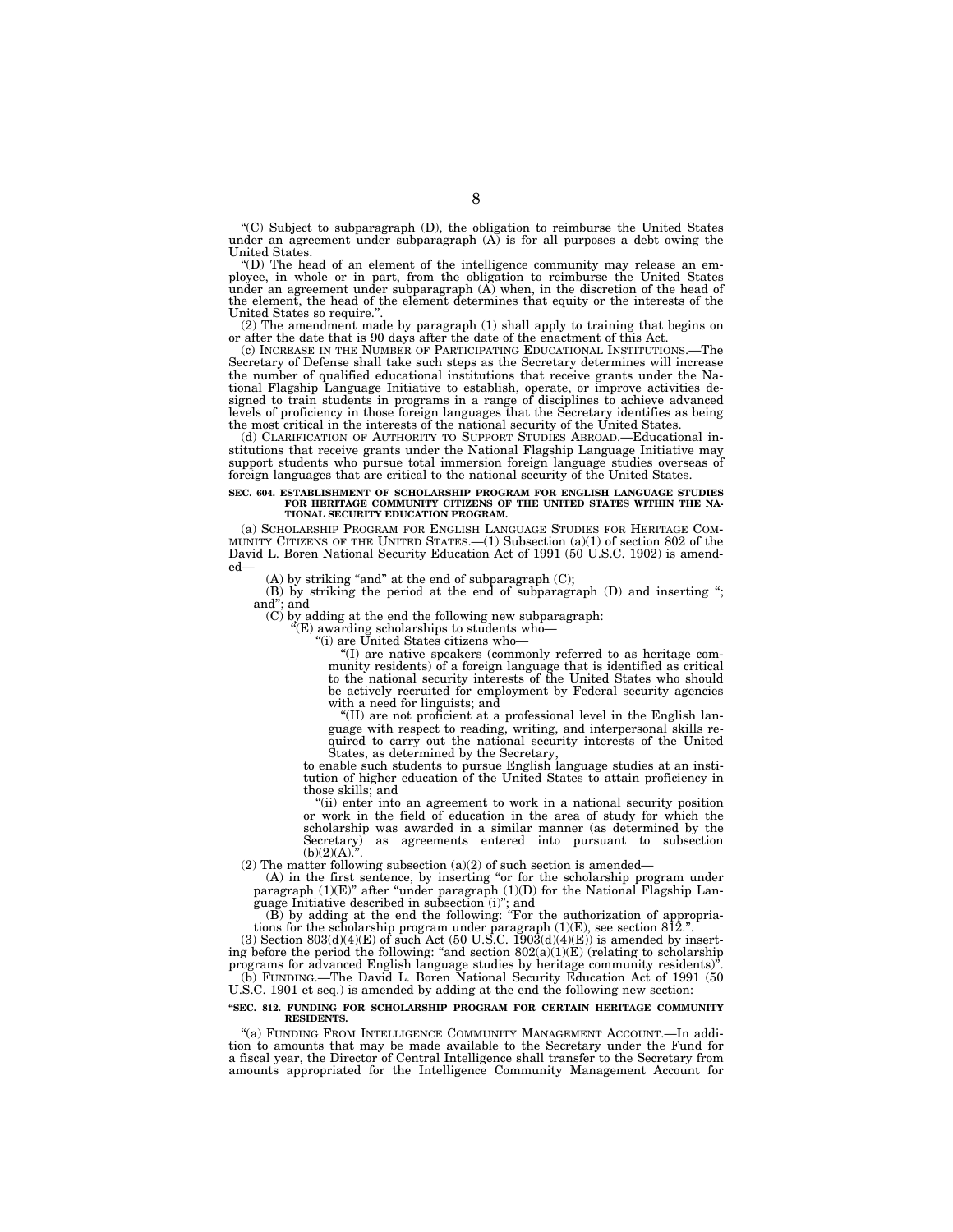each fiscal year, beginning with fiscal year 2005, \$4,000,000, to carry out the scholarship programs for English language studies by certain heritage community residents under section  $802(a)(1)(E)$ .

''(b) AVAILABILITY OF FUNDS.—Amounts made available under subsection (a) shall remain available until expended.''.

# **Subtitle B—Improvement in Intelligence Community Foreign Language Skills**

#### **SEC. 611. ASSISTANT DIRECTOR OF CENTRAL INTELLIGENCE FOR LANGUAGE AND EDU-CATION.**

(a) IN GENERAL.—Section 102 of the National Security Act of 1947 (50 U.S.C. 403) is amended—

(1) by adding at the end the following new subsection:

''(i) ASSISTANT DIRECTOR OF CENTRAL INTELLIGENCE FOR LANGUAGE AND EDU-CATION.—(1) To assist the Director of Central Intelligence in carrying out the Director's responsibilities under this Act, there shall be an Assistant Director of Central Intelligence for Language and Education who shall be appointed by the President, by and with the advice and consent of the Senate.

''(2) The Assistant Director of Central Intelligence for Language and Education shall carry out the following duties:

" $(A)$  Overseeing and coordinating requirements for foreign language education and training of the intelligence community.

''(B) Establishing policy, standards, and priorities relating to such requirements.

''(C) Identifying languages that are critical to the capability of the intelligence community to carry out national security activities of the United States.

''(D) Monitoring the allocation of resources for foreign language education and training in order to ensure the requirements of the intelligence community with respect to foreign language proficiency are met.";

 $(2)$  in subsection  $(d)(2)$  by adding at the end the following:

''(E) Through the Assistant Director of Central Intelligence for Language and Education, ensuring the foreign language education and training requirements of the intelligence community are met.''; and

 $(3)$  in subsection  $(e)(2)$ 

(A) by redesignating subparagraph (H) as subparagraph (I); and

(B) by inserting after subparagraph (G) the following new subparagraph (H):

''(H) The Assistant Director of Central Intelligence for Education and Language.''.

(b) REPORTS.—Not later than 1 year after the date on which the Assistant Director of Central Intelligence for Language and Education is first appointed under section 102(i) of the National Security Act of 1947, as added by subsection (a), the Assistant Director shall submit to Congress the following reports:

 $(1)$  A report that identifies-

(A) skills and processes involved in learning a foreign language; and

(B) characteristics and teaching techniques that are most effective in teaching foreign languages.

(2)(A) A report that identifies foreign language heritage communities, particularly such communities that include speakers of languages that are critical to the national security of the United States.

(B) For purposes of subparagraph (A), the term ''foreign language heritage community'' means a community of residents or citizens of the United States—

(i) who are native speakers of, or who have fluency in, a foreign language; and

(ii) who should be actively recruited for employment by Federal security agencies with a need for linguists.

 $(3)$   $\bar{A}$  report on-

(A) the estimated cost of establishing a program under which the heads of elements of the intelligence community agree to repay employees of the intelligence community for any student loan taken out by that employee for the study of foreign languages critical for the national security of the United States; and

(B) the effectiveness of such a program in recruiting and retaining highly qualified personnel in the intelligence community.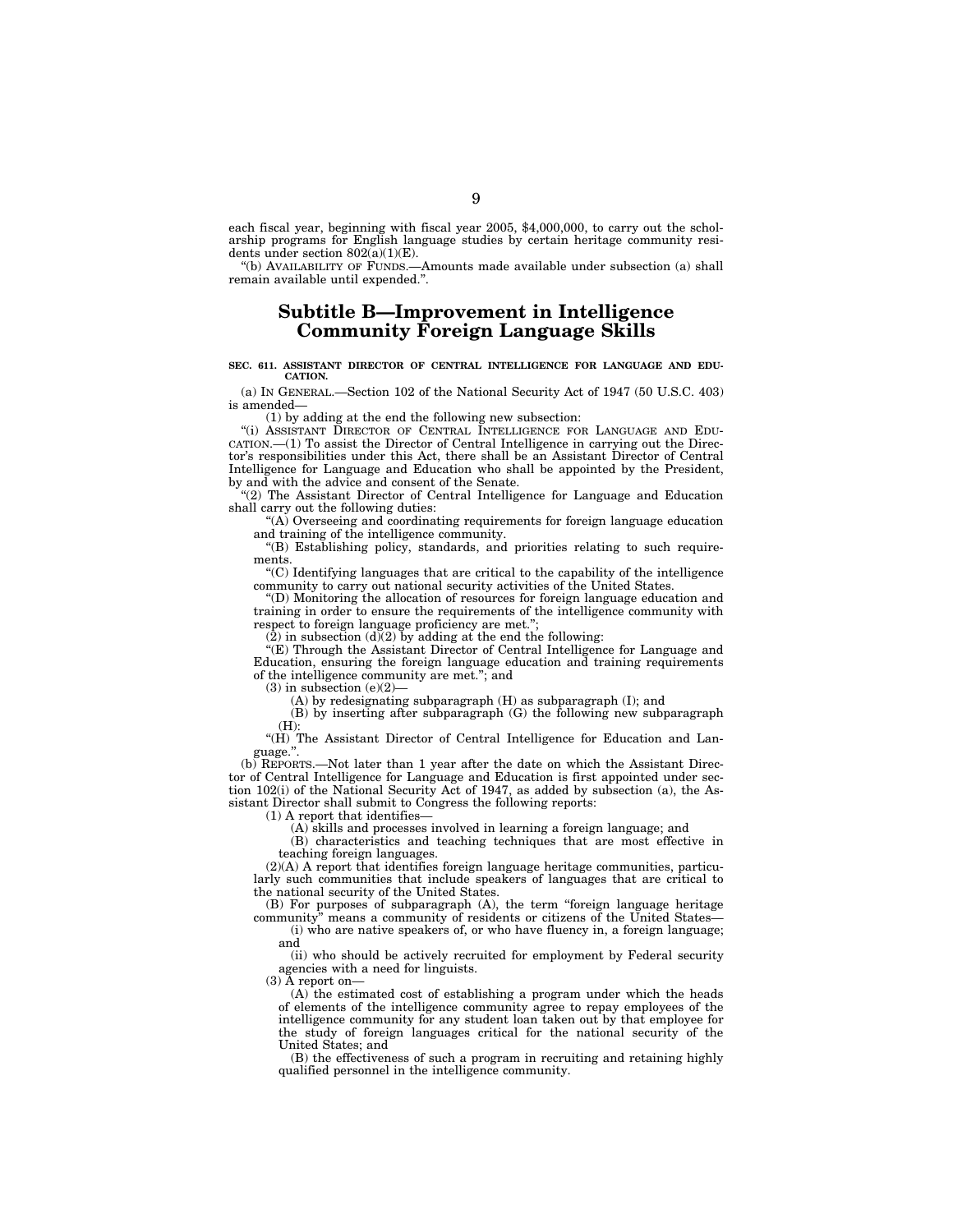**SEC. 612. REQUIREMENT FOR FOREIGN LANGUAGE PROFICIENCY FOR ADVANCEMENT TO CERTAIN SENIOR LEVEL POSITIONS IN THE INTELLIGENCE COMMUNITY.** 

(a) IN GENERAL.—Section 104 of the National Security Act of 1947 (50 U.S.C. 403– 4) is amended by adding at the end the following new subsection:

''(i) REQUIREMENT FOR FOREIGN LANGUAGE PROFICIENCY FOR CERTAIN SENIOR LEVEL POSITIONS IN THE CENTRAL INTELLIGENCE AGENCY.—(1) An individual may not be appointed to a position in the Senior Intelligence Service in the Directorate of Intelligence or the Directorate of Operations of the Central Intelligence Agency unless the Director of Central Intelligence determines that the individual—

''(A) has been certified as having a professional speaking and reading proficiency in a foreign language, such proficiency being at least level 3 on the Interagency Language Roundtable Language Skills Level or commensurate proficiency level on such other indicator of proficiency as the Director determines to be appropriate; and

''(B) is able to effectively communicate the priorities of the United States and exercise influence in that foreign language.

''(2) The Director shall carry out this subsection through the Assistant Director of Central Intelligence for Language and Education.''.

(b) CONFORMING AMENDMENT.—Subsection (i) of section 102 of the National Security Act of 1947 (50 U.S.C. 403), as added by section 611(a), is amended in paragraph (2) by adding at the end the following new subparagraph:

''(E) Making determinations under section 104(i).''.

(c) EFFECTIVE DATE.—The amendments made by this section shall apply with respect to appointments made on or after the date that is one year after the date of the enactment of this Act.

(d) REPORT ON EXCEPTIONS.—The Director of Central Intelligence shall submit to Congress a report that identifies positions within the Senior Intelligence Service in the Directorate of Intelligence or the Directorate of Operations of the Central Intelligence Agency that should be exempt from the requirements of section 104(i) of the National Security Act of 1947, as added by subsection (a), and that includes the rationale for the exemption of each such position identified by the Director.

#### **SEC. 613. ADVANCEMENT OF FOREIGN LANGUAGES CRITICAL TO THE INTELLIGENCE COM-MUNITY.**

(a) IN GENERAL.—Title X of the National Security Act of 1947 (50 U.S.C. is amended—

(1) by inserting before section 1001 (50 U.S.C. 441g) the following:

# **''Subtitle A—Science and Technology''; and**

(2) by adding at the end the following new subtitles:

# **''Subtitle B—Foreign Languages Program**

''PROGRAM ON ADVANCEMENT OF FOREIGN LANGUAGES CRITICAL TO THE INTELLIGENCE **COMMUNITY** 

''SEC. 1011. (a) ESTABLISHMENT OF PROGRAM.—The Secretary of Defense and the Director of Central Intelligence may jointly establish a program to advance foreign languages skills in languages that are critical to the capability of the intelligence community to carry out national security activities of the United States (hereinafter in this subtitle referred to as the 'Foreign Languages Program').

''(b) IDENTIFICATION OF REQUISITE ACTIONS.—In order to carry out the Foreign Languages Program, the Secretary of Defense and the Director of Central Intelligence shall jointly determine actions required to improve the education of personnel in the intelligence community in foreign languages that are critical to the capability of the intelligence community to carry out national security activities of the United States to meet the long-term intelligence needs of the United States.

#### ''EDUCATION PARTNERSHIPS

''SEC. 1012. (a) IN GENERAL.—In carrying out the Foreign Languages Program, the head of an element of an intelligence community entity may enter into one or more education partnership agreements with educational institutions in the United States in order to encourage and enhance the study of foreign languages that are critical to the capability of the intelligence community to carry out national security activities of the United States in educational institutions.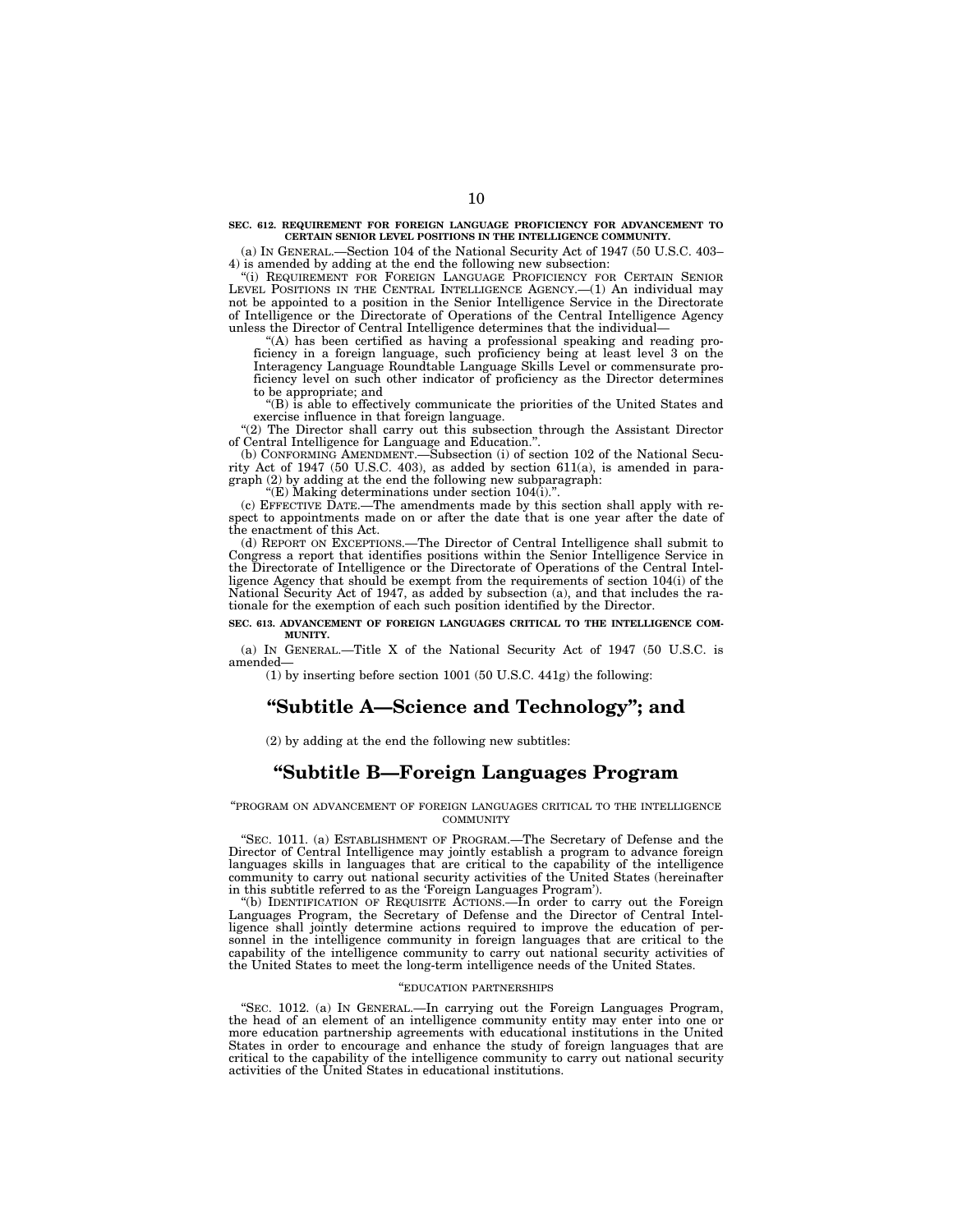''(b) ASSISTANCE PROVIDED UNDER EDUCATIONAL PARTNERSHIP AGREEMENTS.— Under an educational partnership agreement entered into with an educational institution pursuant to this section, the head of an element of an intelligence community entity may provide the following assistance to the educational institution:

" $(1)$  The loan of equipment and instructional materials of the element of the intelligence community entity to the educational institution for any purpose and duration that the head determines to be appropriate.

"(2) Notwithstanding any other provision of law relating to transfers of surplus property, the transfer to the educational institution of any computer equipment, or other equipment, that is—

 $f(A)$  commonly used by educational institutions;

 $\mathcal{L}(B)$  surplus to the needs of the entity; and

''(C) determined by the head of the element to be appropriate for support of such agreement.

''(3) The provision of dedicated personnel to the educational institution—

 $(A)$  to teach courses in foreign languages that are critical to the capability of the intelligence community to carry out national security activities of the United States; or

''(B) to assist in the development of such courses and materials for the institution.

"(4) The involvement of faculty and students of the educational institution in research projects of the element of the intelligence community entity.

''(5) Cooperation with the educational institution in developing a program under which students receive academic credit at the educational institution for work on research projects of the element of the intelligence community entity.

 $(6)$  The provision of academic and career advice and assistance to students of the educational institution.

" $(7)$  The provision of cash awards and other items that the head of the element of the intelligence community entity determines to be appropriate.

#### ''VOLUNTARY SERVICES

"SEC. 1013. (a) AUTHORITY TO ACCEPT SERVICES.—Notwithstanding section 1342 of title 31, United States Code, and subject to subsection (b), the Foreign Languages Program under section 1011 shall include authority for the head of an element of an intelligence community entity to accept from any individual who is dedicated personnel (as defined in section 1016(3)) voluntary services in support of the activities authorized by this subtitle.

 $'(b)$  REQUIREMENTS AND LIMITATIONS.  $-(1)$  In accepting voluntary services from an individual under subsection (a), the head of the element shall—

''(A) supervise the individual to the same extent as the head of the element would supervise a compensated employee of that element providing similar services; and

''(B) ensure that the individual is licensed, privileged, has appropriate educational or experiential credentials, or is otherwise qualified under applicable law or regulations to provide such services.

" $(2)$  In accepting voluntary services from an individual under subsection (a), the head of an element of the intelligence community entity may not-

''(A) place the individual in a policymaking position, or other position performing inherently government functions; or

''(B) except as provided in subsection (e), compensate the individual for the provision of such services.

''(c) AUTHORITY TO RECRUIT AND TRAIN INDIVIDUALS PROVIDING SERVICES.—The head of an element of an intelligence community entity may recruit and train individuals to provide voluntary services accepted under subsection (a).

''(d) STATUS OF INDIVIDUALS PROVIDING SERVICES.—(1) Subject to paragraph (2), while providing voluntary services accepted under subsection (a) or receiving training under subsection (c), an individual shall be considered to be an employee of the Federal Government only for purposes of the following provisions of law:

''(A) Subchapter I of chapter 81 of title 5, United States Code (relating to compensation for work-related injuries).

''(B) Section 552a of title 5, United States Code (relating to maintenance of records on individuals).

''(C) Chapter 11 of title 18, United States Code (relating to conflicts of inter-

est).<br>"(2)(A) With respect to voluntary services accepted under paragraph (1) provided by an individual that are within the scope of the services so accepted, the individual is deemed to be a volunteer of a governmental entity or nonprofit institution for purposes of the Volunteer Protection Act of 1997 (42 U.S.C. 14501 et seq.).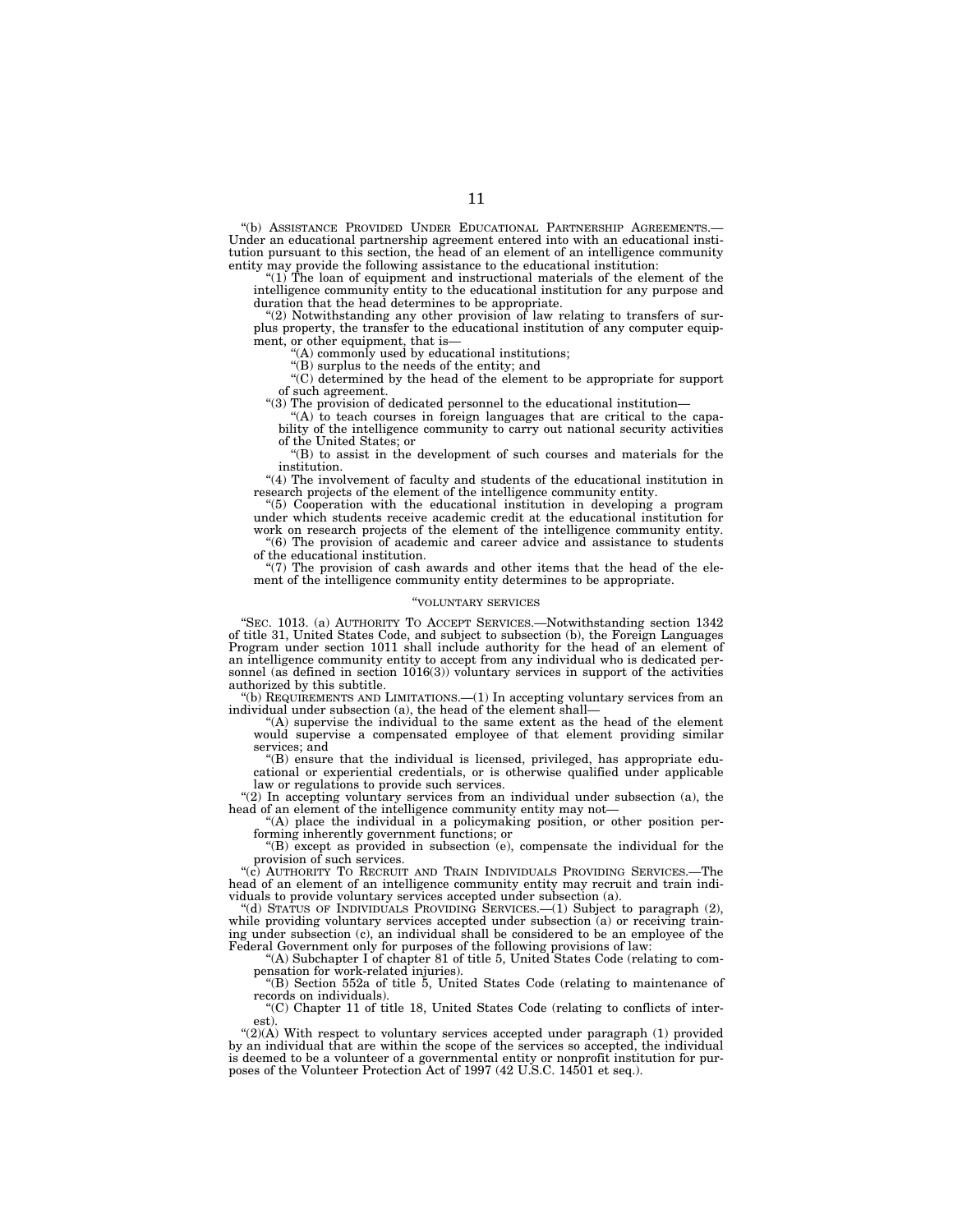''(B) In the case of any claim against such an individual with respect to the provision of such services, section 4(d) of such Act (42 U.S.C. 14503(d)) shall not apply. ''(3) Acceptance of voluntary services under this section shall have no bearing on the issuance or renewal of a security clearance.

''(e) COMPENSATION FOR WORK-RELATED INJURIES.—For purposes of determining the compensation for work-related injuries payable under chapter 81 of title 5, United States Code, to an individual providing voluntary services accepted under subsection (a), the monthly pay of the individual for such services is deemed to be equal to the amount determined by multiplying—

 $(1)$  the average monthly number of hours that the individual provided the services, by

"(2) the minimum wage determined in accordance with section  $6(a)(1)$  of the Fair Labor Standards Act of 1938 (29 U.S.C. 206(a)(1)).

''(f) REIMBURSEMENT OF INCIDENTAL EXPENSES.—(1) The head of an element of the intelligence community entity may reimburse an individual for incidental expenses incurred by the individual in providing voluntary services accepted under subsection (a). The head of an element of the intelligence community entity shall determine which expenses are eligible for reimbursement under this subsection.

''(2) Reimbursement under paragraph (1) may be made from appropriated or nonappropriated funds.

 $\tilde{f}(g)$  AUTHORITY TO INSTALL EQUIPMENT.—(1) The head of an element of the intelligence community may install telephone lines and any necessary telecommunication equipment in the private residences of individuals who provide voluntary services accepted under subsection (a).

''(2) The head of an element of the intelligence community may pay the charges incurred for the use of equipment installed under paragraph (1) for authorized purposes.

''(3) Notwithstanding section 1348 of title 31, United States Code, the head of an element of the intelligence community entity may use appropriated funds or nonappropriated funds of the element in carrying out this subsection.

## ''REGULATIONS

''SEC. 1014. (a) IN GENERAL.—The Secretary of Defense and the Director of Central Intelligence jointly shall promulgate regulations necessary to carry out the Foreign Languages Program authorized under this subtitle.

''(b) ELEMENTS OF THE INTELLIGENCE COMMUNITY.—Each head of an element of an intelligence community entity shall prescribe regulations to carry out sections 1012 and 1013 with respect to that element including the following:

 $(1)$  Procedures to be utilized for the acceptance of voluntary services under section 1013.

"(2) Procedures and requirements relating to the installation of equipment under section 1013(g).

#### ''DEFINITIONS

''SEC. 1015. In this subtitle:

''(1) The term 'intelligence community entity' means an agency, office, bureau, or element referred to in subparagraphs (B) through (K) of section 3(4).

''(2) The term 'educational institution' means—

''(A) a local educational agency (as that term is defined in section 9101(26) of the Elementary and Secondary Education Act of 1965 (20 U.S.C. 7801(26))),

''(B) an institution of higher education (as defined in section 102 of the Higher Education Act of 1965 (20 U.S.C. 1002) other than institutions referred to in subsection  $(a)(1)(C)$  of such section), or

''(C) any other nonprofit institution that provides instruction of foreign languages in languages that are critical to the capability of the intelligence community to carry out national security activities of the United States.

''(3) The term 'dedicated personnel' means employees of the intelligence community and private citizens (including former civilian employees of the Federal Government who have been voluntarily separated, and members of the United States Armed Forces who have been honorably discharged or generally discharged under honorable circumstances, and rehired on a voluntary basis specifically to perform the activities authorized under this subtitle).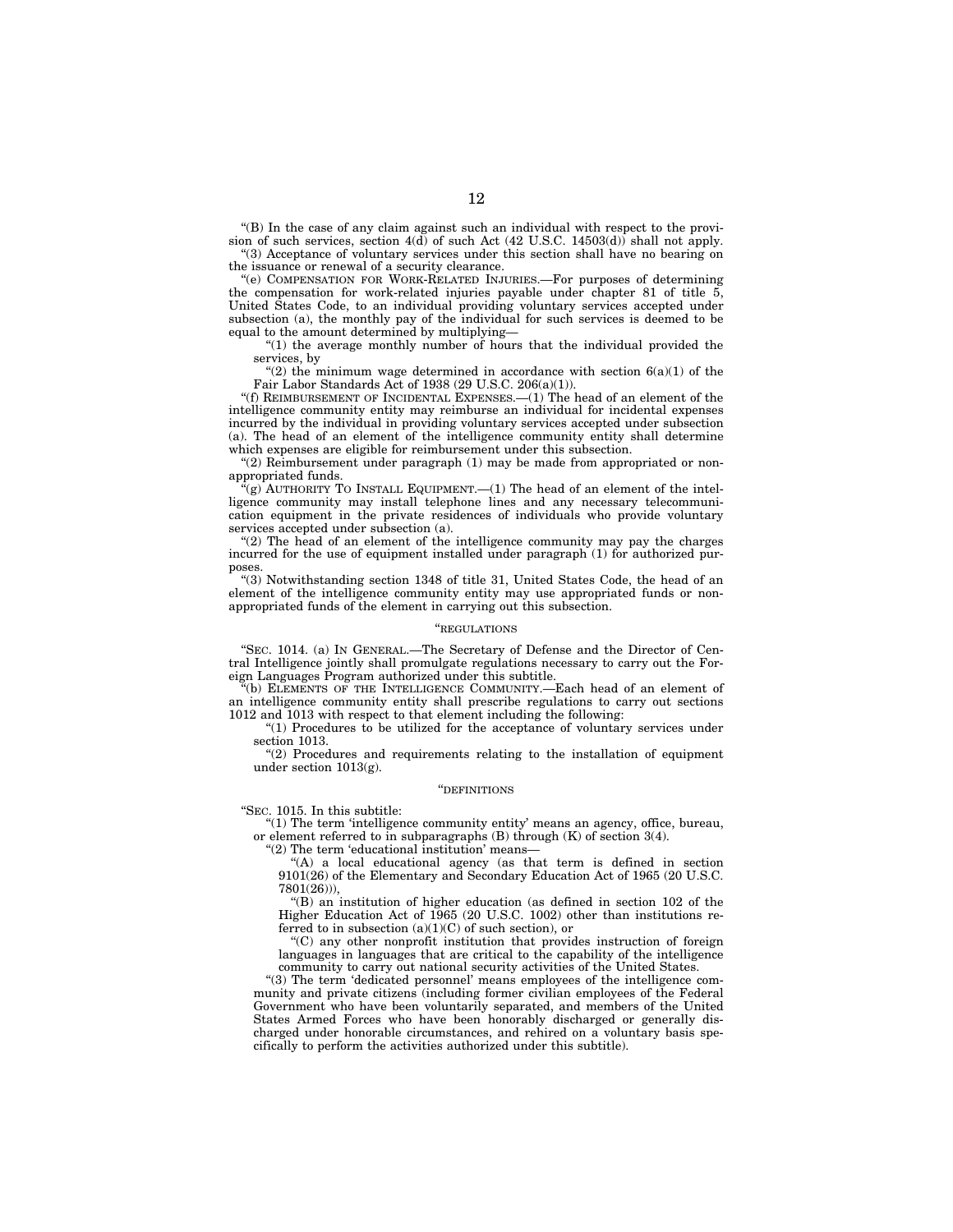# **''Subtitle C—Additional Education Provisions**

"ASSIGNMENT OF INTELLIGENCE COMMUNITY PERSONNEL AS LANGUAGE STUDENTS

"SEC. 1021. (a) IN GENERAL.—The Director of Central Intelligence, acting through the heads of the elements of the intelligence community, may assign employees of such elements in analyst positions requiring foreign language expertise as students at accredited professional, technical, or other institutions of higher education for training at the graduate or undergraduate level in foreign languages required for the conduct of duties and responsibilities of such positions.

''(b) AUTHORITY FOR REIMBURSEMENT OF COSTS OF TUITION AND TRAINING.—(1) The Director may reimburse an employee assigned under subsection (a) for the total cost of the training described in subsection (a), including costs of educational and supplementary reading materials.

 $\hat{P}(2)$  The authority under paragraph  $(1)$  shall apply to employees who are assigned on a full-time or part-time basis.

''(3) Reimbursement under paragraph (1) may be made from appropriated or nonappropriated funds.

(c) RELATIONSHIP TO COMPENSATION AS AN ANALYST.—Reimbursement under this section to an employee who is an analyst is in addition to any benefits, allowances, travels, or other compensation the employee is entitled to by reason of serving in such an analyst position.''.

(b) CLERICAL AMENDMENT.—The table of contents for the National Security Act of 1947 is amended by striking the item relating to section 1001 and inserting the following new items:

#### ''Subtitle A—Science and Technology

''Sec. 1001. Scholarships and work-study for pursuit of graduate degrees in science and technology.

''Subtitle B—Foreign Languages Program

''Sec. 1011. Program on advancement of foreign languages critical to the intelligence community. ''Sec. 1012. Education partnerships. ''Sec. 1013. Voluntary services. ''Sec. 1014. Regulations. ''Sec. 1015. Definitions.

- 
- 
- 

#### ''Subtitle C—Additional Education Provisions

''Sec. 1021. Assignment of intelligence community personnel as language students.''.

#### **SEC. 614. PILOT PROJECT FOR CIVILIAN LINGUIST RESERVE CORPS.**

(a) PILOT PROJECT.—The Director of Central Intelligence shall conduct a pilot project to establish a Civilian Linguist Reserve Corps comprised of United States citizens with advanced levels of proficiency in foreign languages who would be available upon a call of the President to perform such service or duties with respect to such foreign languages in the Federal Government as the President may specify.

(b) CONDUCT OF PROJECT.—Taking into account the findings and recommendations contained in the report required under section 325 of the Intelligence Authorization Act for Fiscal Year 2003 (Public Law 107–306; 116 Stat. 2393), in conducting the pilot project under subsection (a) the Director of Central Intelligence shall—

(1) identify several foreign languages that are critical for the national security of the United States;

(2) identify United States citizens with advanced levels of proficiency in those foreign languages who would be available to perform the services and duties referred to in subsection (a); and

(3) implement a call for the performance of such services and duties.

(c) DURATION OF PROJECT.—The pilot project under subsection (a) shall be conducted for a three-year period.

(d) AUTHORITY TO ENTER INTO CONTRACTS.—The Director of Central Intelligence may enter into contracts with appropriate agencies or entities to carry out the pilot project under subsection (a).

(e) REPORTS.—(1) The Director of Central Intelligence shall submit to Congress an initial and a final report on the pilot project conducted under subsection (a).

(2) Each report required under paragraph (1) shall contain information on the operation of the pilot project, the success of the pilot project in carrying out the objectives of the establishment of a Civilian Linguist Reserve Corps, and recommendations for the continuation or expansion of the pilot project.

(3) The final report shall be submitted not later than 6 months after the completion of the project.

(f) AUTHORIZATION OF APPROPRIATIONS.—There are authorized to be appropriated to the Director of Central Intelligence for each of fiscal years 2005, 2006, and 2007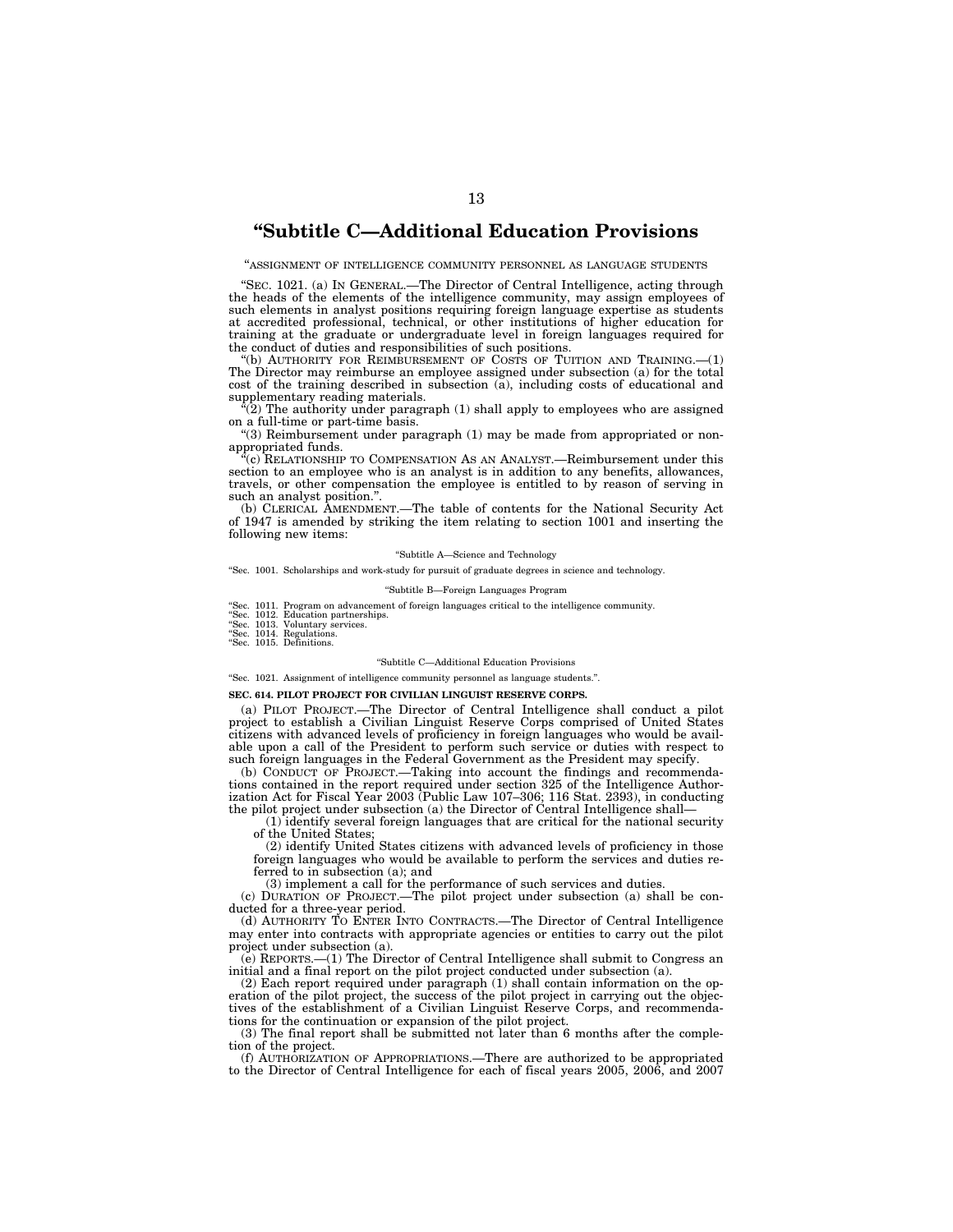in order to carry out the pilot project under subsection (a) such sums as are specified in the classified Schedule of Authorizations referred to section 102.

#### **SEC. 615. CODIFICATION OF ESTABLISHMENT OF THE NATIONAL VIRTUAL TRANSLATION CENTER.**

(a) IN GENERAL.—Title I of the National Security Act of 1947 (50 U.S.C. 402 et seq.) is amended by adding at the end the following new section:

#### ''NATIONAL VIRTUAL TRANSLATION CENTER

''SEC. 119. (a) IN GENERAL.—There is an element of the intelligence community known as the National Virtual Translation Center under the direction of the Director of Central Intelligence.

''(b) FUNCTION.—The National Virtual Translation Center shall provide for timely and accurate translations of foreign intelligence for all other elements of the intelligence community.

''(c) FACILITATING ACCESS TO TRANSLATIONS.—In order to minimize the need for a central facility for the National Virtual Translation Center, the Center shall—

 $(1)$  use state-of-the-art communications technology;

"(2) integrate existing translation capabilities in the intelligence community; and

''(3) use remote-connection capacities.

''(d) USE OF SECURE FACILITIES.—Personnel of the National Virtual Translation Center may carry out duties of the Center at any location that—

 $(1)$  has been certified as a secure facility by an agency or department of the United States; and

"(2) the Director of Central Intelligence determines to be appropriate for such purpose.'

 $(b)$  CLERICAL AMENDMENT.—The table of sections for that Act is amended by inserting after the item relating to section 118 the following new item:

''Sec. 119. National Virtual Translation Center.''.

#### **SEC. 616. REPORT ON RECRUITMENT AND RETENTION OF QUALIFIED INSTRUCTORS OF THE DEFENSE LANGUAGE INSTITUTE.**

(a) STUDY.—The Secretary of Defense shall conduct a study on methods to improve the recruitment and retention of qualified foreign language instructors at the Foreign Language Center of the Defense Language Institute. In conducting the study, the Secretary shall consider, in the case of a foreign language instructor who is an alien, to expeditiously adjust the status of the alien from a temporary status to that of an alien lawfully admitted for permanent residence.

(b)  $REPORT. —(1)$  Not later than one year after the date of the enactment of this Act, the Secretary of Defense shall submit to the appropriate congressional committees a report on the study conducted under subsection (a), and shall include in that report recommendations for such changes in legislation and regulation as the Secretary determines to be appropriate.

(2) DEFINITION.—In this subsection, the term ''appropriate congressional committees'' means the following:

(A) The Select Committee on Intelligence and the Committee on Armed Services of the Senate.

(B) The Permanent Select Committee on Intelligence and the Committee on Armed Services of the House of Representatives.

## PURPOSE

## The bill would:

(1) Authorize appropriations for fiscal year 2005 for (a) the intelligence and intelligence-related activities of the U.S. Government, (b) the Community Management Account, and (c) the Central Intelligence Agency Retirement and Disability System;

(2) Authorize the personnel ceilings on September 30, 2005 for the intelligence and intelligence-related activities of the U.S. Government and permit the Director of Central Intelligence to authorize civilian personnel ceilings in Fiscal Year 2005 for any intelligence element, with the approval of the Director of the Office of Management and Budget;

(3) Authorize \$239.4 million for the Central Intelligence Agency Retirement and Disability Fund (CIARDS) in order to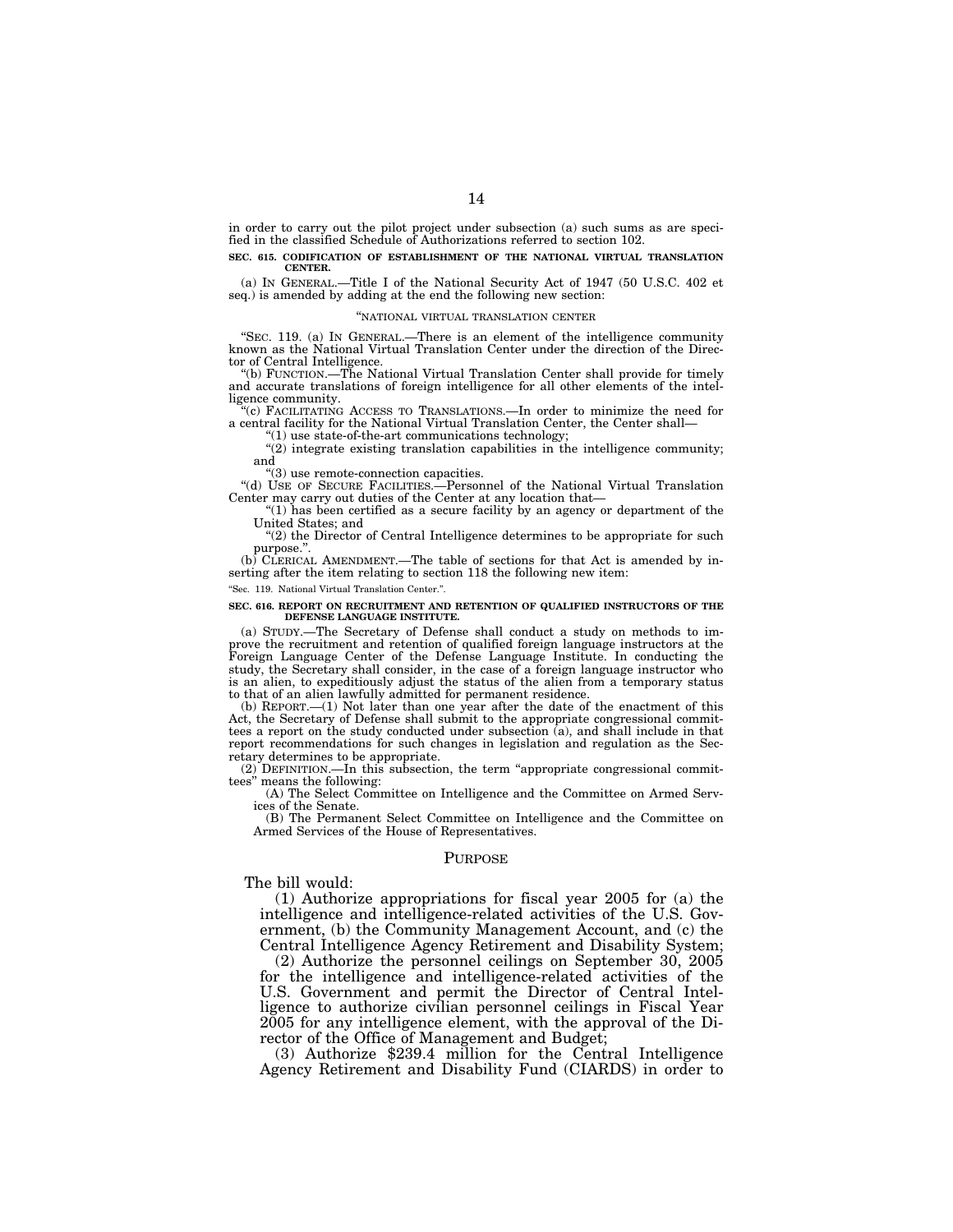fully fund the accruing cost of retirement benefits for individuals in the Civil Service Retirement System, CIARDS, and other federal retirement systems;

(4) Amend the National Security Act of 1947 to establish an Assistant Director of Central Intelligence for Information Management to serve as the Chief Information Officer of the intelligence community and to manage the activities relating to the information technology infrastructure and enterprise architecture requirements of the intelligence community;

(5) Amend the Central Intelligence Agency Voluntary Separation Pay Act by repealing the September 30, 2005, termination date, thus providing the CIA with permanent authority to offer incentives to encourage separation restructuring;

(6) Establish the National Security Agency Emerging Technologies Panel to periodically advise the Director of NSA on existing and emerging science and technology advances and other topics;

(7) Increase the effectiveness of the National Security Education Program (NSEP) by authorizing funding to support scholarships, fellowships and grants, increasing repayment options for recipients of scholarships and fellowships, expanding the National Flagship Language Initiative, and by establishing a English language scholarship program for members of heritage communities in the United States; and

(8) Improve the foreign language capabilities of the intelligence community by establishing the position of Assistant Director of Central Intelligence for Language and Education, requiring that individuals appointed to the Senior Intelligence Service possess a foreign language proficiency, directing the establishment of partnerships with educational institutions to advance foreign language skills, and by authorizing a threeyear pilot study on establishing a Civilian Language Reserve Corps.

## OVERALL PERSPECTIVE ON THE INTELLIGENCE BUDGET AND COMMITTEE INTENT

The classified annex to this public report includes the classified Schedule of Authorizations and its associated language. The Committee views the classified annex as an integral part of this legislation. The classified annex contains a thorough discussion of all budget issues considered by the Committee, which underlies the funding authorization found in the classified Schedule of Authorizations. The Committee intends that all intelligence programs discussed in the classified annex to this report be conducted in accord with the guidance and limitations set forth as associate language therein. The classified Schedule is incorporated directly into this legislation by virtue of section 102 of the bill. The classified annex is available for review by all Members of the House of Representatives, subject to the requirements of clause 13 of rule XXIII of the Rules of the House of Representatives, and rule 13 of the Rules of Procedure for the House Permanent Select Committee on Intelligence.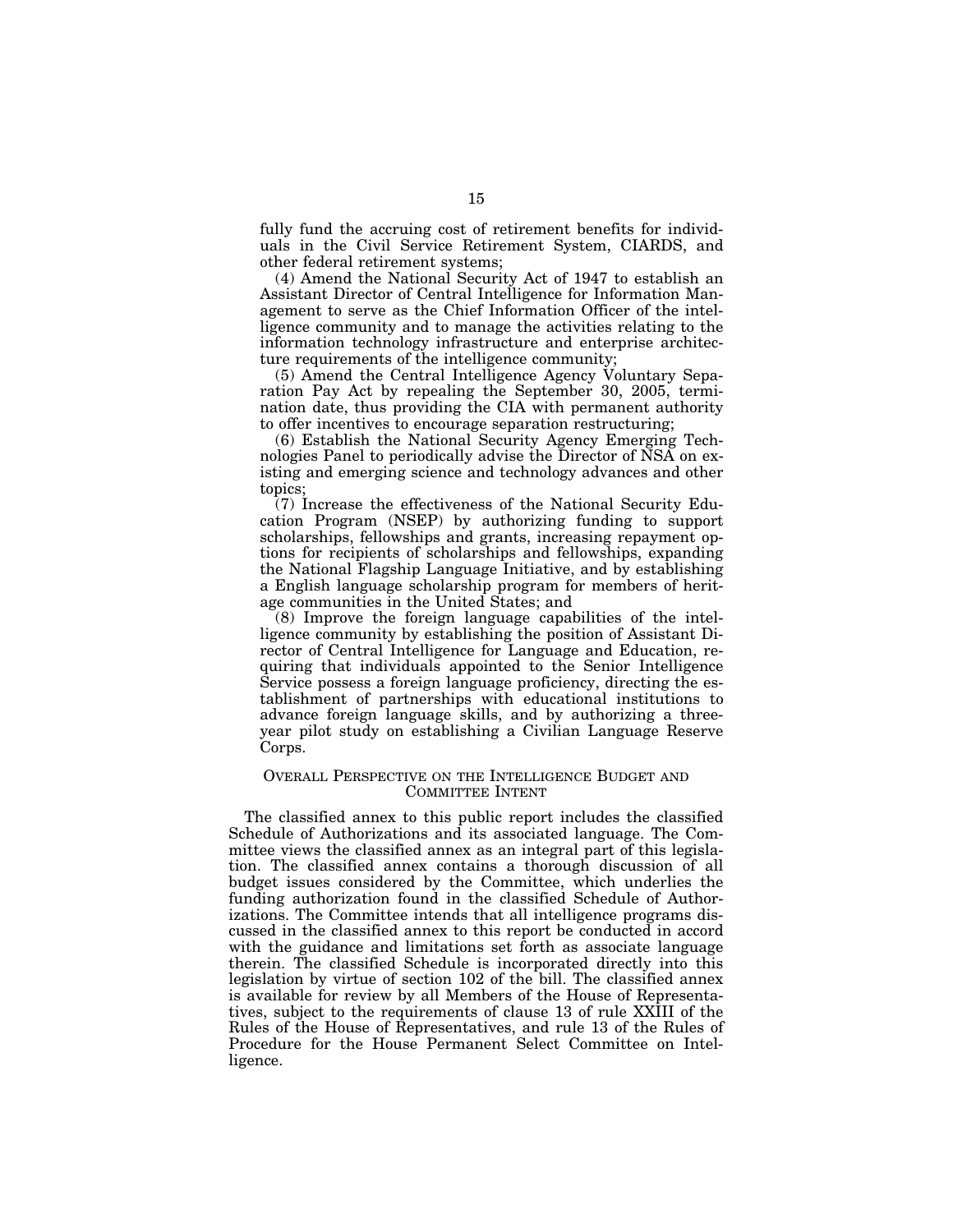U.S. intelligence and intelligence-related activities under the jurisdiction of the Committee include the National Foreign Intelligence Program (NFIP), the Tactical Intelligence and Related Activities (TIARA), and the Joint Military Intelligence Program (JMIP) of the Department of Defense.

The NFIP consists of all programs of the Central Intelligence Agency, as well as those national foreign intelligence, intelligence related, and/or counterintelligence programs conducted by: (1) the Department of Defense; (2) the Defense Intelligence Agency; (3) the National Security Agency; (4) the National Reconnaissance Office; (5) the National Geospatial-Intelligence Agency; (6) the Departments of the Army, Navy, and Air Force; (7) the Department of State; (8) the Department of the Treasury; (9) the Department of Energy; (10) the Department of Justice; (11) the Federal Bureau of Investigation; (12) the Department of Homeland Security; and (13) the U.S. Coast Guard. The Committee has exclusive legislative, authorizing and oversight jurisdiction of these programs.

The Department of Defense TIARA are a diverse array of reconnaissance and target acquisition programs that are a functional part of the basic military force structure and provide direct information support to military operations. TIARA, as defined by the Joint Chiefs of Staff and the Secretary of Defense, include those military intelligence activities outside the General Defense Intelligence Program that respond to the needs of military commanders for operational support information, as well as to national command, control, and intelligence requirements. The Committee on Armed Services in the House of Representatives shares oversight and authorizing jurisdiction of the programs comprising TIARA with the Permanent Select Committee on Intelligence.

The JMIP was established in 1995 to provide integrated program management of defense intelligence elements that support defensewide or theater-level consumers. Included within JMIP are aggregations created for management efficiency and characterized by similarity, either in intelligence discipline (e.g., Signals Intelligence (SIGINT), Imagery Intelligence (IMINT)), or function (e.g., satellite support, aerial reconnaissance). The following aggregations are included in the JMIP: (1) the Defense Cryptologic Program (DCP); (2) the Defense Imagery and Mapping Program (DIMAP); (3) the Defense General Intelligence Applications Program (DGIAP), which itself includes (a) the Defense Airborne Reconnaissance Program (DARP), (b) the Defense Intelligence Tactical Program (DITP), (c) the Defense Intelligence Special Technologies Program (DISTP), (d) the Defense Intelligence Counterdrug Program (DICP), and (e) the Defense Space Reconnaissance Program (DSRP). As with TIARA programs, the Committee on Armed Services in the House of Representatives shares oversight and authorizing jurisdiction of the programs comprising the JMIP with the Permanent Select Committee on Intelligence.

## COMMITTEE FINDINGS AND RECOMMENDATIONS

The Committee completed its review of the President's fiscal year 2005 budget request, carrying out its annual responsibility to prepare an authorization based on close examination of intelligence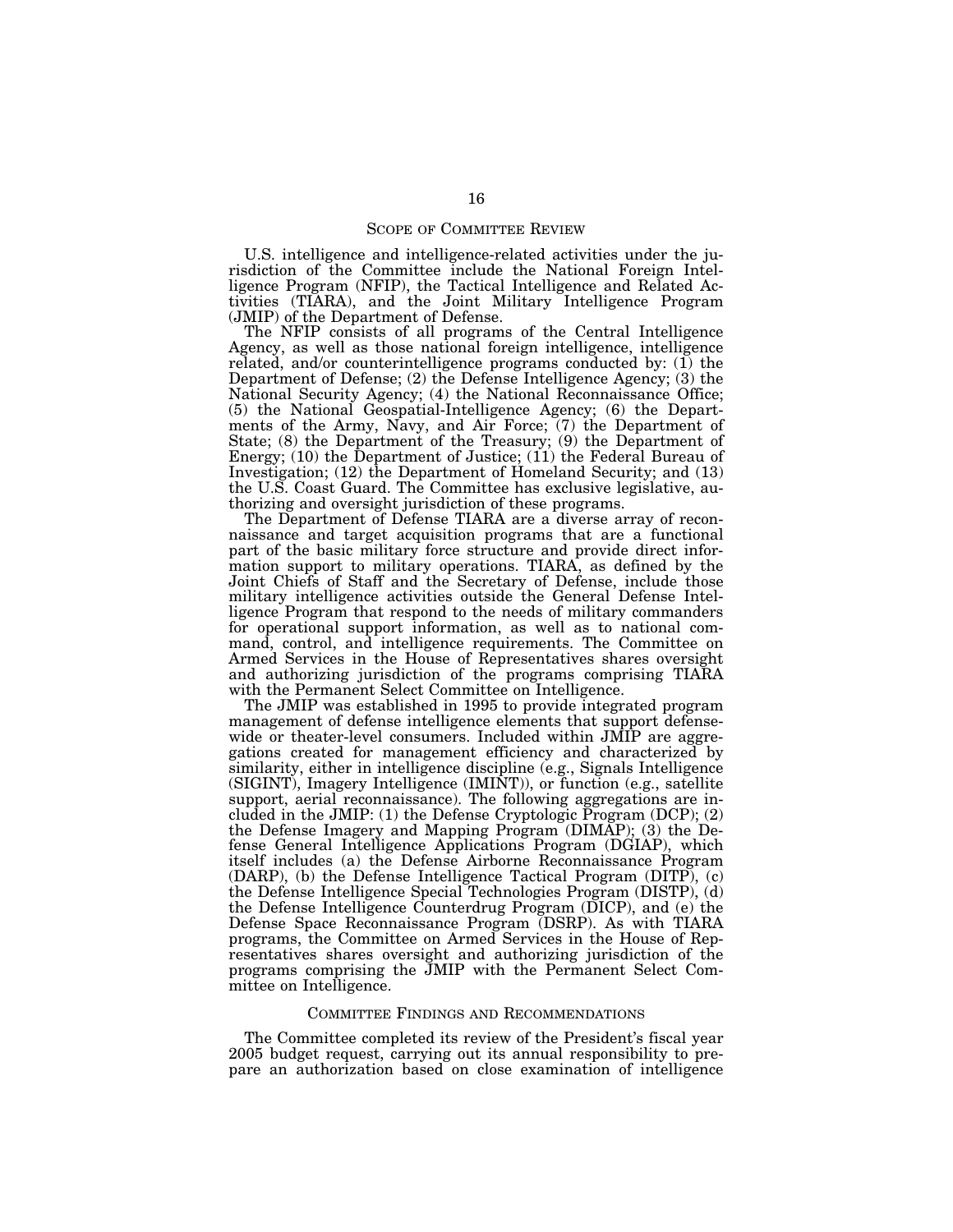programs and proposed expenditures. The Committee, and in some cases, its component subcommittees, held 14 budget-related hearings covering all major intelligence programs within the National Foreign Intelligence Program, the Joint Military Intelligence Program, and the Tactical Intelligence and Related Activities accounts, and also covering functional capabilities, such as human intelligence, analysis, counterintelligence, counternarcotics, and counterterrorism.

As always, the Committee's legislative and budgetary actions are based on more than these budget-specific hearings. The actions taken in this bill are the result of the Committee's ongoing, rigorous oversight of the U.S. Intelligence Community. This oversight activity includes scores of Committee and subcommittee hearings on intelligence capabilities, strategies, plans, and challenges each year. In addition, the Committee Members and staff undertake hundreds of briefings and site visits annually.

Deserving of particular note is the time and attention the Committee has devoted to the in-depth study of three broad topics in particular. Over the past year, the Committee has conducted exhaustive reviews of: Intelligence Community language capabilities, all facets of the performance of the U.S. Intelligence Community on Iraq prior to the successful Operation Iraqi Freedom, and the interrogation and treatment of detainees in Iraq and other locations of the Global War on Terrorism (GWOT).

The Committee holds in highest regard the work accomplished by U.S. intelligence officers across the globe. Amid great sacrifice and intense conditions, the men and women of the Intelligence Community continue to perform their missions with great energy, and an enormous devotion to duty. The Committee commends these officers for their professionalism, integrity and perseverance, often in the most difficult of circumstances. The freedom and security of our great nation relies on their success.

Intelligence has been, rightly, recognized as a critical weapon in the GWOT. Resources for—and demands on—the U.S. Intelligence Community have increased dramatically in the two and three-quarters years since the attacks of September 11, 2001. This increase is even more dramatic when one takes into consideration the depth of the cutbacks, underinvestment, and the near fatal loss of political support for the IC in the last administration. Yet, looking at the Community as a whole, the Committee finds continuing gaps in capabilities and fundamental flaws in the management of resources and personnel. To the extent that these concerns may be outlined in an unclassified manner, the Committee has addressed them in the "Areas of Special Interest" section immediately following. A complete discussion of the Committee's oversight findings and recommendations is contained in the classified annex to this report.

This legislation, along with its accompanying report and classified annex, contains the Committee's specific recommendations about where the U.S. Intelligence Community should be heading, how it can posture itself for strategic superiority, and how the fiscal year 2005 intelligence budget should be invested. The classified schedule of authorizations includes the intelligence portion of the Contingent Emergency Reserve (CER), which the Committee views as an integral part of the fiscal year 2005 budget. Funds in the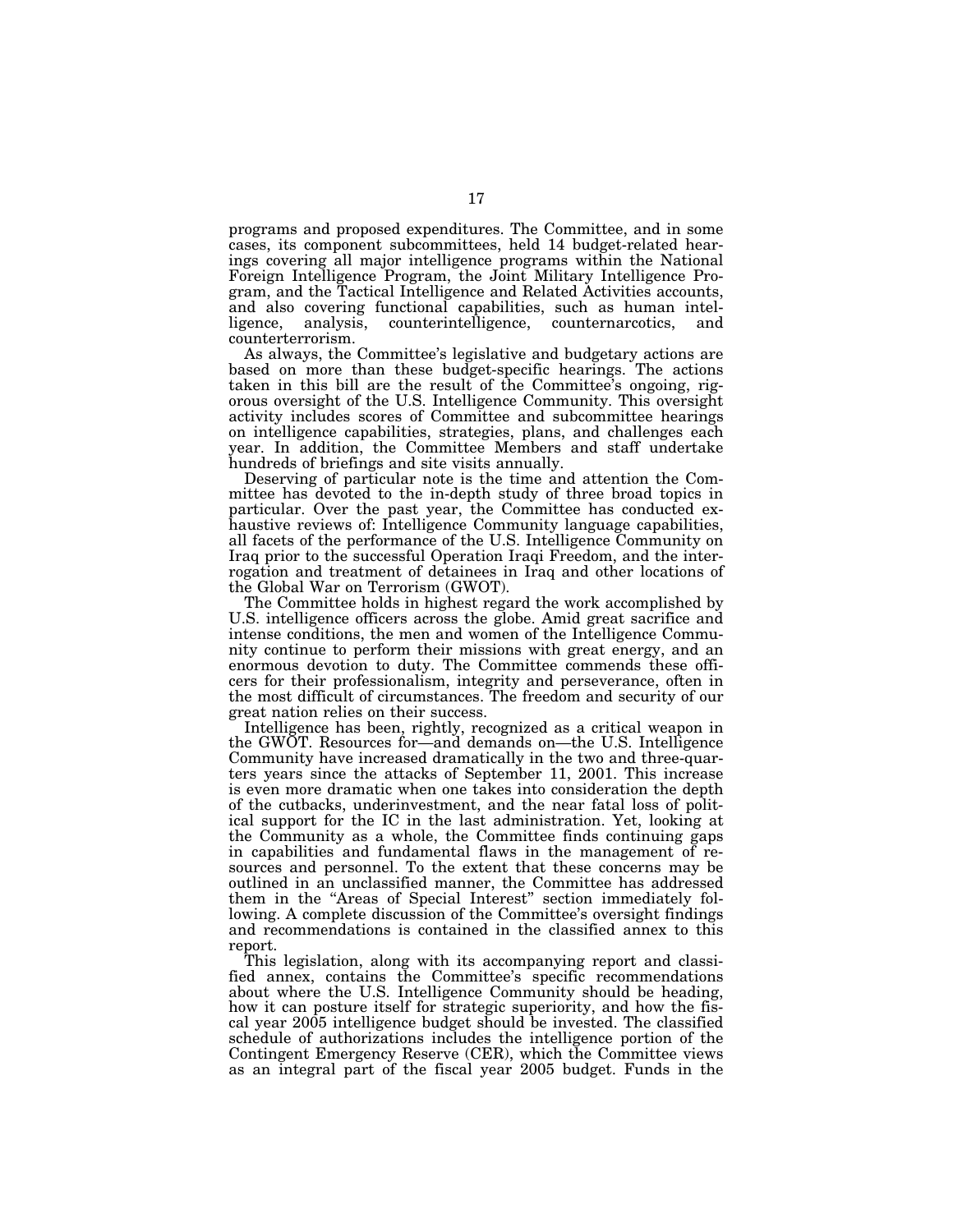CER have been requested to address the high intelligence operations tempo in the GWOT—including Afghanistan and Iraq—and related areas.

The Committee applauds the President for taking this major step towards ending the practice—begun in earlier administrations—of funding critical operational intelligence and military requirements via supplemental appropriations. Funding by supplemental is a practice the Committee has addressed in great detail in past reports. Suffice to say, the Committee believes it should end.

In addition to a substantial enhancement for funding critical intelligence priorities related to the GWOT, H.R. 4548:

• Increases investment in U.S. HUMINT (human intelligence) capabilities;

• Improves Intelligence analysis, coverage and depth;

• Strengthens Intelligence Community language capabilities across the board though both improved legislative authorities and additional investment;

• Improves the structure and management of the disparate elements of the intelligence community's information technology systems; and

• Bolsters U.S. counterintelligence resources and capabilities.

The Committee reported this legislation favorably. For the first time in at least ten years there were dissenting votes as the bill was reported from Committee. And, not just a few. Indeed, despite the positive expression of support for the bill in the classified version of the Minority Views, the eight Minority Members of the Committee who were present at the mark up voted against the ''Intelligence Authorization Act for Fiscal Year 2005.'' This was a bit startling given the thorough, bipartisan staff preparation for the mark up. In a marked departure from past practice, a number of the amendments offered by the Minority, however, were not shared on a bipartisan basis before the mark up. Taken as a group, the Minority amendments added nothing helpful to the bill or to the range of issues in which the HPSCI is already engaged.

Apparently, the Minority may be unaware that the Senate version of this bill is close to the House version, though slightly less generous in its funding levels. That bill was supported unanimously by both Majority and Minority. That the HPSCI Minority voted to deny the legal authorization to carry out the intelligence work during wartime, while trying to say they support the work of the IC, appears to be excessively contorted. It is noted that the unclassified Minority Views reserves expression of support for the work of the men and women of the Intelligence Community until the penultimate sentence of their views.

## MARK UP

## *Closed Session*

Notwithstanding the Minority's statements to the contrary, the specifics of the mark up discussion are sealed solely because there was substantial discussion of highly classified programs and intelligence information throughout the course of the proceeding. Indeed, discussion and debate on the legislative provisions alone, and amendments thereto, took approximately 3 hours. These included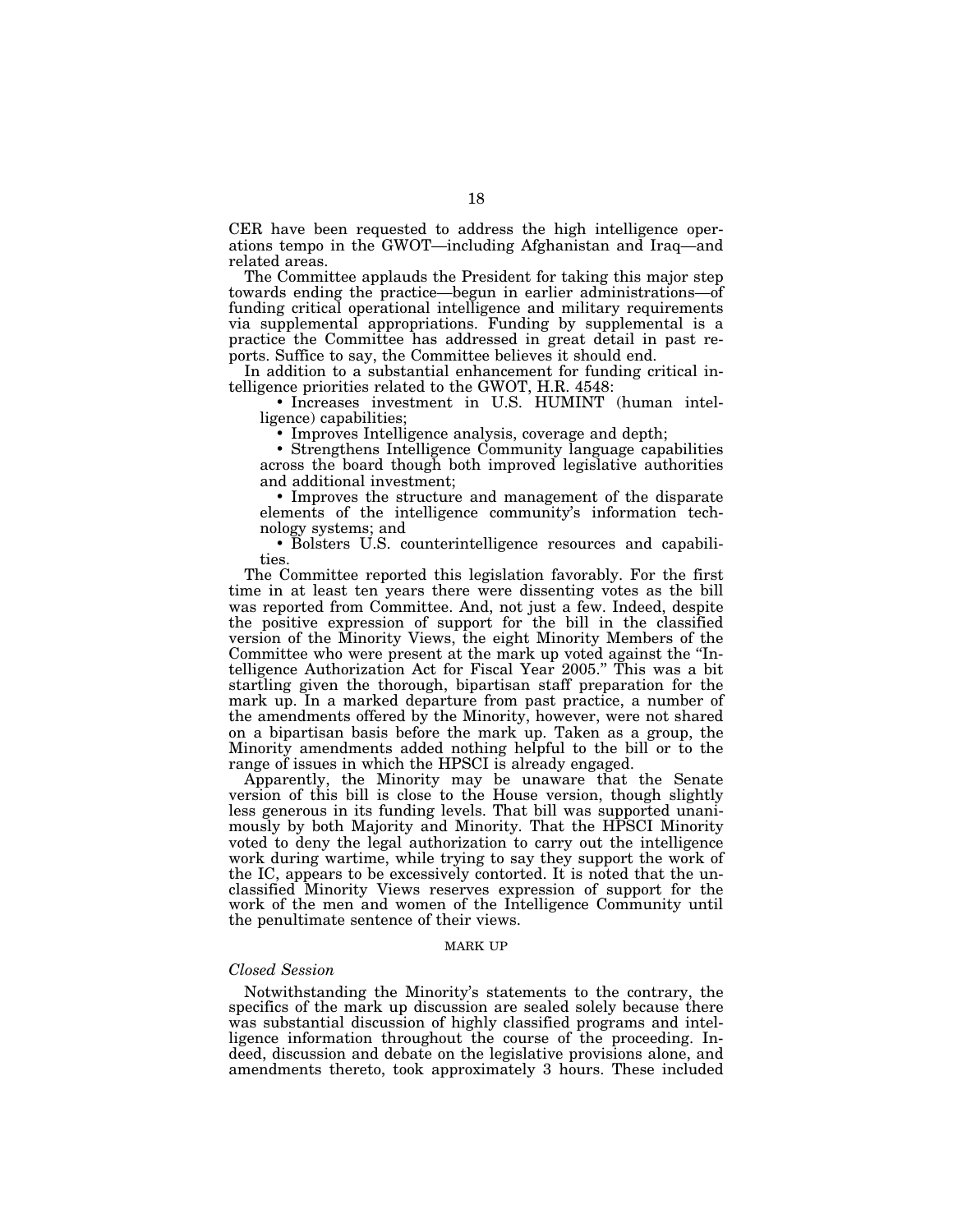classified discussions related to the IC's national security need for improved language capabilities; how the IC is performing in the GWOT, particularly the IC's performance in Iraq and Afghanistan; and the need to improve or increase the IC's HUMINT analysis, and technical collection capabilities. It is useful, however, to review the areas of dispute that arose during the Committee's consideration of this legislation. During the course of this consideration, Minority Members offered seven amendments.

## MINORITY AMENDMENTS OFFERED AT MARK UP

## *The Global War on Terrorism*

Mr. Peterson, Mr. Boswell, and Mr. Cramer offered two amendments, the first to the statutory language and the second to the classified schedule of authorizations, which sought to double the total amount the Committee recommended for authorization in the Contingent Emergency Reserve (CER). Both of these amendments were defeated.

The Committee has spoken repeatedly against the practice of funding important intelligence capabilities via supplemental appropriations, and has been wary of that practice.

As stated above, the Committee believes that President Bush has taken a giant stride towards ending this practice through his CER request. Although some supplemental funds will probably be required before the end of fiscal year 2005, due to the uncertain requirements of war, requesting a significant portion of operations tempo funding up front through the CER is a vast improvement over past practice. The Committee has specifically authorized these funds in those areas the Committee believes are the most critical to win a *global*—emphasis on global—war on terror.

It is important to understand that the CER level in this legislation has been fully coordinated with the House Armed Services Committee and the House Appropriations Committee. In other words, this is real money.

Unfortunately, the funding level sought by the Peterson/Boswell amendments was not real money. It had not been coordinated with the HASC. It does not have dollars in Appropriations to back it up. So, had either amendment been approved, the funding in it would have been hollow. In other words, the amendments were nothing more than empty gestures.

''Hollow'' funding is something the Committee makes every attempt to avoid. The Committee did not approve the Peterson/Boswell/Cramer amendments because in the view of the majority of its Members they were likely do more harm than good to the Intelligence Community.

Finally, the Committee notes that the same eight Minority Members who supported the two Peterson/Boswell/Cramer amendments unanimously opposed a later amendment offered by Mr. Gibbons to transfer a large sum of (real) money, in the hundreds of millions of dollars, from a long-term research and development project to provide additional operations tempo reserves for the GWOT.

It is relevant, also, to note that 5 Minority Members of the Committee voted in October 2003 against the \$87 billion GWOT Supplemental Appropriations Act (P.L. 108–106).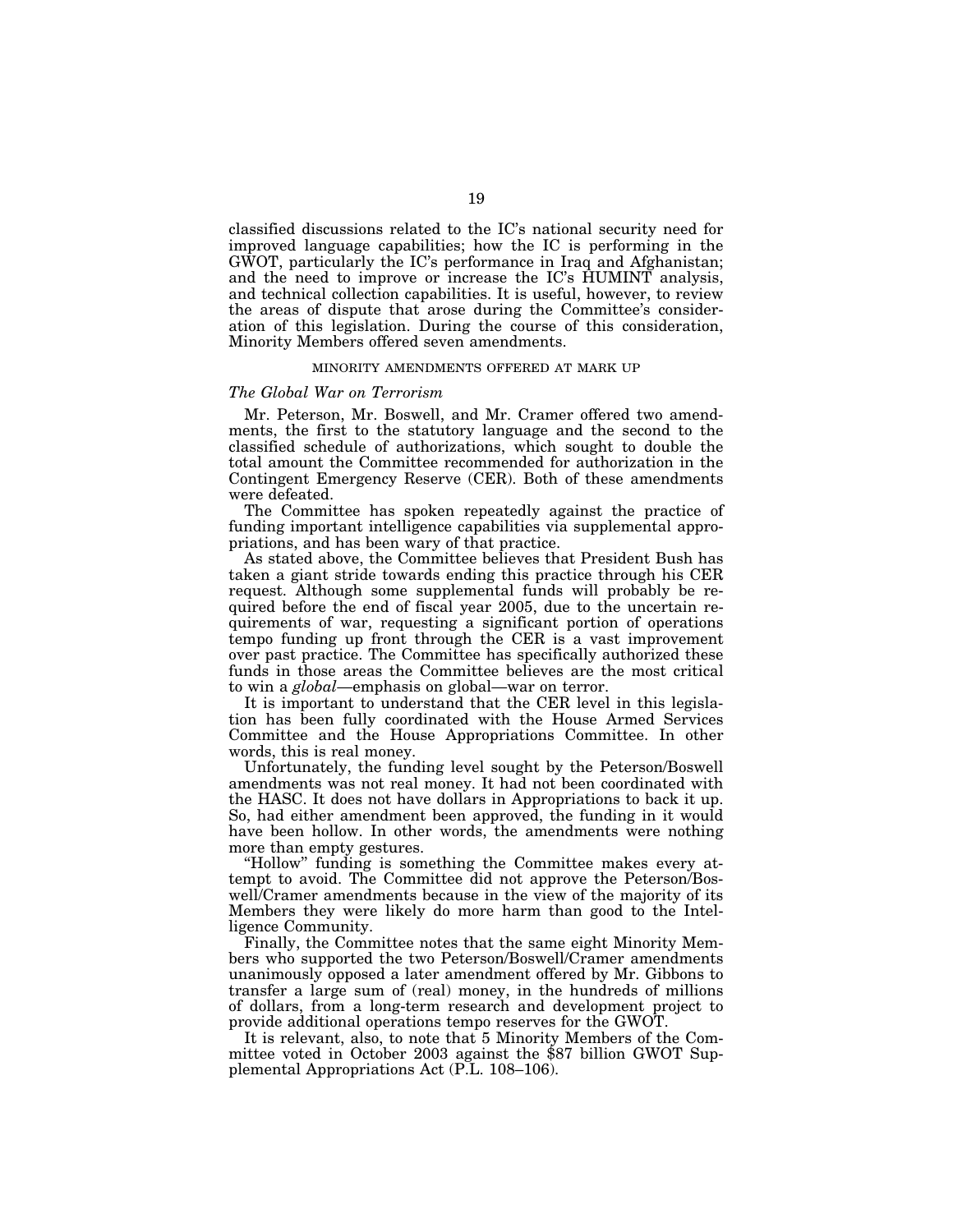## *Document Request—Detainees in the GWOT*

Mr. Reyes offered an amendment to withhold or fence one-quarter of all funds authorized in the bill for the Central Intelligence Agency Program, the General Defense Intelligence Program, the Joint Military Intelligence Program, and the Tactical Intelligence and Related Activities program until the Committee receives various documents relating to the detention and interrogation of detainees in the GWOT.

The majority of the Committee Members believe that this amendment would have placed an absurdly high percentage of U.S. intelligence funding—dollars that all agree are absolutely critical to the GWOT—on hold pending a routine document request. It was the view of the Committee that this was a petty action masquerading as a grand gesture.

Document requests are normally handled through routine Committee business—that is, through staff work and official requests from the Chairman. In fact, several categories of the documents sought through this amendment have in fact been recently requested through a letter from Chairman Goss and Ranking Minority Member Harman:

## HOUSE OF REPRESENTATIVES, PERMANENT SELECT COMMITTEE ON INTELLIGENCE, *Washington, DC, June 1, 2004.*

Hon. DONALD H. RUMSFELD, *Secretary of Defense, The Pentagon,* 

*Washington, DC.* 

DEAR SECRETARY RUMSFELD: On June 11, 2004, we will hear testimony from Administration officials regarding the critical need for interrogation in the Global War on Terrorism. This hearing, originally scheduled for June 10 (see attached), will provide the Administration an opportunity to explain the policies underlying interrogation activities, the legal framework within which those activities are permitted to take place, and the value to our national security as a result of such interrogation. In anticipation of this hearing, the Committee requests that the Department provide the following documents, for the benefit of the Members, no later that 48 hours before the time of the hearing, which is scheduled to being at 9:00 on June 11.

• Any orders concerning interrogation and counter-resistance policies for Iraq;

• Any orders relating to the control and operating procedures of Abu Ghraib;

• Any orders concerning interrogation policies and operating procedures for Guantanamo Bay;

• Any interrogation-derived reports from Abu Ghraib and Guantanamo Bay from June 1, 2003 to present.

Additionally, we have been advised that the International Committee of the Red Cross (ICRC) does not permit sharing of its reports and their related documents to legislative bodies of any country. For this reason, we understand, Brigadier General Karpinski's response to the ICRC of December 24, 2003, has not yet been made available to the Committee. We would request that you consider Section 502 of the National Security Act of 1947 when considering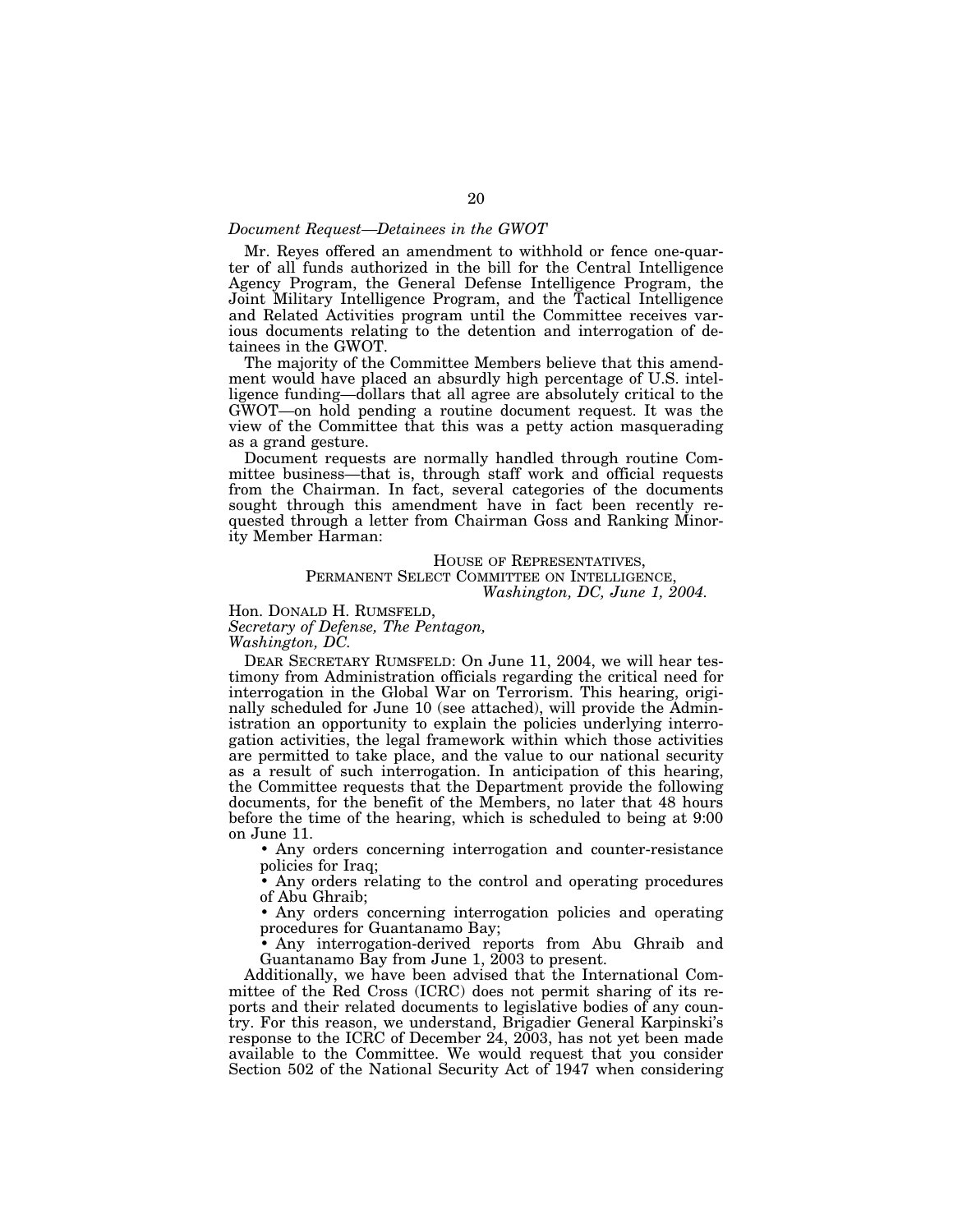your obligation to the ICRC. Please advise us of the status of this continuing request.

Sincerely,

PORTER J. GOSS, *Chairman.*  JANE HARMAN, *Ranking Democrat.* 

The Committee has no reason to believe that this request will not be honored.

Indeed, we have received good cooperation to date from the DOD and the CIA on information related to detainees and interrogation. The Committee has been aggressive in seeking this information, holding 5 full committee meetings so far (and a sixth hearing—the most substantial planned to date—was only postponed because the government was closed to observe the state funeral for President Ronald Reagan on that day). It has been rescheduled for July 13, 2004. In addition, we have held multiple high-level briefings for staff and individual Committee Members.

Likewise, the Committee has already received thousands of pages of documents, including:

- The Miller Report
- The Ryder Report
- The Taguba Report—the full report with annexes; and
- The official interrogation field manual.

The Committee staff has been briefed extensively on the approved interrogation authorities, as well as the value of detainee interrogation in the GWOT. Terrorist plots have been disrupted as a result. Similarly, high value targets have been apprehended and detained through information gained by appropriate methods of interrogation.

In fact, the bipartisan Committee staff was briefed within the last two weeks that many—if not all—of the prisoners in the Abu Ghraib abuse scandal were not even the subjects of intelligence interrogation. They were rapists, murderers, prison rioters, deviant individuals, and other hardened criminals. While that fact does not mitigate the abuses caused by a few, it does make it seem like less of an intelligence matter and more of a military police matter.

For these reasons, the Committee rejected the Reyes Amendment.

## *Document Request—Ahmed Chalabi*

Ms. Eshoo offered an amendment to withhold or fence all funds (100%) for the office of the Undersecretary of Defense for Intelligence (USDI) until the Committee receives a ''full accounting'' of the relationship between DOD and Mr. Ahmed Chalabi from January 2001 through May 2004, as well as specific intelligence documents and the names of intelligence sources.

The Committee notes that DOD (including DIA) has been forthcoming in providing information on these matters. Documents continue to come into the Committee as requested. Members continue to receive briefings on the matter. In fact, the day just prior to mark-up Members had the opportunity to hear from executive branch officials on these and related matters. The detailed information provided at that briefing, in addition to all of DOD's other ef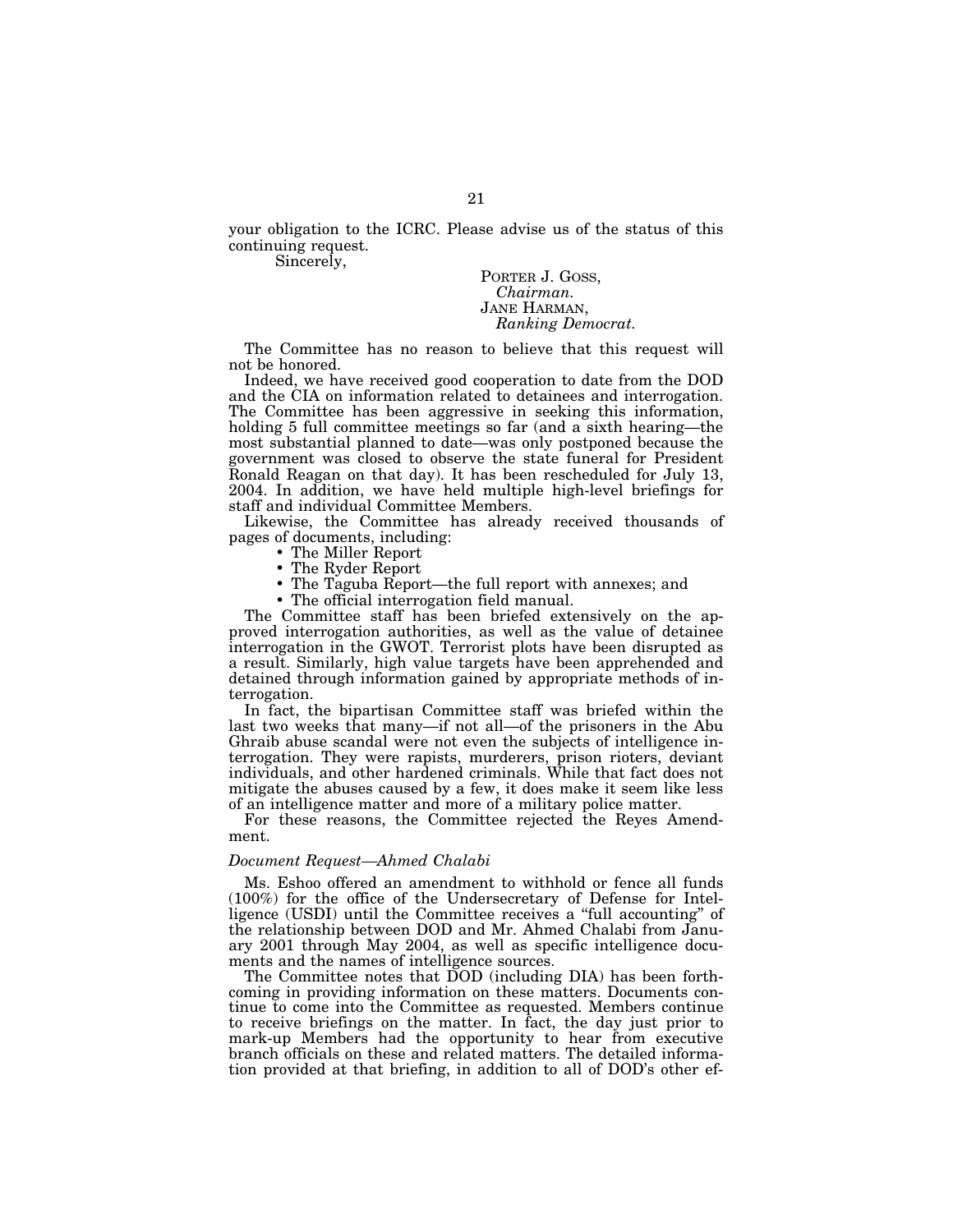forts to keep the Committee informed, provided a sufficient basis for the Majority to conclude that all of the information available on this subject has been made available to the Committee. All of this information is in addition to the more than twenty volumes of information and intelligence reporting the Committee has received in the course of its Iraq intelligence review.

For these reasons, and because the majority of Committee Members viewed the amendment as heavy-handed and unnecessary, it was rejected by the Committee.

### *Intelligence Community Restructuring*

The Ranking Minority Member offered, as an amendment, her Intelligence Community restructuring legislation (H.R. 4104), which was introduced in the House on April 1st.

The amendment would have created a Director of National Intelligence (DNI) as a superstructure above the existing Intelligence Community. The Office of the DNI would have created an additional layer of bureaucracy. In addition, the amendment would have required nearly all senior management in the Office of the DNI to be Presidential appointees, subject to Senate confirmation. The Committee believes that this new bureaucratic super-structure would only widen the gap between analysts, operations officers and senior management; and create new inefficiencies in the flow of information. Additionally, the Committee is of the firm view that less political influence, not more, is needed in the Intelligence Community. Moreover, her amendment would serve to create confusing lines of authority and could be read as subjugating the Intelligence Community to the DOD. This is not a direction the Committee Majority wished to go.

The Ranking Minority Member's amendment would not address the key issue of providing a logical source of budget authority for the Intelligence Community. In fact, the amendment avoids providing the DNI more budget authority than the Director of Central Intelligence currently enjoys. Similarly, it satisfies none of the Joint Intelligence Committee's recommendations except with respect to DNI.

Although an argument has been advanced that her legislation would breakdown the information ''stovepipes'' in the Intelligence Community, the Committee does not assess that this is the case. The Committee believes just the opposite is true.

Finally, the Committee notes that H.R. 4104, introduced on April 1, 2004, was introduced by the Minority Membership of the Committee, without any engagement of the Majority Membership prior to its introduction. The Committee has held no hearings on the legislation.

The Chairman and ten other Members of the Committee introduced legislation asserting their vision to improve the management of the Intelligence Community (H.R. 4584), the Directing Community Integration Act." The Committee intends to take up the issue of Intelligence Community management and structure in the near future. H.R. 4584 is not incorporated in the bill reported by the Committee.

The Committee rejected the Ranking Minority Member's amendment because it would create an additional layer of bureaucracy over the Intelligence Community, would fail to address critical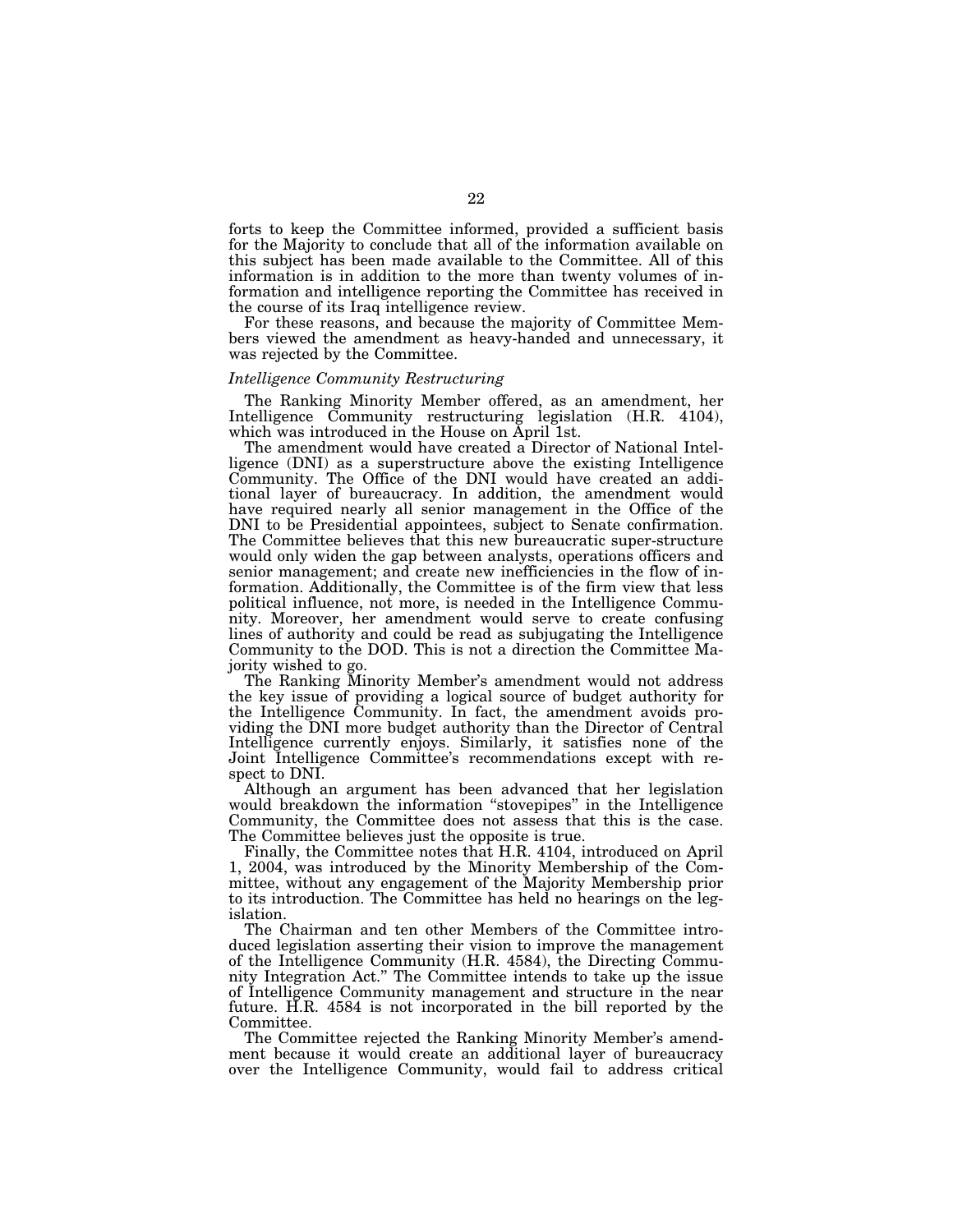needs such as improved budget authority for the head of the Intelligence Community, would not meet its stated goal of breaking down information stovepipes, and for a host of other issues that would most properly be addressed through Committee hearings and briefings.

## *Language Program*

Mr. Holt offered an amendment to amend Mr. Bereuter's amendment, which was offered to provide increased intelligence community language capabilities through several different types of programs. Mr. Bereuter had introduced his amendment as two separate bills in the House prior to mark-up (H.R. 4573 and H.R. 4574). Mr. Holt sought to expand Mr. Bereuter's proposals in a way that would have complicated the jurisdictional aspects of the legislation. Additionally, Mr. Holt's amendments took a different approach to that being advanced by the Committee on Education and the Workforce. Based on these grounds, the Majority rejected the amendment offered by Mr. Holt.

## *Classified Program*

Mr. Cramer offered an amendment to adjust the funding level for a classified program. The Majority disagreed with Mr. Cramer's arguments on the matter and rejected the amendment.

### AREAS OF SPECIAL INTEREST

In the following several pages, the Committee highlights areas of concern that it believes must be addressed with a high priority by the Director of Central Intelligence, (DCI) as the leader of the Intelligence Community, if intelligence sufficient to protect our national security is to be obtained and provided to policy makers. The Committee places particular emphasis on issues that impact the Intelligence Community as a whole or that involve several various programs.

## *Global Human Intelligence Collection*

All is not well in the world of clandestine human intelligence collection (HUMINT). The DCI himself has stated that five more years will be needed to build a viable HUMINT capability. The Committee, in the strongest possible terms, asserts that the Directorate of Operations (DO) needs fixing. For too long the CIA has been ignoring its core mission activities. There is a dysfunctional denial of any need for corrective action. The CIA must collect against all types of targets needed to gain the insights into plans and intentions of our adversaries, be they terrorist, political, economic, military, in nature. Countering the threat from terrorism is, of course, and should be, at the top of CIA's list of collection priorities, but the Central Intelligence Agency must continue to be much more than just the "Central Counterterrorism Agency" if America is to be truly secure, prosperous, and free.

The Committee has placed in the classified annex of this intelligence authorization its comprehensive analysis of what specifically is not right with the way the Directorate of Operations is being and has been managed. The Committee also assesses that the consequences of continued CIA mismanagement of the HUMINT mission are significant. Replete throughout this analysis,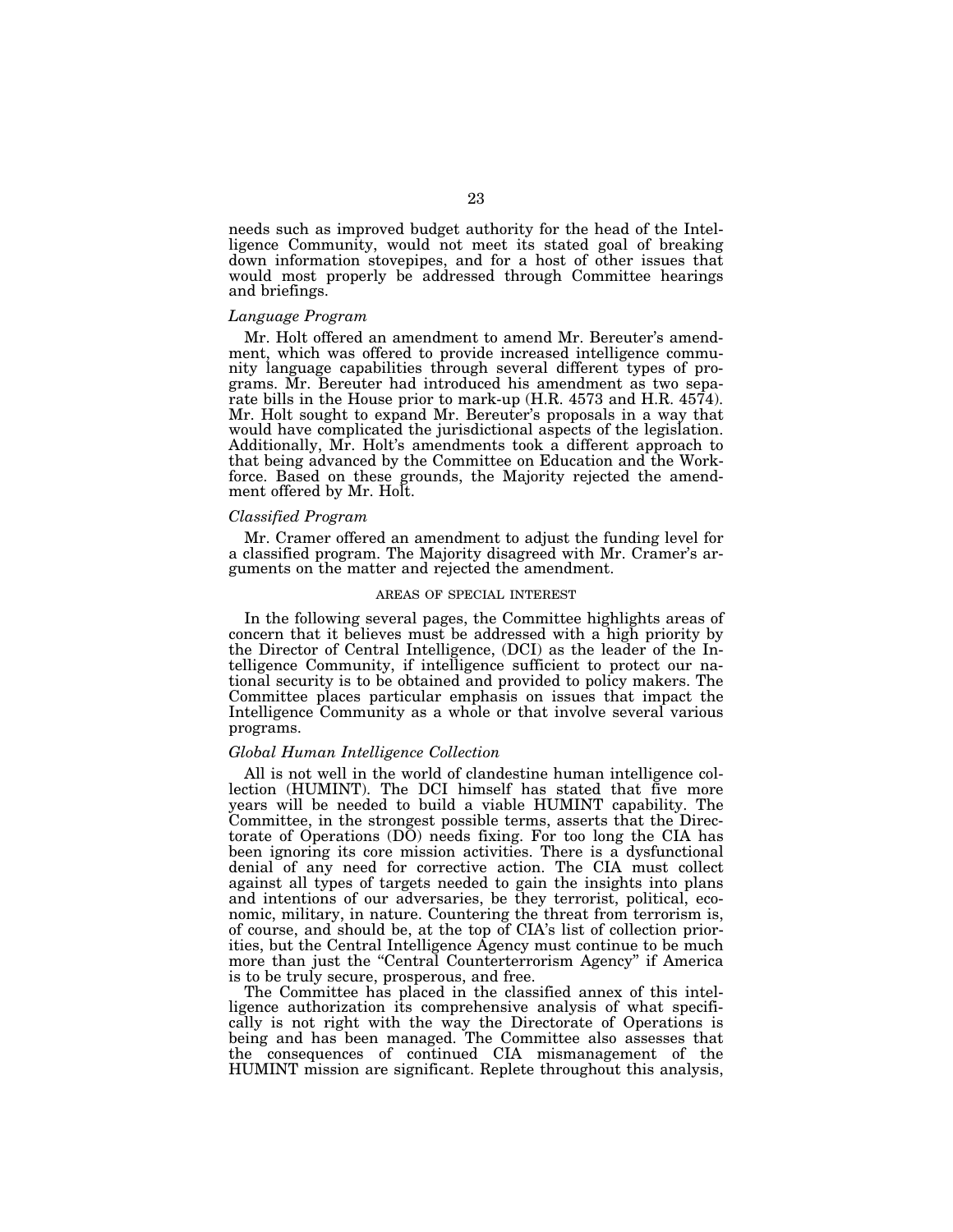which includes specific recommendations for corrective action, are footnoted references to similar criticisms made by this Committee in the classified annexes of past intelligence authorization bills stretching back well before the 9/11 terrorist attacks. So, this is not new territory for the Committee. CIA has officially registered its strong objection to the Committee's exhaustively researched conclusions, which were reached over the course of years of close oversight and informed by hundreds of meetings and continuous dialogue with experienced CIA field operatives and Headquarters officials. That none of it could be made unclassified is unfortunate.

The Committee respects the authority of the DCI to make classification decisions and will, of course, abide by his ruling in this matter. After years of trying to convince, suggest, urge, entice, cajole, and pressure CIA to make wide-reaching changes to the way it conducts its HUMINT mission, however, CIA, in the Committee's view, continues down a road leading over a proverbial cliff. The damage to the HUMINT mission through its misallocation and redirection of resources, poor prioritization of objectives, micromanagement of field operations, and a continued political aversion to operational risk is, in the Committee's judgment, significant and could likely be long-lasting. Immediate and far-reaching changes can still reverse some of the worst factors eroding its capabilities, however. If the CIA continues to ignore the experience of many of its best, brightest, and most experienced officers, and continues to equate criticism from within and without—especially from its oversight committees—as commentary unworthy even of consideration, no matter how constructive, informed, and well-meaning that criticism may be, they do so at their peril. The DO will become nothing more than a stilted bureaucracy incapable of even the slightest bit of success. The nimble, flexible, core-mission oriented enterprise the DO once was, is becoming just a fleeting memory. With each passing day, it becomes harder to resurrect. The Committee highlights, with concern, the fact that it only took a year or two in the mid-1990's to decimate the capabilities of the CIA, that we are now in the 8th year of rebuild, and still we are more than 5 years away from being healthy. This is tragic. It should never happen again.

The Committee believes that the DO's difficulties are manifest in the discussion on Iraq's WMD. The analysts have taken a significant amount of criticism on the issue. It is imperative to point out, however, that the analysts do not collect the information they analyze. They simply take what is available and reach educated assessments. It is incumbent on the DO and other areas of the IC collection community to gather the information that will present a more complete picture. There was an insufficiency of the right amount of information available on this topic for the analysts. The U.S. cannot afford to be in such a position.

## *The State of the CIA's Directorate of Intelligence (DI)*

In the aftermath of the terrorist attacks on the United States on September 11, 2001, the CIA's Directorate of Intelligence has experienced dramatic personnel shifts and a rapid increase in the demand for both its analysts and work product. The DI, much like the CIA's clandestine arm, the Directorate of Operations, suffered from disinvestments resulting from the so-called ''peace dividend'' of the 1990's. It was not until the World Trade Center and Pen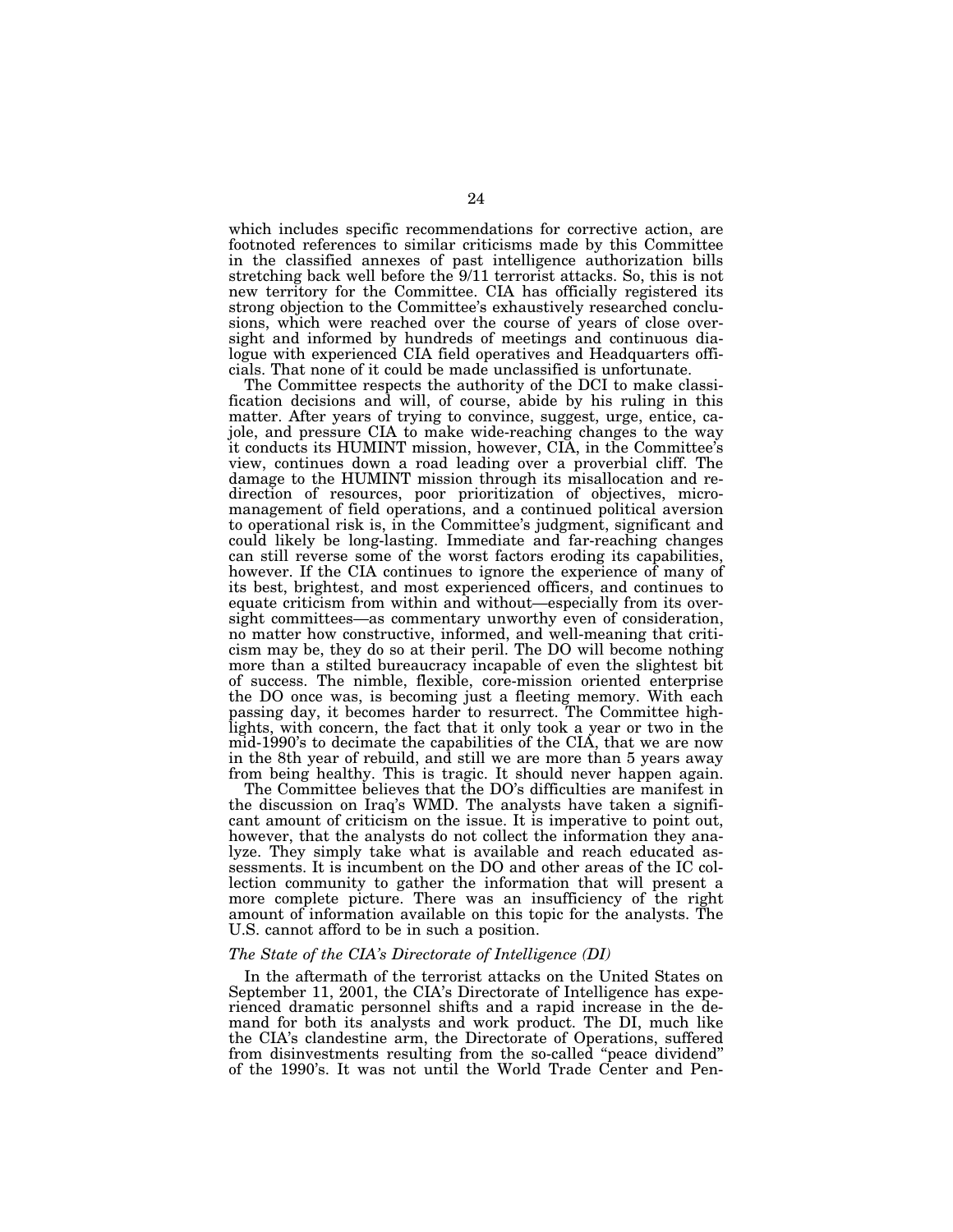tagon were struck that senior DI management began to realize just how desperate the need is for an expanded and experienced analytic cadre.

DI analysts have earned a reputation in the Intelligence Community for being highly educated, well trained, motivated, and capable of handling demanding and fast moving assignments. As a result, with the expansion of the terrorist mission, DI analysts are in demand across the Intelligence Community, and in line with the CIA's ''can-do'' attitude has committed significant numbers of DI analysts to other organizations and posts. The CIA's analytic cadre, much like its covert counterpart in the DO, toil quietly, without significant praise, seldom ever to tell of success publicly, but sharply criticized for the least inaccuracy. The Committee notes the hard-working and dedicated rank-and-file professionals that provide the link between collection and truth and add value to raw data for policymakers.

The Committee notes four developments that, if not adequately addressed in the near-term, will work together to seriously undermine and degrade the relevance of the DI and its critically important products at a time when they are needed most by consumers. The first factor—the unsustainable surges in DI personnel to cover crisis issues without adequate back-filling—may be the easiest of the four problems to address. Aggressive new hiring is helping to mitigate this problem, but in the interim, overall DI expertise is declining, as new analysts need substantial training and on-the-job learning of their accounts. While there may be a strong temptation to surge these analysts to meet new crisis needs, it is important that this not be done prematurely or so haphazardly that it creates more problems than it seeks to solve. DI analysts must be allowed to develop true expertise. The DI must not be permitted to become an organization of generalists. Longer assignments on specific countries, regions, or issues—once discouraged by DI management concerned about analytic ''clientitis''—should be strongly encouraged. This is, in the Committee's view, a major way to reverse permanently the trend towards widening global analytic gaps. Analytic depth can be more about skills than about numbers of bodies.

The second major DI problem area concerns the culture of analytic risk aversion, begun long before 9/11, but fostered through the continued perception on the part of the rank-and-file that senior DI managers do not want risk taking—however calculated, caveated, and warranted—and that they will not stand by an analyst who has made the wrong prediction. With some exceptions, the DI has become more focused on coordinated judgments that are often so caveated that they are of little use to consumers who are searching for some form of clarity in the very gray world of finished intelligence reporting. While clarity will not always be possible, analysts should be encouraged to be more forward leaning and to push the analytic envelope whenever possible, lest consumers turn more and more—as they have in recent years—to uncorroborated singlesource HUMINT or SIGINT reports to inform their decisions. Creating an environment of some stability for analysts to develop adequate expertise will be an essential part of breaking the DI's risk averse culture, lest risk-taking become a reckless rather than calculated process.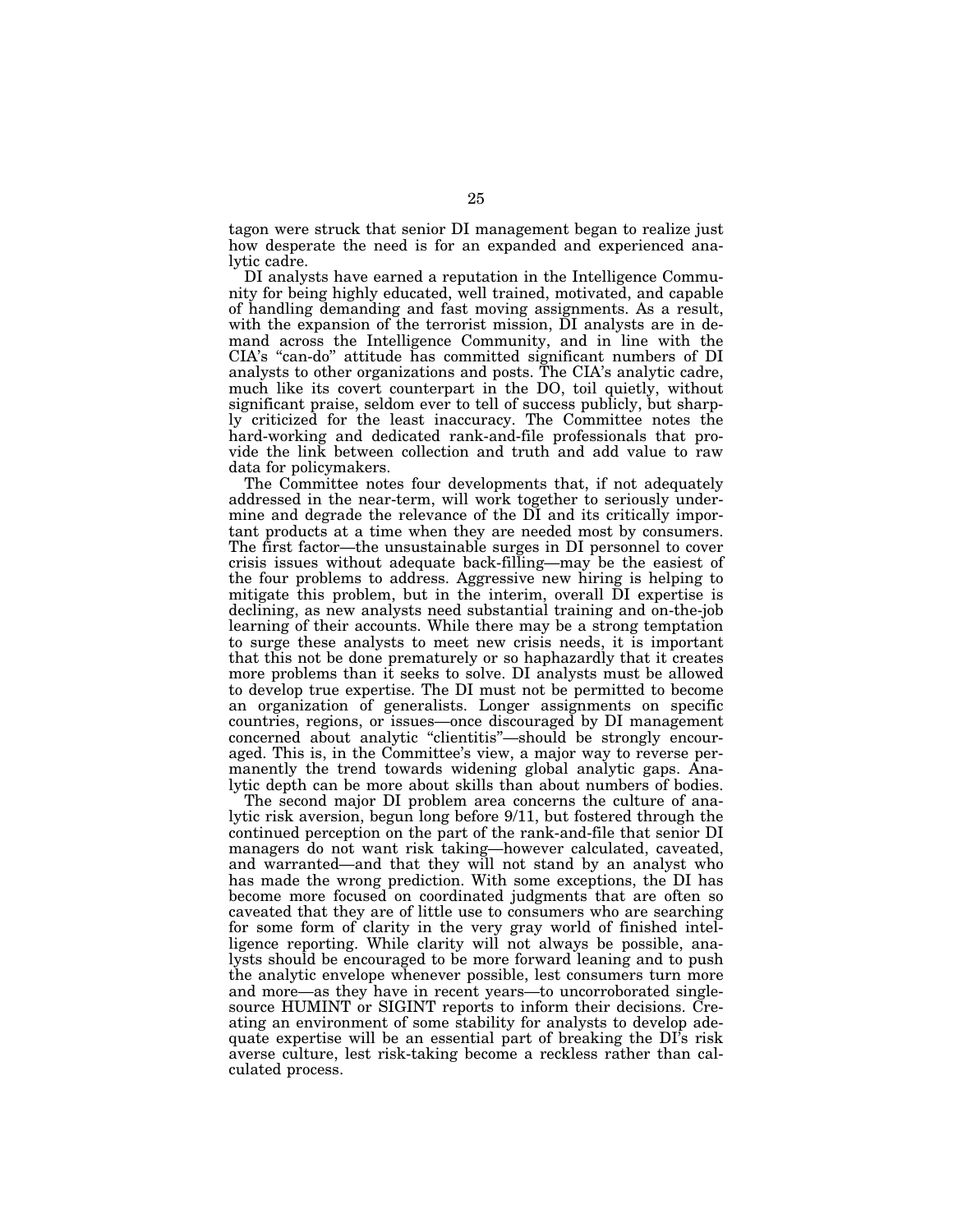The Committee recognizes that the DI is suffering from the difficult combination of vastly increasing requirements and too few bodies to service them. Strong DI leadership, however, with a demonstrated commitment to calculated risk-taking and to the true expertise building that must come with it, would begin to bridge the gap between where DI personnel numbers are now and the time when adequate help arrives. With the CIA's analysis on Iraq being widely criticized, DI leaders simply cannot afford to sit on their heels. If analysts decided to give up on risk-taking entirely, the national security interests of the country will suffer. This cannot be permitted to happen.

The third major problem area was also clearly evident to the Committee as a problem in the years before 9/11 and appeared in the form of criticial classified report language in past intelligence authorizations. This is the continuing overemphasis by senior DI managers on current intelligence reporting instead of on the longer-term, predictive, strategic intelligence forecasting that was once the strength of the DI and the staple of the DI's avid consumer base. The explosion of all form of open-source reporting, combined with technology for transmitting news across the globe in near-real time makes it nearly impossible for DI analysts to keep up. Instead of ''chasing CNN,'' as the Committee has observed in the past, the DI should be devoting much more of its resources to doing the kind of all-source, in-depth analysis that cannot, and is not, being done elsewhere in government or through media outlets. The DI will always have to leave some capability in place to make sure that its judgments about overnight developments in the world's hot spots are rapidly provided to consumers each day via tried and tested means, such as daily publications, spot reports, and briefings, for example. But, analysts have complained for years, and the Committee has heard the message loud and clear, that the preference of senior DI managers for current intelligence and opportunities to brief such product to high-level consumers far outstripped the DI's capacity to be useful. More importantly, such DI priorities damaged the DI's base of expertise by squandering scarce analytic resources that could be put to better use helping the more sophisticated line-consumers understand better what was behind the facade of the daily or hourly news reports. The crisis atmosphere post-9/11 has indeed generated more interest in rapid analytic judgments to address fast-moving situations, but the DI needs to play to its strengths and fill a badly needed function of giving the consumer a much higher degree of education than the sound-bite" analysis currently being emphasized. These are the types of priorities to be set by the DI's top manager. The Committee continues to disagree with the rationale for the continuing trend towards current intelligence at the expense of nearly every other form of the discipline.

Finally, the Committee remains concerned that senior DI managers still do not have the ability to drive collection priorities, despite past Committee exhortations about the urgency of fixing this problem, and the CIA's own stated goals. A number of analytic judgments on Iraq have so far been found to be inconsistent with the facts on the ground. While intelligence analysis seldom, if ever, provides a 100 percent accurate picture, deficiencies were largely the result of years of inadequate or insufficient HUMINT collection,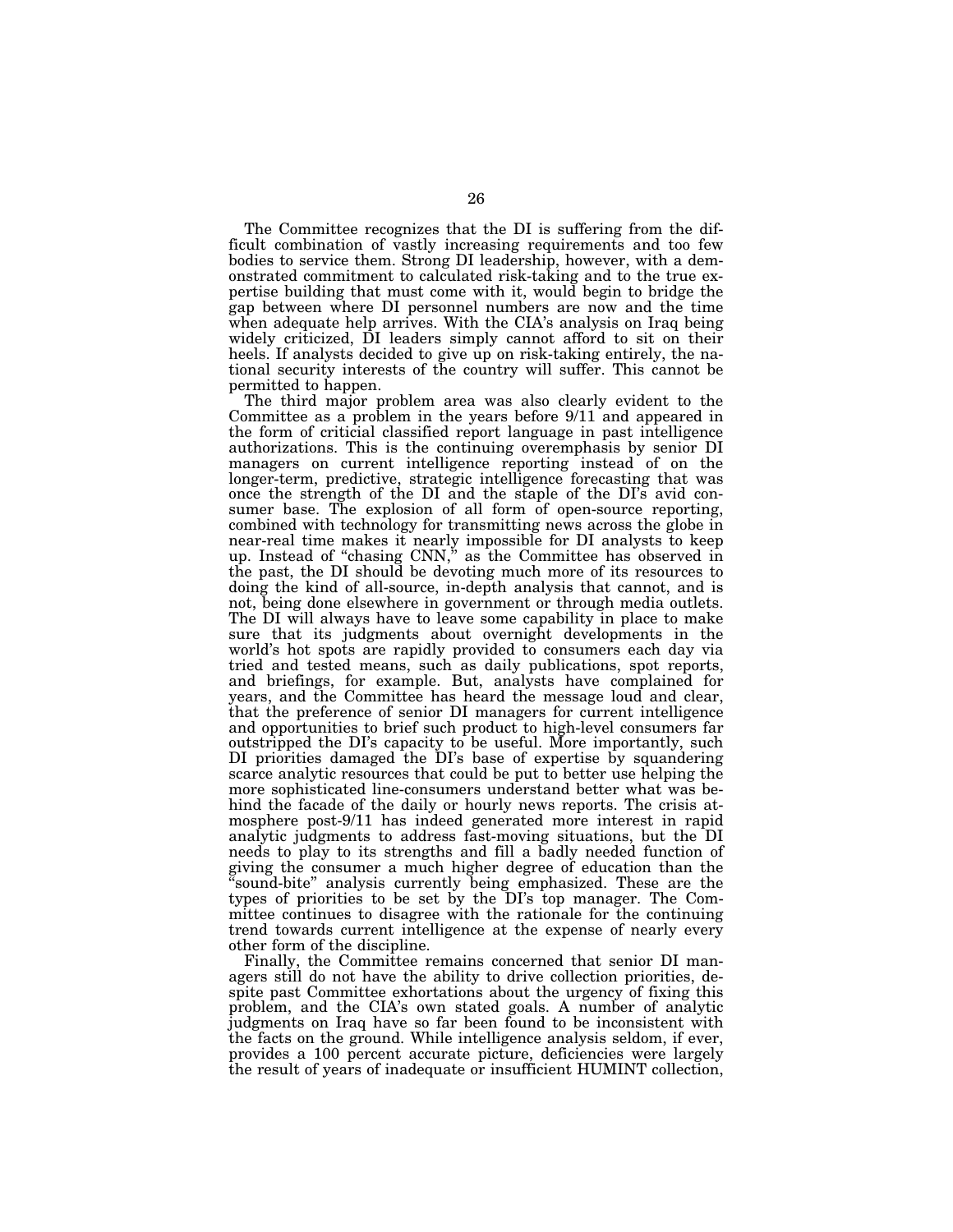and extensive and ingrained denial and deception tactics that defeated technical collection efforts. Analysts had little actual ground truth with which to work. The Committee now finds the DO overly focused on a few priority targets, leaving analysts once again reliant on the media and other mostly open or insufficiently validated sources of information with which to make its key judgments. Given the recent performance on Iraq, the Committee believes that senior DI management should play a stronger role in determining collection priorities and advocating the need for global coverage.

## *CIA Compensation Reform Program*

The Committee remains unconvinced and increasingly skeptical that the Pay for Performance (PFP) compensation reform program currently proposed by Agency leadership is the best, most appropriate pay system for the men and women of the CIA. It should be noted that the Committee is supportive of the President's vision regarding the need to change our government-wide pay system.

The Committee supports the design, development, and implementation of a reformed compensation plan for employees of the CIA. The Committee continues to have serious reservations, however, about the business model and assumptions upon which the CIA's proposed PFP system is based. The CIA is a unique Federal entity with vastly different jobs, many of which are not, and cannot, be preformed in the private sector. The Committee believes that it is a mistake to assume that money is the most significant employee motivator in the intelligence ''business.'' While financial compensation plays an important role in employment, it is not the sole motivating factor for many employees at CIA, nor should it be. CIA attracts the country's best and brightest, not for financial reward, but rather for the espirit d'corps, mission, and tradecraft that are unique to CIA.

The Committee, nonetheless, supports the notion of rewarding superior performers with increased pay. In addition to the issues noted above, the Committee remains concerned about the difficulty the Agency has had to date in projecting the actual costs of implementation and administration of the proposed program. These concerns were magnified by the results of the congressionally mandated compensation reform pilot program. The actual costs of the pilot program exceeded those projected by almost 20%, and the performance model did not produce the expected disparity between superior and mediocre performers. In fact, at the direction of senior Agency leadership, this 20 % overage was added to the program at its conclusion to enhance the delineation between higher and lower levels of performance. Inexplicably, notwithstanding these known deficiencies, the pilot program was touted by Agency management as a great success and a resounding affirmation of the proposed compensation reform system. The Committee notes with displeasure that Agency employees apparently were never told of the failures of the performance model and the resulting need for the infusion of these additional funds.

The Committee believes that greater improvement in communication between Agency leadership, employees, and Congress must occur before the proposed compensation reform plan is further implemented. When CIA seniors were questioned about certain materials provided by CIA that did not contain any known negative ref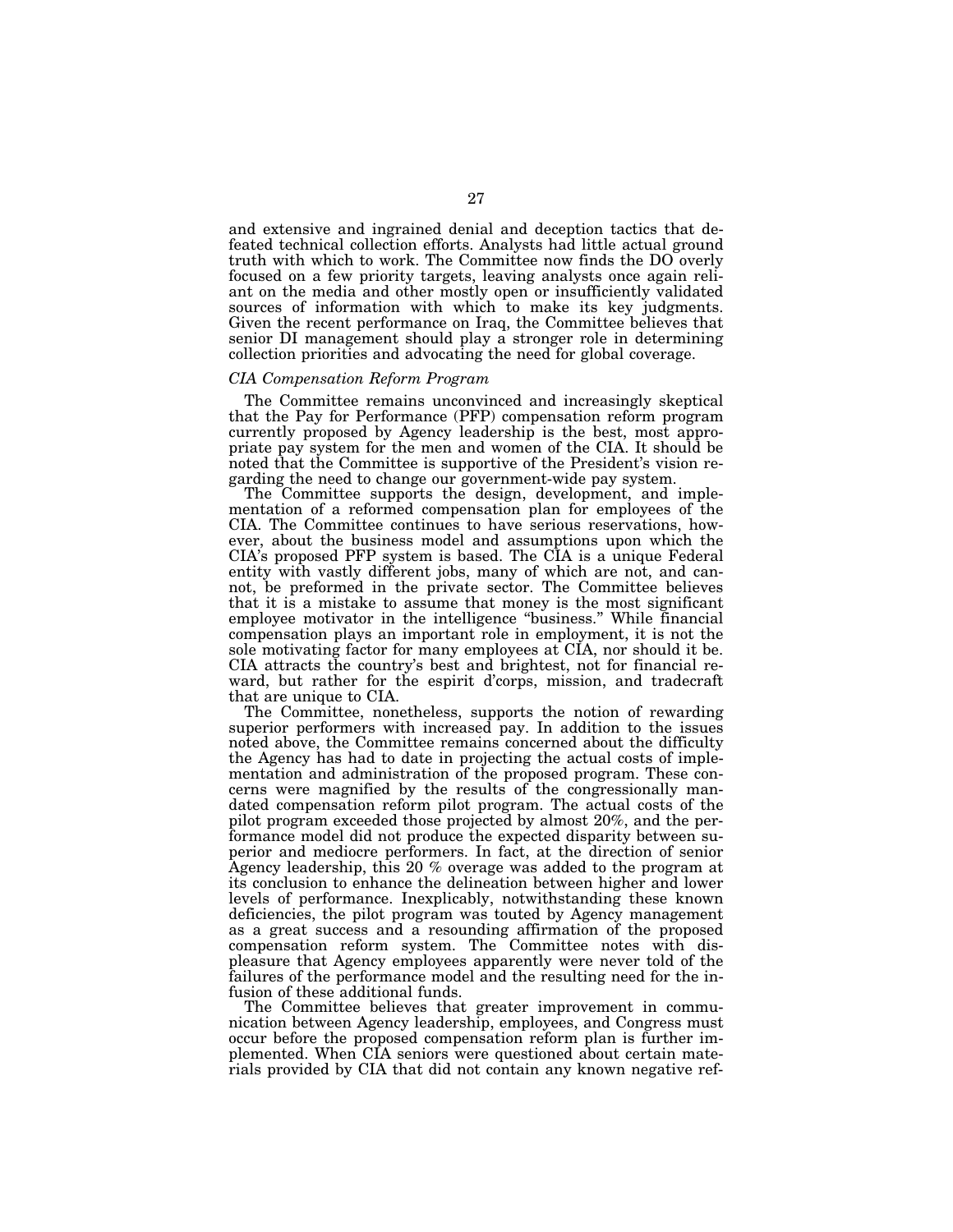erences regarding PFP, they claimed providing such data was not their responsibility, but rather that of lower ranking Agency personnel, and that they did not know why the information was never relayed to employees or to the Committee. The Committee is disappointed with what could be perceived as a callous indifference on the part of some CIA seniors of the impact such fundamental changes in the CIA's pay structure will have on Agency personnel and the continued unwillingness of some CIA seniors to engage in meaningful dialogue on this issue.

As noted above, and notwithstanding the foregoing, the Committee remains optimistic that an effective and well-managed effort to reform the compensation system at CIA is possible, although this will require significant modifications to the current plan, at a minimum. The Committee is encouraged by the willingness of the Office of Personnel and Management (OPM) to assist Agency senior leadership in their efforts to manage this process and address the concerns of CIA employees. The Committee has been advised that OPM and CIA will execute a Memorandum of Understanding (MOU) that clearly delineates their respective responsibilities with respect to this effort, and the Committee expects CIA to ensure this MOU is executed in a timely fashion. The intent of the MOU is to provide a cooperative framework within which OPM and CIA can work, with all interested stakeholders, to design, develop, implement, and communicate to CIA employees a reformed compensation system, and the Committee expects CIA to work with OPM in a manner consistent with this stated intent. Moreover, the Committee expects that as part of the OPM-CIA partnership, the question of whether the current plan needs to be replaced by an entirely new and better constructed plan will be seriously and expeditiously addressed.

The Committee directs that the DCI will regularly advise, in intervals of no less than every three months, the Committee of developments in the process of reviewing, revising, or replacing the current reform plan, and fences all non-personnel services funds associated with the implementation of the proposed PFP system, including employee conversions, information technologies, pay tool and compensation design, and related training, until the DCI certifies, in writing to the intelligence committees that CIA has complied with the following requirements:

1. An MOU is executed by and between the OPM and CIA that ensures that CIA will:

• Work cooperatively with OPM to design and implement all elements of a new compensation system at CIA;

• Invite OPM to all briefings on compensation reform for Members and Committees of Congress and Staff;

• Allow OPM such access and lines of communication as necessary for it to administer a process for truly anonymous CIA employee comment on elements of a new compensation system and the process by which it will be adopted;

• Work with OPM to develop a compensation reform process timeline that will ensure adequate employee and stakeholder input and feedback on all elements of compensation reform and allows for incremental stages of reform;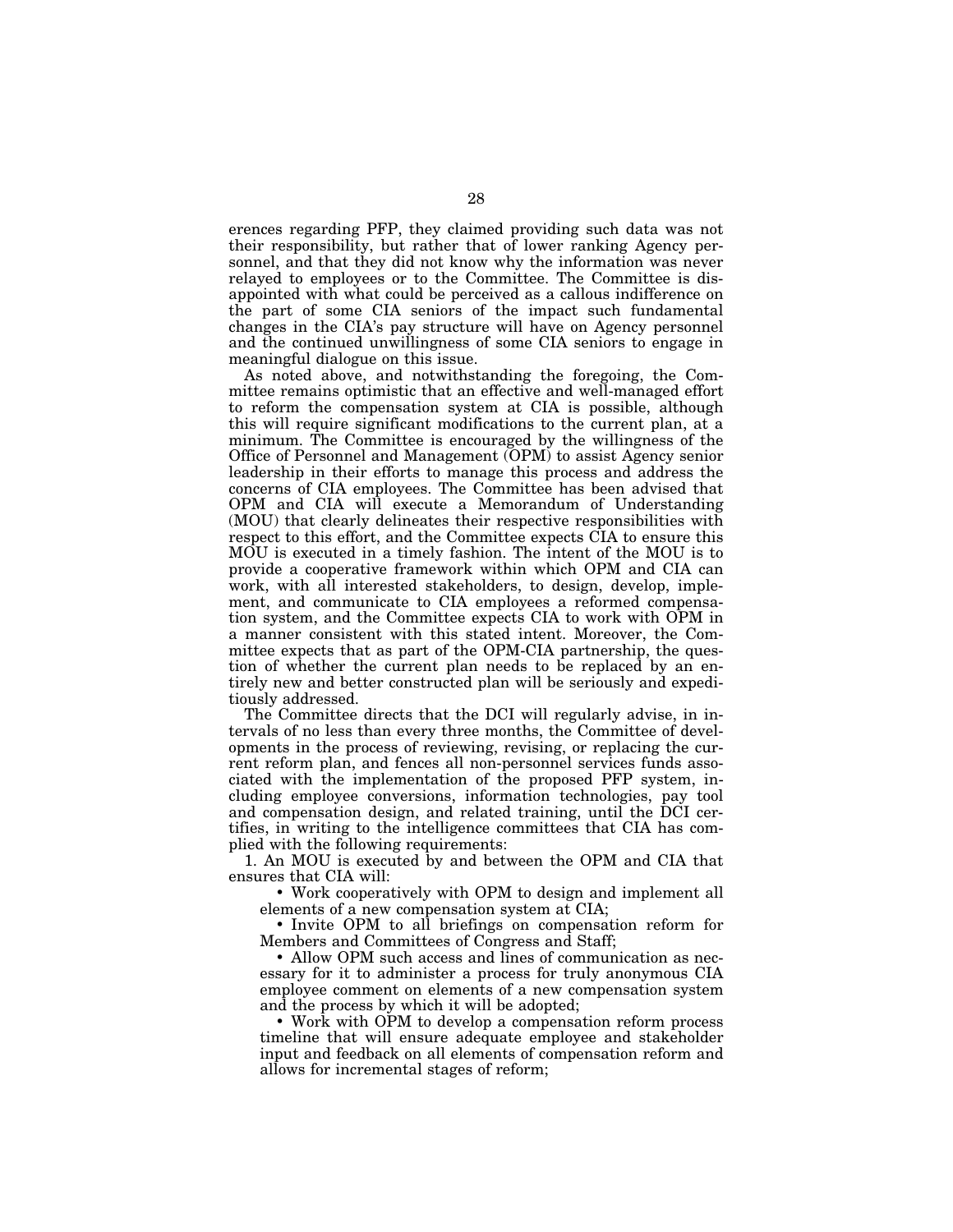• Work with OPM to extend the timeline where appropriate to meet legitimate concerns of employees and other stakeholders; and

• Work with OPM to monitor and address employee concerns over system credibility.

2. Another, more objective and completely ''blind'' survey of employee opinion on all of the key aspects of the PFP system is conducted through the auspices of or in conjunction with OPM as a replacement for the CIA's poorly designed and badly administered survey performed by a contractor firm that was a stakeholder in the initial reform plan. CIA's efforts, while in technical compliance with the letter of the Congress's corresponding CDA in the "Intelligence Authorization Act for Fiscal Year 2004," certainly did not adhere to the spirit of that Congressional direction.

3. The following reports, outlined below, are completed and delivered in writing, signed personally by the DCI, to the intelligence committees of the House and Senate not later than 180 days after enactment of this provision:

(i) *Management of the PFP System.* This report shall detail the management processes the DCI has instituted and plans to institute to manage the implementation and administration of a PFP system. Specifically, this report shall delineate the process by which the DCI plans to select, train, certify, and evaluate the performance of pay pool managers, as well as the processes by, and regularity, with which these managers will communicate with Agency employees regarding all aspects of the proposed PFP system.

(ii) *Cost of Implementation and Administration of Compensation Reform.* This report shall detail all current and projected costs relating to the implementation and administration of the compensation reform program. Specifically, this report shall delineate all personal and non-personal services funds expended in the implementation and administration of compensation reform to date, to include, but not limited to, the following activities: performance management program and compensation implementation; IT systems development and deployment; training program development and implementation; surveys and focus groups; and communications. Additionally, this report shall detail the projected costs of the implementation and administration of compensation reform Agency-wide from FY06 through FY10.

(iii) *Pilot Program Web Application.* This report shall explain the process by which the Pilot Program web application was designed and developed. Additionally, this report shall include an assessment of the performance of the web application throughout the duration of the pilot program. This assessment shall be conducted in accordance with associated industry ''best practices'' and the Carnegie Mellon Capability and Maturity Model guiding principles. The report shall also detail the technological specifications of the current application baseline, as well as any information collected during the development and testing phases of the current baseline. The report shall evaluate the full technological impact a web application of this magnitude will have on the Agency's technological infrastructure. This evaluation shall include, but is not limited to, the impact to the Agency's network backbone, common application environment, and systems engineering and application mainte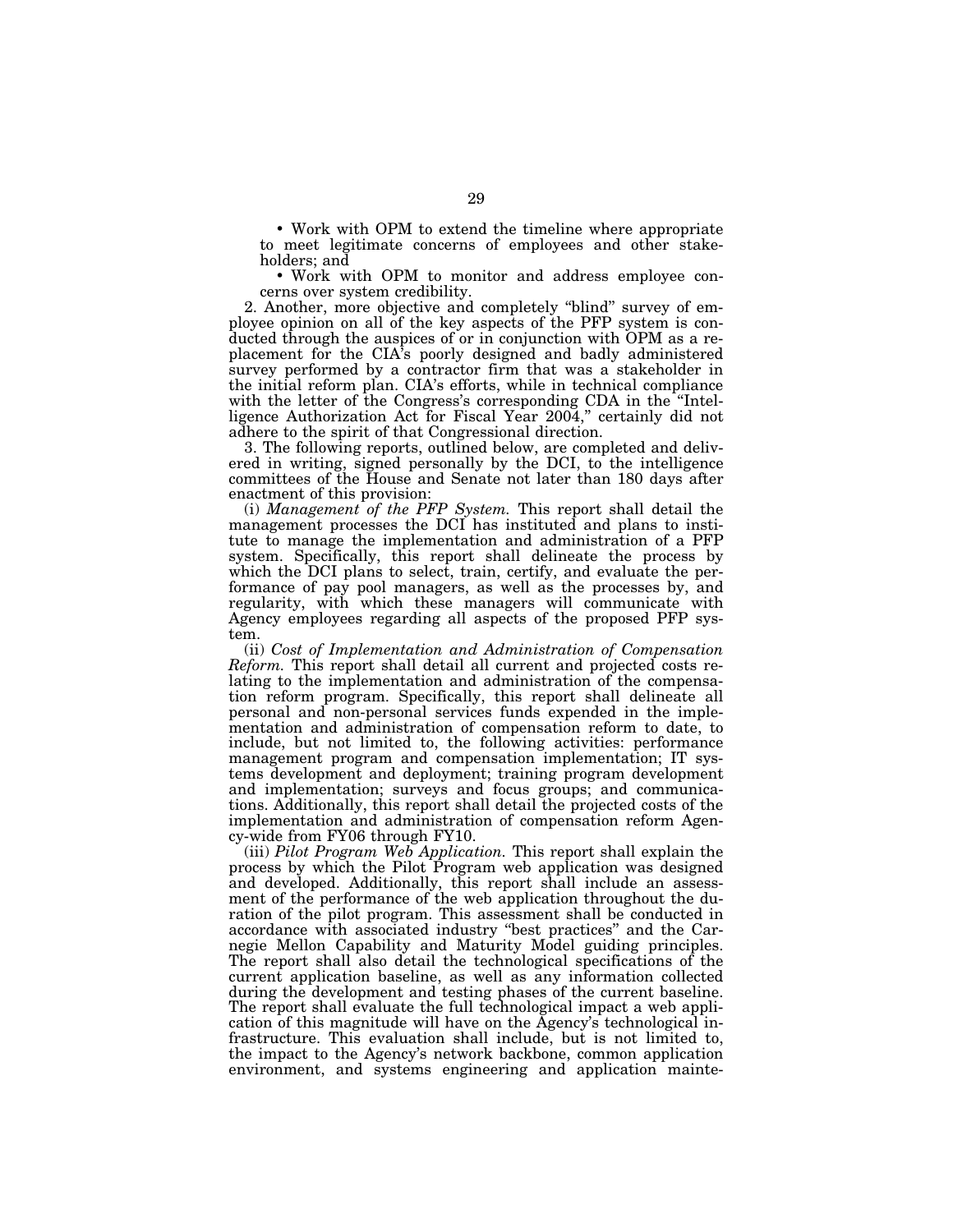nance workforce. Finally, this report shall include a cost estimate for the follow-on PFP tool application testing, development and deployment.

## *National Reconnaissance Office*

The Committee is concerned about the amount of time and attention that the National Reconnaissance Office's (NRO) Director is available to provide to the NRO and the viability of its budget to sustain the number of programs underway.

A recent IG report described the various responsibilities that the NRO Director has in addition to those he has as Undersecretary of the Air Force and as Acquisition Executive. While the benefits that accrue to the national security space programs as a whole that result from combining these positions may be positive, the Committee is concerned that it comes at an expense to the NRO, which plays a significant role in our IC and national security apparatus. The Committee will seek to understand how the needs of the Air Force space programs can be met while ensuring a more balanced or appropriate amount of time and attention can be provided to the NRO.

The Committee recommendation is to continue the strong support for the 2005 funding request, but it has concerns about the viability and affordability into the future. At a time when the organization has struggled to fund adequately its current programs, it is embarking on a number of ambitious new capabilities. The future years' budget does not appear to be capable of sustaining it all. Moreover, some programs are likely to need additional time that will further exacerbate the fiscal viability. The Committee believes that the space systems provided by the NRO are an essential part of a comprehensive intelligence architecture and that either the budget should be capable of sustaining its programs or it should not start new programs.

## *Intelligence Community Language Capabilities*

The core function of the Intelligence Community (IC) is the gathering of foreign intelligence vital to the national security of the United States. To perform effectively this mission, and to ensure that the information acquired is indeed accurate, our nation must have sufficient numbers of intelligence professionals who are proficient in foreign languages. Fluency in a foreign language must not be considered a highly specialized technical skill possessed only by the few. Rather, proficiency in language should be a core capability for virtually all intelligence officers. The Committee has long been concerned that the IC lacks a strategy to ensure that an adequate supply of skilled linguists will be available in the event of their need. This is particularly true of critical languages such as Arabic, Russian, Chinese, Korean, Japanese, Farsi/Persian, and Pashtu.

The Committee held a series of hearings on the issue of language capabilities in the IC, visited language institutions utilized by the IC, and solicited the views of leading academicians in the field of language and linguistics.

The Committee found that significant strides have been taken to improve the IC's language capabilities, particularly since the terrorist attacks of September 11, 2001. Initial steps have been taken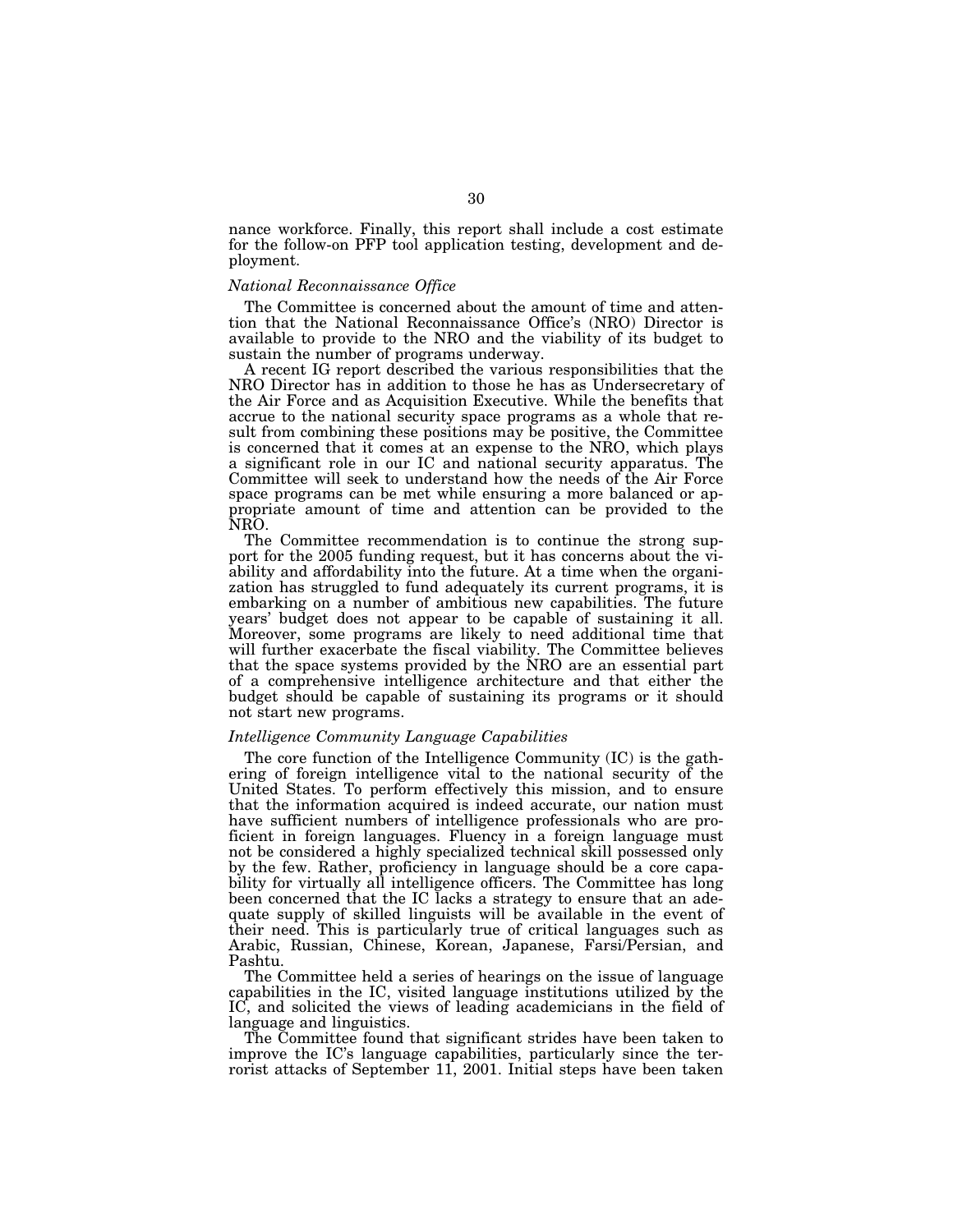in areas such as strategic planning of language requirements, increasing basic and applied research into the teaching of language and culture, augmenting existing Federal training programs, and broadening reservoir of linguists from which the IC might draw. The Committee would note that many of these initiatives are in response to congressional action. Nonetheless, the efforts by the Administration are to be commended, and, when taken together go a long way toward addressing the nation's need for expertise in critical languages. As correctly noted by Dr. Richard Brecht, Executive Director of the Center for Advanced Study of Language, these initiatives "represent some of the finest policy, planning, and program implementation on behalf of language in the history of the United States.''

While the Executive branch has begun to address concerns about critical language capabilities, the Committee found that much remains to be done. In particular, the Committee noted the absence of a single individual in the IC responsible for languages. There is no single individual tasked with developing a comprehensive, collaborative, and cohesive solution to the IC's language problem. In the absence of a single voice for language within the IC, each component has the ability to develop their own standards and set their own funding priorities. The Committee concluded that an essential component of any solution would be the creation of an Assistant Director of Central Intelligence for Language and Education.

The Committee strongly approves the policy that has been adopted by the Foreign Service, wherein foreign language capability is an integral component during consideration for promotion. Indeed, the Department of State's Employee Evaluation Report (EER) forms establish specific language criteria that must be met for promotion. For entry into the ranks of the Senior Foreign Service, individuals are expected to demonstrate full mastery of written communication in a foreign language, be able to effectively argue complex policy issues, and be able to adeptly discern the innermost meanings and nuances of messages that others convey. These are exactly the skills necessary for the collection of foreign intelligence. The Committee concludes that the most effective method of establishing the primacy of language skills is to require similar language skills for individuals being elevated into the ranks of the Senior Intelligence Service. One year after enactment of this Act, all individuals promoted to the Senior Intelligence Service shall be required to demonstrate proficiency in a foreign language at the 3/3 level or higher. The Committee understands that there are certain senior level positions, such as those requiring advanced scientific or computer expertise, which may not require language skills. If there is a SIS position that should be exempted because of the nature of the specific responsibilities of the position, the Director should advise the Committee and request an exemption for that specific position. The Committee intends to be judicious in the granting of such exemptions.

The Committee grants the authority to establish a program dedicated to the advancement of foreign languages critical to the IC. Under this program, the Director is authorized to enter into partnerships with educational institutions and to assign dedicated personnel and enlist volunteers to advance such partnerships. The Committee recommends that Concordia Language Villages would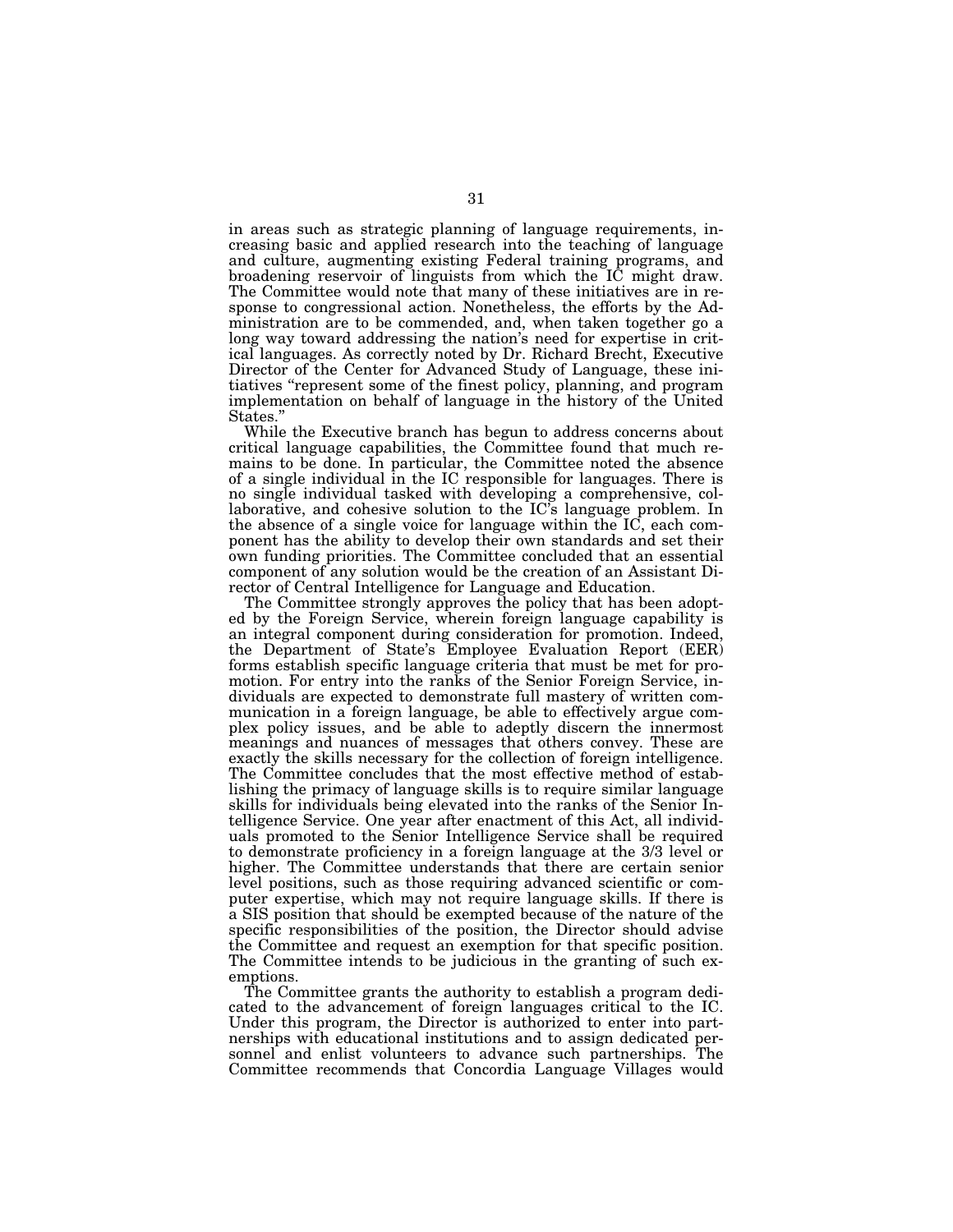serve as an appropriate partnership, as would the SCOLA, and the Monterey Institute.

In the ''Intelligence Authorization Act for Fiscal Year 2003,'' the Committee tasked a report on the concept of a Civilian Linguist Reserve Corps. The report recommended moving forward with a three-year pilot program to establish a viable Corps. The Committee authorizes funds to implement the recommendations of this report.

The Committee concluded that the National Security Education Program (NSEP), which was created in the Boren Amendment to the ''Intelligence Authorization Act of Fiscal Year 1992,'' has been and remains one of the most effective tools to recruit highly qualified linguists for service in the field of national security. This program provides scholarships, grants, and fellowships for advance language and cultural training in return for service in a specified national security capacity. This program has operated on a trust fund, but the inclusion of additional expanded responsibilities has almost exhausted the fund. Provision of an annual authorization is the most effective method of ensuring continued funding. The Committee believes the Community Management Account of the DCI is the appropriate vehicle to provide such authorizations.

## *Assessing the Terrorist Target*

The terrorism target transcends both our foreign intelligence and judicial systems. The IC was established to collect, assess, and disseminate foreign intelligence, prior to any adverse action or event. The judicial system investigates and administers justice after the law is broken.

The judicial and intelligence systems evolved almost independently over the last half-century. Terrorism challenges both systems and demands that the two work together.

The IC in fiscal year 2005 has requested a significant increase in funds for analysis with a substantial portion of these funds focused on assessing the terrorist target. In addition, the Executive Branch has begun to realign previously stovepiped organizations and analytic bodies to improve communication and information sharing for homeland security purposes. The Committee notes the significant role the Terrorist Threat Integration Center (TTIC) has played in moving the IC to reduce barriers to communication and Department-specific cultures. However, the Committee notes that the proliferation of counterterrorism divisions, task forces, and other organizations may create additional stovepipes. This is counter to the need to move information in a timely and efficient manner to those who need it most.

Since September 11, 2001, the Federal Government has realigned resources to create the Department of Homeland Security (DHS). Specifically P.L. 107–296 directed DHS to develop analytic capabilities to assess terrorist threats to the homeland and to disseminate that information to State, local, and private sector officials. The Terrorist Screening Center (TSC) has also been created within the Federal Bureau of Investigation (FBI), to consolidate more than a dozen ''watchlists'' and to provide one-stop shopping for authorities when individuals of concern are detained by police, boarding an aircraft, or entering the United States, among other actions that might provide an opportunity to learn more about that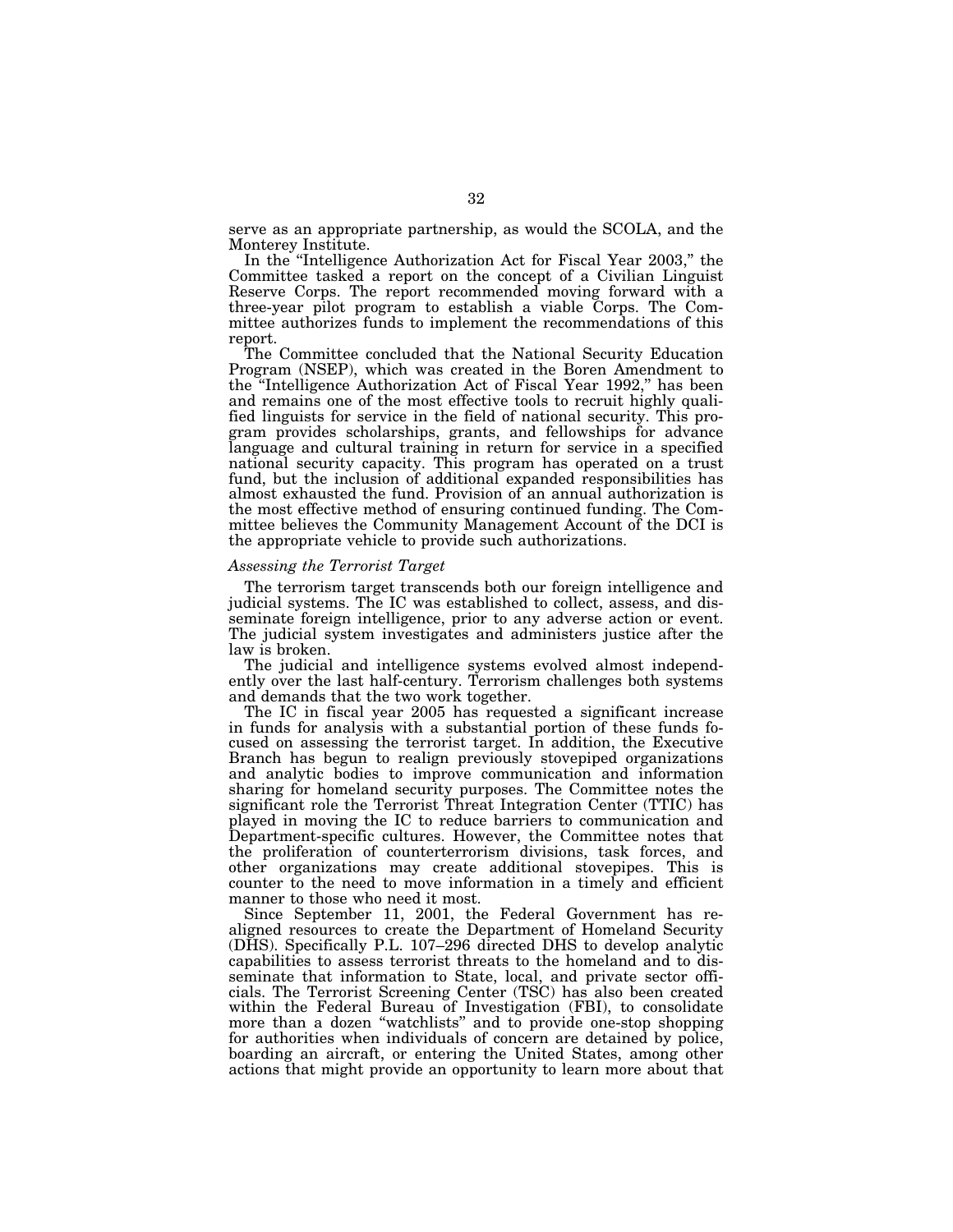person. The Terrorist Threat Integration Center (TTIC), largely staffed by Central Intelligence Agency (CIA) personnel, acts to fuse the IC's analytic capabilities on terrorism. The FBI has established 84 Joint Terrorism Task Forces across the country to better communicate with state and local law enforcement communities. The Committee believes that these efforts have produced positive results.

The Committee notes the spirit of cooperation among all agencies and all levels of government. All share the common goal of thwarting terrorists. Taken as a whole, however, the resources available are not yet sufficient to claim victory. Significant cultural, technologic, legal, and mission barriers also remain in place preventing the ultimate level of synergy needed to swiftly assess terror threats, successfully defeat those threats, and ultimately win the war on terrorism.

Mission requirements and responsibilities between the TTIC and the DCI's Counter Terrorist Center (CTC), and specifically the Office of Terrorism Analysis (OTA), remain vague and must be further delineated. The FBI, while improving its analytic cadre, has yet to fully utilize this resource and completely shift the mentality of its agent corps from prosecution to prevention. The Department of Homeland Security's Office of Information Analysis (IA), while making outstanding progress in a complex and challenging environment, remains in its infancy, heavily dependent on contract support for its analytic capabilities and unable to fully assume the responsibilities expected of it. The Defense Intelligence Agency has established the Joint Intelligence Task Force-Counterterrorism to address the global force protection mission associated with the terrorist threat. It is not clear, however, how this entity will interact with the myriad "CT" elements already existing throughout the IC and the military.

The Committee expects the IC to develop a professional terrorism analysis career track by providing a baseline level of training for intelligence analysts who will be responsible for assessing terrorist targets. This training should include courses on culture, language, politics, and an understanding of the ''religious'' extremist fundamentalism associated with Middle Eastern and Arab terrorist groups which can provide the appropriate texture for sophisticated analysis. Additional areas of training should focus on illicit financial, arms, and narcotics networks to understand terrorist logistics, as well as the psychology, motivation, and application of propaganda in motivating terrorist activity. Finally, rotations by terrorism analysts outside their home components or organizations should be encouraged and rewarded as necessary steps for developing greater expertise and understanding of both terrorism and other U.S. government departments assessing terrorism.

The Committee encourages improved communication among IC analysts covering similar accounts with the frequent exchange of contact information, such as email and phone numbers, as well as the organization of events such as analytic roundtable discussions at the office level among analysts from the FBI, CIA, TTIC, DIA, and the Department of Homeland Security's IA. Such roundtable discussions could focus on such things as baseline assessments of specific terrorist groups' ability, targets, methods of operations and targeting. The Committee encourages the DCI, the Director of the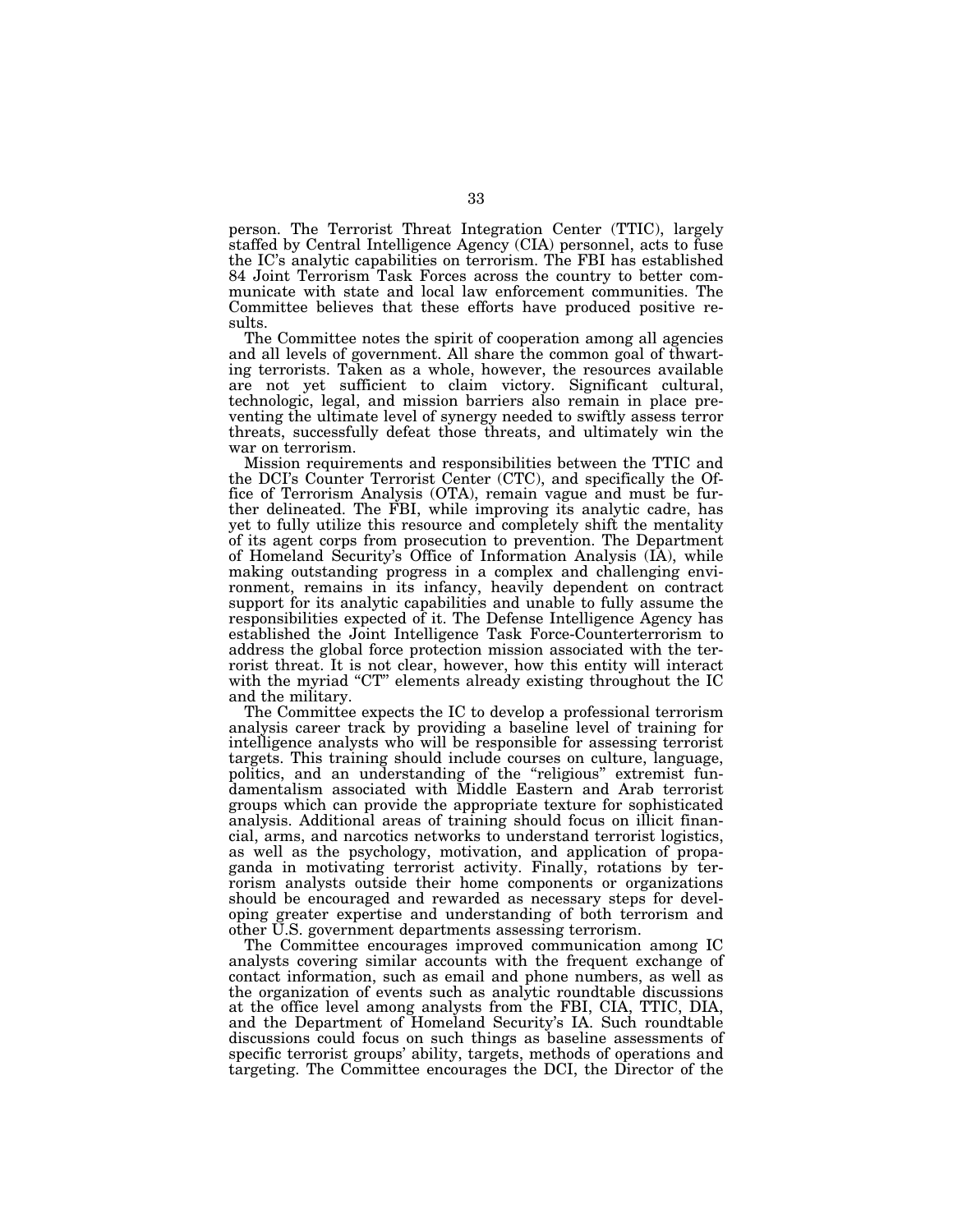FBI, and the Secretary of Homeland Security to promote such informal discussions and outreach among analysts throughout the IC.

## *Information Sharing*

Among the most critical elements to the successful fusion of terrorism related intelligence is the rapid and seamless movement of terrorism data across multi-layered security enterprises. One of the top-level IC-wide dilemmas is to design and deploy a solution for access to multiple ''networks'' at a ''one user workstation.'' The follow-on, and more complex challenge will be the systems engineering intricacies associated with designing an enterprise application framework to share data across domains within the IC. The Committee supports the current IT efforts underway in support of seeking solutions to this IC-wide issue, and encourages the IC CIOs to formulate a unified plan for creating a sound framework for sharing terrorism related data across all IC enterprises within this larger enterprise. In other words, the Committee expects the DCI to develop an IC-wide, Enterprise Architecture. For this reason, the Committee adopted a legislative provision to create the office of ADCI/Info management, who shall serve as the ICCIO.

The Committee notes the distinct difference evolving between terrorist and terrorist threat related information and traditional foreign intelligence. Terrorism-related intelligence needs to be shared and distributed to far more individuals and entities than traditional foreign intelligence that relates to the internal plans and intentions of a sovereign nation. Publicly available information, or law enforcement information, is often disseminated through separate stovepipes. The Committee encourages the DCI, in consultation with the Secretary of Defense, the Attorney General, and the Secretary of Homeland Security, to examine the classification methods and processes associated with terrorist and terroristthreat information. The Committee is interested in the viability of a system providing this information to those who need it to protect the Homeland. But, the Committee understands the need to do so in a manner that protects sources and methods. Additionally, it is important that such a system include a mechanism that immediately denotes that the information was in fact distributed within the IC, as well as law enforcement communities, including at the State and local levels, and to appropriate sector authorities.

The Committee directs the Secretary of Homeland Security to provide quarterly briefings to the Committee on these various challenges and the status of all policies associated with the integration and coordination of intelligence and law enforcement personnel, selected analytic products, procedures, and policies. Specifically, these briefings should address the country's efforts to effectively and efficiently organize its counterterrorism resources and the division of responsibility among these resources, as well as actions and policies to share sensitive information throughout the analytic community.

The Committee directs the DCI to provide to the intelligence committees a report on the IC's evaluation and decisions to implement the recommendations produced by the Congressional Commission investigating the terrorist attacks in the United States on September 11, 2001. This report is due within 180 days after the Commission's recommendations are released.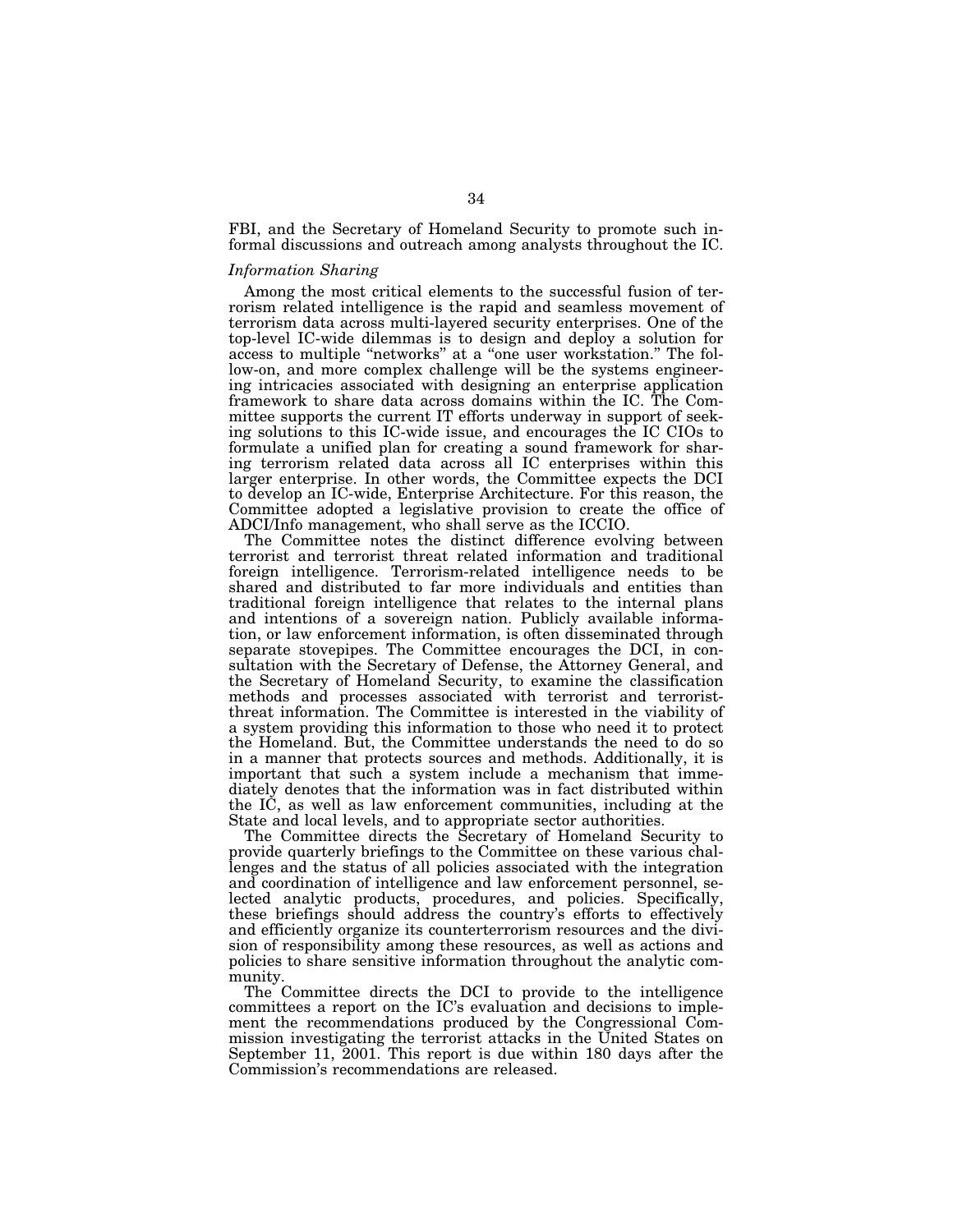## *Counternarcotics/HUMINT Operations*

Illicit drug use results in approximately 17,000 drug-related deaths of Americans annually. Drugs are estimated to cost the U.S. economy \$160 billion annually in health care, social, and criminal costs, among other assorted costs. Illicit narcotics continue to constitute a clear and present danger to U.S. national security, and the Committee remains convinced that the IC should not lose its focus on the counternarcotics mission despite its many counterterrorism (CT) and counterproliferation (CP) requirements. In fact, the CT and CP missions can and should better leverage resources currently used for counternarcotics activities to help identify common smuggling routes and illegal enterprises that could be used as easily for smuggling WMD or terrorist infiltration, as for the narcotics trade.

Further, the Committee encourages the DCI to allocate an appropriate portion of resources being added in the fiscal year 2005 intelligence authorization to the CIA's Directorate of Operations for non-Tier 0/1 unilateral operational activities to further the CIA's counternarcotics mission in Latin America, from where the greatest illicit narcotics threat to U.S. interests originates.

### *Enterprise Architecture*

Enterprise Architecture (EA) is the bonding element in relation to Information Technology (IT) investment and strategy initiatives. In fact, the Chief Information Officer (CIO) Council in the executive branch subscribes to the fundamental practice of fusing IT investment and strategy to an EA. The IC CIO sits at the Federal CIO table and in that role should be striving to adhere to, and influence, the EA government-wide initiatives in this regard. The Committee understands that the creation and implementation of an EA is not easy and certainly will necessitate full support at all levels of the Intelligence Community (IC) management structure.

Upon review, the Committee has determined that the process for linking IT investment to a formal EA is lacking, if non-existent at all layers of the IC. The Committee notes that in a December 25, 2003 letter from the Executive Director for Community Management to the HPSCI, it was noted that, ''Implementing the IC EA in accordance with OMB's Federal Enterprise Architecture criteria is a significant challenge for the IC primarily because of its federated nature. Through ICSIS, we have been able to develop strong Community agreement on the technical dimensions of the information-sharing portion of the IC EA, and with that, growing consensus around the business issues associated with a total IC Enterprise Architecture.'' While consensus is a good first step, the process for creating an executable and successful Enterprise Architecture relies on a consistently managed and calculated effort, with support and buy-in from the DCI and all IC agency directors. While ICSIS is a valid design concept for IC-wide Information Management, the Committee does not accept it as a formal EA. Attempts to make correlations between it and a formal EA will not produce the intended result as set forth by OMB.

It is worth noting that a few of the IC agencies have made attempts to produce detailed pictures of the ''as-is'' status of their networks, applications, and IT processes. Some have even gone as far as mapping the future state and strategy for these components.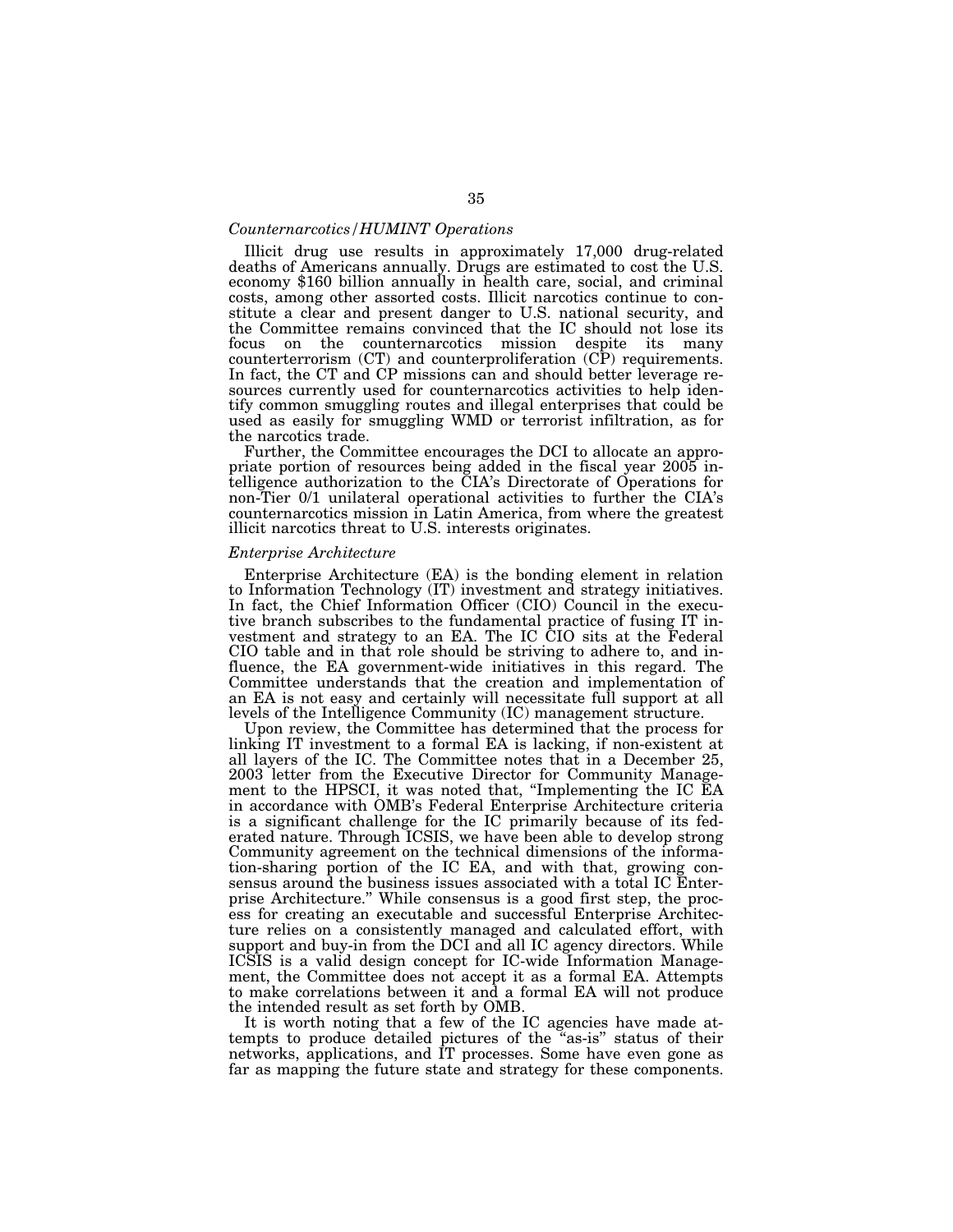These efforts have fallen short of adhering to the documented processes set forth by the federal EA model; however, by following a formal EA process, the Committee believes that the IC could reap the benefits such an exercise typically elicits. The Committee is fully aware that the IT elements within the IC are difficult to document. We believe, however, that implementation of an IC-wide EA would assist measurably in joining the technical elements of the IC into a more cohesive fabric.

Several components typically formalized as a ''future state'' by an EA are currently being sought by the IC. All of these separate programs, however, constitute items that would typically be driven holistically from both agency-level EA's, as well as one IC-wide EA. So long as the strategy of these programs continues to be managed at the agency CIO level and not coordinated at the IC CIO level, there will be a continued lack of IC IT ''fusion'' in strategy. The Committee notes that many of these longstanding efforts address the ''unique'' challenges at the agency level, and not the global IC level. Without prescribing any one architecture, be it ''network-centric," "data-centric," or "knowledge-centric," or any other methodology, the Committee believes that there are certain globally accepted linkages throughout the IC, and that these should be the driving force behind devising an IC-wide EA. As the Committee has stated in previous Authorization bills, these "linkages" are often expressed in the form of processes, data, and security.

The Committee believes that the IC would benefit greatly by undertaking a formal IC-wide EA effort, as this process would take these ''linkages'' and fuse them together across the community in the form of standard business, performance, data and information, service component, and technical models. For this and other reasons, in the legislative provisions, the Committee adopted section 303, which creates an IC CIO separate from the CIA CIO. Therefore, the Committee directs each agency CIO to provide a report to the intelligence committees no later than 01 March, 2005, which outlines the agency level plan for implementing EA before the end of fiscal year 2006. In addition, the Committee directs the IC CIO, in conjunction with each agency CIO, to draft the implementation plan for an IC-wide EA, which will conform the agencies' EAs to the broader IC strategy, within the same deadline. Standard COTS (Commercial-Off-the-Shelf) software should be used in devising these preliminary documents.

## JMIP/TIARA

## *Measurement and Signatures Intelligence*

The Committee has been aggressive in funding for exploration in the Measurements and Signatures Intelligence (MASINT) sciences and applied research.

There are initiatives found throughout the IC and within this bill that support such measures in basic and applied science, research and development, and the technologies that use MASINT concepts. It is the Committee's intent that the raw scientific intelligence gained from these activities be integrated into systems and programs, and into the more classic intelligence disciplines for use operationally.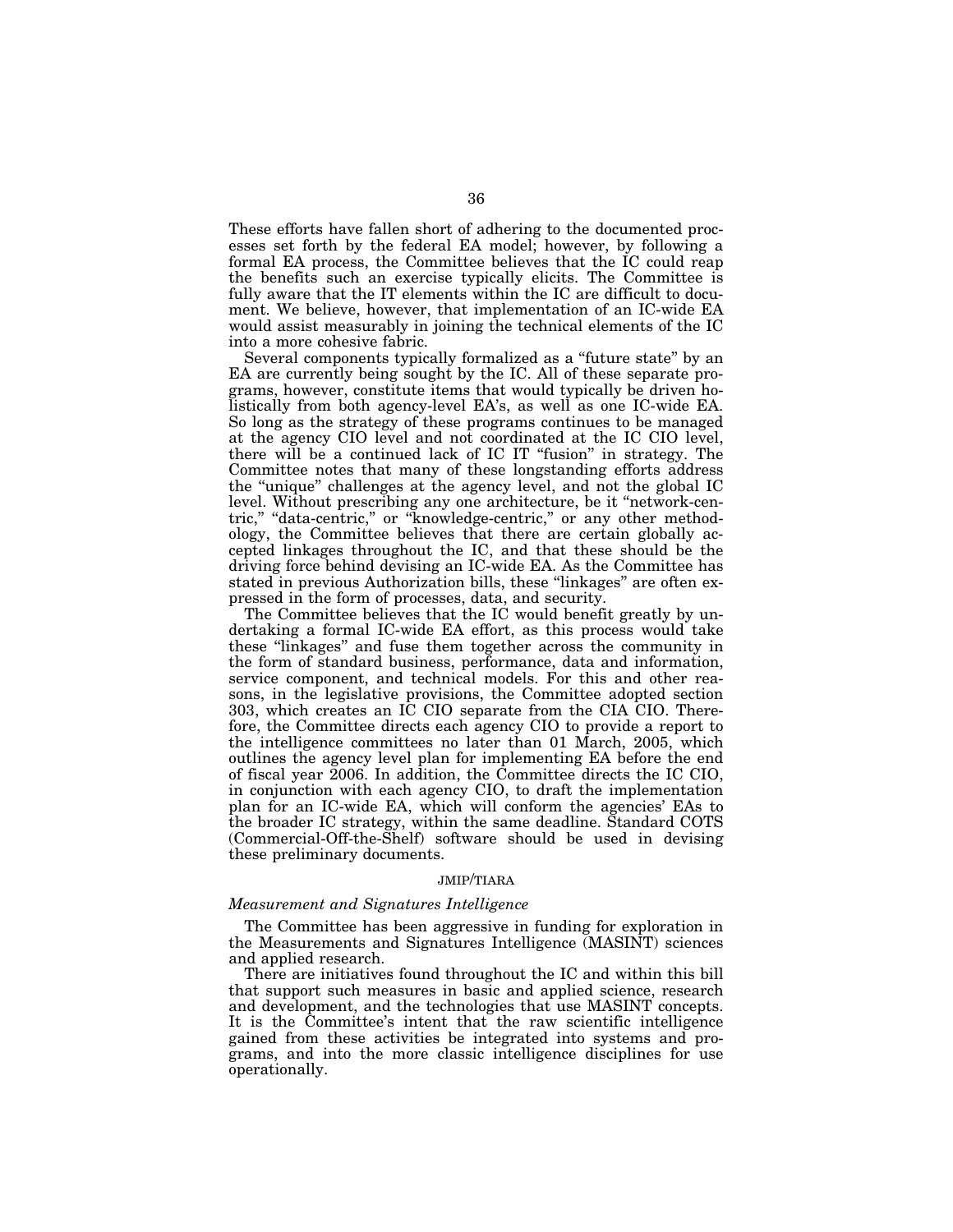The committee is concerned, however, with the leadership and direction of the MASINT community, and has again, put fiscal attention toward a more collaborative effort for MASINT through the MASINT Consortium. The MASINT Consortium, led by the Defense Intelligence Agency (DIA), began in FY03 by congressional directive to assemble the various entities across all communities to explore basic and applied science research as it relates to intelligence and the DOD. The Committee believes that this is an IC required effort, and encourages the advancement of basic and applied systems research within the MASINT discipline.

The Committee recognizes that there are other efforts that exist within the IC that are also attempting to consolidate and lead MASINT activities and direction. The Committee strongly encourages the DIA to include and embrace these efforts, assert a strong community-wide leadership role, and apply the culmination of all efforts community-wide.

#### *Global Hawk SOUTHCOM Demonstration*

The budget request contained \$336.2 million in PE 35220F for the Air Force Global Hawk high altitude endurance, unmanned aerial vehicle (HAE/UAV) program. The committee notes that section 221 of the National Defense Authorization Act of 2001 (Public Law 106–398) directed the Secretary of Defense to require and coordinate a concept demonstration of the Global Hawk HAE/UAV. The purpose of the demonstration was to quickly and efficiently demonstrate the capability of the Global Hawk to operate in an airborne, air-surveillance mode, using available, non-developmental technology in a counter-drug surveillance scenario designed to replicate actual conditions typically encountered in the performance of the counter-drug surveillance mission of the U.S. Southern Command.

The Committee believes the Department has not met the requirements of this Congressionally Directed Action.

The Committee has received the Air Force January 28, 2004 memorandum that states the directive will be met by utilizing the HAE/UAV's existing ground target moving indicator (GMTI) with surface search modes. The Committee notes that the specific intent of section 221 is to provide an airborne air surveillance alternative for U.S. Southern Command through a concept demonstration performed under actual conditions in the performance of counter-drug airborne surveillance missions. Additionally, the Committee notes that the authorized funds were to also pursue the initiation of concurrent development of improved surveillance radar modes such as an airborne moving target indicator (AMTI) capability, for this purpose.

The Global Hawk program office has briefed the Committee on the present plan and condition to meet congressional intent of the program. The Committee recognizes that although the Global Hawk contract agreement and the Global Hawk Demo amendment to agreement are separated, advances to the program cannot be. Furthermore, the committee sees disparity in the contractor obligated fees and government expenses, and does not view the Air Force program office as economical or responsible in its planning or execution of the amended contract. Specifically, the Committee notes that with no demo performed, the Air Force has expended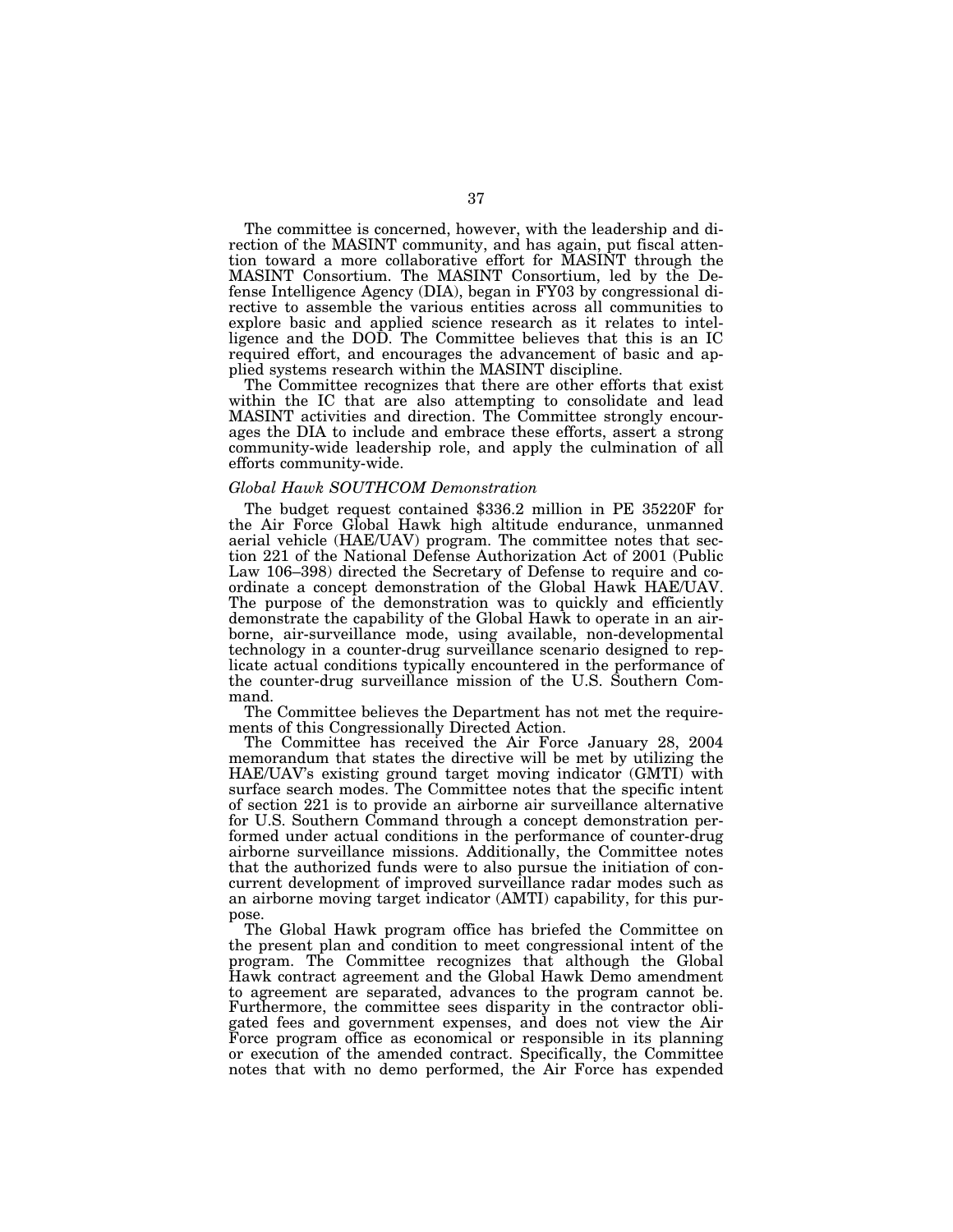61% of the funds provided, and has obligated the remaining budget. The committee finds this inefficient and remiss, and can only conclude that \$18.0 million worth of progress in the Global Hawk program has been met through the use of these funds, and has reduced the request accordingly.

The Committee directs, once again, that the Secretary of Defense conduct a long endurance air-to-air radar surveillance mission concept demonstration of the Global Hawk HAE/UAV that meets the intent of section 221 of Public Law 106–945.

The Committee recommends \$318.2 million in PE 35220F, a reduction of \$18.0 million based on the failure of the Department to fulfill the CDA.

# *Distributed Common Ground System*

The budget request contained a total of \$734.5 million for the DOD's Distributed Common Ground System (DCGS) program. DCGS is a multi-service and agency program to enable existing intelligence processing, exploitation and dissemination systems to operate seamlessly across national and DOD architectures and standards.

The Committee supports the recent decision of the military service acquisition executives to integrate the common DCGS integrated backbone (DIB), version 10.2 into each service program as a common integrated DCGS architecture. The Committee commends the services in coming together to work the challenges of intelligence sharing, and views this as a leap towards seamless information sharing.

The Committee is concerned, however, that the present DCGS architecture within each of the military services is unique and may not be able to properly network and provide critical, timely information to the tactical users in the battle space.

The Committee believes the services must have an overarching architecture that is well defined so DCGS may operate across multiple domains to include ships at sea, Army and Marine battalions on the move, and fixed sites for the Air Force.

The committee also believes that the multiple systems that run the DCGS were devised by organizational tradition, and not to modern standards. The Committee is further concerned that while the services perform analogous operations on each DCGS system, they have not devised a coordinated strategy to merge requirements, functionalities, and applications to support a joint environment for users. The Committee recommends that the Department coordinate service-centric requirements, use commercial best practices to implement a systems' architecture, maintain cost controls, leverage purchasing power, and streamline development for the program.

The Committee believes the services must have a single, converged architecture that is well defined to allow DCGS to operate across multiple domains; including ships at sea; Army and Marine battalions on the move; and fixed sites for the Air Force.

In addition, the Committee notes that the Defense intelligence community has an interest in the DOD's Global Information Grid. Since DCGS is required to operate in both the IC and DOD domains, the Committee believes there must be a common approach for managing intelligence data over both enterprise networks.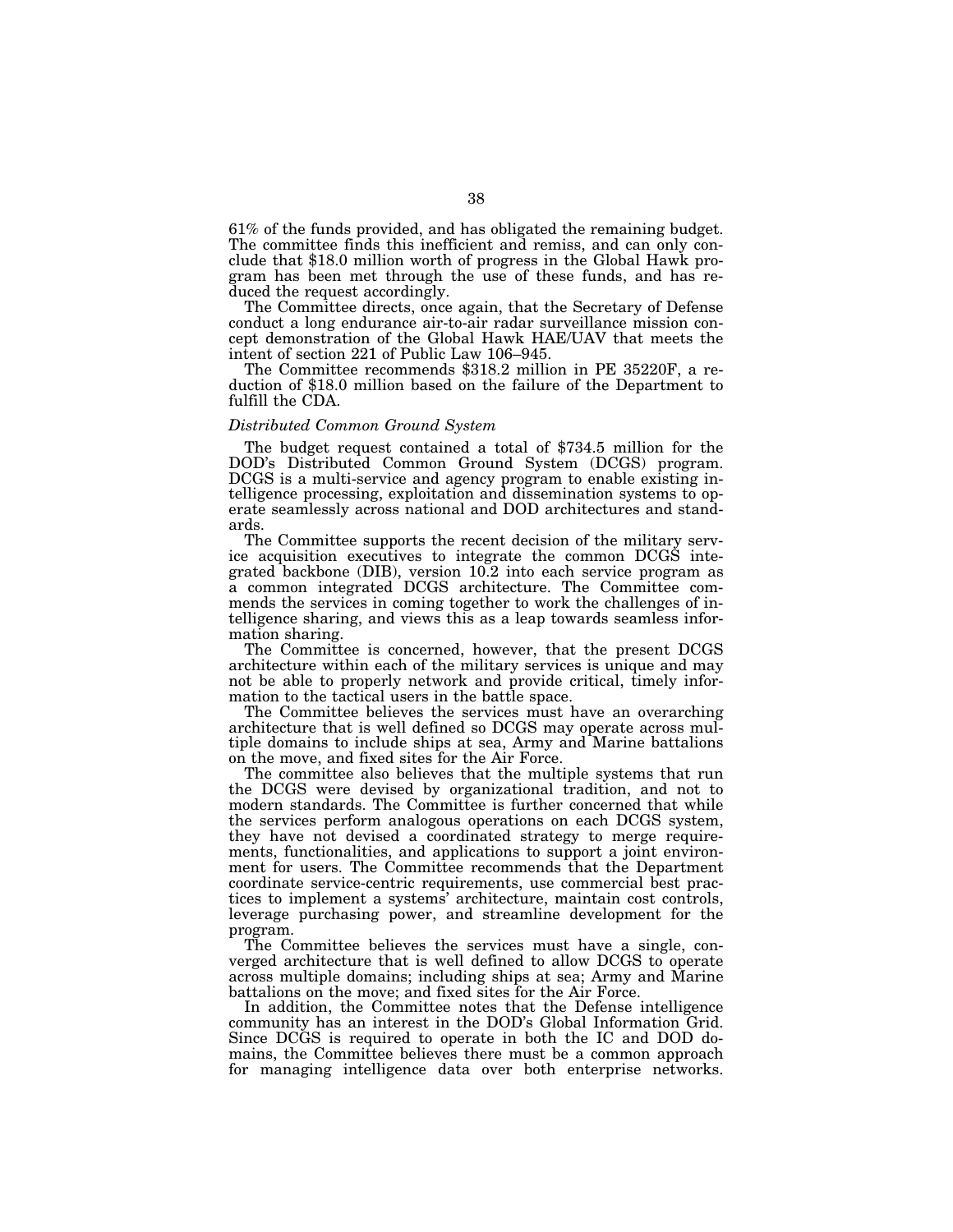Therefore, the committee encourages the IC and the Department to work together to create and implement a systems architecture that will allow users from both communities to access information in a timely, accurate manner.

Additionally, the Committee is concerned that the DCGS is unable to receive data from either the E8C Joint STARS radar system or the RC–135 RIVET JOINT signals intelligence system, and is unable to directly task the RQ–4 Global Hawk high-altitude endurance unmanned aerial vehicle (HAE/UAV) for imagery. The committee is concerned that the DCGS will not be able to achieve its goals without this ability.

Accordingly, the Committee directs the Under Secretary of Defense for Intelligence to report to the congressional defense committees and intelligence committees detailing the Department's DCGS integration plan to include tasking and imagery downlinks for the E8C Joint STARS, RC–135 RIVET JOINT, and RQ–4 Global Hawk systems by 01 March 2005.

Furthermore, the Committee directs the Assistant Secretary of Defense for Networking Information and Integration to report to the congressional defense committees and intelligence committees no later than 01 March 2005, as to how the two communities plan to operate a network-centric, not service-centric, DCGS across both the IC domain and the larger DOD IT domain in the future.

Therefore, the Committee recommends the following for the DCGS military service programs: \$8.2 million for the Army, a decrease of \$1.4 million; \$45.2 million for the Navy, a decrease of \$8.0 million, and \$291.8 million for the Air Force, a decrease of \$28.5 million.

# *Information Dominance Center (IDC)*

The budget request contained no funds for operations and maintenance or research and development for the Army's information dominance center (IDC) at Fort Belvoir, Virginia.

The IDC, a Headquarters' Department of the Army operations support activity assigned to the U.S. Army Intelligence and Security Command (INSCOM), provides multi-disciplinary Information Operations (IO) support to the U.S. Army's component and major commands. The IDC dedicates analysis and technical support to deployed teams and the commands they serve. These tailored analytical products are generated frequently on a quick-response basis to meet a deployed team's immediate needs. The IDC also monitors potential trouble spots worldwide, preparing to support contingency operations with IO-related products should the need arise. The IDC is a successful model of operational horizontal integration, using high-capacity communications links to access selected information from a number of databases maintained by a number of other commands, agencies, and organizations.

The Committee acknowledges that the IDC is one of the Army Chief of Staff's unfunded priorities intelligence objectives. The Committee supports the transformation efforts of the IDC and the future plan to incorporate functions of the IDC into the Army's Distributed Common Ground Systems (DCGS).

Therefore, the Committee has recommended additional funds for this important program within the Army's Tactical Intelligence and Related Activities (TIARA) accounts, and within the General De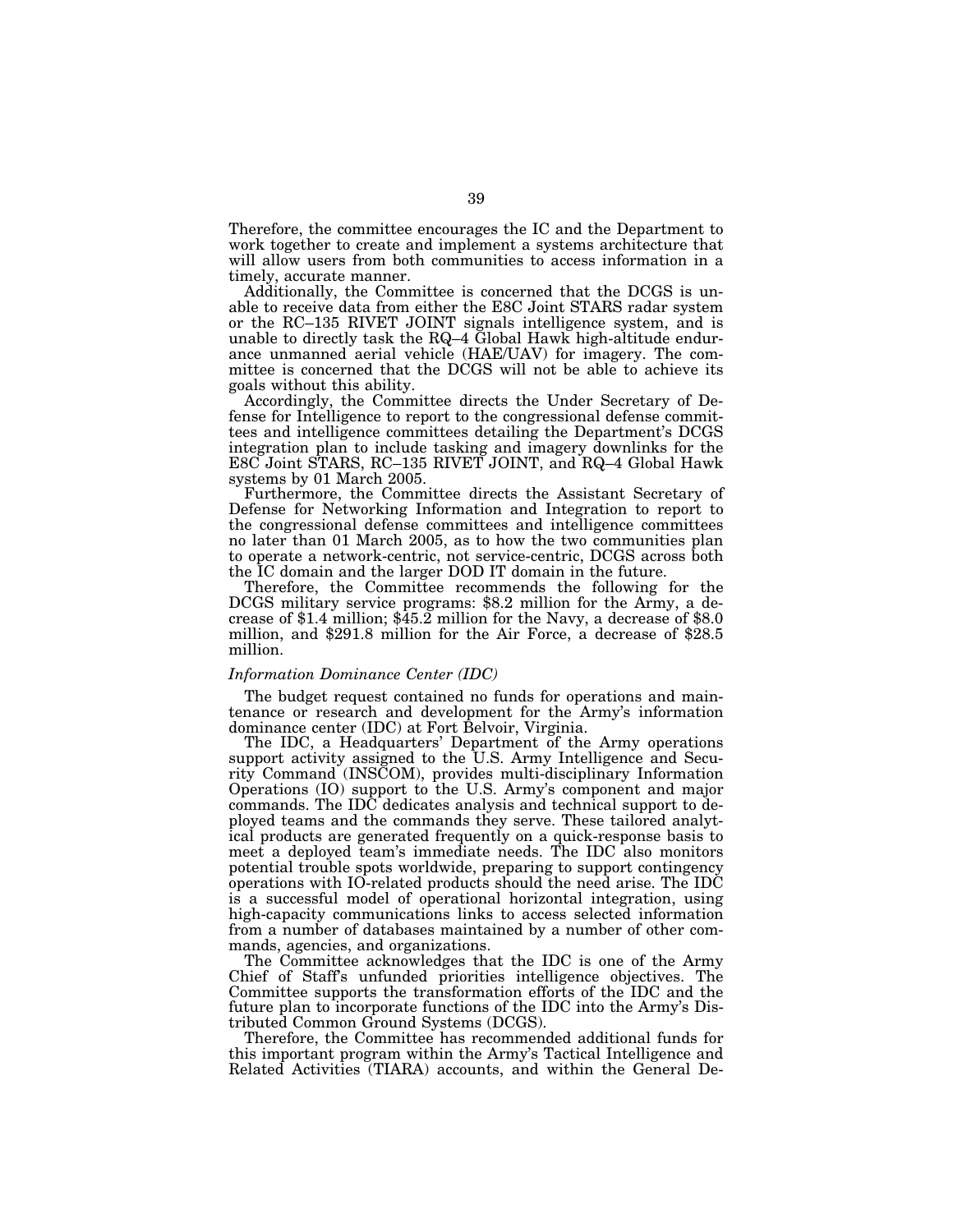fense Intelligence Program (GDIP). Furthermore, the Committee expects to see the IDC fully funded within the President's Budget Request for Army in fiscal year 2006.

# *Defense Language Institute/Foreign Language Center (DLI/FLC)*

The budget request contained no funds for the Defense Language Institute Foreign Language Center (DLI/FLC) for research and development.

The committee notes the ''National Defense Authorization Act for Fiscal Year 2004'' (Public Law 108–46) recommended that the Secretary of the Army establish a research and development line, specifically focused on the latest technologies and instructional methods in language and language learning that are required by the DLI/FLC. The Committee is disappointed and surprised that a budget request was not included in the fiscal year 2005 budget request.

The Committee is very aware of the amplified demands within DOD for increased student throughput and expanded off-campus and distant learning sites. These current endeavors necessitate innovative approaches in the instruction of foreign languages and the educational processes to administer them. The Committee applauds the progress of DLI/FLC's innovative practices in meeting this challenge and supports the efforts in seeking new methods in the teaching of foreign languages and language learning technologies to meet the goals of DOD and the National Security Agency (NSA).

Therefore the committee directs the Secretary of the Army to establish a new research and development program in fiscal year 2005 for the DLI/FLC, entitled, ''Defense Language Institute, Foreign Language Center'' and recommends \$5.0 million for this purpose.

## SECTION-BY-SECTION ANALYSIS AND EXPLANATION

#### TITLE I—INTELLIGENCE ACTIVITIES

*Section 101* lists the United States Government departments, agencies, and other elements for which the Act authorizes appropriations for intelligence and intelligence-related activities for fiscal year 2005.

*Section 102* makes clear that the details of the amounts authorized to be appropriated for intelligence and intelligence-related activities and applicable personnel ceilings covered under this title for fiscal year 2005 are contained in a classified Schedule of Authorizations. The Schedule of Authorizations shall be made available to the Committees on Appropriations of the Senate and House of Representatives and to the President.

*Section 103* authorizes the Director of Central Intelligence (DCI), with the approval of the Director of the Office of Management and Budget (OMB), in fiscal year 2005 to authorize employment of civilian personnel in excess of the personnel ceilings applicable to the components of the Intelligence Community under section 102. The DCI may exercise this authority only if necessary to the performance of important intelligence functions. Any exercise of this authority must be reported to the intelligence committees of the Congress.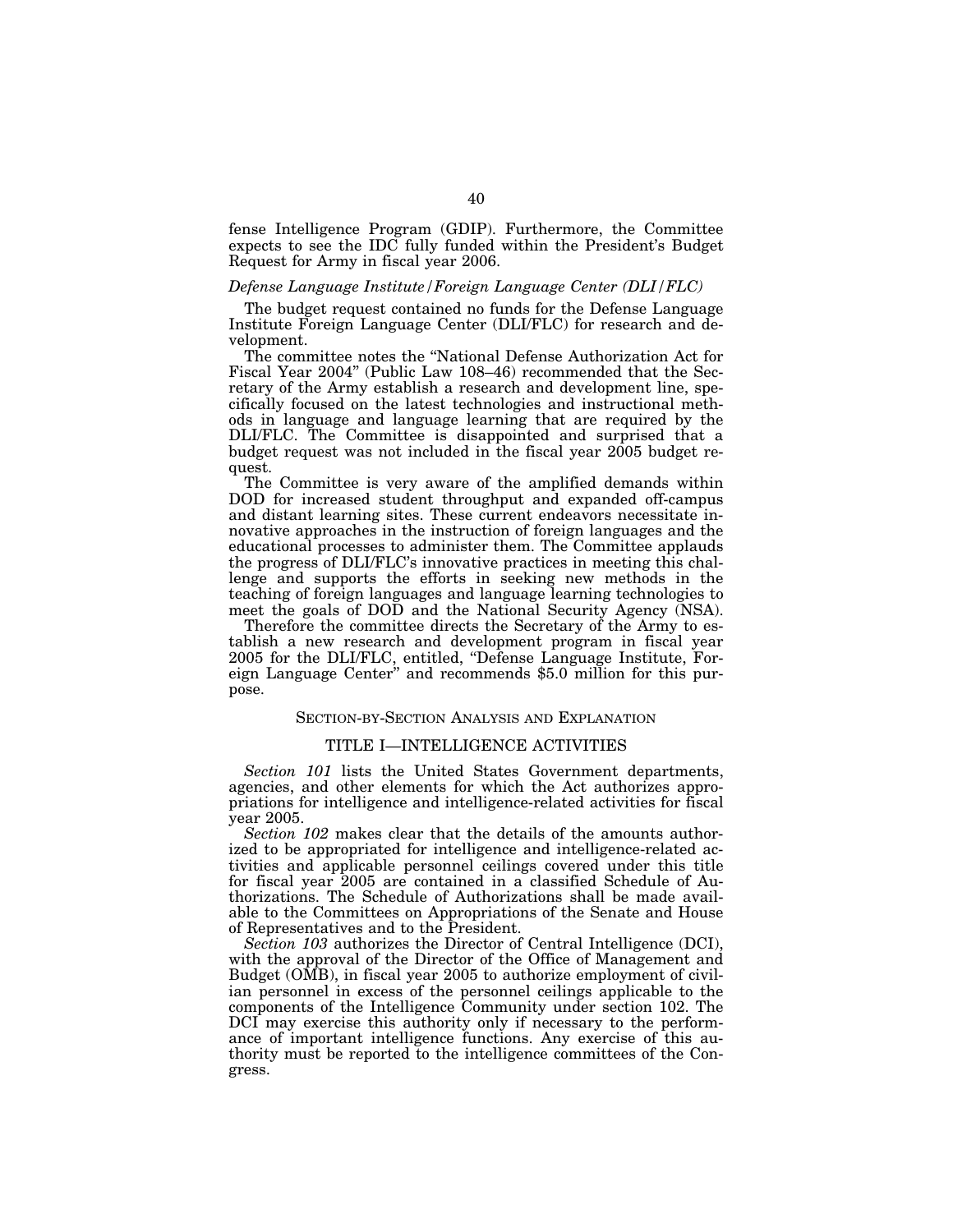*Section 104* authorizes appropriations for the Community Management Account (CMA) of the DCI and sets the personnel endstrength for the Intelligence Community Management Staff for fiscal year 2005.

Subsection (a) authorizes appropriations of \$318,395,000 for fiscal year 2005 for the activities of the CMA of the DCI. Subsection (a) also authorizes funds identified for advanced research and development to remain available for two years.

Subsection (b) authorizes 310 full-time personnel for elements within the CMA for fiscal year 2005 and provides that such personnel may be permanent employees of the CMA element or detailed from other elements of the United States Government.

Subsection (c) authorizes additional appropriations and personnel for the CMA as specified in the classified Schedule of Authorizations and permits additional funding amounts for research and development to remain available through September 30, 2006.

Subsection (d) requires that, except as provided in section 113 of the National Security Act of 1947, personnel from another element of the United States Government be detailed to an element of the CMA on a reimbursable basis, or for temporary situations of less than one year on a non-reimbursable basis.

Subsection (e) authorizes \$29,811,000 of the amount authorized in subsection (a) to be made available for the National Drug Intelligence Center (NDIC). Subsection (e) requires the DCI to transfer these funds to the Department of Justice to be used for NDIC activities under the authority of the Attorney General, and subject to section 103(d)(1) of the National Security Act.

# TITLE II—CENTRAL INTELLIGENCE AGENCY RETIREMENT AND DISABILITY SYSTEM

#### AUTHORIZATION OF APPROPRIATIONS

*Section 201* authorizes appropriations in the amount of \$239,400,000 for fiscal year 2005 for the Central Intelligence Agency Retirement and Disability System (CIARDS).

#### TITLE III—GENERAL PROVISIONS

*Section 301* provides that funds authorized to be appropriated by this Act for salary, pay, retirement and other benefits for federal employees may be increased by such additional or supplemental amounts as may be necessary for increases in such compensation or benefits authorized by law.

*Section 302* provides that the authorization of appropriations by the Act shall not be deemed to constitute authority for the conduct of any intelligence activity that is not otherwise authorized by the Constitution or laws of the United States.

*Section 303* amends the National Security Act of 1947 to establish an Assistant Director of Central Intelligence for Information Management who would serve as the Chief Information Officer of the intelligence community. The Assistant Director would be responsible for managing activities relating to the information technology infrastructure and enterprise architecture requirements of the intelligence community, including information technology procurement and research and development.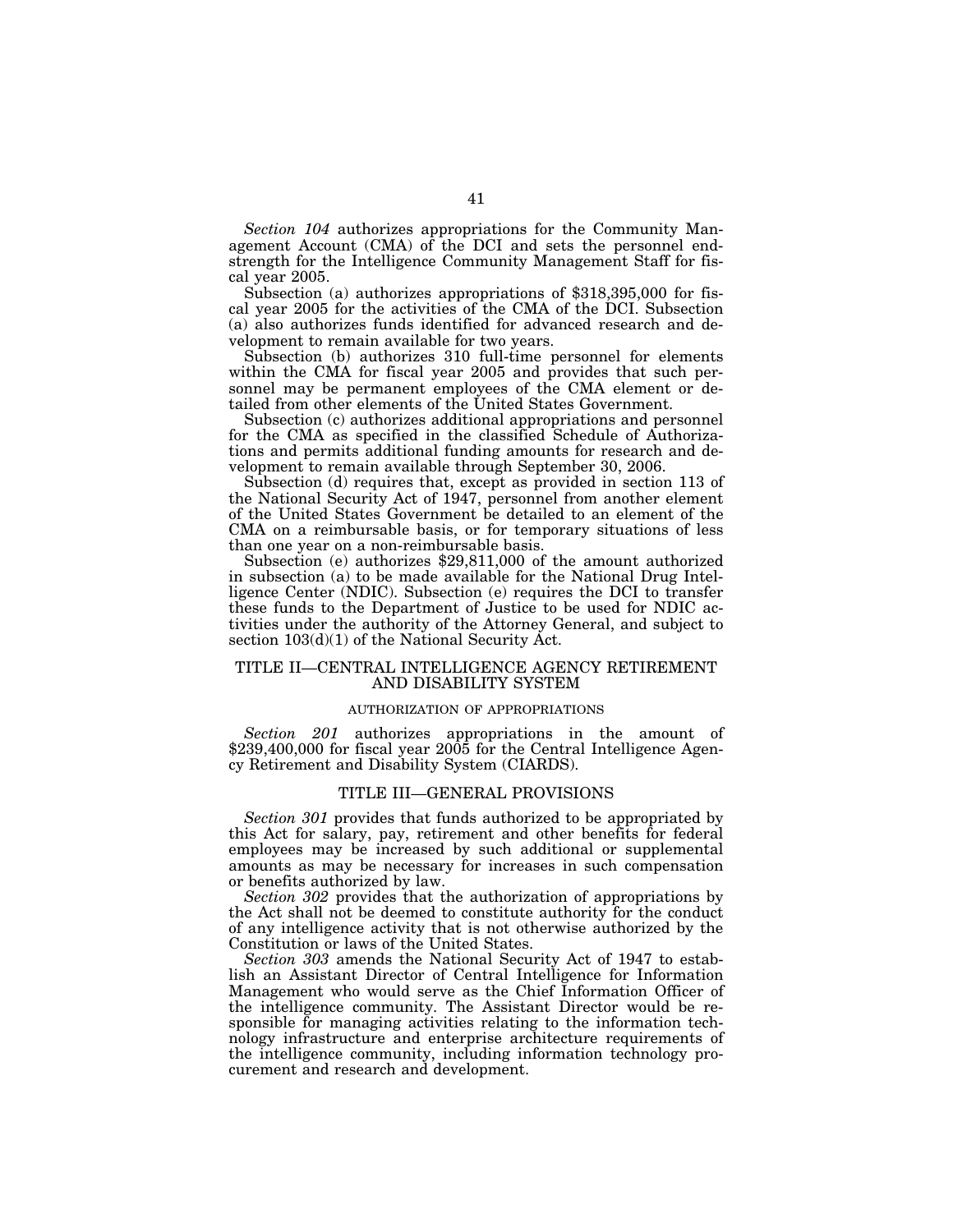# TITLE IV—CENTRAL INTELLIGENCE AGENCY

*Section 401* amends the Central Intelligence Agency Voluntary Separation Pay Act (VSPA) by repealing the otherwise applicable September 30, 2005 termination date for the Central Intelligence Agency's (CIA) authority under that statute. The CIA has used its Voluntary Separation Incentive Program (VSIP) authority over the past five years to restructure its workforce in support of the DCI's overall strategic direction. This section provides the CIA with permanent authority to offer incentives to targeted groups of employees to encourage separation from employment. Security considerations also support vesting the CIA with permanent authority to administer a CIA-specific VSIP for all CIA officers and employees, whether in CIARDS, Civil Service, or FERS. Section 401 also eliminates the 15 percent fee previously required to be paid by the CIA pursuant to section 2(i) of the VSPA. Section 401 also amends the Federal Workforce Restructuring Act (FWRA) of 1994 by deleting payments made under VSPA from the definition of voluntary separation incentive payments in the FWRA.

# TITLE V—DEPARTMENT OF DEFENSE INTELLIGENCE ACTIVITIES

*Section 501* amends the National Security Agency Act of 1959 to establish the National Security Agency's Emerging Technologies Panel and grants it an exemption from the Federal Advisory Committee Act (FACA). The topics considered by the panel are almost exclusively classified and, accordingly, its meetings are exempt from the general FACA requirement that advisory board meetings be open to the public. In addition, the panel's published minutes contain classified information and are, therefore, not publicly available. The application of FACA to an advisory panel that considers almost exclusively classified information serves no significant purpose but generates unnecessary administrative burdens, including completing FACA procedures for closing each meeting. For this reason, Congress has previously provided an exemption from FACA for the advisory committees of the CIA and the science and technology advisory panel of the FBI. Difficulties have arisen in conducting joint activities among NSA, CIA, and FBI advisory bodies because the CIA and FBI bodies are reluctant to engage in meetings or other joint activities with the NSA panel when it is obligated to follow administratively burdensome FACA procedures prior to closing every meeting. Conversely, the NSA panel has not found it necessary to meet or engage in other joint activities with advisory bodies that are subject to FACA. Exempting the NSA advisory panel from FACA procedures would significantly facilitate its efficient and effective operation.

# TITLE VI—EDUCATION

# Subtitle A—National Security Education Program

*Section 601* amends the David L. Boren National Security Education Act of 1991 (Title VIII of the Intelligence Authorization Act of 1992) to authorize an appropriation to the Intelligence Community Management Account to support the scholarship, fellowship and grant programs under the National Security Education Pro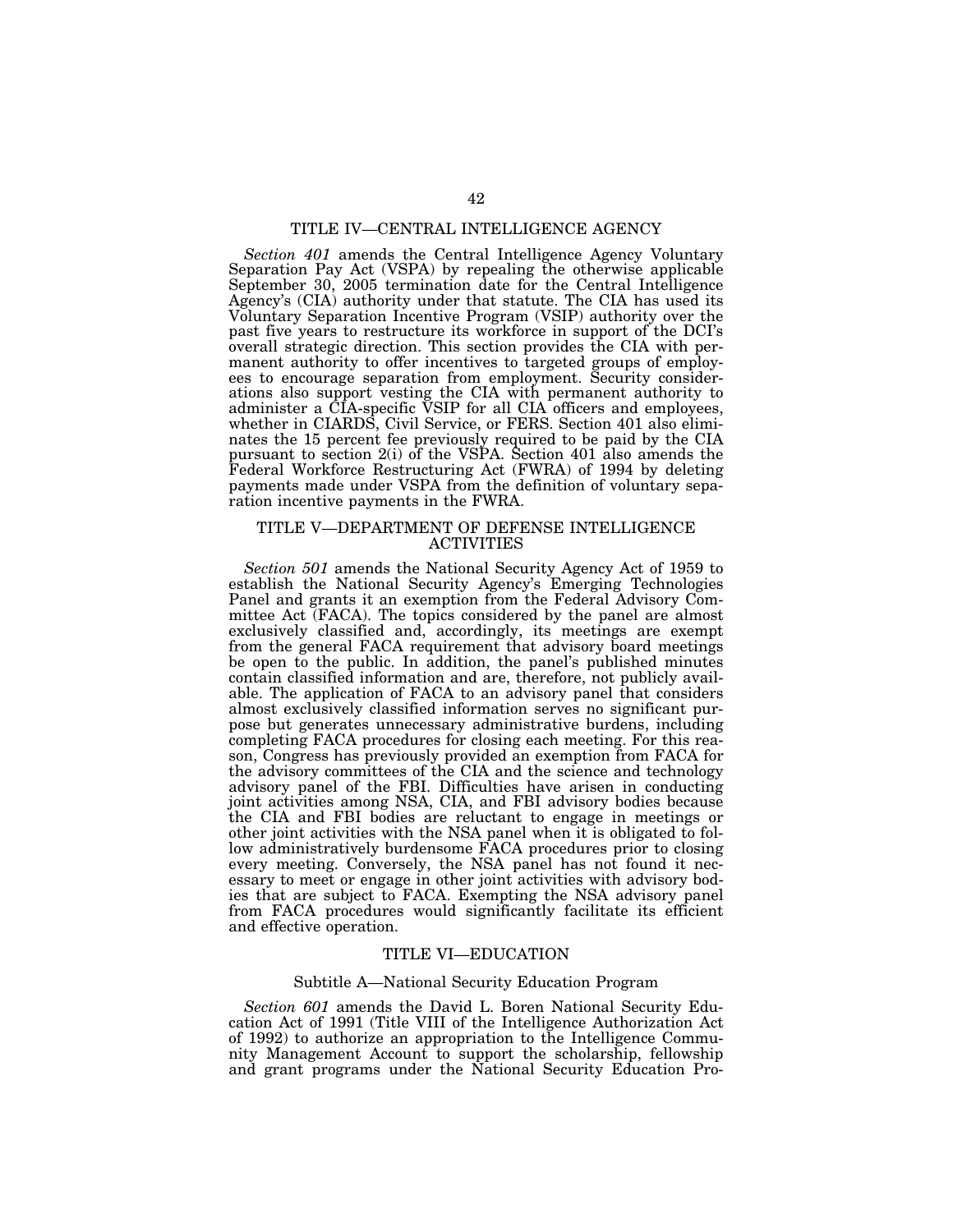gram (NSEP). The Intelligence Authorization Act of 1992 created the NSEP, along with the National Security Education Trust Fund as a means of funding the NSEP. That trust fund has been nearly depleted and an appropriation of \$8,000,000 is authorized for fiscal year 2005 to maintain the important education opportunities afforded by the NSEP.

*Section 602* amends the David L. Boren National Security Education Act of 1991 to modify the service obligations for recipients of NSEP scholarships and fellowships. The section shortens the amount of time a recipient of an NSEP scholarship or fellowship has to find federal employment as part of the service agreement made in exchange for educational assistance. Recipients of scholarships would be required to find federal employment within three years after completion of their studies, while recipients of fellowships would be required to find federal employment within two years after completion of their studies. Recipients of scholarships would be required to serve in the federal government for a period of one year, while recipients of fellowships would be required to serve in the federal government for a period of time equal to the duration of the assistance provided, but in no case less than one year. The section also expands the number of federal agencies in which a recipient may serve to include, in addition the Department of Defense, any element of the intelligence community, the Depart-

ment of State, and the Department of Homeland Security.<br>Section 603 amends the David L. Boren National Security Education Act of 1991 to authorize an appropriation of \$12,000,000 for fiscal year 2005 to the Intelligence Community Management Account for the expansion of the grant program for institutions of higher education under the National Flagship Language Initiative (NFLI). The section details certain service obligations required for undergraduate and graduate students and federal employees who receive training in programs under the NFLI. The provision also seeks to increase the number of qualified institutions that receive grants under the NFLI.

*Section 604* amends the David L. Boren National Security Education Act of 1991 to establish a scholarship program within NSEP for English language studies for heritage community citizens of the United States. The scholarship program is designed to enable native speakers of languages that are considered critical to the national security interests of the United States to attain English language proficiency. The ultimate goal is to increase the scholarship recipient's English language proficiency to the level where a valuable contribution can be made to the intelligence community. The section establishes certain service obligations for work in a national security position or in the field of education. The section authorizes an appropriation of \$4,000,000 for fiscal year 2005 to the Intelligence Community Management Account to establish the scholarship.

# Subtitle B—Improvement in Intelligence Community Foreign Language Skills

*Section 611* amends the National Security Act of 1947 to establish an Assistant Director of Central Intelligence for Language and Education to oversee and coordinate the requirements for foreign language education and training of the intelligence community.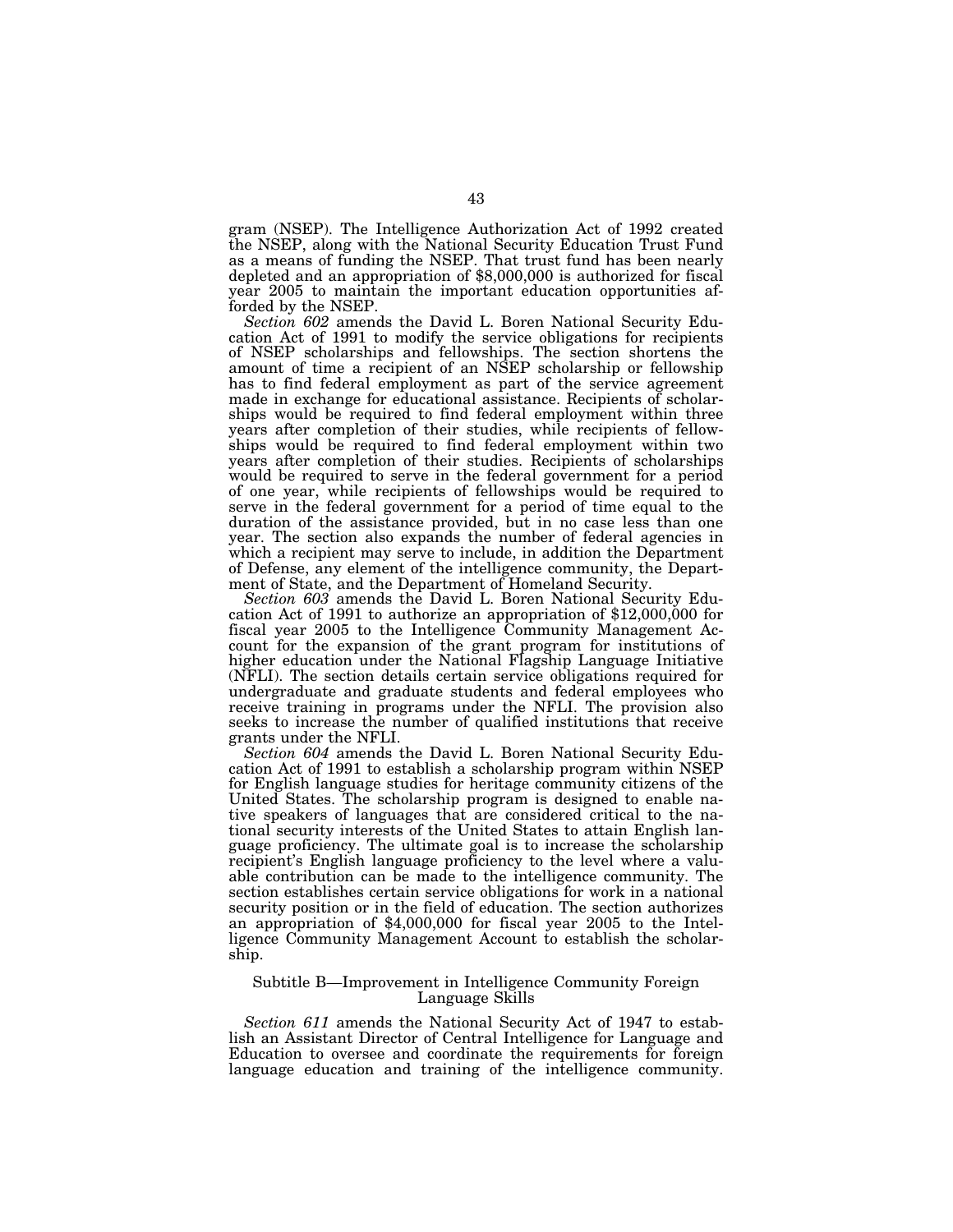The Assistant Director is charged with identifying those languages that are critical to the ability of the intelligence community to carry out national security mission, as well as monitoring the allocation of resources for foreign language education and training. The section also requires the Assistant Director submit to Congress a number of reports relating to the enhancement of the intelligence community's language capabilities.

*Section 612* amends the National Security Act of 1947 to establish a language proficiency requirement for those individuals appointed to Senior Intelligence Service (SIS) positions within the CIA's Directorate of Operations (DO) and Directorate of Intelligence (DI). In order to be eligible for promotion to SIS positions within the DO or DI, individuals must be certified as having professional speaking and reading proficiency of at least level 3 on the Interagency Language Roundtable Language Skills Level or commensurate proficiency indicator. The Director of Central Intelligence is tasked with providing to Congress a report explaining which positions, if any, should be exempt from this requirement.

Section 613 amends the National Security Act of 1947 to authorize the Director of Central Intelligence and the Secretary of Defense to establish a program to advance foreign language skills in languages that are critical to the national security interests of the United States. The section allows the intelligence community to enter into educational partnership agreements with educational institutions to encourage and enhance the study of foreign languages. These partnership agreements would allow the intelligence community to provide educational institutions with loaned and surplus equipment, personnel to teach courses and develop curriculum, academic and career advice, and cash awards. The section also provides the intelligence community with the authority to accept the volunteer services of employees of the intelligence community and private citizens in support of the partnership activities. The section provides the intelligence community with the authority to assign employees in analytical positions requiring foreign language expertise to accredited institutions of higher education for training in foreign languages.

*Section 614* requires the Director of Central Intelligence to conduct a pilot project to establish a Civilian Linguist Reserve Corps (CLRC) comprised of United States citizens with advanced levels of proficiency in foreign languages. These individuals would be available to be called up to perform federal service in areas relating to their language expertise. The section authorizes an appropriation for the pilot project, which will be conducted for a three-year period. In conducting the pilot project, the Director of Central Intelligence is to take into account the findings and recommendations contained in the CLRC feasibility report, required by the Intelligence Authorization Act for Fiscal Year 2003.

*Section 615* amends the National Security Act of 1947 to require the National Virtual Translation Center (NVTC) to minimize the need for a central translation facility. NVTC will do this by utilizing state-of-the-art communications technology, using remoteconnection capabilities, and integrating the existing translation capabilities of the intelligence community. The personnel of NVTC will be allowed to perform their translation function from any U.S.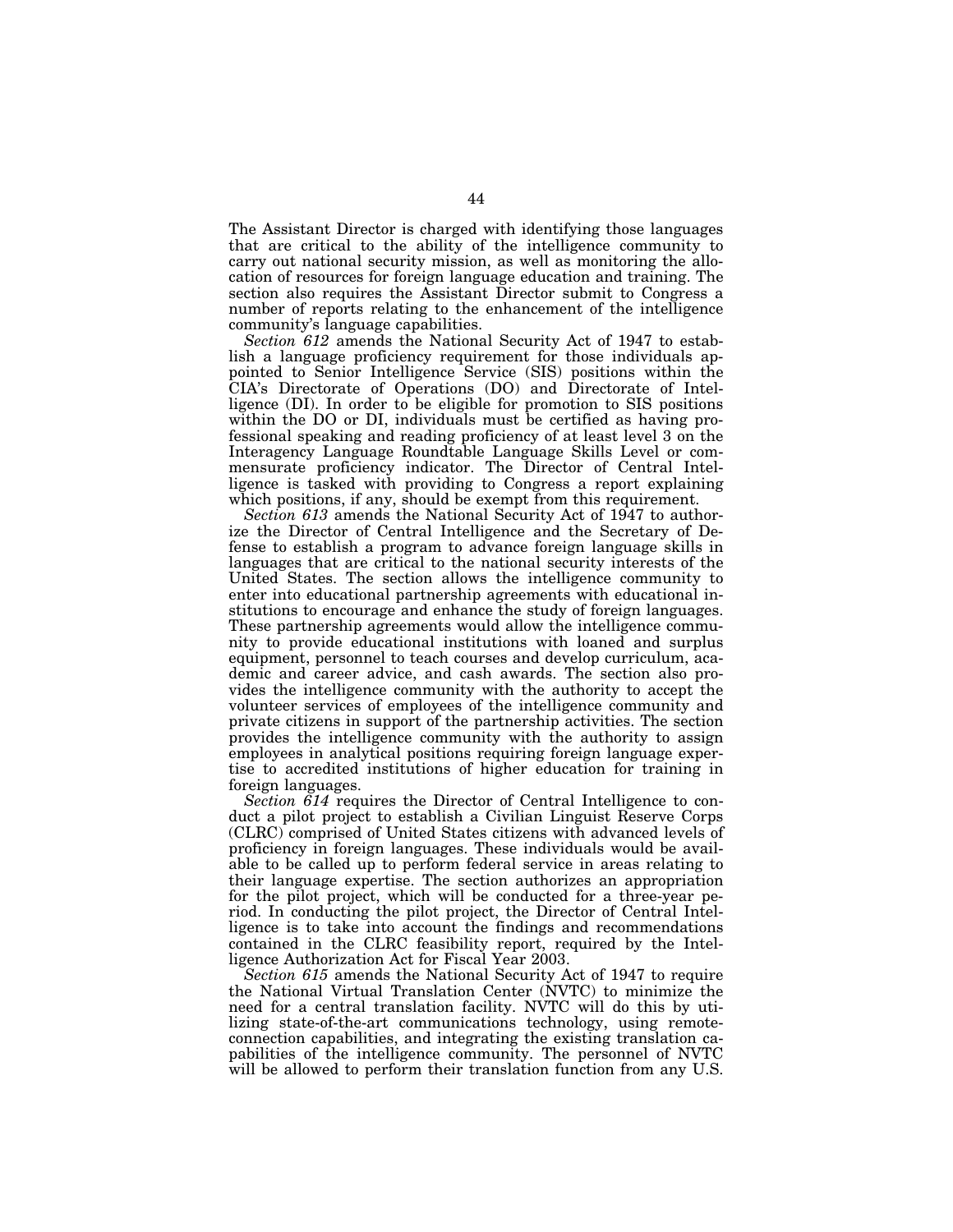Government-certified secure facility that the Director of Central Intelligence determines to be appropriate for such purpose.

*Section 616* requires the Secretary of Defense to conduct a study on methods to improve the recruitment and retention of qualified language instructors at the Foreign Language Center at the Defense Language Institute. In preparing this report, the Secretary is to consider, as a means of recruitment and retention, providing permanent resident alien status to those qualified language instructors who are in the United States in a temporary status.

# COMMITTEE POSITION AND RECORDED VOTES TAKEN

#### *Motion To Close*

On June 16, 2004, in open session, a quorum being present, the Permanent Select Committee on Intelligence, by a recorded vote of 9 ayes to 8 noes voted to close the Markup pursuant to Rule 5 of the Rules of Procedure of the Permanent Select Committee on Intelligence and Rules 10 and 11 of the Rules of House of Representatives, because national security would be endangered if the matters to be considered were disclosed.

On that vote, the Members present recorded their votes as follows: Mr. Goss (Chairman)—aye; Mr. Bereuter—aye; Mr. Boehlert—aye; Mr. Gibbons—aye; Mr. LaHood—aye; Mr. Cunningham—aye; Mr. Hoekstra—aye; Mr. Everett aye; Mr. Collins—aye; Mrs. Harman—no; Mr. Reyes—no; Mr. Boswell—no; Mr. Peterson—no; Mr. Cramer—no; Ms. Eshoo—no; Mr. Holt—no; Mr. Ruppersberger—no.

# *Closed Session*

Chairman Goss offered an amendment in the nature of a substitute to H.R. 4548, as introduced. The Committee adopted the Goss amendment by a voice vote.

An amendment was offered by Mr. Bereuter, to which Mr. Holt offered a second degree amendment that would have expanded the authorities of certain programs contained in the Bereuter amendment. The Committee rejected the Holt amendment by a vote of 8 ayes to 11 noes.

On that vote, the Members present recorded their votes as follows: Mr. Goss (Chairman)—no; Mr. Bereuter—no; Mr. Boehlert—no; Mr. Gibbons—no; Mr. LaHood—no; Mr. Cunningham—no; Mr. Hoekstra—no; Mr. Burr—no; Mr. Everett—no; Mr. Gallegly—no; Mr. Collins—no; Mrs. Harman—aye; Mr. Reyes—aye; Mr. Boswell—aye; Mr. Peterson—aye; Mr. Cramer—aye; Ms. Eshoo—aye; Mr. Holt aye; Mr. Ruppersberger—aye.

On Mr. Bereuter's amendment to revise the funding mechanism for scholarships, fellowships, and grants to institutions under the National Security Education Program, and to improve the foreign language capabilities of the Intelligence Community, the Committee voted to adopt the amendment by voice vote.

On Mr. Peterson's amendment to Section 102 of the Goss amendment in the nature of a substitute, previously adopted, to increase funding levels contained in the schedule of authorizations incor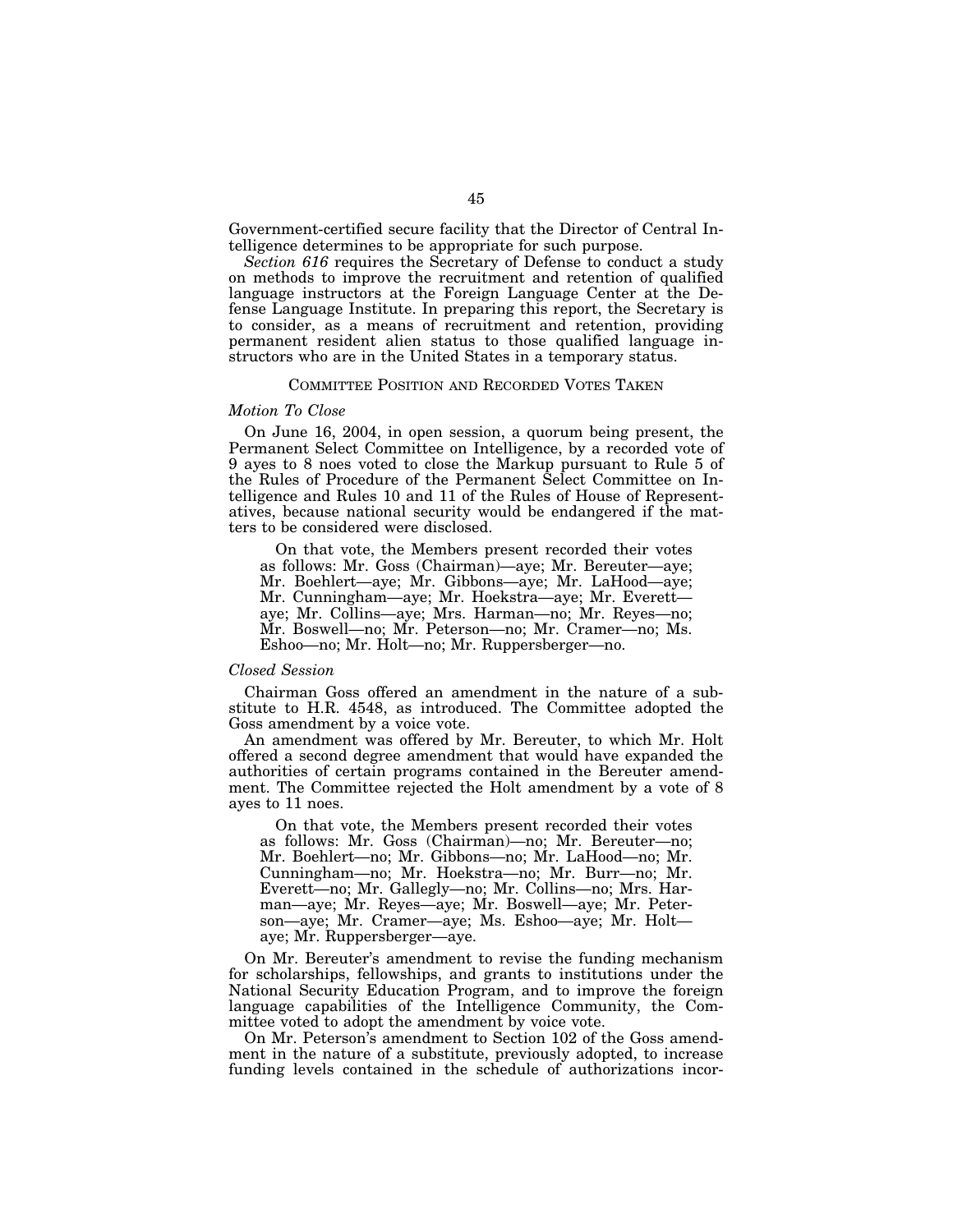porated by reference therein, the Committee rejected the amendment by a recorded vote of 8 ayes to 10 noes.

On that vote, the Members present recorded their votes as follows: Mr. Goss (Chairman)—no; Mr. Bereuter—no; Mr. Gibbons—no; Mr. LaHood—no; Mr. Cunningham—no; Mr. Hoekstra—no; Mr. Burr—no; Mr. Everett—no; Mr. Gallegly—no; Mr. Collins—no; Mrs. Harman—aye; Mr. Reyes—aye; Mr. Boswell—aye; Mr. Peterson—aye; Mr. Cramer—aye; Ms. Eshoo—aye; Mr. Holt—aye; Mr. Ruppersberger—aye.

On Mr. Reyes' amendment to withhold 25% of authorized funds for various intelligence programs until such time as the Committee received certain documents relating to interrogation practices, the Committee rejected the amendment by a vote of 8 ayes to 11 noes.

On that vote, the Members present recorded their votes as follows: Mr. Goss (Chairman)—no; Mr. Bereuter—no; Mr. Boehlert—no; Mr. Gibbons—no; Mr. LaHood—no; Mr. Cunningham—no; Mr. Hoekstra—no; Mr. Burr—no; Mr. Everett—no; Mr. Gallegly—no; Mr. Collins—no; Mrs. Harman—aye; Mr. Reyes—aye; Mr. Boswell—aye; Mr. Peterson—aye; Mr. Cramer—aye; Ms. Eshoo—aye; Mr. Holt aye; Mr. Ruppersberger—aye.

On Ms. Eshoo's amendment to withhold 100% of funds authorized for certain intelligence related activities of the Under Secretary of Defense for Intelligence until such time as the Committee receives a report and documents relating to the funding and activities of Ahmed Chalabi, the Committee rejected the amendment by a vote of 8 ayes to 10 noes.

On that vote, the Members present recorded their votes as follows: Mr. Goss (Chairman)—no; Mr. Bereuter—no; Mr. Gibbons—no; Mr. LaHood—no; Mr. Cunningham—no; Mr. Hoekstra—no; Mr. Burr—no; Mr. Everett—no; Mr. Gallegly—no; Mr. Collins—no; Mrs. Harman—aye; Mr. Reyes—aye; Mr. Boswell—aye; Mr. Peterson—aye; Mr. Cramer—aye; Ms. Eshoo—aye; Mr. Holt—aye; Mr. Ruppersberger—aye.

On Mrs. Harman's amendment to attach H.R. 4104 to the Goss amendment in the nature of a substitute, previously adopted, the Committee rejected the amendment by a vote of 8 ayes to 10 noes.

On that vote, the Members present recorded their votes as follows: Mr. Goss (Chairman)—no; Mr. Bereuter—no; Mr. Gibbons—no; Mr. LaHood—no; Mr. Cunningham—no; Mr. Hoekstra—no; Mr. Burr—no; Mr. Everett—no; Mr. Gallegly—no; Mr. Collins—no; Mrs. Harman—aye; Mr. Reyes—aye; Mr. Boswell—aye; Mr. Peterson—aye; Mr. Cramer—aye; Ms. Eshoo—aye; Mr. Holt—aye; Mr. Ruppersberger—aye.

On Mr. Peterson's amendment to increase certain funding levels in the classified schedule of authorizations, the Committee rejected the amendment by a vote of 8 ayes to 10 noes.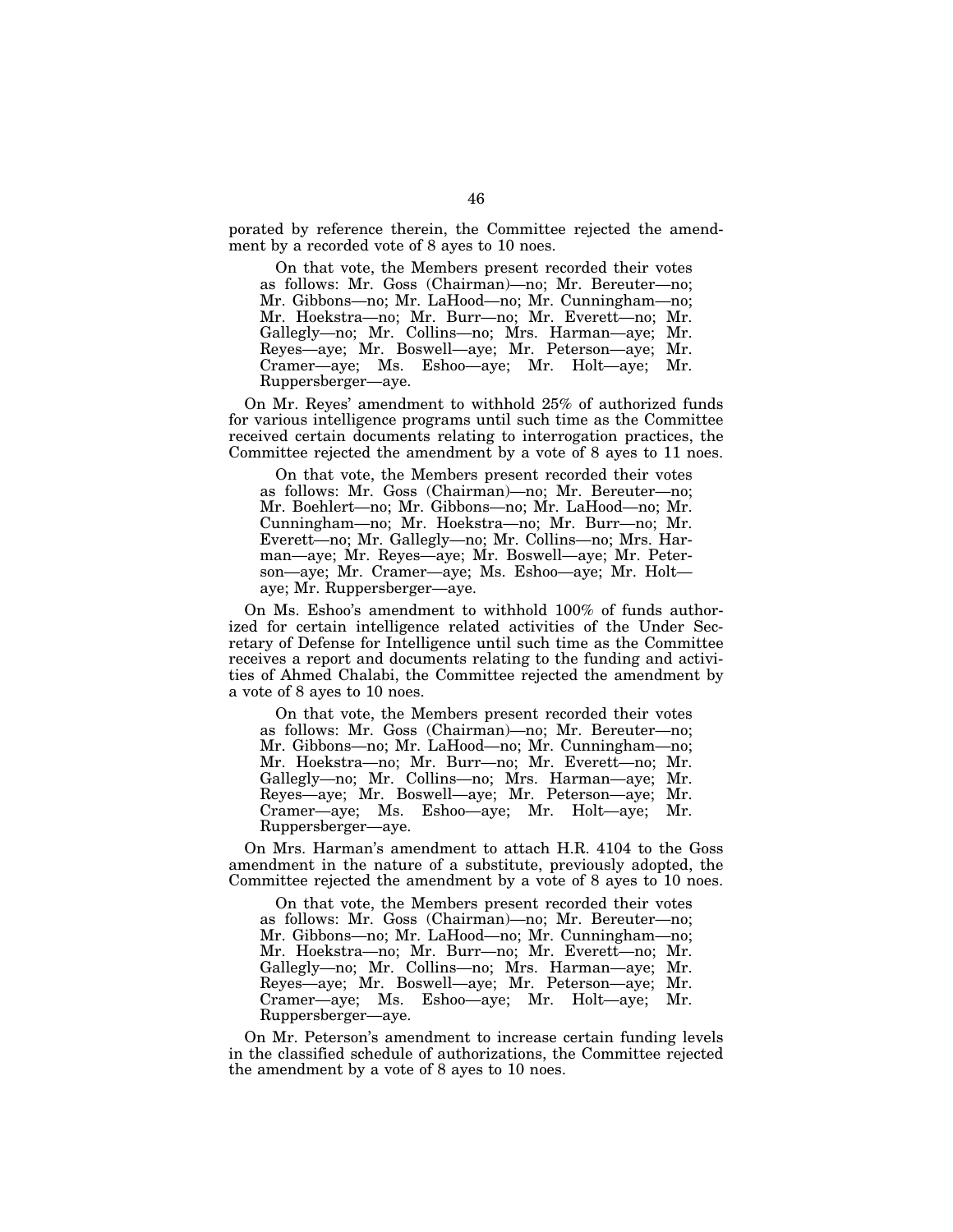On that vote, the Members present recorded their votes as follows: Mr. Goss (Chairman)—no; Mr. Bereuter—no; Mr. Gibbons—no; Mr. LaHood—no; Mr. Cunningham—no; Mr. Hoekstra—no; Mr. Burr—no; Mr. Everett—no; Mr. Gallegly—no; Mr. Collins—no; Mrs. Harman—aye; Mr. Reyes—aye; Mr. Boswell—aye; Mr. Peterson—aye; Mr. Cramer—aye; Ms. Eshoo—aye; Mr. Holt—aye; Mr. Ruppersberger—aye.

On Mr. Cramer's amendment to modify the funding level for a classified program in the classified schedule of authorizations, the Committee rejected the amendment by a vote of 9 ayes to 10 noes.

On that vote, the Members present recorded their votes as follows: Mr. Goss (Chairman)—no; Mr. Bereuter—aye; Mr. Boehlert—no; Mr. Gibbons—no; Mr. LaHood—no; Mr. Cunningham—no; Mr. Hoekstra—no; Mr. Burr—no; Mr. Everett—no; Mr. Gallegly—no; Mr. Collins—no; Mrs. Harman—aye; Mr. Reyes—aye; Mr. Boswell—aye; Mr. Peterson—aye; Mr. Cramer—aye; Ms. Eshoo—aye; Mr. Holt aye; Mr. Ruppersberger—aye.

On Mr. Gibbons' amendment to reduce funding for a research and development program and transfer those funds to provide additional resources to the DCI for sustained operations tempo for prosecuting the Global War on Terrorism, the Committee rejected the amendment by a vote of 8 ayes, 9 noes and 2 pass.

On that vote, the Members present recorded their votes as follows: Mr. Goss (Chairman)—aye; Mr. Bereuter—pass; Mr. Boehlert—aye; Mr. Gibbons—aye; Mr. LaHood—aye; Mr. Cunningham—aye; Mr. Hoekstra—aye; Mr. Burr pass; Mr. Everett—no; Mr. Gallegly—aye; Mr. Collins aye; Mrs. Harman—no; Mr. Reyes—no; Mr. Boswell—no; Mr. Peterson—no; Mr. Cramer—no; Ms. Eshoo—no; Mr. Holt—no; Mr. Ruppersberger—no.

#### *Open Session*

On June 16, 2004, in open session, a quorum being present, the Permanent Select Committee on Intelligence, by a recorded vote of 11 ayes to 8 noes, approved the bill, H.R. 4548, as amended with an amendment in the nature of a substitute. By that vote, the Committee ordered the bill reported favorably to the House.

On that vote, the Members present recorded their votes as follows: Mr. Goss (Chairman)—aye; Mr. Bereuter—aye; Mr. Boehlert—aye; Mr. Gibbons—aye; Mr. LaHood—aye; Mr. Cunningham—aye; Mr. Hoekstra—aye; Mr. Burr aye; Mr. Everett—aye; Mr. Gallegly—aye; Mr. Collins aye; Mrs. Harman—no; Mr. Reyes—no; Mr. Boswell—no; Mr. Peterson—no; Mr. Cramer—no; Ms. Eshoo—no; Mr. Holt—no; Mr. Ruppersberger—no.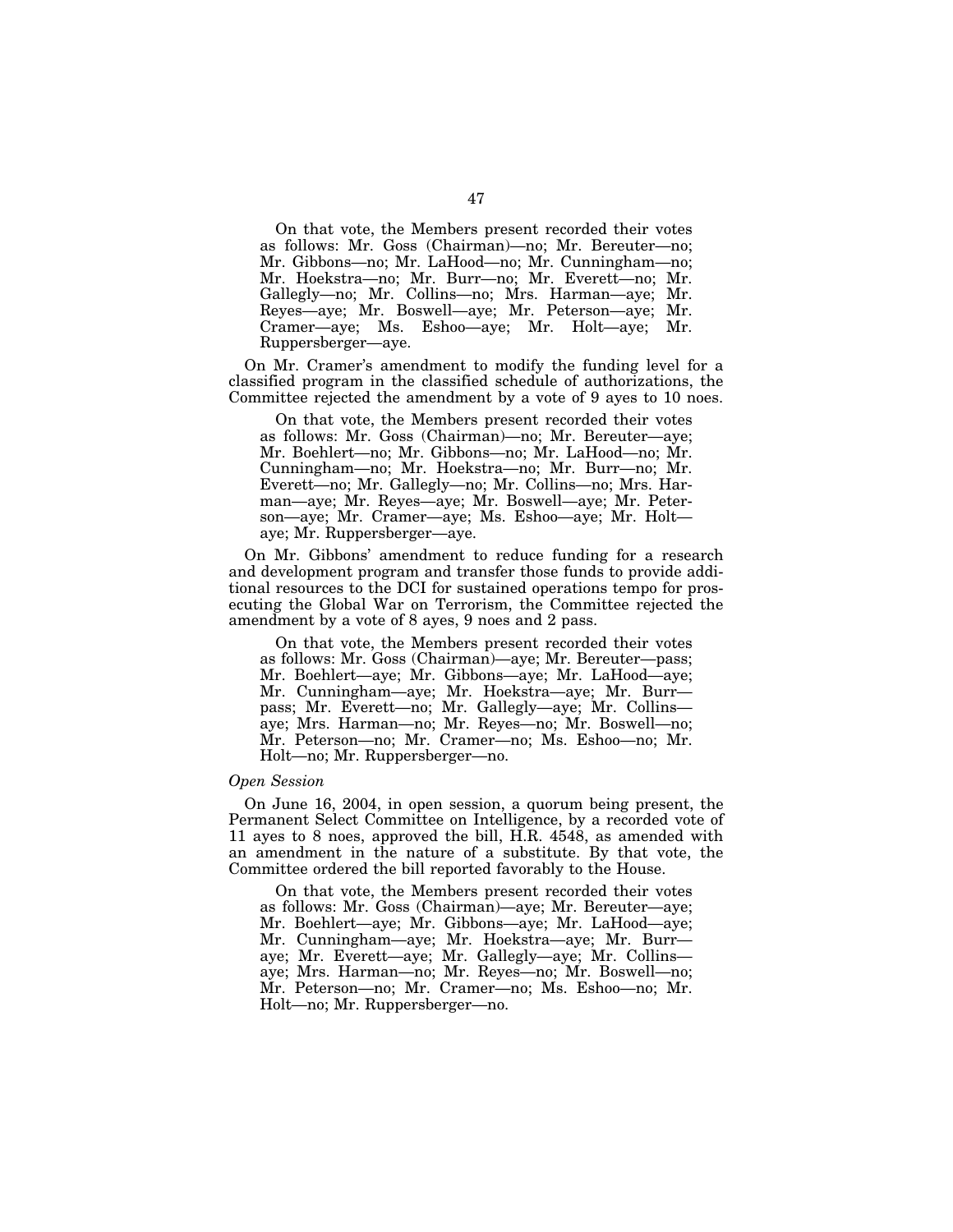# CORRESPONDENCE WITH OTHER COMMITTEES REGARDING PARTICULAR PROVISIONS

#### COMMITTEE ON ARMED SERVICES

COMMITTEE ON ARMED SERVICES, HOUSE OF REPRESENTATIVES, *Washington, DC, June 18, 2004.* 

Hon. PORTER GOSS,

*Chairman, Permanent Select Committee on Intelligence, House of Representatives, Washington, DC.* 

DEAR MR. CHAIRMAN: I am writing to you concerning the jurisdictional interest of the Committee on Armed Services in matters being considered in H.R. 4548, a bill to authorize appropriations for fiscal year 2005 for intelligence and intelligence-related activities of the United States Government, the Community Management Account, and the Central Intelligence Agency Retirement and Disability System, and for other purposes.

Our Committee recognizes the importance of H.R. 4548 and the need for the legislation to move expeditiously. Therefore, while we have a valid claim to jurisdiction over a number of provisions of the bill, I do not intend to request a sequential referral. This, of course, is conditional on our mutual understanding that nothing in this legislation or my decision to forego a sequential referral waives, reduces or otherwise affects the jurisdiction of the Committee on Armed Services.

The Committee on Armed Services also asks that you support our request to be conferees on the provisions over which we have jurisdiction during any House-Senate conference.

With best wishes.

Sincerely,

DUNCAN HUNTER, *Chairman.* 

HOUSE OF REPRESENTATIVES, PERMANENT SELECT COMMITTEE ON INTELLIGENCE, *Washington, DC, June 18, 2004.* 

Hon. DUNCAN HUNTER, *Chairman, Committee on Armed Services,* 

*Rayburn HOB, Washington, DC.* 

DEAR CHAIRMAN HUNTER: Thank you for your letter of June 18, 2004, regarding H.R. 4548, the Intelligence Authorization Act for Fiscal Year 2005. As you noted, elements of the bill as reported fall within the Rule X jurisdiction of the Committee on Armed Services. I will continue to work with you on these sections and will support the Committee on Armed Services' request to the Speaker for conferees on these provisions.

I appreciate your willingness to forgo consideration of the bill and not request a sequential referral in the interests of expediting consideration of the bill.

I acknowledge that by agreeing to waive consideration of the bill, the Committee on Armed Services does not waive its jurisdiction over the bill or any of the matters under your jurisdiction. I will include a copy of your letter and this response in our Committee's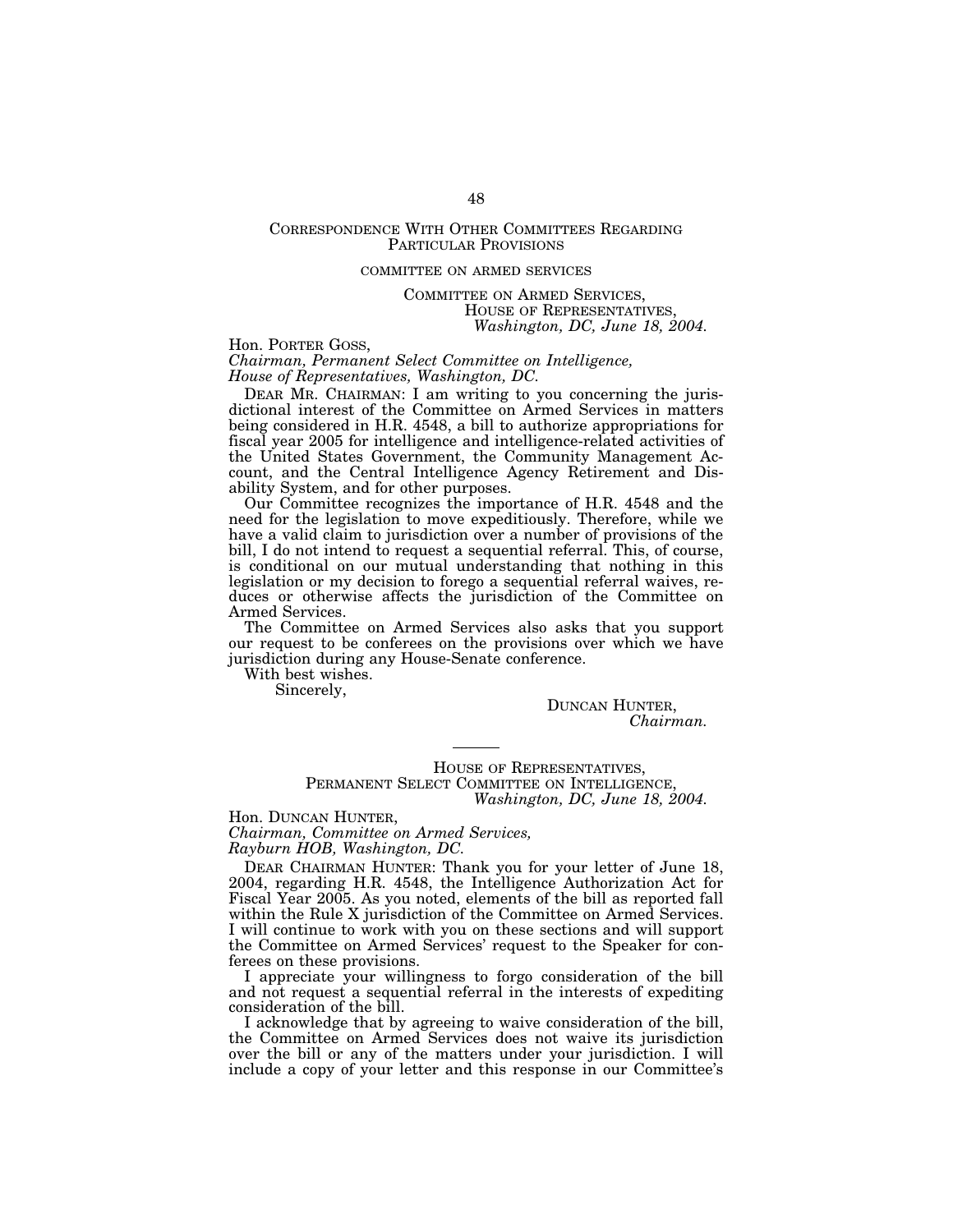report on H.R. 4548 and the Congressional Record during consideration of the legislation on the House floor.

Thank you for your assistance in this matter.

Sincerely,

PORTER J. GOSS, *Chairman.* 

#### COMMITTEE ON EDUCATION AND THE WORKFORCE

# COMMITTEE ON EDUCATION AND THE WORKFORCE, HOUSE OF REPRESENTATIVES, *Washington, DC, June 21, 2004.*

Hon. PORTER GOSS,

*Permanent Select Committee on Intelligence, Capitol, Washington, DC.* 

DEAR CHAIRMAN GOSS: I am writing to confirm our mutual understanding with respect to consideration of H.R. 4548, Intelligence Authorization Act for Fiscal Year 2005, which the Permanent Select Committee on Intelligence ordered reported on June 16, 2004. While this bill was referred solely to the Permanent Select Committee on Intelligence, your Committee adopted provisions within the jurisdiction of the Committee on Education and the Workforce, specifically those programs for national security education now contained in the new Title VI, Education.

Within Title VI, the Committee also included provisions changing the application of the Federal Employees Compensation Act (FECA) to contain volunteers, which the Congressional Budget Office has indicated will increase mandatory spending FECA. I thank you for working with me and for agreeing to offer an amendment to the bill for the rule during the Committee on Rules consideration of H.R. 4548. Since this amendment will correct a mandatory spending problem, I will support your request that this amendment be adopted as a self-executed amendment to the rule for H.R. 4548.

With this understanding, I do not intend to delay consideration of H.R. 4548, nor will I object to the scheduling of this bill for consideration in the House of Representatives. However, I do so only with the understanding that this procedural route should not be construed to prejudice the Committee on Education and the Workforce's jurisdictional interest and prerogatives on these provisions or any other similar legislation and will not be considered as precedent for consideration of matters of jurisdictional interest to my Committee in the future. Furthermore, should these or similar provisions be considered in a conference with the Senate, I would expect Members of the Committee on Education and the Workforce be appointed to the conference committee on those provisions.

Finally, I would ask that you include a copy of our exchange of letters on this matter in your report to accompany this bill. If you have questions regarding this matter, please do not hesitate to call me. I thank you for your consideration.

Sincerely,

JOHN A. BOEHNER,<br>*Chairman.*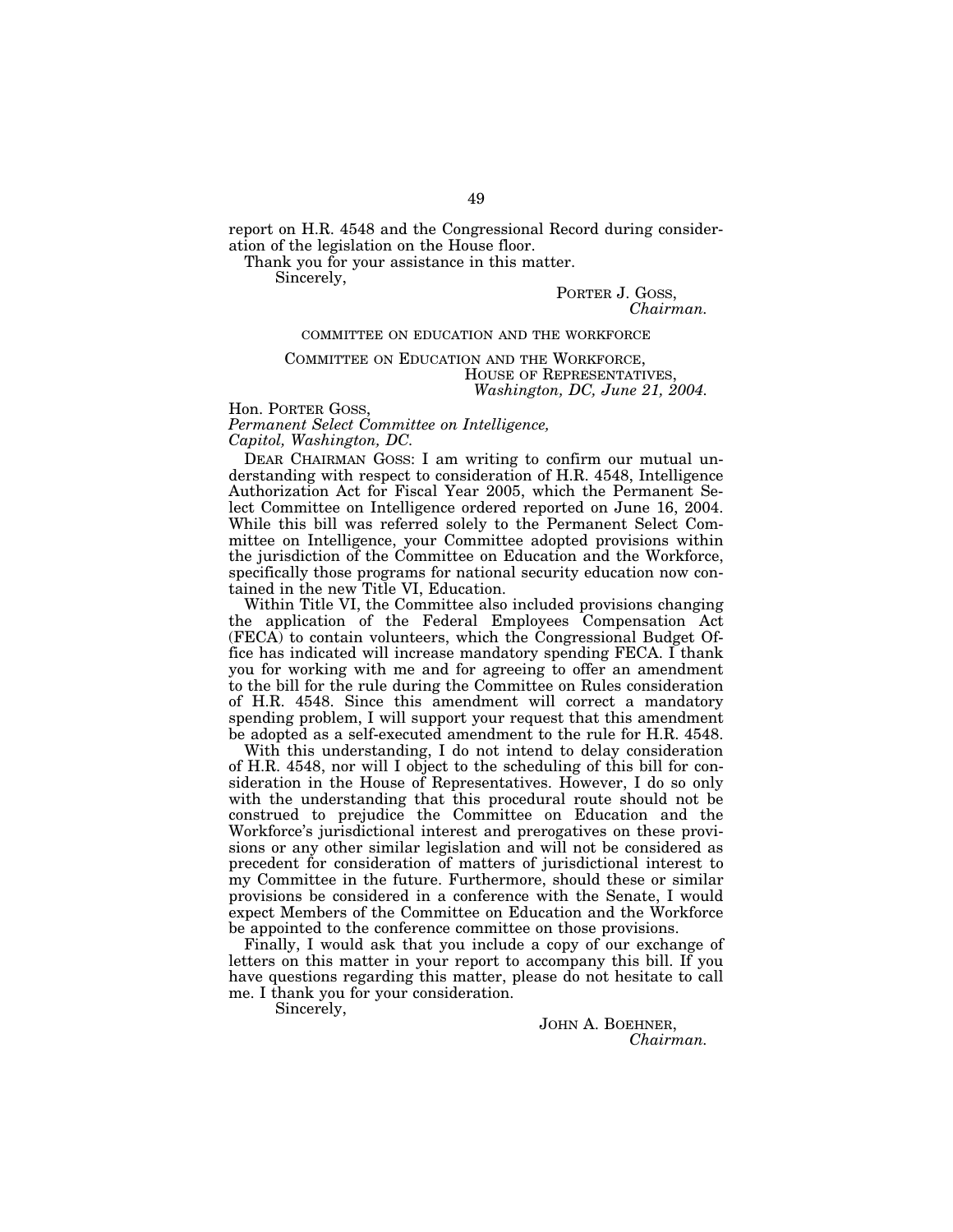# HOUSE OF REPRESENTATIVES, PERMANENT SELECT COMMITTEE ON INTELLIGENCE, *Washington, DC, June 21, 2004.*

Hon. JOHN A. BOEHNER,

*Chairman, Committee on Education and the Workforce, Rayburn HOB, Washington, DC.* 

DEAR CHAIRMAN BOEHNER: Thank you for your letter of June 21, 2004, regarding H.R. 4548, the Intelligence Authorization Act for Fiscal Year 2005. As you noted, provisions of the bill as reported fall within the Rule X jurisdiction of the Committee on Education and Workforce. I will continue to work with you on these sections. I understand that the bill includes a provision changing the application of the Federal Employees Compensation Act (FECA) to certain volunteers, and that the Congressional Budget Office has indicated that this provision would increase mandatory spending in FECA. I agree to offer an amendment to the bill for the rule during the Committee on the Rules consideration of H.R. 4548.

I appreciate your willingness to forgo consideration of the bill and not request a sequential referral in the interests of expediting consideration of the bill. I acknowledge that by agreeing to waive consideration of the bill, the Committee on Education and Workforce does not waive its jurisdiction over the bill or any of the matters under your jurisdiction. In addition, I will support the Committee on Education and Workforce's request to the Speaker to name conferees to the conference committee on these provisions.

I will include a copy of your letter and this response in our Committee's report on H.R. 4548 and the Congressional Record during consideration of the legislation on the House floor.

Thank you for your assistance in this matter.

Sincerely,

PORTER J. GOSS, *Chairman.* 

# OVERSIGHT FINDINGS AND RECOMMENDATIONS

With respect to clause  $3(c)(1)$  of rule XIII of the Rules of the House of Representatives, the Committee held 14 hearings and briefings on the classified budgetary issues raised by H.R. 4548. Testimony was taken from senior officials of the Central Intelligence Agency; the DCI's Community Management Staff; the Department of Defense; the Defense Intelligence Agency; the National Security Agency; the National Reconnaissance Office; the National GeoSpatial-Intelligence Agency; the Departments of the Army, Navy, and Air Force; the Department of State; the Department of Treasury; the Department of Energy; the Department of Justice; the Federal Bureau of Investigation; the Department of Homeland Security; and the U.S. Coast Guard. Such testimony related to the activities and plans of the Intelligence Community covered by the provisions and authorizations, both classified and unclassified, of the ''Intelligence Authorization Act for Fiscal Year 2005.'' The bill, as reported by the Committee, reflects conclusions reached by the Committee in light of this oversight activity.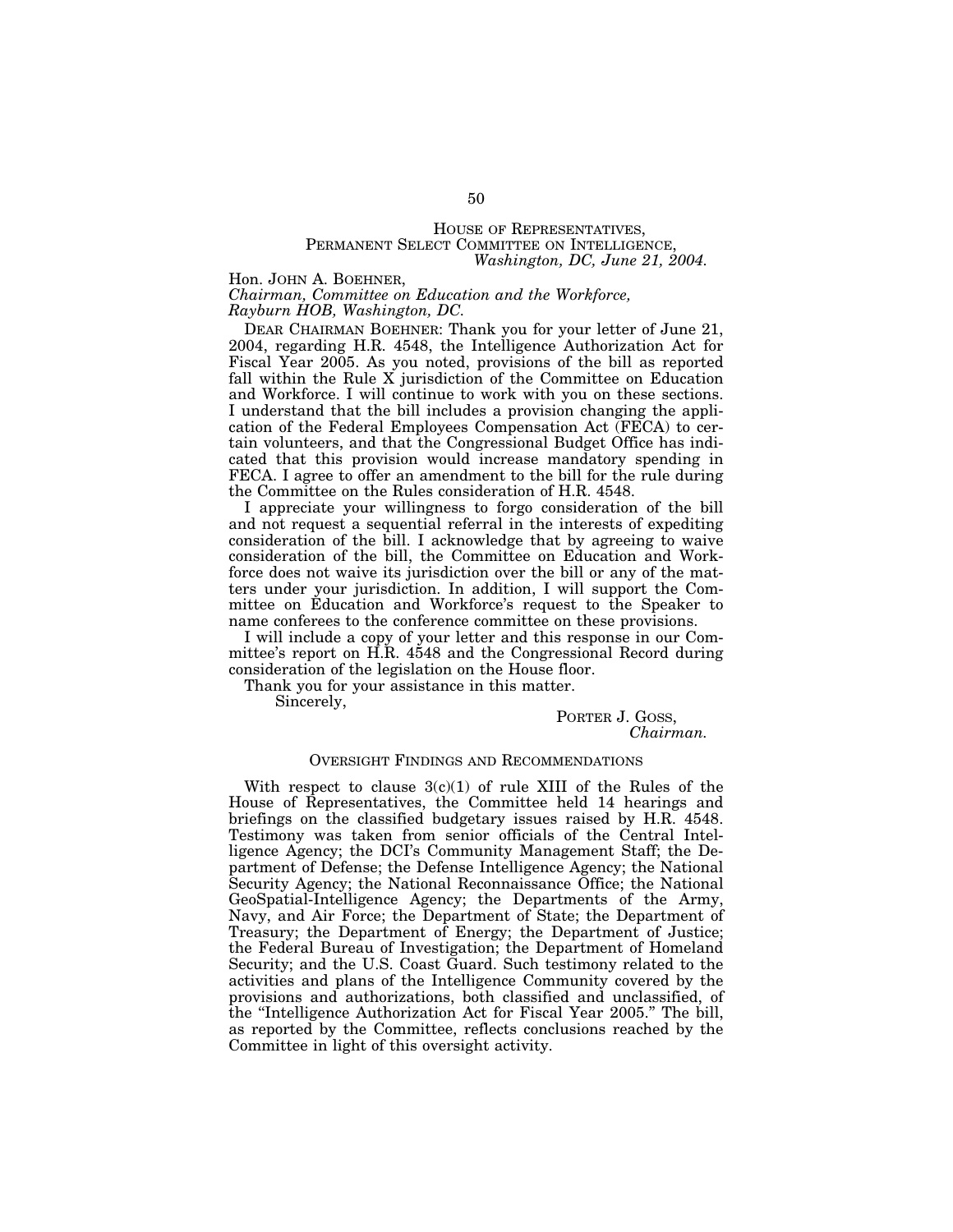#### FISCAL YEAR COST PROJECTIONS

The Committee has attempted, pursuant to clause  $3(d)(2)$  of rule XIII of the Rules of the House of Representatives, to ascertain the outlays that will occur in fiscal year 2005 and the five years following, if the amounts authorized are appropriated. These estimates are contained in the classified annex and are in accordance with those of the executive branch.

# CONGRESSIONAL BUDGET OFFICE ESTIMATES

# U.S. CONGRESS, CONGRESSIONAL BUDGET OFFICE, *Washington, DC, June 21, 2004.*

#### Hon. PORTER J. GOSS,

*Chairman, Permanent Select Committee on Intelligence, House of Representatives, Washington, DC.* 

DEAR MR. CHAIRMAN: The Congressional Budget Office has prepared the enclosed cost estimate for H.R. 4548, the Intelligence Authorization Act for Fiscal Year 2005.

If you wish further details on this estimate, we will be pleased to provide them. The CBO staff contact is Matthew Schmit.

Sincerely,

ELIZABETH M. ROBINSON (For Douglas Holtz-Eakin, Director).

Enclosure.

# *H.R. 4548—Intelligence Authorization Act for Fiscal Year 2005*

Summary: H.R. 4548 would authorize appropriations for fiscal year 2005 for intelligence activities of the U.S. Government, the Intelligence Community Management Account, and the Central Intelligence Agency Retirement and Disability System (CIARDS).

This estimate addresses only the unclassified portion of the bill. On that limited basis, CBO estimates that implementing certain provisions of the bill would cost \$344 million over the 2005–2009 period, assuming appropriation of the necessary funds. H.R. 4548 would affect direct spending, but CBO cannot estimate those effects because the data needed to prepare such an estimate are classified.

H.R. 4548 contains no intergovernmental or private-sector mandates as defined in the Unfunded Mandates Reform Act (UMRA). Some private or public educational institutions would benefit from grant programs and appropriations authorized in this bill; any costs incurred by those schools would be incurred voluntarily.

Estimated cost to the Federal Government: The estimated budgetary impact of the unclassified portions of H.R. 4548 is shown in the following table. CBO cannot obtain the necessary information to estimate the costs for the entire bill because some parts are classified at a level above clearances held by CBO employees. For purposes of this estimate, CBO assumes that the bill will be enacted by October 1, 2004, and that the necessary amounts will be appropriated for fiscal year 2005. Estimated outlays are based on historical spending patterns. The costs of this legislation fall within budget function 050 (national defense).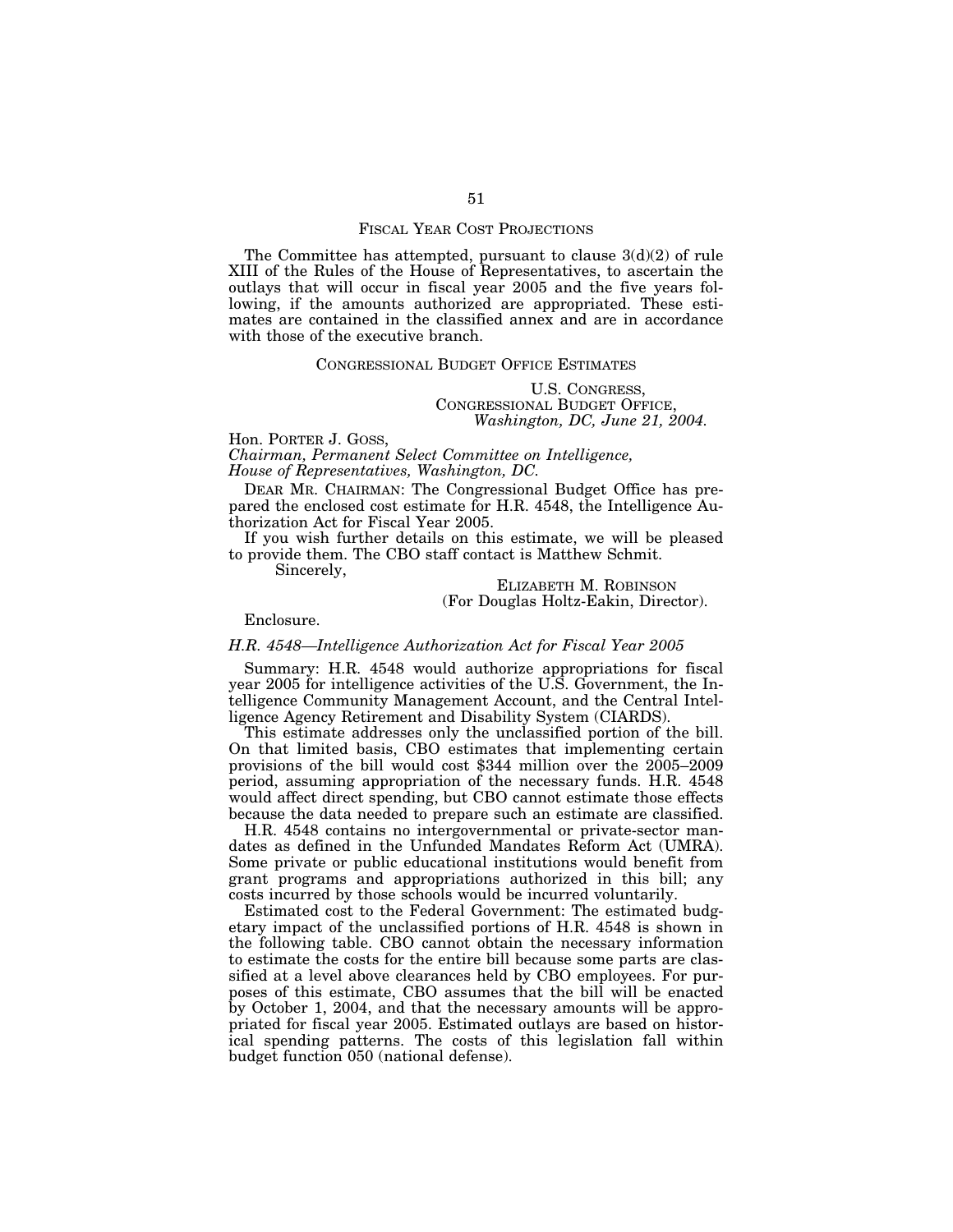|                                                | By fiscal year, in millions of dollars- |      |                |      |      |  |
|------------------------------------------------|-----------------------------------------|------|----------------|------|------|--|
|                                                | 2005                                    | 2006 | 2007           | 2008 | 2009 |  |
| CHANGES IN SPENDING SUBJECT TO APPROPRIATION 1 |                                         |      |                |      |      |  |
| Intelligence Community Management Account:     |                                         |      |                |      |      |  |
|                                                | 318                                     |      |                |      |      |  |
|                                                | 193                                     | 98   | 20             | 5    |      |  |
| Foreign Language Initiatives:                  |                                         |      |                |      |      |  |
|                                                | 4                                       | 4    |                | 4    |      |  |
|                                                | 2                                       | 4    | 4              | 4    |      |  |
| Emerging Technologies Panel:                   |                                         |      |                |      |      |  |
|                                                |                                         |      |                |      |      |  |
|                                                | 2                                       | 2    | $\mathfrak{p}$ | 2    |      |  |
| <b>Total Changes:</b>                          |                                         |      |                |      |      |  |
|                                                | 324                                     | ĥ    | ĥ              | ĥ    |      |  |
|                                                | 197                                     | 104  | 26             |      | h    |  |

<sup>1</sup> In addition to effects on spending subject to appropriation, H.R. 4548 would affect direct spending. However, CBO cannot estimate those effects because the data needed to prepare an estimate are classified.

#### *Basis of estimate*

#### *Spending subject to appropriation*

H.R. 4548 would authorize the appropriation of \$318 million for the Intelligence Community Management Account, which funds the coordination of programs, budget oversight, and management of the intelligence agencies. That account received an appropriation of \$178 million for 2004. The bill would earmark \$30 million for the National Drug Intelligence Center and \$24 million for education initiatives from the funds authorized for the Intelligence Community Management Account. In addition to the costs covered by the specified authorization, the bill contains several new provisions, dealing with foreign language training and an advisory panel, that CBO estimates would require additional appropriations of \$30 million over the 2005–2009 period to implement. CBO estimates that implementing these provisions would cost \$344 million over the 2005–2009 period, assuming appropriation of the specified and estimated amounts.

Foreign Language Initiatives. Section 613 would enhance the authorities of the intelligence community to provide foreign language training to its employees by allowing the Secretary of Defense and Director of Central Intelligence to create a joint Foreign Languages Program. Under this program, the intelligence community would be allowed to enter into cooperative agreements with educational institutions to develop and administer instruction in foreign languages critical to national security activities. The provision also would allow the Director of Central Intelligence to reimburse employees for the cost of foreign language materials and instruction at institutions of higher education. The cost of both programs would depend on how the agencies chose to implement each program and the number of individuals involved. Absent information from the intelligence community on how these programs would be implemented, CBO based its estimate on the cost of programs within the Foreign Service Institute and the Defense Foreign Language Institute that focus on languages critical to the current Global War on Terrorism. CBO estimates the cost of implementing both new programs would be about \$4 million a year over the 2005–2009 period.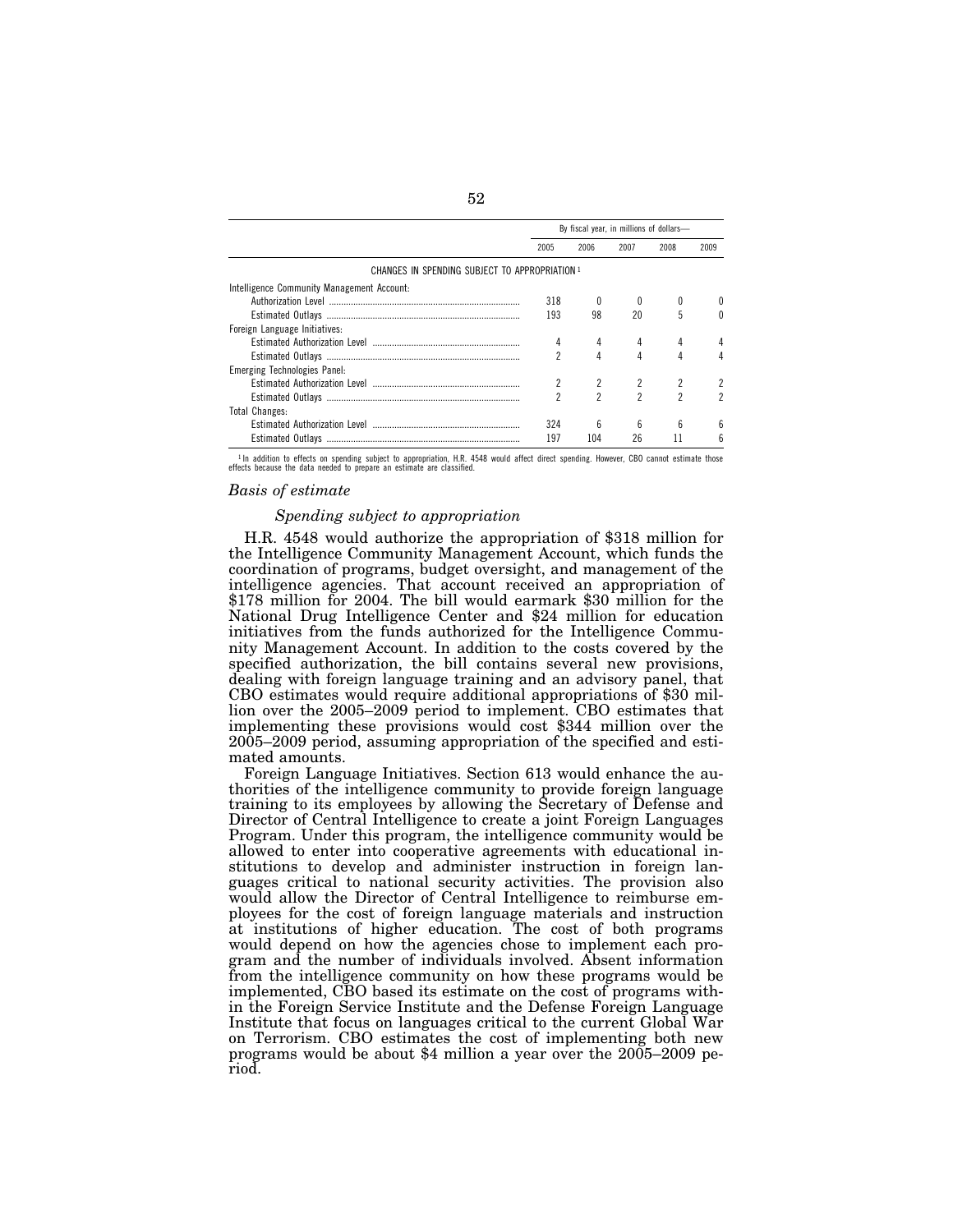Emerging Technologies Panel. Section 501 would establish the National Security Agency Emerging Technologies Panel to advise the director of that agency on technological advances on encryption and other topics. Based on the budgets of other standing committees and advisory panels, CBO estimates the administrative cost to operate this panel would total about \$2 million a year over the 2005–2009 period.

# *Direct spending and revenues*

Section 201 would authorize the appropriation of \$239 million for CIARDS to cover retirement costs attributable to military service and various unfunded liabilities. The appropriation to CIARDS is considered mandatory, and the authorization under this bill would be the same as assumed in the CBO baseline. Thus, this estimate does not ascribe any additional cost to that provision.

Section 401 would extend indefinitely the authority of the Central Intelligence Agency (CIA) to offer incentive payments to employees who voluntarily retire or resign. Under current law, this authority would expire on September 30, 2005. This section also would eliminate the requirement that the CIA make deposit to the Civil Service Retirement and Disability Fund equal to 15 percent of final pay for each employee who accepts an incentive payment. Extending authority to offer incentive payments to these employees could increase outlays from the civil service retirement system in the near term, although those amounts would be offset by reduced retirement payments in later years. CBO cannot provide an estimate of the direct spending effects because the data needed for such an estimate are classified.

Intergovernmental and private-sector impact: This bill contains no intergovernmental or private-sector mandates as defined in UMRA. The bill would authorize \$8 million in fiscal year 2005 for the National Security Education Program. Under current law, colleges and universities receive one-third of those funds to increase foreign language and regional programs. The bill also would authorize the appropriation of \$22 million in fiscal year 2005 for the National Flagship Language Initiative and encourage the participation of more schools in the program. Finally, the bill would authorize loans and transfers of equipment, instructional material, and cash awards to schools through the Foreign Languages Program. Some private or public schools would benefit from those programs; any costs incurred by those schools would be incurred voluntarily.

Previous CBO estimate: On May 21, 2004, CBO transmitted a cost estimate for the unclassified portion of S. 2386, the Intelligence Authorization Act for Fiscal Year 2005, as reported by the Senate Select Committee on Intelligence on May 5, 2004. The differences in the estimated costs reflect differences in the bills. In particular, S. 2386 would authorize \$343 million for the Intelligence Community Management Account, while H.R. 4548 would authorize \$318 million for that account. H.R. 4548 also would authorize new programs for foreign language training and an advisory panel, which CBO estimates would require additional appropriations of about \$30 million over the 2005–2009 period.

Estimates prepared by: Federal Costs: Matthew Schmit. Impact on State, Local, and Tribal Governments: Melissa Merrell. Impact on the Private Sector: David Arthur.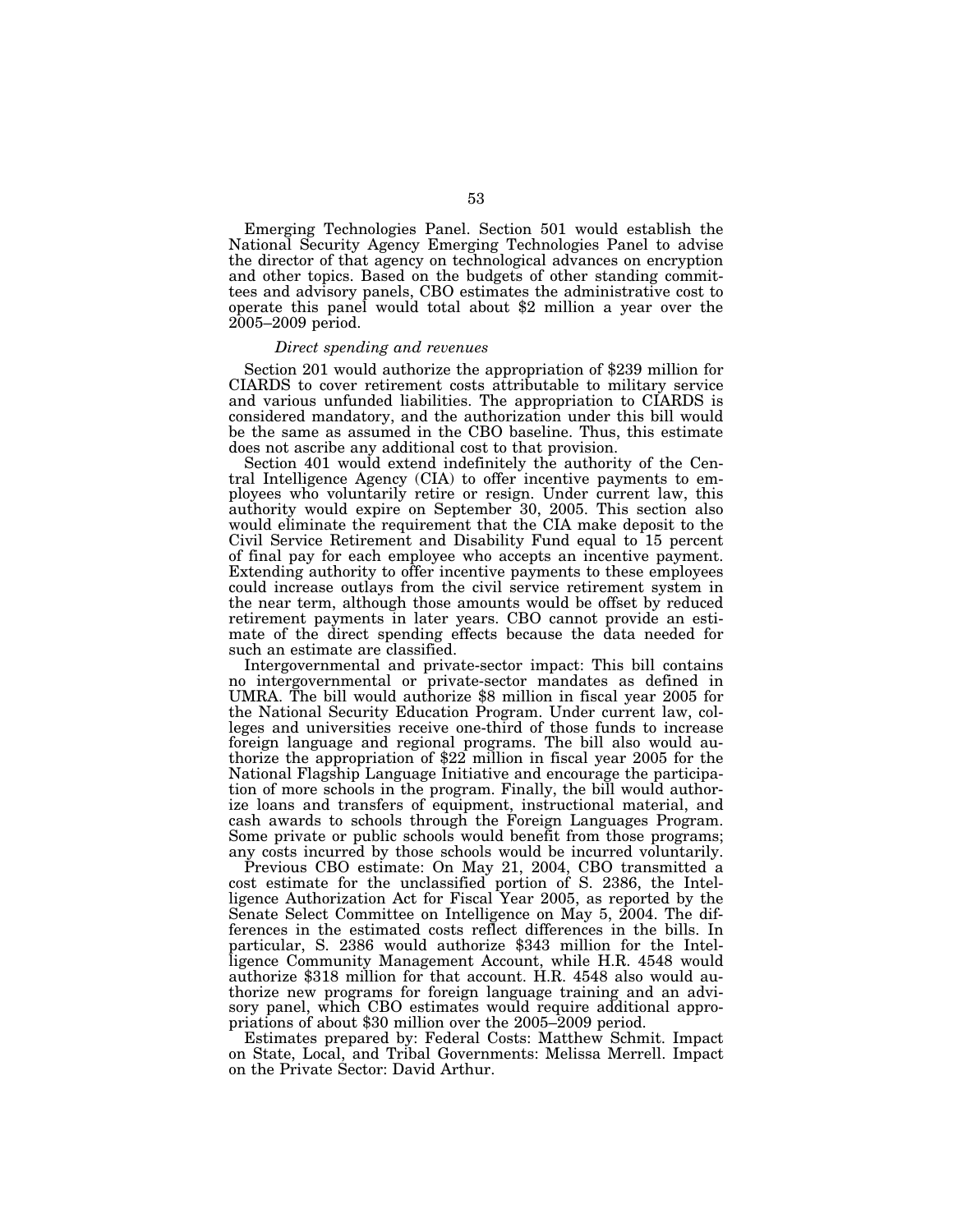Estimate approved by: Peter H. Fontaine, Deputy Assistant Director for Budget Analysis.

# COMMITTEE COST ESTIMATES

The Committee agrees with the estimate of the Congressional Budget Office.

# SPECIFIC CONSTITUTIONAL AUTHORITY FOR CONGRESSIONAL ENACTMENT OF THIS LEGISLATION

The intelligence and intelligence-related activities of the United States government are carried out to support the national security interests of the United States, to support and assist the armed forces of the United States, and to support the President in the execution of the foreign policy of the United States.

Article 1, section 8 of the Constitution of the United States provides, in pertinent part, that "Congress shall have power  $* * *$  to pay the debts and provide for the common defence and general welfare of the United States; \* \* \*"; "to raise and support Armies, \* \* \*" "to provide and maintain a Navy; \* \* \*" and "to make all laws which shall be necessary and proper for carrying into execution \* \* \* all other powers vested by this Constitution in the Government of the United States, or in any Department or Officer thereof.''

Therefore, pursuant to such authority, Congress is empowered to enact this legislation.

### CHANGES IN EXISTING LAW MADE BY THE BILL, AS REPORTED

In compliance with clause 3(e) of rule XIII of the Rules of the House of Representatives, changes in existing law made by the bill, as reported, are shown as follows (existing law proposed to be omitted is enclosed in black brackets, new matter is printed in italic, existing law in which no change is proposed is shown in roman):

# **NATIONAL SECURITY ACT OF 1947**

#### SHORT TITLE

That this Act may be cited as the "National Security Act of 1947''.

# TABLE OF CONTENTS

| Sec. 2. Declaration of policy.                        |   |    |    |   |     |   |  |  |  |  |  |
|-------------------------------------------------------|---|----|----|---|-----|---|--|--|--|--|--|
| ∗                                                     | × | ×  | ∗  | * | ∗   | ÷ |  |  |  |  |  |
|                                                       |   |    |    |   |     |   |  |  |  |  |  |
| TITLE I-COORDINATION FOR NATIONAL SECURITY            |   |    |    |   |     |   |  |  |  |  |  |
| Sec. 101. National Security Council.                  |   |    |    |   |     |   |  |  |  |  |  |
| ×.                                                    |   |    | ×. | * | ×   | ÷ |  |  |  |  |  |
| Sec. 119. National Virtual Translation Center.        |   |    |    |   |     |   |  |  |  |  |  |
| ×.                                                    | × | ×. |    | 氺 | $*$ | ÷ |  |  |  |  |  |
| TITLE X—EDUCATION IN SUPPORT OF NATIONAL INTELLIGENCE |   |    |    |   |     |   |  |  |  |  |  |

#### **Sec.** 1001. Scholarships and work-study for pursuit of graduate degrees in science and technology.

#### *Subtitle A—Science and Technology*

*Sec. 1001. Scholarships and work-study for pursuit of graduate degrees in science and technology.*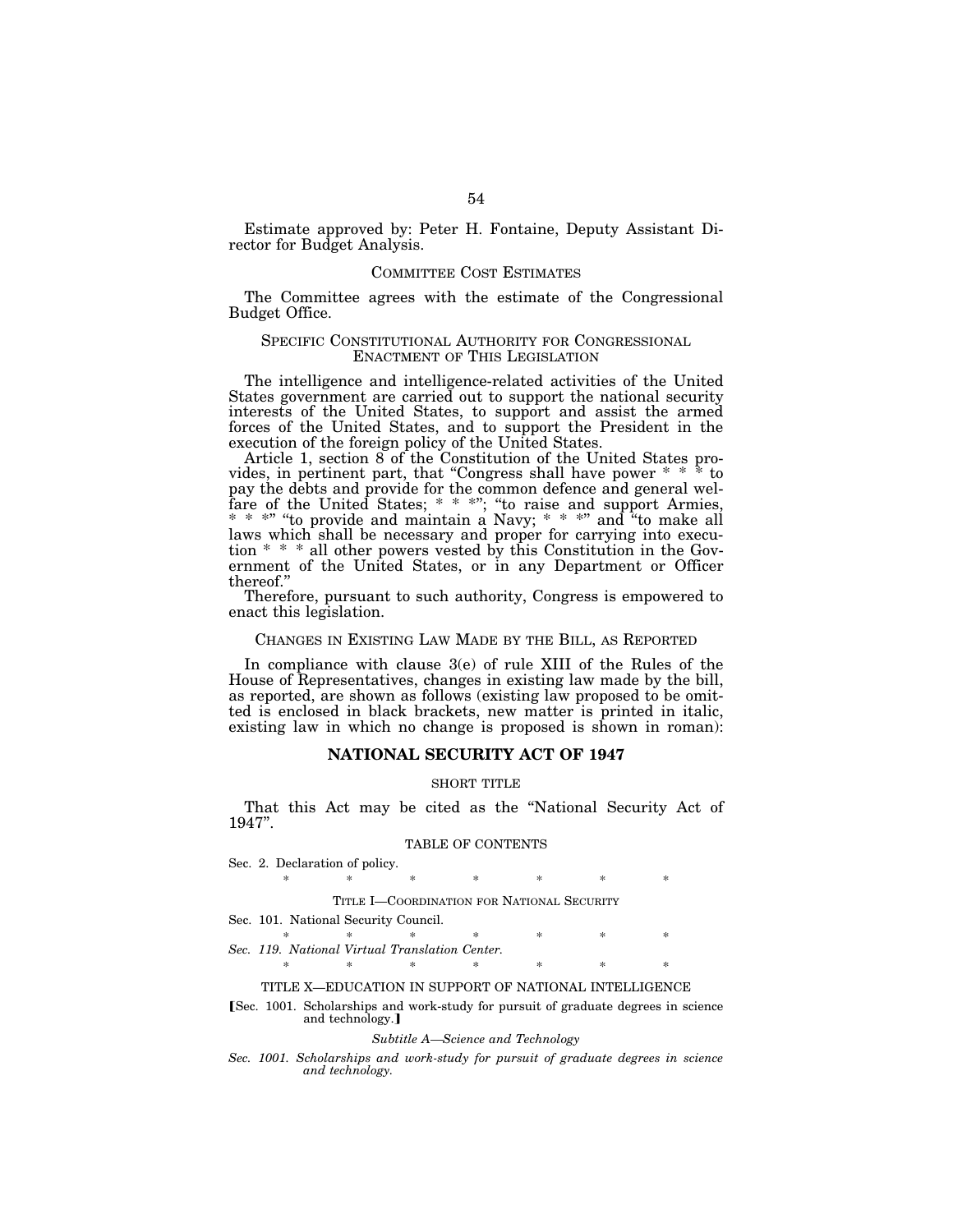#### *Subtitle B—Foreign Languages Program*

- *Sec. 1011. Program on advancement of foreign languages critical to the intelligence community.*
- *Sec. 1012. Education partnerships.*
- *Sec. 1013. Voluntary services.*
- *Sec. 1014. Regulations.*
- *Sec. 1015. Definitions.*

#### *Subtitle C—Additional Education Provisions*

*Sec. 1021. Assignment of intelligence community personnel as language students.* 

*\* \* \* \* \* \* \** 

# TITLE I—COORDINATION FOR NATIONAL SECURITY

\* \* \* \* \* \* \*

OFFICE OF THE DIRECTOR OF CENTRAL INTELLIGENCE

SEC. 102. (a)  $* * *$ 

\* \* \* \* \* \* \* (d) DUTIES OF DEPUTY DIRECTORS.— $(1)(A)$  \* \* \*

(2) The Deputy Director of Central Intelligence for Community Management shall, subject to the direction of the Director of Central Intelligence, be responsible for the following:

\* \* \* \* \* \* \*

 $(A)$ 

\* \* \* \* \* \* \* *(E) Through the Assistant Director of Central Intelligence for Language and Education, ensuring the foreign language education and training requirements of the intelligence community are met.* 

\* \* \* \* \* \* \* (e) OFFICE OF THE DIRECTOR OF CENTRAL INTELLIGENCE.—  $(1) * * * *$ 

(2) The Office of the Director of Central Intelligence is composed of the following:

 $(A) * *$ 

\* \* \* \* \* \* \*

 $[(G)$  The Assistant Director of Central Intelligence for Administration.

*(G) The Assistant Director of Central Intelligence for Information Management.* 

*(H) The Assistant Director of Central Intelligence for Education and Language.* 

 $[(H)]$  *(I)* Such other offices and officials as may be established by law or the Director of Central Intelligence may establish or designate in the Office.

\* \* \* \* \* \* \* ø(h) ASSISTANT DIRECTOR OF CENTRAL INTELLIGENCE FOR ADMIN-ISTRATION.—(1) To assist the Director of Central Intelligence in carrying out the Director's responsibilities under this Act, there shall be an Assistant Director of Central Intelligence for Administration who shall be appointed by the President, by and with the advice and consent of the Senate.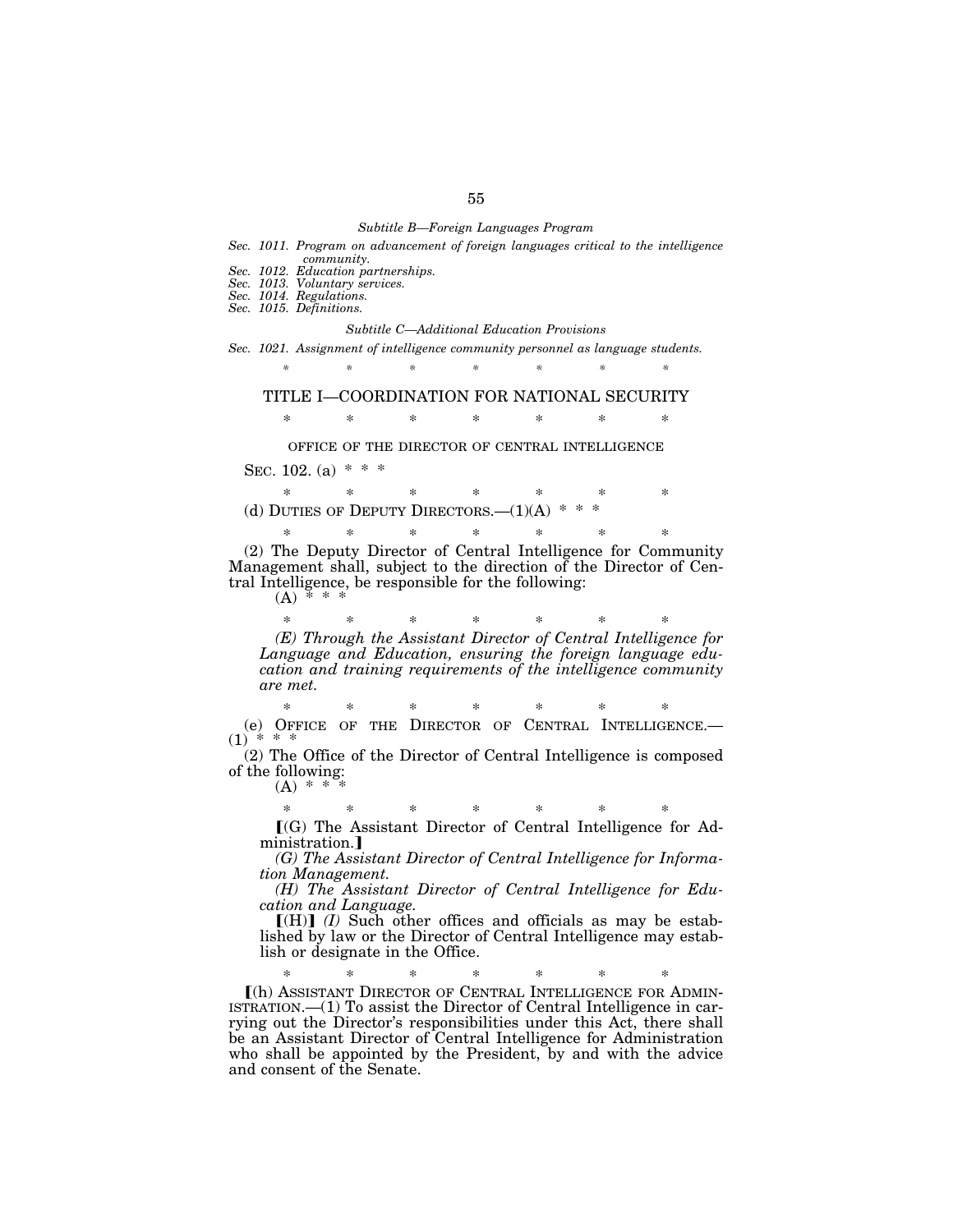$(a)$  The Assistant Director for Administration shall manage such activities relating to the administration of the intelligence community as the Director of Central Intelligence shall require.

*(h) ASSISTANT DIRECTOR OF CENTRAL INTELLIGENCE FOR INFOR-MATION MANAGEMENT.—(1) To assist the Director of Central Intelligence in carrying out the Director's responsibilities under this Act, there shall be an Assistant Director of Central Intelligence for Infor*mation Management who shall be appointed by the President, by *and with the advice and consent of the Senate. The Assistant Director of Central Intelligence for Information Management is the chief information officer of the intelligence community.* 

*(2) Subject to the direction of the Director of Central Intelligence, the Assistant Director of Central Intelligence for Information Management shall—* 

*(A) manage activities relating to the information technology infrastructure and enterprise architecture requirements of the intelligence community;* 

*(B) have procurement approval authority over all information technology items related to the enterprise architectures of all intelligence community components;* 

*(C) direct and manage all information technology-related procurement for the intelligence community; and* 

*(D) ensure that all expenditures for information technology and research and development activities are consistent with the intelligence community enterprise architecture and the strategy of the Director of Central Intelligence for such architecture.* 

*(3) An individual serving in the position of Assistant Director of Central Intelligence for Information Management may not, while so serving, serve as the chief information officer of any other agency or department, or component thereof, of the United States.* 

*(i) ASSISTANT DIRECTOR OF CENTRAL INTELLIGENCE FOR LAN-GUAGE AND EDUCATION.—(1) To assist the Director of Central Intelligence in carrying out the Director's responsibilities under this Act, there shall be an Assistant Director of Central Intelligence for Language and Education who shall be appointed by the President, by and with the advice and consent of the Senate.* 

*(2) The Assistant Director of Central Intelligence for Language and Education shall carry out the following duties:* 

*(A) Overseeing and coordinating requirements for foreign language education and training of the intelligence community.* 

*(B) Establishing policy, standards, and priorities relating to such requirements.* 

*(C) Identifying languages that are critical to the capability of the intelligence community to carry out national security activities of the United States.* 

*(D) Monitoring the allocation of resources for foreign language education and training in order to ensure the requirements of the intelligence community with respect to foreign language proficiency are met.* 

*(E) Making determinations under section 104(i).* 

\* \* \* \* \* \* \*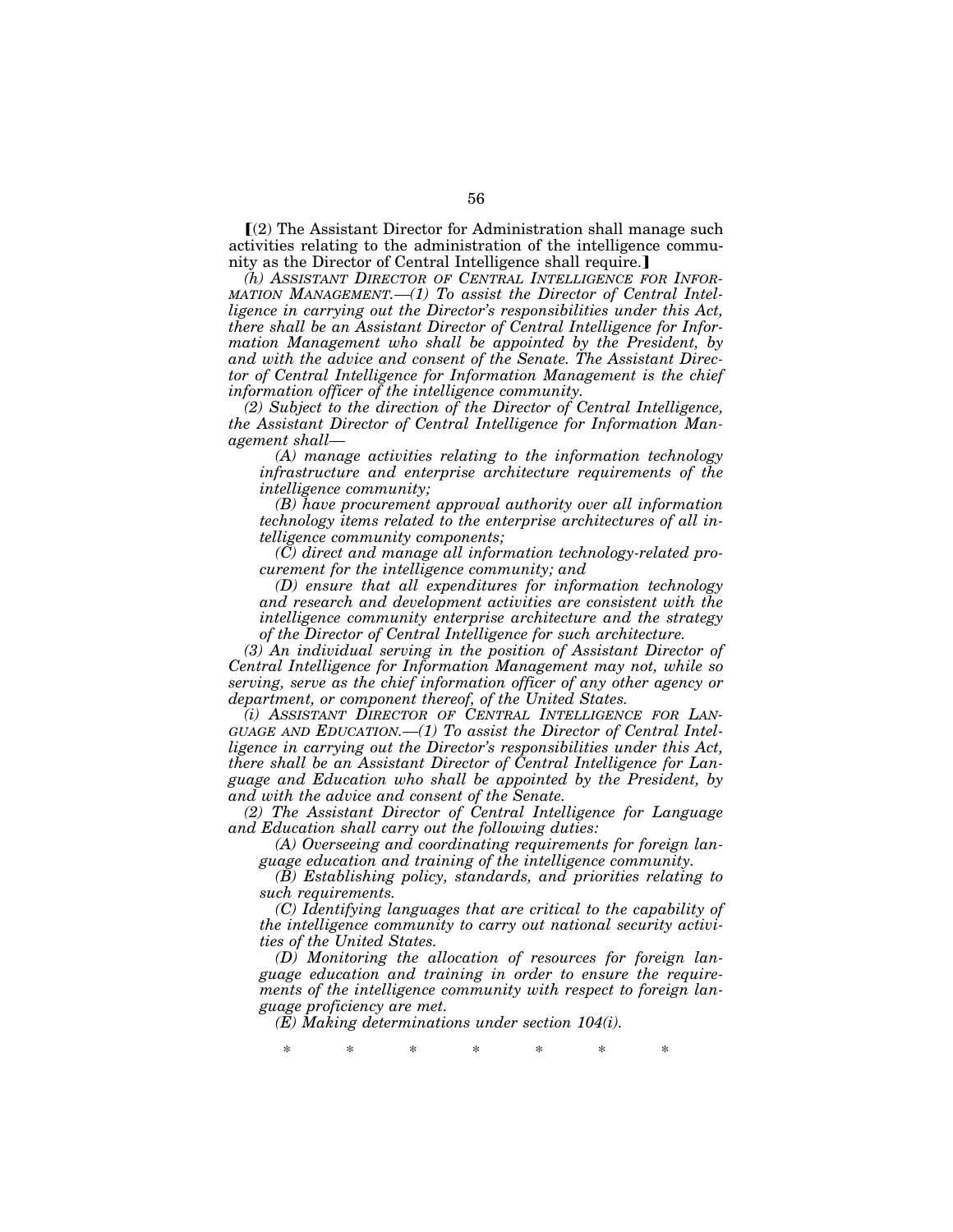#### AUTHORITIES OF THE DIRECTOR OF CENTRAL INTELLIGENCE

SEC. 104. (a)  $* * *$ 

\* \* \* \* \* \* \* *(i) REQUIREMENT FOR FOREIGN LANGUAGE PROFICIENCY FOR CER-TAIN SENIOR LEVEL POSITIONS IN THE CENTRAL INTELLIGENCE AGENCY.—(1) An individual may not be appointed to a position in the Senior Intelligence Service in the Directorate of Intelligence or the Directorate of Operations of the Central Intelligence Agency unless the Director of Central Intelligence determines that the individual—* 

*(A) has been certified as having a professional speaking and reading proficiency in a foreign language, such proficiency being at least level 3 on the Interagency Language Roundtable Language Skills Level or commensurate proficiency level on such other indicator of proficiency as the Director determines to be appropriate; and* 

*(B) is able to effectively communicate the priorities of the United States and exercise influence in that foreign language. (2) The Director shall carry out this subsection through the Assistant Director of Central Intelligence for Language and Education.* 

*\* \* \* \* \* \* \** 

#### *NATIONAL VIRTUAL TRANSLATION CENTER*

*SEC. 119. (a) IN GENERAL.—There is an element of the intelligence community known as the National Virtual Translation Center under the direction of the Director of Central Intelligence.* 

*(b) FUNCTION.—The National Virtual Translation Center shall provide for timely and accurate translations of foreign intelligence for all other elements of the intelligence community.* 

*(c) FACILITATING ACCESS TO TRANSLATIONS.—In order to minimize the need for a central facility for the National Virtual Translation Center, the Center shall—* 

*(1) use state-of-the-art communications technology;* 

*(2) integrate existing translation capabilities in the intelligence community; and* 

*(3) use remote-connection capacities.* 

*(d) USE OF SECURE FACILITIES.—Personnel of the National Virtual Translation Center may carry out duties of the Center at any location that—* 

*(1) has been certified as a secure facility by an agency or department of the United States; and* 

*(2) the Director of Central Intelligence determines to be appropriate for such purpose.* 

\* \* \* \* \* \* \*

TITLE X—EDUCATION IN SUPPORT OF NATIONAL INTELLIGENCE

# *Subtitle A—Science and Technology*

\* \* \* \* \* \* \*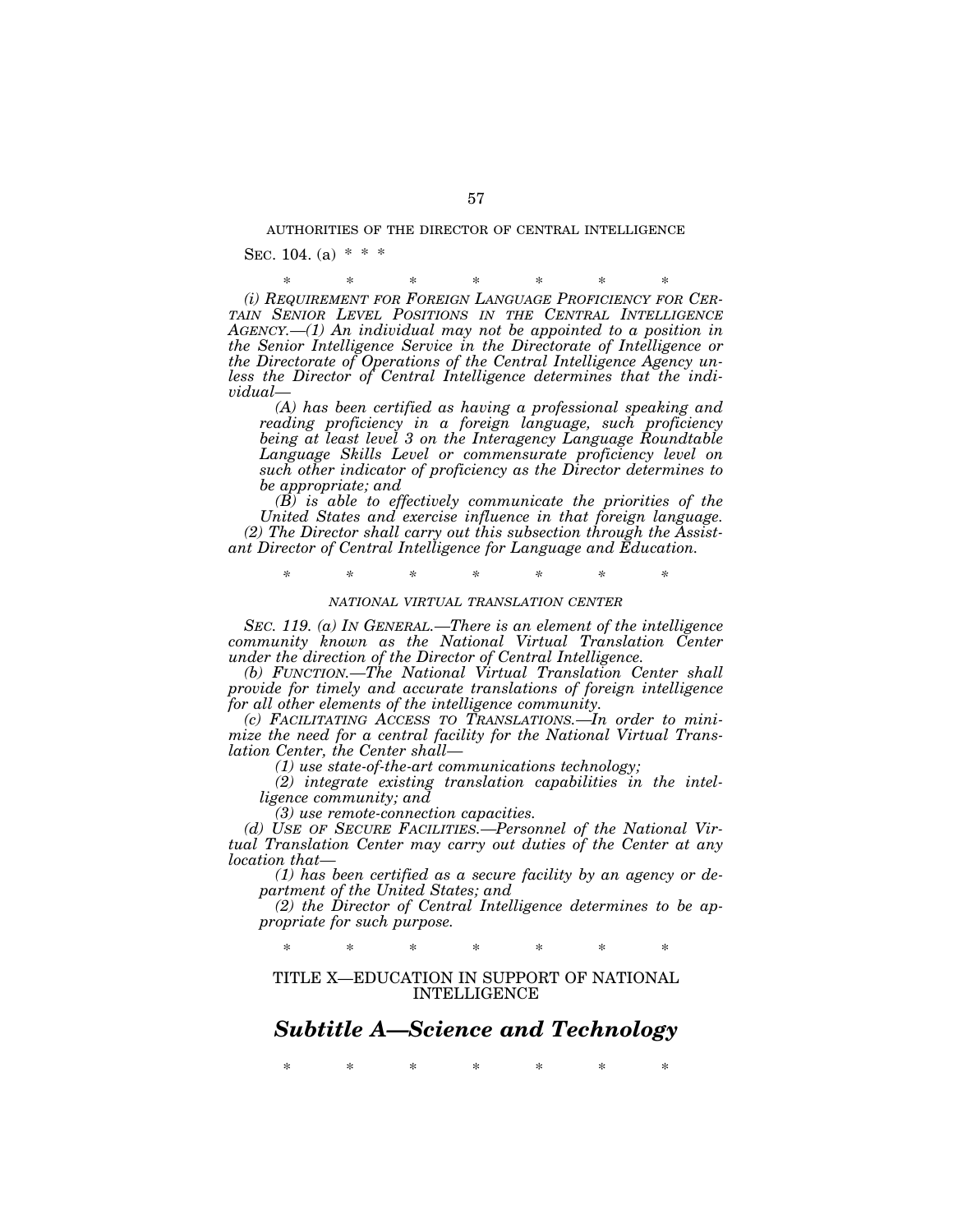# *Subtitle B—Foreign Languages Program*

# *PROGRAM ON ADVANCEMENT OF FOREIGN LANGUAGES CRITICAL TO THE INTELLIGENCE COMMUNITY*

*SEC. 1011. (a) ESTABLISHMENT OF PROGRAM.—The Secretary of Defense and the Director of Central Intelligence may jointly establish a program to advance foreign languages skills in languages that are critical to the capability of the intelligence community to carry out national security activities of the United States (hereinafter in this subtitle referred to as the ''Foreign Languages Program'').* 

*(b) IDENTIFICATION OF REQUISITE ACTIONS.—In order to carry out the Foreign Languages Program, the Secretary of Defense and the Director of Central Intelligence shall jointly determine actions required to improve the education of personnel in the intelligence community in foreign languages that are critical to the capability of the intelligence community to carry out national security activities of the United States to meet the long-term intelligence needs of the United States.* 

#### *EDUCATION PARTNERSHIPS*

*SEC. 1012. (a) IN GENERAL.—In carrying out the Foreign Languages Program, the head of an element of an intelligence community entity may enter into one or more education partnership agreements with educational institutions in the United States in order to encourage and enhance the study of foreign languages that are critical to the capability of the intelligence community to carry out national security activities of the United States in educational institutions.* 

*(b) ASSISTANCE PROVIDED UNDER EDUCATIONAL PARTNERSHIP AGREEMENTS.—Under an educational partnership agreement entered into with an educational institution pursuant to this section, the head of an element of an intelligence community entity may provide the following assistance to the educational institution:* 

*(1) The loan of equipment and instructional materials of the element of the intelligence community entity to the educational institution for any purpose and duration that the head determines to be appropriate.* 

*(2) Notwithstanding any other provision of law relating to transfers of surplus property, the transfer to the educational institution of any computer equipment, or other equipment, that*   $is-$ 

*(A) commonly used by educational institutions;* 

*(B) surplus to the needs of the entity; and* 

*(C) determined by the head of the element to be appropriate for support of such agreement.* 

*(3) The provision of dedicated personnel to the educational institution—* 

*(A) to teach courses in foreign languages that are critical to the capability of the intelligence community to carry out national security activities of the United States; or* 

*(B) to assist in the development of such courses and materials for the institution.*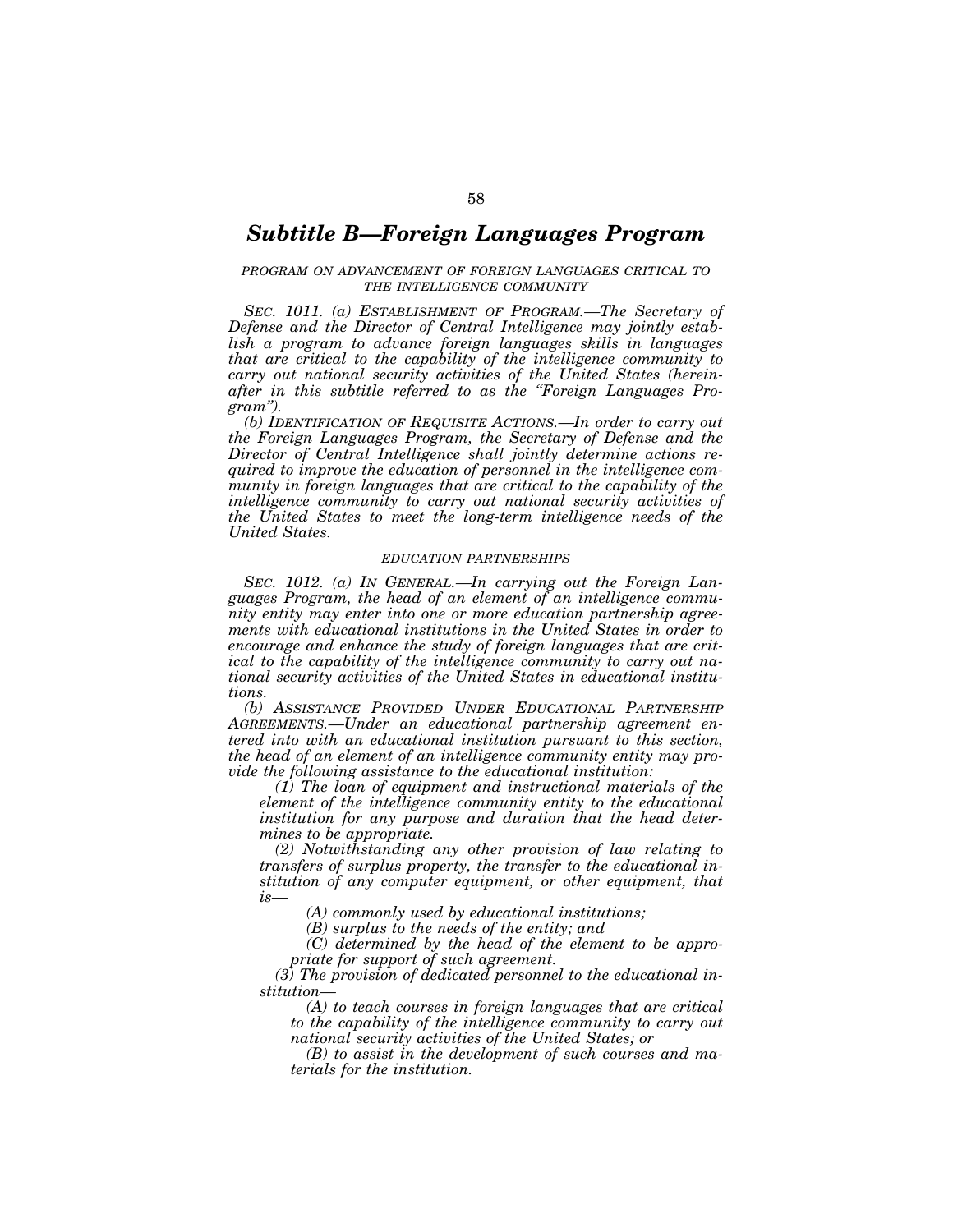*(4) The involvement of faculty and students of the educational institution in research projects of the element of the intelligence community entity.* 

*(5) Cooperation with the educational institution in developing a program under which students receive academic credit at the educational institution for work on research projects of the element of the intelligence community entity.* 

*(6) The provision of academic and career advice and assistance to students of the educational institution.* 

*(7) The provision of cash awards and other items that the head of the element of the intelligence community entity determines to be appropriate.* 

#### *VOLUNTARY SERVICES*

*SEC. 1013. (a) AUTHORITY TO ACCEPT SERVICES.—Notwithstanding section 1342 of title 31, United States Code, and subject to subsection (b), the Foreign Languages Program under section 1011 shall include authority for the head of an element of an intelligence community entity to accept from any individual who is dedicated personnel (as defined in section 1016(3)) voluntary services in support of the activities authorized by this subtitle.* 

*(b) REQUIREMENTS AND LIMITATIONS.—(1) In accepting voluntary services from an individual under subsection (a), the head of the element shall—* 

*(A) supervise the individual to the same extent as the head of the element would supervise a compensated employee of that element providing similar services; and* 

*(B) ensure that the individual is licensed, privileged, has appropriate educational or experiential credentials, or is otherwise qualified under applicable law or regulations to provide such services.* 

*(2) In accepting voluntary services from an individual under subsection (a), the head of an element of the intelligence community entity may not—* 

*(A) place the individual in a policymaking position, or other position performing inherently government functions; or* 

*(B) except as provided in subsection (e), compensate the individual for the provision of such services.* 

*(c) AUTHORITY TO RECRUIT AND TRAIN INDIVIDUALS PROVIDING SERVICES.—The head of an element of an intelligence community entity may recruit and train individuals to provide voluntary services accepted under subsection (a).* 

*(d) STATUS OF INDIVIDUALS PROVIDING SERVICES.—(1) Subject to paragraph (2), while providing voluntary services accepted under subsection (a) or receiving training under subsection (c), an individual shall be considered to be an employee of the Federal Government only for purposes of the following provisions of law:* 

*(A) Subchapter I of chapter 81 of title 5, United States Code (relating to compensation for work-related injuries).* 

*(B) Section 552a of title 5, United States Code (relating to maintenance of records on individuals).* 

*(C) Chapter 11 of title 18, United States Code (relating to conflicts of interest).* 

*(2)(A) With respect to voluntary services accepted under paragraph (1) provided by an individual that are within the scope of the*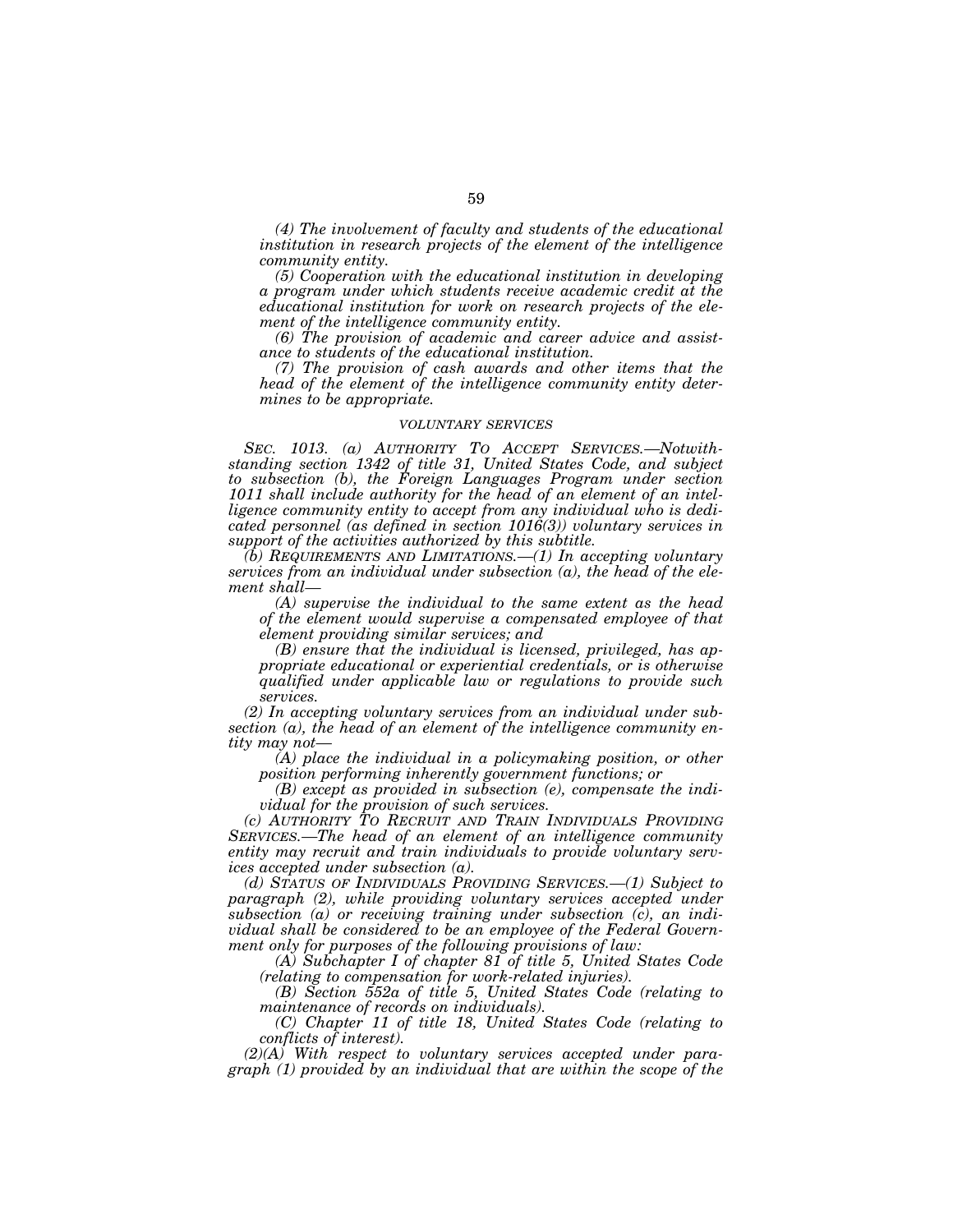*services so accepted, the individual is deemed to be a volunteer of a governmental entity or nonprofit institution for purposes of the Volunteer Protection Act of 1997 (42 U.S.C. 14501 et seq.).* 

*(B) In the case of any claim against such an individual with respect to the provision of such services, section 4(d) of such Act (42 U.S.C. 14503(d)) shall not apply.* 

*(3) Acceptance of voluntary services under this section shall have no bearing on the issuance or renewal of a security clearance.* 

*(e) COMPENSATION FOR WORK-RELATED INJURIES.—For purposes of determining the compensation for work-related injuries payable under chapter 81 of title 5, United States Code, to an individual providing voluntary services accepted under subsection (a), the monthly pay of the individual for such services is deemed to be equal to the amount determined by multiplying—* 

*(1) the average monthly number of hours that the individual provided the services, by* 

*(2) the minimum wage determined in accordance with section 6(a)(1) of the Fair Labor Standards Act of 1938 (29 U.S.C. 206(a)(1)).* 

*(f) REIMBURSEMENT OF INCIDENTAL EXPENSES.—(1) The head of an element of the intelligence community entity may reimburse an individual for incidental expenses incurred by the individual in providing voluntary services accepted under subsection (a). The head of an element of the intelligence community entity shall determine which expenses are eligible for reimbursement under this subsection.* 

*(2) Reimbursement under paragraph (1) may be made from appropriated or nonappropriated funds.* 

 $(g)$  AUTHORITY TO INSTALL EQUIPMENT.  $-1$  The head of an ele*ment of the intelligence community may install telephone lines and any necessary telecommunication equipment in the private residences of individuals who provide voluntary services accepted under subsection (a).* 

*(2) The head of an element of the intelligence community may pay the charges incurred for the use of equipment installed under paragraph (1) for authorized purposes.* 

*(3) Notwithstanding section 1348 of title 31, United States Code, the head of an element of the intelligence community entity may use appropriated funds or nonappropriated funds of the element in carrying out this subsection.* 

#### *REGULATIONS*

*SEC. 1014. (a) IN GENERAL.—The Secretary of Defense and the Director of Central Intelligence jointly shall promulgate regulations necessary to carry out the Foreign Languages Program authorized under this subtitle.* 

*(b) ELEMENTS OF THE INTELLIGENCE COMMUNITY.—Each head of an element of an intelligence community entity shall prescribe regulations to carry out sections 1012 and 1013 with respect to that element including the following:* 

*(1) Procedures to be utilized for the acceptance of voluntary services under section 1013.* 

*(2) Procedures and requirements relating to the installation of equipment under section 1013(g).*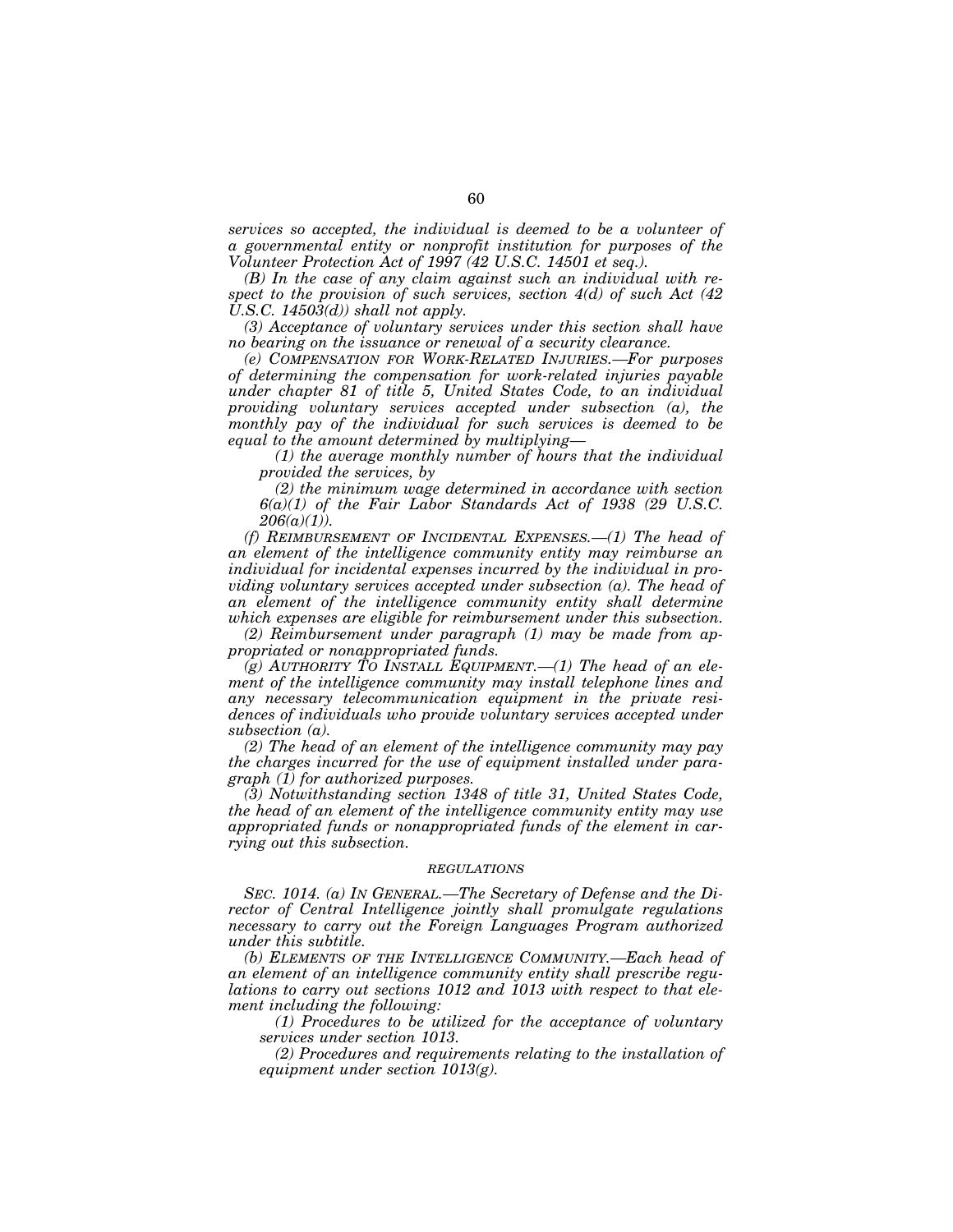#### *DEFINITIONS*

*SEC. 1015. In this subtitle:* 

*(1) The term ''intelligence community entity'' means an agency, office, bureau, or element referred to in subparagraphs (B) through (K) of section 3(4).* 

*(2) The term ''educational institution'' means—* 

*(A) a local educational agency (as that term is defined in section 9101(26) of the Elementary and Secondary Education Act of 1965 (20 U.S.C. 7801(26))),* 

*(B) an institution of higher education (as defined in section 102 of the Higher Education Act of 1965 (20 U.S.C. 1002) other than institutions referred to in subsection (a)(1)(C) of such section), or* 

*(C) any other nonprofit institution that provides instruction of foreign languages in languages that are critical to the capability of the intelligence community to carry out national security activities of the United States.* 

*(3) The term ''dedicated personnel'' means employees of the intelligence community and private citizens (including former civilian employees of the Federal Government who have been voluntarily separated, and members of the United States Armed Forces who have been honorably discharged or generally discharged under honorable circumstances, and rehired on a voluntary basis specifically to perform the activities authorized under this subtitle).* 

# *Subtitle C—Additional Education Provisions*

#### *ASSIGNMENT OF INTELLIGENCE COMMUNITY PERSONNEL AS LANGUAGE STUDENTS*

*SEC. 1021. (a) IN GENERAL.—The Director of Central Intelligence, acting through the heads of the elements of the intelligence community, may assign employees of such elements in analyst positions requiring foreign language expertise as students at accredited professional, technical, or other institutions of higher education for training at the graduate or undergraduate level in foreign languages required for the conduct of duties and responsibilities of such positions.* 

*(b) AUTHORITY FOR REIMBURSEMENT OF COSTS OF TUITION AND TRAINING.—(1) The Director may reimburse an employee assigned under subsection (a) for the total cost of the training described in subsection (a), including costs of educational and supplementary reading materials.* 

*(2) The authority under paragraph (1) shall apply to employees who are assigned on a full-time or part-time basis.* 

*(3) Reimbursement under paragraph (1) may be made from appropriated or nonappropriated funds.* 

*(c) RELATIONSHIP TO COMPENSATION AS AN ANALYST.—Reimbursement under this section to an employee who is an analyst is in addition to any benefits, allowances, travels, or other compensa-*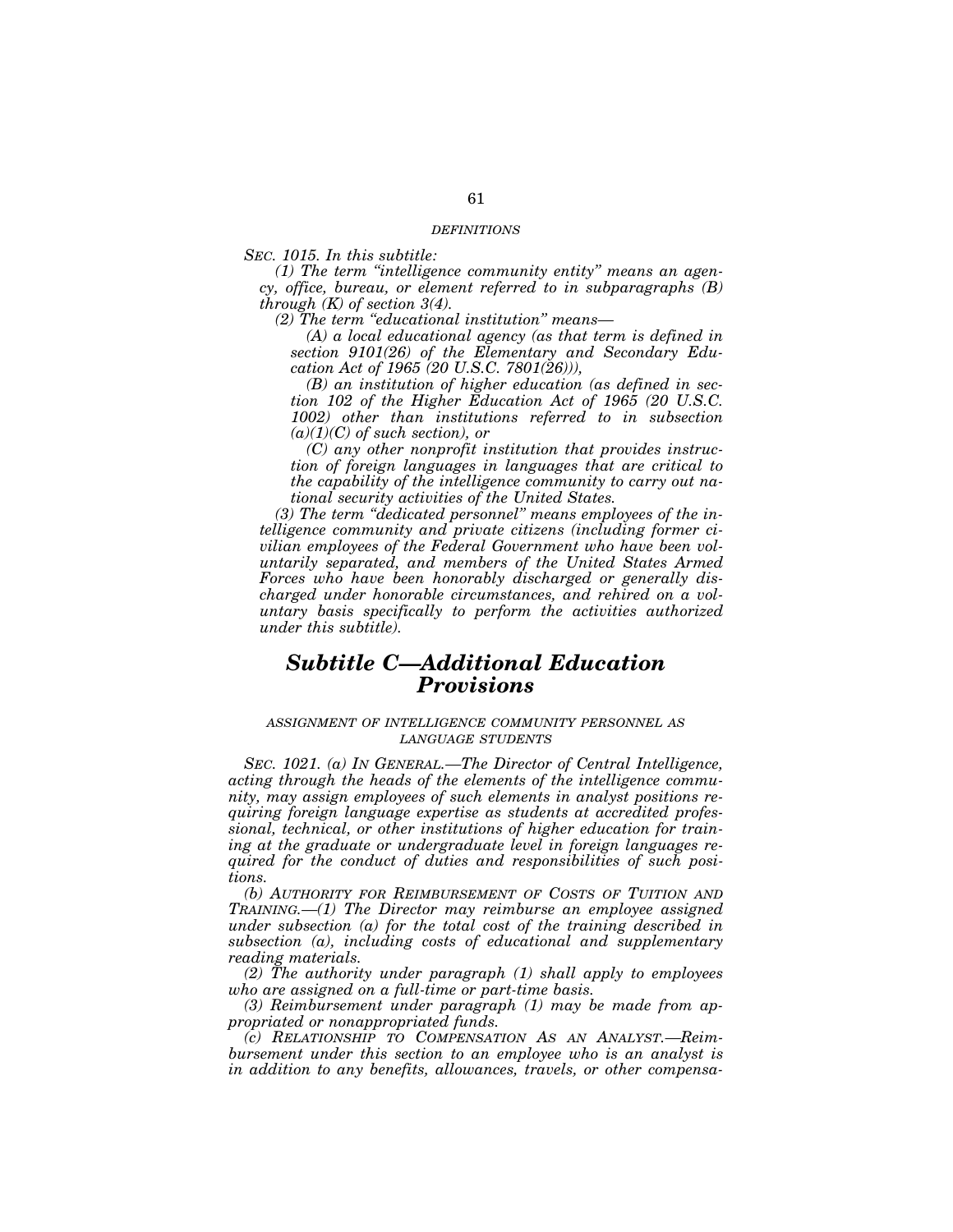*tion the employee is entitled to by reason of serving in such an analyst position.* 

\* \* \* \* \* \* \*

# **SECTION 2 OF THE CENTRAL INTELLIGENCE AGENCY VOLUNTARY SEPARATION PAY ACT**

**SEC. 2. SEPARATION PAY.** 

(a)  $* \overline{*}$ 

\* \* \* \* \* \* \*  $[(f)$  TERMINATION.—No amount shall be payable under this section based on any separation occurring after September 30, 2005.  $\lceil g \rceil$  *(f)* REGULATIONS.—The Director shall prescribe such regula-

tions as may be necessary to carry out this section.<br> $[(h)] (g)$  REPORTING REQUIREMENTS.—

(1) OFFERING NOTIFICATION.—The Director may not make an offering of voluntary separation pay pursuant to this section until 30 days after submitting to the Permanent Select Committee on Intelligence of the House of Representatives and the Select Committee on Intelligence of the Senate a report describing the occupational groups or geographic locations, or other similar limitations or conditions, required by the Director under subsection (d).

(2) ANNUAL REPORT.—At the end of each of the fiscal years 1993 through 1997, the Director shall submit to the President and the Permanent Select Committee on Intelligence of the House of Representatives and the Select Committee on Intelligence of the Senate a report on the effectiveness and costs of carrying out this section.

ø(i) REMITTANCE OF FUNDS.—The Director shall remit to the Office of Personnel Management for deposit in the Treasury of the United States to the credit of the Civil Service Retirement and Disability Fund (in addition to any other payments which the Director is required to make under subchapter III of chapter 83 and subchapter II of chapter 84 of title 5, United States Code), an amount equal to 15 percent of the final basic pay of each employee who, in fiscal year 1998, 1999, 2000, 2001, 2002, 2003, 2004, or 2005, retires voluntarily under section 8336, 8412, or 8414 of such title or resigns and to whom a voluntary separation incentive payment has been or is to be paid under this section. The remittance required by this subsection shall be in lieu of any remittance required by section 4(a) of the Federal Workforce Restructuring Act of 1994 (5  $U.S.C. 8331 note.$ 

\* \* \* \* \* \* \*

# **SECTION 4 OF THE FEDERAL WORKFORCE RESTRUCTURING ACT OF 1994**

#### **SEC. 4. ADDITIONAL AGENCY CONTRIBUTIONS TO THE RETIREMENT FUND.**

(a) RELATING TO FISCAL YEARS 1994 AND 1995.—

 $(1) * * * *$ 

(2) DEFINITIONS.—For the purpose of this subsection—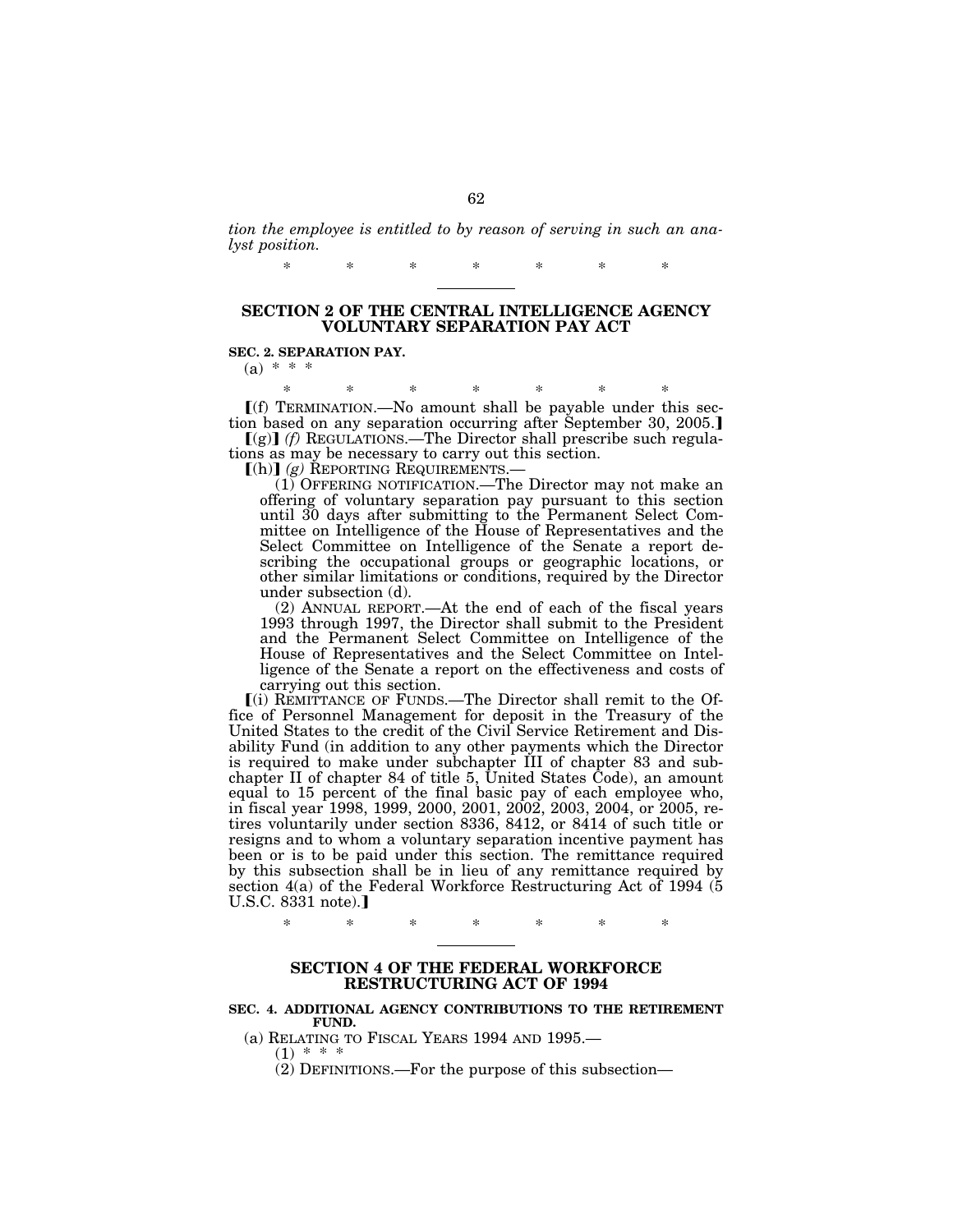$(A) * * * *$ (B) the term ''voluntary separation incentive payment'' means—

 $(i)$  \*

\* \* \* \* \* \* \* (ii) any separation pay under section 5597 of title 5, United States Code<sup>[, or</sup> section 2 of the Central Intelligence Agency Voluntary Separation Pay Act (Public Law 103–36; 107 Stat.  $104$ ).

\* \* \* \* \* \* \*

# **NATIONAL SECURITY AGENCY ACT OF 1959**

\* \* \* \* \* \* \* *SEC. 19. (a) There is established the National Security Agency Emerging Technologies Panel. The panel is a standing panel of the National Security Agency. The panel shall be appointed by, and shall report directly to, the Director.* 

*(b) The National Security Agency Emerging Technologies Panel shall study and assess, and periodically advise the Director on, the research, development, and application of existing and emerging science and technology advances, advances on encryption, and other topics.* 

*(c) The Federal Advisory Committee Act (5 U.S.C. App.) shall not apply with respect to the National Security Agency Emerging Technologies Panel.* 

# **INTELLIGENCE AUTHORIZATION ACT FOR FISCAL YEAR 1992**

\* \* \* \* \* \* \*

# **TITLE VIII—NATIONAL SECURITY SCHOLARSHIPS, FELLOWSHIPS, AND GRANTS**

# **SEC. 801. SHORT TITLE, FINDINGS, AND PURPOSES.**

(a) SHORT TITLE.—This title may be cited as the ''David L. Boren National Security Education Act of 1991''.

\* \* \* \* \* \* \*

# **SEC. 802. SCHOLARSHIP, FELLOWSHIP, AND GRANT PROGRAM.**

(a) PROGRAM REQUIRED.—

(1) IN GENERAL.—The Secretary of Defense shall carry out a program for—

 $(A) * * * *$ 

\* \* \* \* \* \* \*

(C) awarding grants to institutions of higher education to enable such institutions to establish, operate, or improve programs in foreign languages, area studies, counterproliferation studies, and other international fields that are critical areas of those disciplines (as determined under section  $803(d)(4)(C)$ ; [and]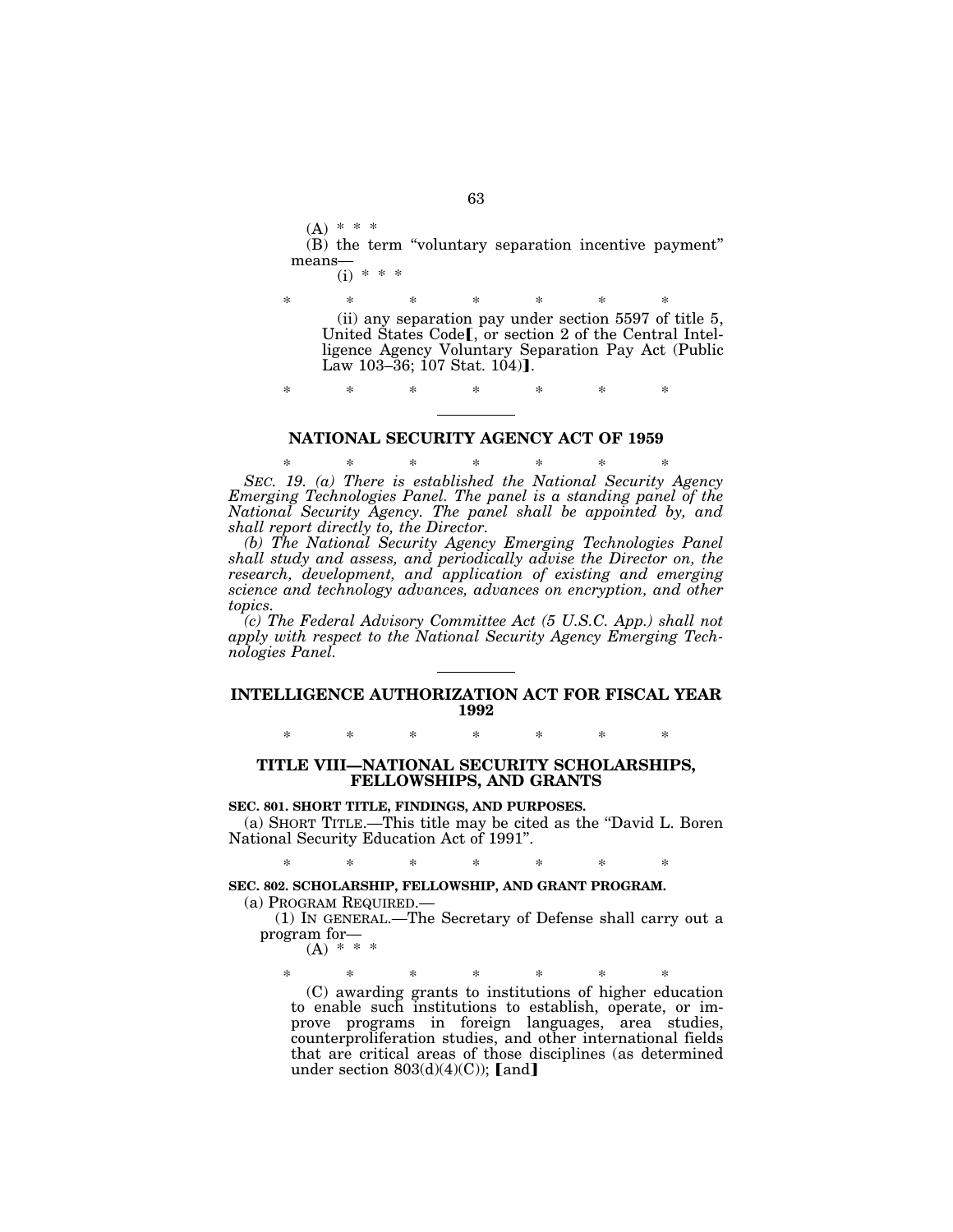(D) awarding grants to institutions of higher education to carry out activities under the National Flagship Language Initiative (described in subsection (i))...}; and *(E) awarding scholarships to students who—* 

*(i) are United States citizens who—* 

*(I) are native speakers (commonly referred to as heritage community residents) of a foreign language that is identified as critical to the national security interests of the United States who should be actively recruited for employment by Federal security agencies with a need for linguists; and* 

*(II) are not proficient at a professional level in the English language with respect to reading, writing, and interpersonal skills required to carry out the national security interests of the United States, as determined by the Secretary,* 

*to enable such students to pursue English language studies at an institution of higher education of the United States to attain proficiency in those skills; and* 

*(ii) enter into an agreement to work in a national security position or work in the field of education in the area of study for which the scholarship was awarded in a similar manner (as determined by the Secretary) as agreements entered into pursuant to subsection*   $(b)(2)(A).$ 

(2) FUNDING ALLOCATIONS.—Of the amount available for obligation out of the National Security Education Trust Fund *or from a transfer under section 810(c)* for any fiscal year for the purposes stated in paragraph (1), the Secretary shall have a goal of allocating—

 $(A) * * * *$ 

\* \* \* \* \* \* \* The funding allocation under this paragraph shall not apply to grants under paragraph  $(1)(D)$  for the National Flagship Language Initiative described in subsection (i) *or for the scholarship program under paragraph (1)(E)*. For the authorization of appropriations for the National Flagship Language Initiative, see section 811. *For the authorization of appropriations for the scholarship program under paragraph (1)(E), see section 812.* 

\* \* \* \* \* \* \* (b) SERVICE AGREEMENT.—In awarding a scholarship or fellowship under the program, the Secretary or contract organization referred to in subsection (a)(4), as the case may be, shall require a recipient of any fellowship, or any scholarship to enter into an agreement that, in return for such assistance, the recipient—

 $(1) * *$  $(2)$  will-

> $(A)$  in the case of a recipient of a scholarship, after the recipient's completion of the study for which scholarship assistance was provided under the program, work in a position in the Department of Defense or other element of the intelligence community that is certified by the Secretary as appropriate to utilize the unique language and region expertise acquired by the recipient pursuant to such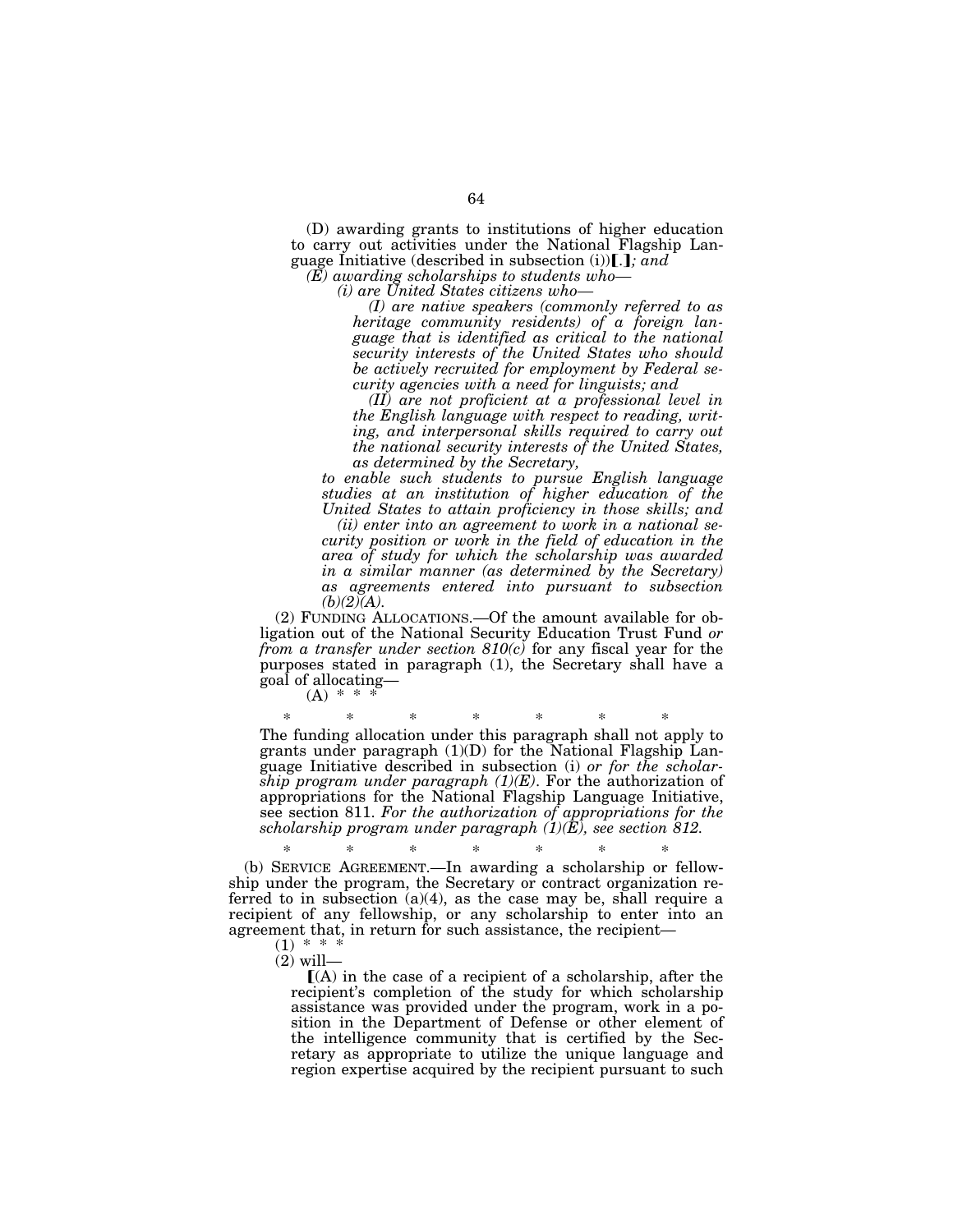study for a period specified by the Secretary, which period shall include one year of service for each year, or portion thereof, for which such scholarship assistance was provided; or

 $\Gamma(B)$  in the case of a recipient of a fellowship, after the recipient's completion of the study for which the fellowship assistance was provided under the program, work in a position described in subparagraph (A) that is certified by the Secretary as appropriate to utilize the unique language and region expertise acquired by the recipient pursuant to such study for a period specified by the Secretary, which period shall (at the discretion of the Secretary) include not less than one nor more than three years for each year, or portion thereof, for which such fellowship assistance was  $provided: and **I**$ 

*(A) in the case of a recipient of a scholarship, as soon as practicable but in no case later than three years after the completion by the recipient of the study for which scholarship assistance was provided under the program, the recipient shall work for a period of one year—* 

*(i) in a national security position that the Secretary certifies is appropriate to use the unique language and region expertise acquired by the recipient pursuant to such study in the Department of Defense, in any element of the intelligence community, in the Department of Homeland Security, or in the Department of State; or* 

*(ii) in such a position in any other Federal department or agency not referred to in clause (i) if the recipient demonstrates to the Secretary that no position is available in a Federal department or agency specified in clause (i); or* 

*(B) in the case of a recipient of a fellowship, as soon as practicable but in no case later than two years after the completion by the recipient of the study for which fellowship assistance was provided under the program, the recipient shall work for a period equal to the duration of assistance provided under the program, but in no case less than one year—* 

*(i) in a position described in subparagraph (A)(i) that the Secretary certifies is appropriate to use the unique language and region expertise acquired by the recipient pursuant to such study; or* 

*(ii) in such a position in any other Federal department or agency not referred to in clause (i) if the recipient demonstrates to the Secretary that no position is available in a Federal department or agency specified in clause (i); and* 

\* \* \* \* \* \* \* (i) NATIONAL FLAGSHIP LANGUAGE INITIATIVE.—(1) \* \* \*

\* \* \* \* \* \* \* *(5)(A) In the case of an undergraduate or graduate student that participates in training in programs under paragraph (1), the student shall enter into an agreement described in subsection (b), other*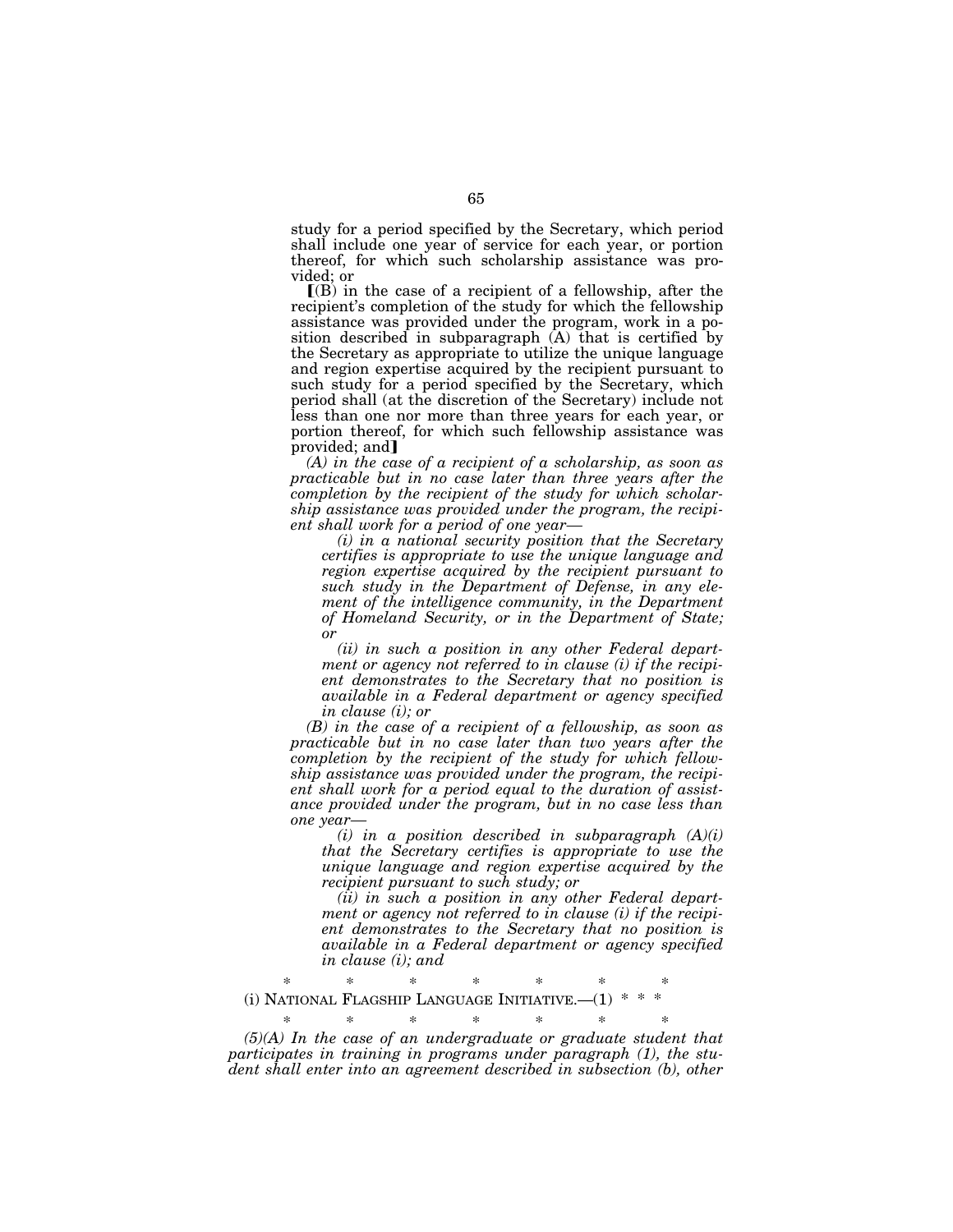*than such a student who has entered into such an agreement pursuant to subparagraph*  $(A)(ii)$  *or*  $(B)(ii)$  *of section 802(a)(1).* 

*(B) In the case of an employee of an agency or department of the Federal Government that participates in training in programs under paragraph (1), the employee shall agree in writing—* 

*(i) to continue in the service of the agency or department of the Federal Government employing the employee for the period of such training;* 

*(ii) to continue in the service of such agency or department employing the employee following completion of such training*  for a period of two years for each year, or part of the year, of *such training;* 

*(iii) to reimburse the United States for the total cost of such training (excluding the employee's pay and allowances) provided to the employee if, before the completion by the employee of the training, the employment of the employee by the agency or department is terminated due to misconduct by the employee or by the employee voluntarily; and* 

*(iv) to reimburse the United States if, after completing such training, the employment of the employee by the agency or department is terminated either by the agency or department due to misconduct by the employee or by the employee voluntarily, before the completion by the employee of the period of service required in clause (ii), in an amount that bears the same ratio to the total cost of the training (excluding the employee's pay and allowances) provided to the employee as the unserved portion of such period of service bears to the total period of service under clause (ii).* 

*(C) Subject to subparagraph (D), the obligation to reimburse the United States under an agreement under subparagraph (A) is for all purposes a debt owing the United States.* 

*(D) The head of an element of the intelligence community may release an employee, in whole or in part, from the obligation to reimburse the United States under an agreement under subparagraph*  (A) when, in the discretion of the head of the element, the head of *the element determines that equity or the interests of the United States so require.* 

# **SEC. 803. NATIONAL SECURITY EDUCATION BOARD.**

 $(a) * * * *$ 

\* \* \* \* \* \* \* (d) FUNCTIONS.—The Board shall perform the following functions:  $(1) * *$ 

\* \* \* \* \* \* \* (4) After taking into account the annual analyses of trends in language, international, area, and counterproliferation studies under section  $806(b)(1)$ , make recommendations to the Secretary regarding—

 $(A)$  \* \*

\* \* \* \* \* \* \* (E) which foreign languages are critical to the national security interests of the United States for purposes of section  $802(a)(1)(D)$  (relating to grants for the National Flagship Language Initiative) *and section 802(a)(1)(E) (relating*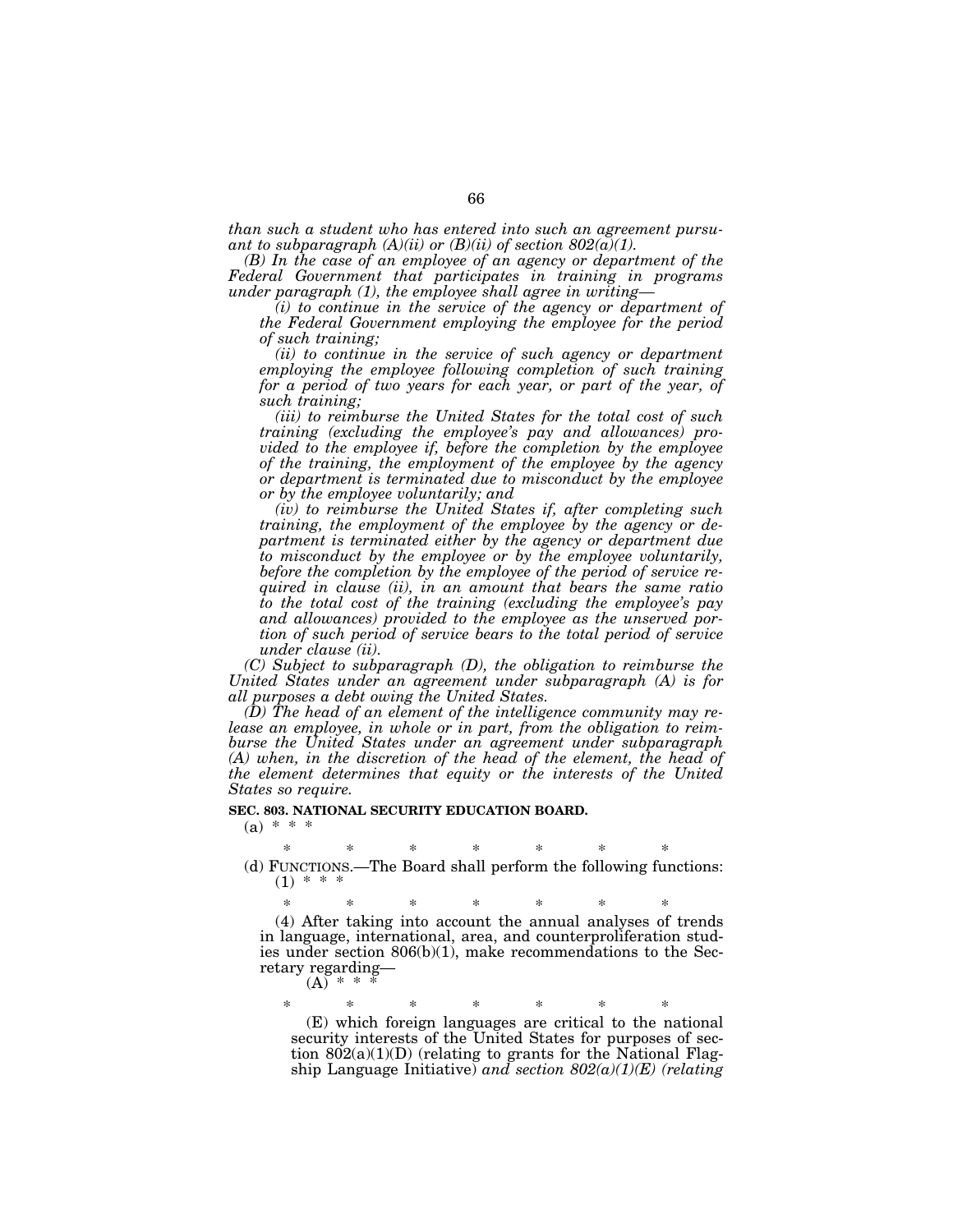*to scholarship programs for advanced English language studies by heritage community residents)*.

**SEC. 810. FUNDING.** 

 $(a) * * *$ 

\* \* \* \* \* \* \* *(c) FUNDING FROM INTELLIGENCE COMMUNITY MANAGEMENT AC-COUNT FOR FISCAL YEARS BEGINNING WITH FISCAL YEAR 2005.—In addition to amounts that may be made available to the Secretary under the Fund for a fiscal year, the Director of Central Intelligence shall transfer to the Secretary from amounts appropriated for the Intelligence Community Management Account for each fiscal year, beginning with fiscal year 2005, \$8,000,000, to carry out the scholarship, fellowship, and grant programs under subparagraphs (A),*   $(B)$ , and  $(C)$ , respectively, of section  $802(a)(1)$ .

#### [SEC. 811. ADDITIONAL ANNUAL AUTHORIZATION OF APPROPRIA-**TIONS.**

 $(a)$  In GENERAL.—In addition to amounts that may be made available to the Secretary under the Fund for a fiscal year, there is authorized to be appropriated to the Secretary for each fiscal year, beginning with fiscal year 2003, \$10,000,000, to carry out the grant program for the National Flagship Language Initiative under section  $802(a)(1)(D)$ .

ø(b) AVAILABILITY OF APPROPRIATED FUNDS.—Amounts appropriated pursuant to the authorization of appropriations under subsection (a) shall remain available until expended.

#### *SEC. 811. FUNDING FOR THE NATIONAL FLAGSHIP LANGUAGE INITIA-TIVE.*

*(a) AUTHORIZATION OF APPROPRIATIONS FOR FISCAL YEARS 2003 and 2004.—In addition to amounts that may be made available to the Secretary under the Fund for a fiscal year, there is authorized to be appropriated to the Secretary for each fiscal year, beginning with fiscal year 2003, \$10,000,000, to carry out the grant program for the National Flagship Language Initiative under section 802(a)(1)(D).* 

*(b) FUNDING FROM INTELLIGENCE COMMUNITY MANAGEMENT AC-COUNT FOR FISCAL YEARS BEGINNING WITH FISCAL YEAR 2005.—In addition to amounts that may be made available to the Secretary under the Fund for a fiscal year, the Director of Central Intelligence shall transfer to the Secretary from amounts appropriated for the Intelligence Community Management Account for each fiscal year, beginning with fiscal year 2005, \$12,000,000, to carry out the grant program for the National Flagship Language Initiative under section 802(a)(1)(D).* 

*(c) AVAILABILITY OF APPROPRIATED FUNDS.—Amounts made available under this section shall remain available until expended.* 

#### *SEC. 812. FUNDING FOR SCHOLARSHIP PROGRAM FOR CERTAIN HER-ITAGE COMMUNITY RESIDENTS.*

*(a) FUNDING FROM INTELLIGENCE COMMUNITY MANAGEMENT AC-COUNT.—In addition to amounts that may be made available to the Secretary under the Fund for a fiscal year, the Director of Central Intelligence shall transfer to the Secretary from amounts appropriated for the Intelligence Community Management Account for* 

\* \* \* \* \* \* \*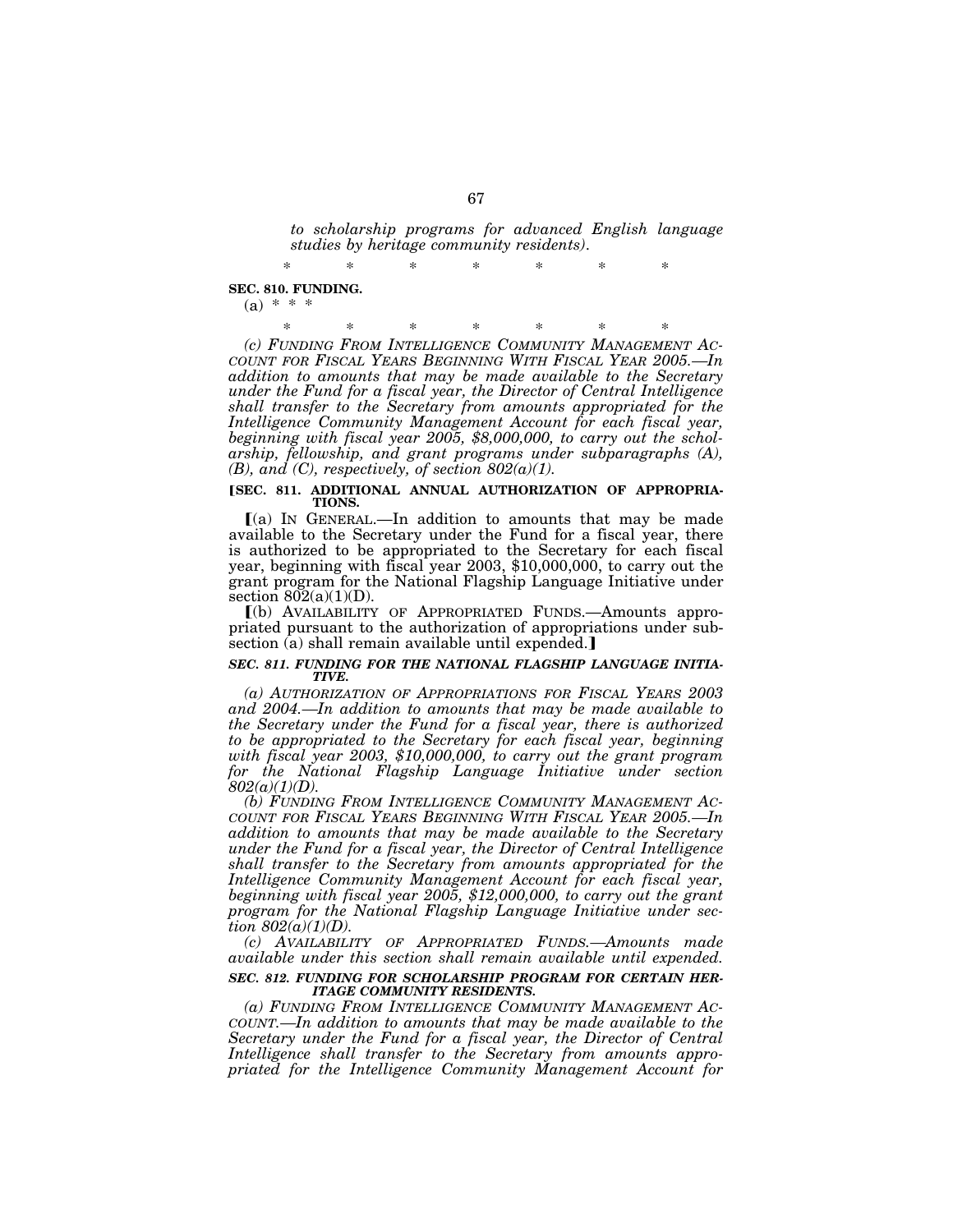*each fiscal year, beginning with fiscal year 2005, \$4,000,000, to carry out the scholarship programs for English language studies by certain heritage community residents under section 802(a)(1)(E).* 

*(b) AVAILABILITY OF FUNDS.—Amounts made available under subsection (a) shall remain available until expended.* 

\* \* \* \* \* \* \*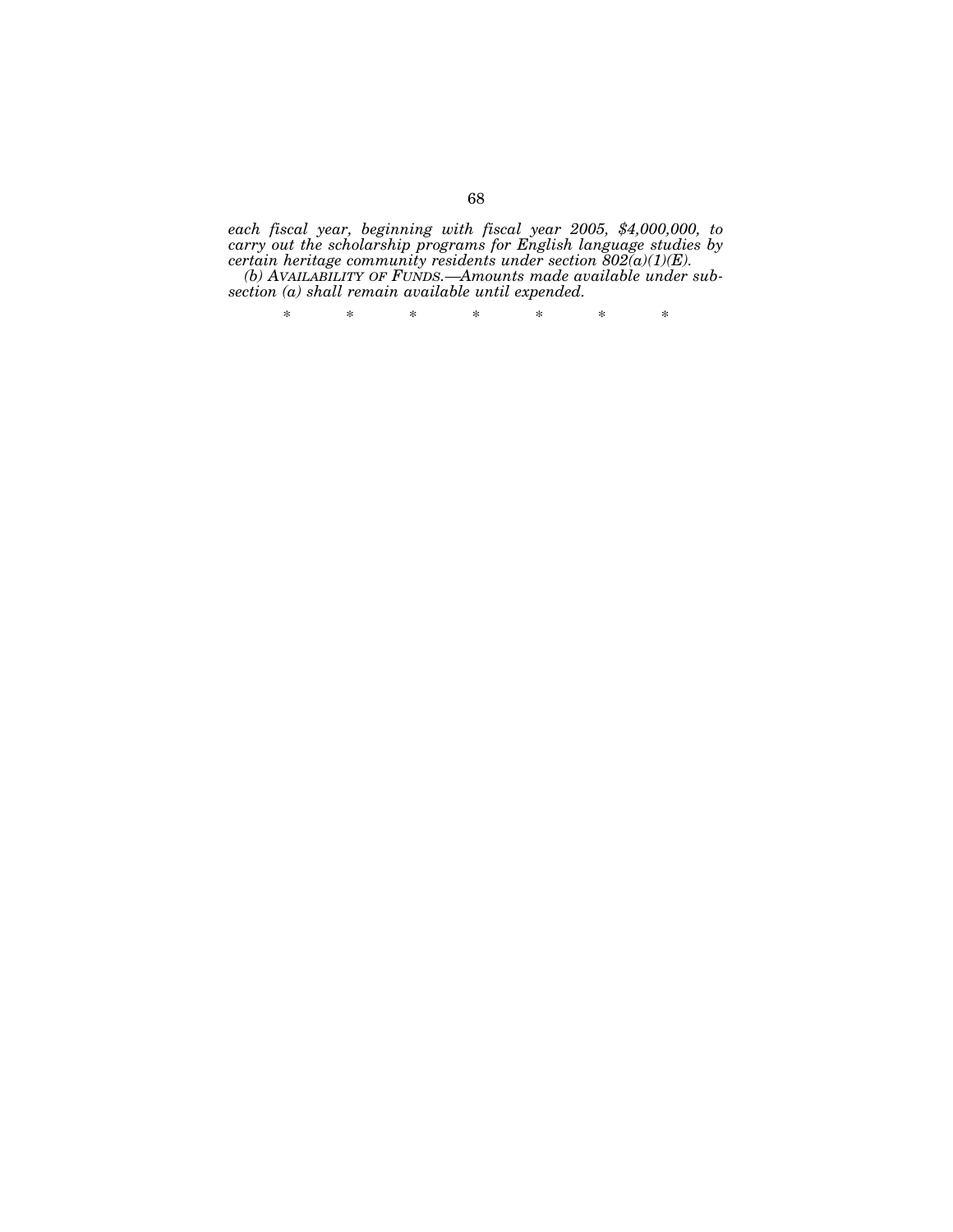# MINORITY VIEWS

Our unanimous vote against favorably reporting this authorization bill is intended to send an unmistakable message that this bill needs to be stronger—we need stronger intelligence and stronger oversight.

This was a difficult vote. For many of us, it was the first time we had ever voted against an Intelligence Authorization bill. We were compelled to this unprecedented decision by our conviction that we simply cannot afford to shortchange counterterrorism intelligence, fail to fix clearly identified problems with intelligence, and ignore the trend toward less and less effective oversight. Despite our best efforts, this bill fails to address these critical issues.

We hope the Committee will work to include measures to address these concerns and that we will be able to support a stronger bipartisan bill on the house floor.

# FULLY FUND INTELLIGENCE

The nation needs an intelligence authorization bill that fully funds the Intelligence Community's requirements to fight the war on terrorism.

The President's budget request covered just a fraction of the Intelligence Community's counterterrorism requirements. For example, it provided just 20% of the CIA's Counterterrorism Center funding requirements.

After repeated bipartisan complaints from this Committee about the lack of adequate funding, the Administration sent down a request for supplemental funds to get through the first quarter of the fiscal year. They say the rest of the funds will be requested only after the November election.

Supplemental funding requests are not new. But what is unprecedented is the degree to which the intelligence agencies have been forced, particularly since September 11, to rely on supplemental funding for core requirements. CIA's Counterterrorism Center—the pointy end of the spear in the Global War on Terrorism—has had to rely on late-in-the-year supplemental requests for 80% of its funding needs.

Members on both sides of the aisle have roundly criticized this growing practice of funding the Intelligence Community in bits and pieces, rather than for a full fiscal year, the way Congress is supposed to do it. Senior intelligence officials have told the Committee that this practice makes it impossible to plan, forcing them to ''rob Peter to pay Paul'' until the additional funds arrive—potentially jeopardizing key counterterrorism operations.

The nation's intelligence agencies have indicated with some precision the additional amounts they will need this year to fully fund counterterrorism efforts. It is likely that the Intelligence Commu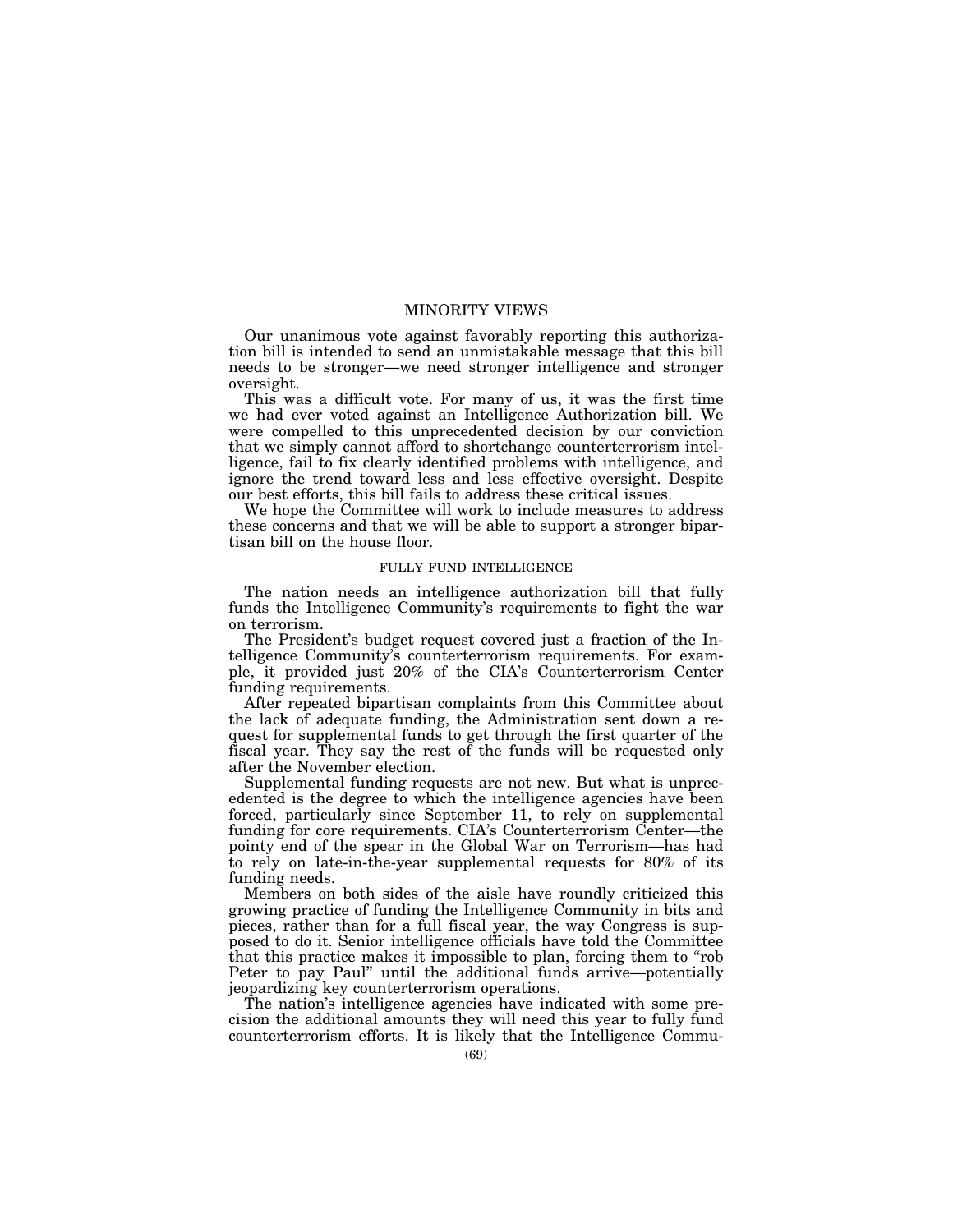nity will not receive the additional funds until well into next year. So the bridge funds in the Chairman's mark are a bridge too short.

Administration officials are on TV every week warning the American public about another attack this summer. We simply could not, in good conscience, go with ''business as usual'' and vote for a bill that provides less than one-third of what the intelligence community needs to try to stop the next attack.

The amendment offered by Representatives Peterson, Boswell, and Cramer would have funded the counterterrorism needs of the Intelligence Community at the full amount that is needed to fight the war on terrorism. Unfortunately, our amendment was rejected on a party-line vote.

# STRENGTHEN OVERSIGHT

The American public expects this Committee not only to make sure the Intelligence Community has the resources it needs to safeguard our nation, but also to conduct rigorous oversight to ensure that the activities the Intelligence Community undertakes on behalf of all Americans are effective and consistent with our national security interests and the rule of law. Unfortunately, just as this bill fails to meet the resource needs, it also fails to address serious oversight problems.

Two oversight issues of particular importance are determining what went wrong with regard to the abuse of detainees and what was the true nature of the U.S. government's relationship with Ahmed Chalabi.

#### *Detainee Abuse*

The pictures of abuse at Abu Ghraib prison in Iraq, which were unknown to this committee until their public revelation on 60 Minutes, shocked all Americans. These despicable acts dealt a stunning blow to our military effort in Iraq and to the United States' image abroad, exposed U.S. soldiers and citizens to retribution, and undermined our nation's moral authority around the world. They also opened the door to a growing series of revelations—almost entirely in the public media—about broader issues related to detainee and interrogation policy. These are issues that this Committee must address.

Interrogations are critical to gathering intelligence. They are one way of generating dots that might lead the Intelligence Community to the next terrorist plot. But adhering to the rule of law and the principles that make our country a model to which the Iraqi's and others should aspire are not only essential to winning the battle against terrorism but they are also essential to protecting our own soldiers should they fall into enemy hands.

The abuses of Iraqi detainees at Abu Ghraib were reprehensible. Equally stunning was the executive branch's failure to inform this Committee of the abuses at Abu Ghraib. Members of this Committee were in Baghdad in mid-February, just when Major General Taguba was undertaking his investigation. There was no mention of any problems.

There are numerous other examples of incidents and problems that should have been brought forward to this Committee but never were—until they were revealed in the media. Witnesses have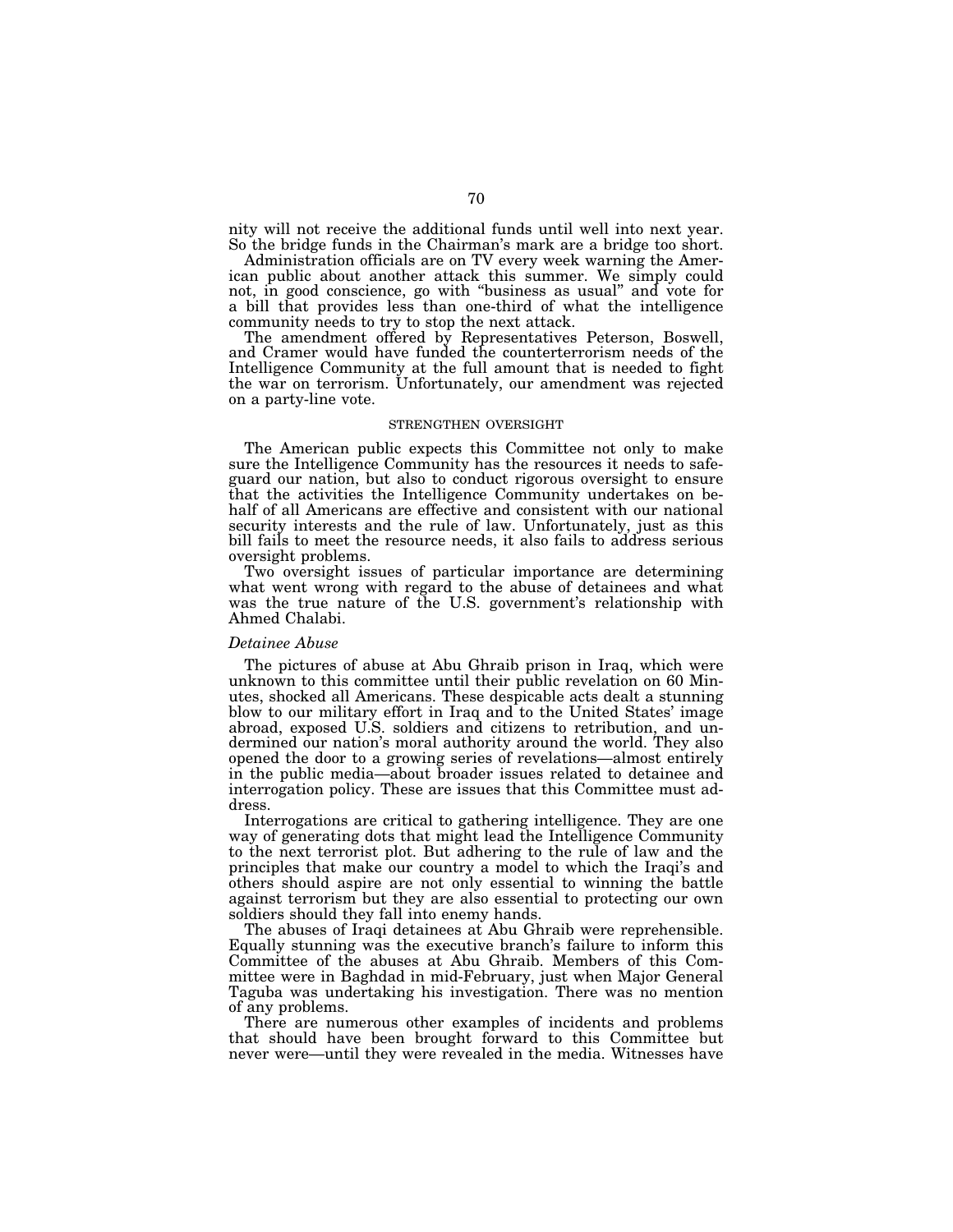been asked pointed questions. Members on both sides of the aisle have urged them to be forthcoming. Yet, still we find a shocking lack of candor.

Nor has the Committee received documents from the Administration that are essential to understanding where interrogations may have gone off track, including documents that Defense Department representatives said they would provide.

Representative Reyes offered an amendment that would have fenced 25% of the funds authorized and appropriated for the Central Intelligence Agency Program, the General Defense Intelligence Program, the Joint Military Intelligence Program, and the Army Tactical Intelligence and Related Activities Program until the Committee receives all documents related to the handling and treatment of detainees in Iraq, Afghanistan, Guantanamo Bay, and elsewhere.

The funds this amendment would have fenced were substantial but they would have been fully available to the agencies once they provided the requested documents—all of which are in their possession. It was intended to send a strong signal that this Committee will follow the facts wherever they may lead and that we are tired of being misled.

It is unfortunate that our effort to strengthen oversight was defeated on a party-line vote.

#### *USG Relationship With Ahmed Chalabi*

In the case of Ahmed Chalabi, the Committee must find out why the executive branch invested so much political and financial capital in a man with such a checkered past.

The CIA terminated its relationship with him years ago because it found him unreliable. The State Department couldn't account for how he was spending the money it was giving him. The Department of Defense felt compelled to go to extreme lengths to ensure he and the Iraqi National Congress didn't misspend the money it was giving him.

Mr. Chalabi has undermined U.S. national security in a number of ways. For example, there are indications that he and his associates led the Administration to believe the Iraqi people would welcome U.S. soldiers as liberators. There are also strong indications that he or his organization provided false information on Iraq's weapons of mass destruction programs prior to the war.

Members of this Committee have pushed hard for answers to the many questions regarding this man's relationship with our government. Last month, we learned that the government had finally terminated its intelligence relationship with Chalabi's Iraqi National Congress. However, we have yet to receive satisfactory answers to all of our questions. This committee must go to the bottom of this story.

Representative Eshoo offered an amendment that would have prevented the Office of the Undersecretary of Defense for Intelligence from expending any funds until the Secretary of Defense provided a full accounting of all contacts Department of Defense (DoD) personnel and its contractors had with Ahmed Chalabi and Chalabi's associates from January 2001 to May 2004, as well as the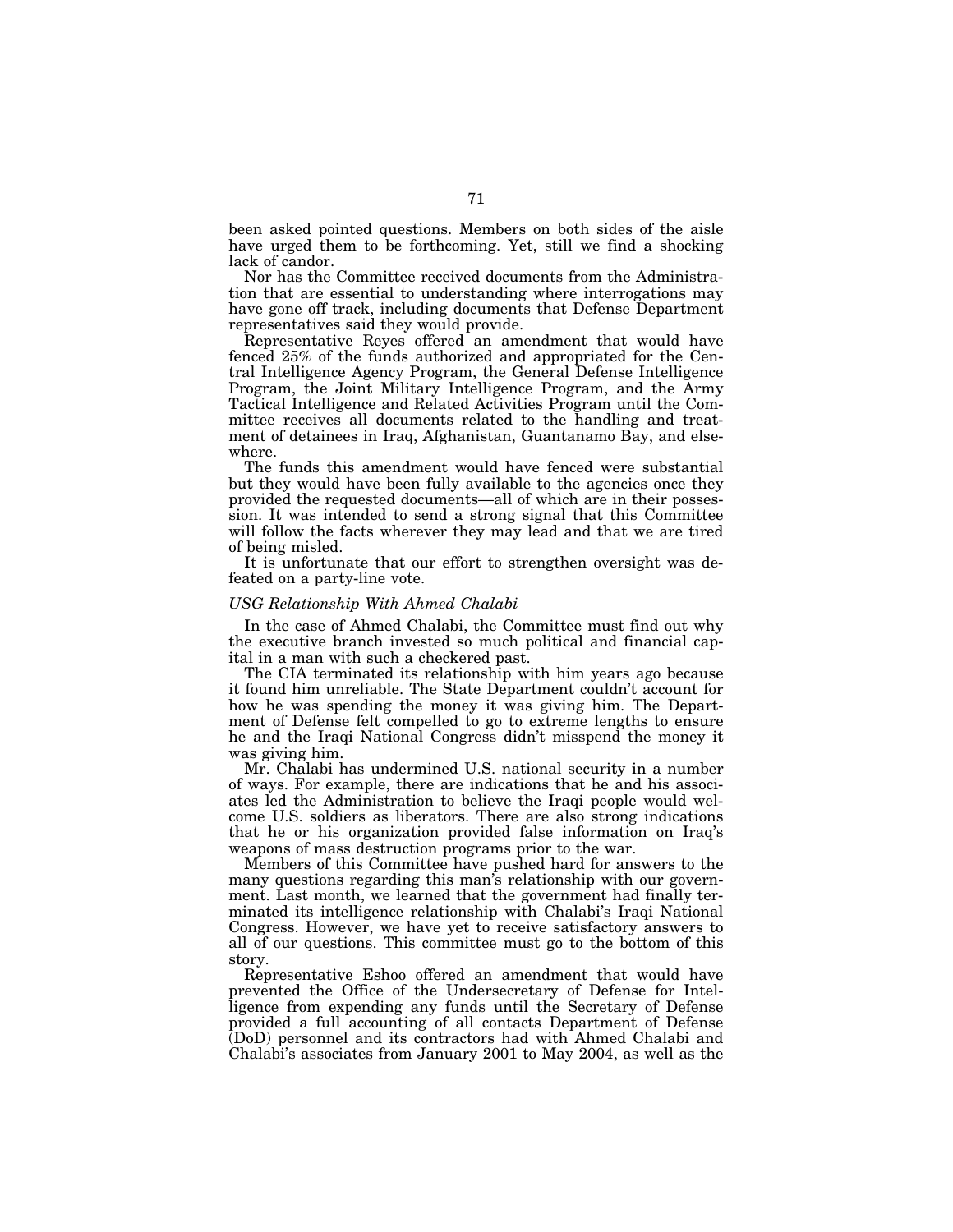information, sources and documents he and his associates provided to DoD.

It is intended as a strong signal of his Committee's determination to address counterintelligence concerns aggressively. It is unfortunate that our effort to strengthen oversight was defeated on a party-line vote.

# **TRANSPARENCY**

In addition to strengthening oversight, we need to do a better job of informing the American public about the oversight that we conduct. Precisely because so much of our work, and that of the Intelligence Community itself, must be cloaked in secrecy, we should work hard to find ways to open up the process whenever we can do so without jeopardizing classified information. We can begin by marking up the legislative portion of our bill, as this Committee did prior to the mid-90s, in open session.

We do not have secret laws in this country. The legislative provisions in our bill are a matter of public record. They are openly debated on the floor of the House, and there is no legitimate reason for debating and voting on them in a secret session during Committee markup.

This is why we objected to the motion to close the proceedings that was offered at the outset of the markup. Instead, the Ranking Member urged that the Committee not move into closed session until it had completed debate on the public law provisions and turned to the classified portion of the bill. Unfortunately, our effort to keep consideration of the public part of the bill open was defeated along party lines.

In the coming year, we hope that this Committee will work harder to communicate to the public about the work we do here. For example, we should hold more open hearings. The few open hearings held over the past year, on issues such as pre-war intelligence on Iraq, civil liberties, diversity, and language needs, were extremely useful and should be expanded in the coming year.

# LANGUAGE TRAINING

We are very pleased that the bill contains legislation improving the support to foreign language programs assisting the Intelligence Committee in its missions. An amendment was offered by Representative Holt that we believe would have strengthened this legislation by providing funding for language training for intelligence officers with scientific, engineering, and technical specialties. We believe this to be particularly important given testimony by the former head of the Iraq Survey Group, Dr. David Kay, that this was a noticeable deficiency in his team. The amendment was defeated on a party-line vote.

# TRANSFORM THE INTELLIGENCE COMMITTEE

Unfortunately, this bill is silent on another critical issue, as well: the need to transform intelligence from its Cold War structure and mentality to meet today's challenges. Our oversight activities examining the structure and performance by the Intelligence Community since 9/11, including the extensive investigation of the Joint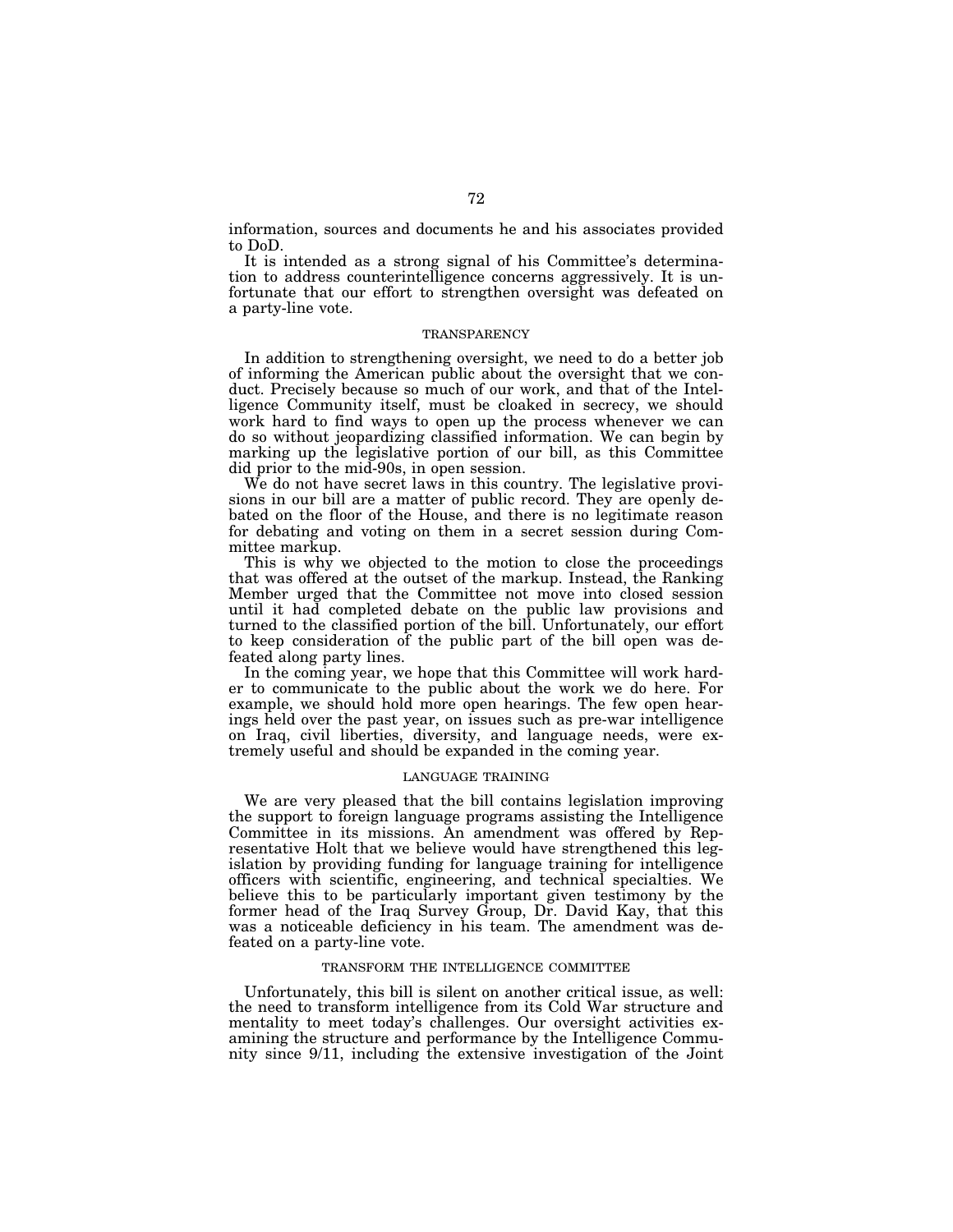House-Senate 9/11 Inquiry and reviews of the Intelligence Community's pre-war intelligence on Iraq, have led the Minority to conclude that a major effort to improve the organization and effectiveness of the Intelligence Community is urgently needed.

The stars are aligned for intelligence reform as never before. Both sides of the aisle on this Committee and on the Senate Select Committee on Intelligence (SSCI) voted in favor of crating a Director of National Intelligence (DNI) after investigating the intelligence failures leading up to 9/11. The SSCI is also likely to urge reform when it issues its report on the intelligence failures on Iraq's weapons of mass destruction. The National Commission on Terrorist Attacks Upon the United States (also known as the 9/11 Commission) is likely to make far-reaching reform recommendations about intelligence reform. The President, too, has stated that intelligence reform needs to be considered.

This authorization bill should not be silent on the urgent need for intelligence transformation. Reform is coming, and this Committee ought to weigh in now and shape the outcome rather than react to events. That is why Representative Harman offered an amendment to make the Intelligence Transformation Act (H.R. 4104), introduced on April 1, 2004, by all nine Democratic members of this Committee, part of this bill.

Members on both sides of the aisle know the problems that must be addressed in the Intelligence Community. The Director of Central Intelligence (DCI) has not been an effective manage of the Community. His time and attention is dominated by the Central Intelligence Agency (CIA). Today's Community is not a ''community'' but a collection of 15 different agencies each operating independently. These agencies are still not networked together, and cannot collaborate or share data electronically. They work in stovepipes: We have at least three separate strategies for every intelligence problem—one for human intelligence, one for imagery, and one for signals intelligence.

These are the same problems that plagued the military 20 years ago, when it was fighting an Army war, a Navy war, and an Air Force war. In 1986, pushed by Congress in legislation known as ''Goldwater-Nichols'', the military made a revolutionary change and fixed their stovepipe problem. We need Goldwater-Nichols for the Intelligence Community—integrated teams from all disciplines, under unified command.

An essential cornerstone of successful reform is separating the DCI from CIA—giving the intelligence leader the time, the responsibility, and the accountability for managing the whole community. A DCI tied to the CIA, even with a bigger bureaucracy to run the Community, will still spend too much time running the Directorate of Operations and will never be viewed by the rest of the community as an honest broker—thus the Director is doomed to fail. We need a separate head of the Intelligence Community and we need to give that Intelligence Community leader the structure and authorities the Director needs—without creating a big new bureaucracy or a war with DoD.

H.R. 4104 gives the DNI the authority to tell the intelligence troops what they are going to do each day—just like Central Command (CENTCOM) directs the operation of military troops rather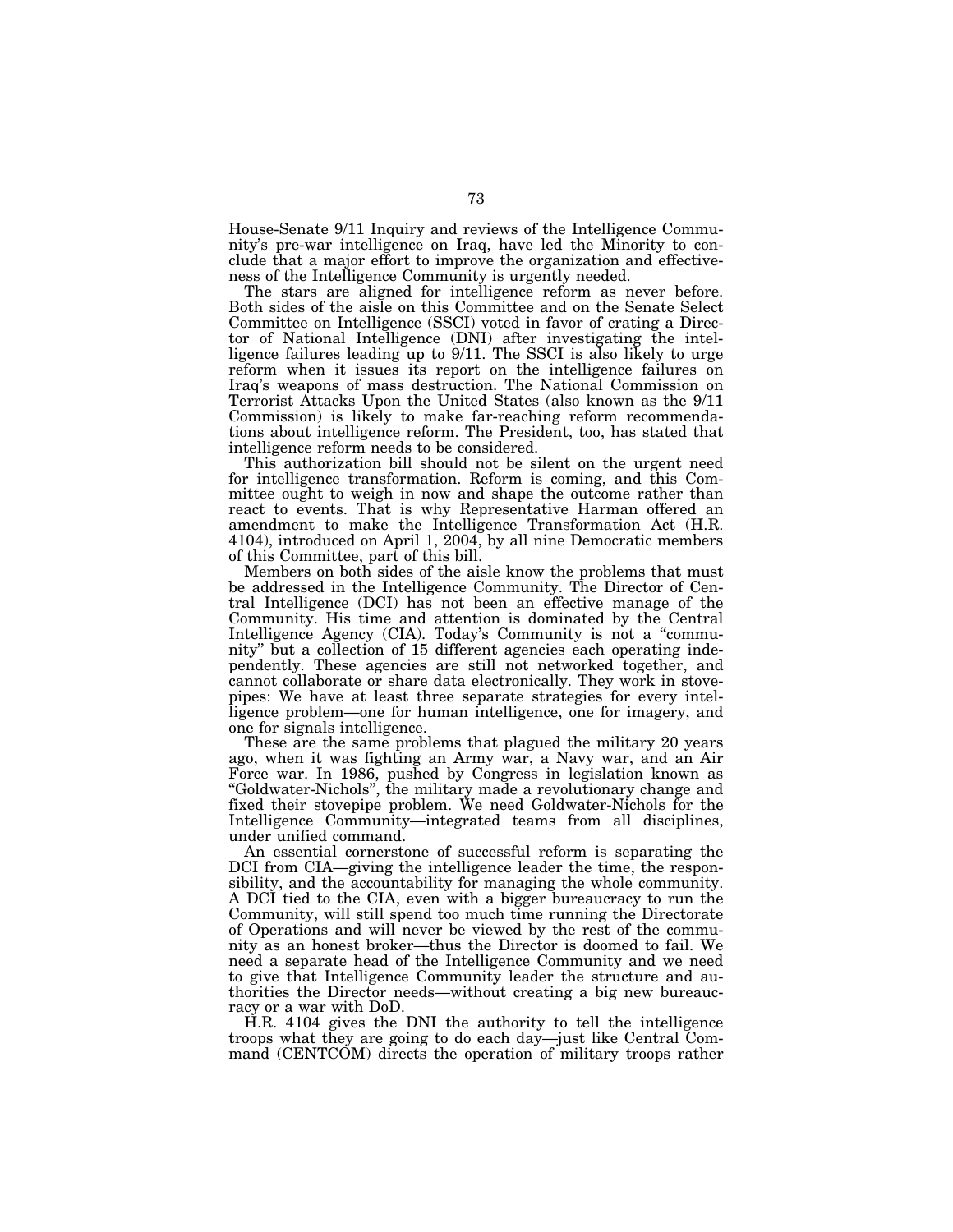than the service chiefs. And this tasking authority should be backed up by several measures that strengthen the DCT's ability to move money around during the fiscal year to enforce his directions.

H.R. 4104 also adopts the Goldwater-Nichols formula for requiring joint assignments to break down cultural barriers and improve the quality of the Community staff.

On information sharing, we borrow heavily from the bipartisan Markle Foundation and many other studies that have charted a path for us to network the Community—allowing a virtual reorganization, rather than moving organizations around—and new ways of doing business, as US business has proven.

We remove other barriers to information sharing—currently no agency accepts the clearances of any others, each agency thinks it owns the data it holds, individual agency heads deny access to "outsiders" to protect U.S. persons' privacy.

We give the DCI powerful new tools to manage the DoD agencies by working jointly with Secretary of Defense—eliminating the agencies' ability to play one against the other to escape all control.

H.R. 4104 is a solid basis for beginning serious debate in Congress and with the executive branch about intelligence reform, and that is why it was extremely regrettable that our amendment was defeated on a party-line vote.

Given the national security threats that continue to face the United States, we hope the Committee is resolved to undertaking thorough, rigorous and comprehensive consideration on an urgent basis.

We look forward to assessing the recommendations of the 9/11 Commission in this regard, and also to working with the other committees of jurisdiction to address their points of view regarding intelligence reorganization. We believe that, barring unforeseen circumstances, we should be able to agree on a reform package and include it in the conference report. Certainly, the national security of the United States demands our best efforts to do so, and indications are growing that the Congress is unlikely to look favorably upon a well-informed, broadly supported proposal for reform.